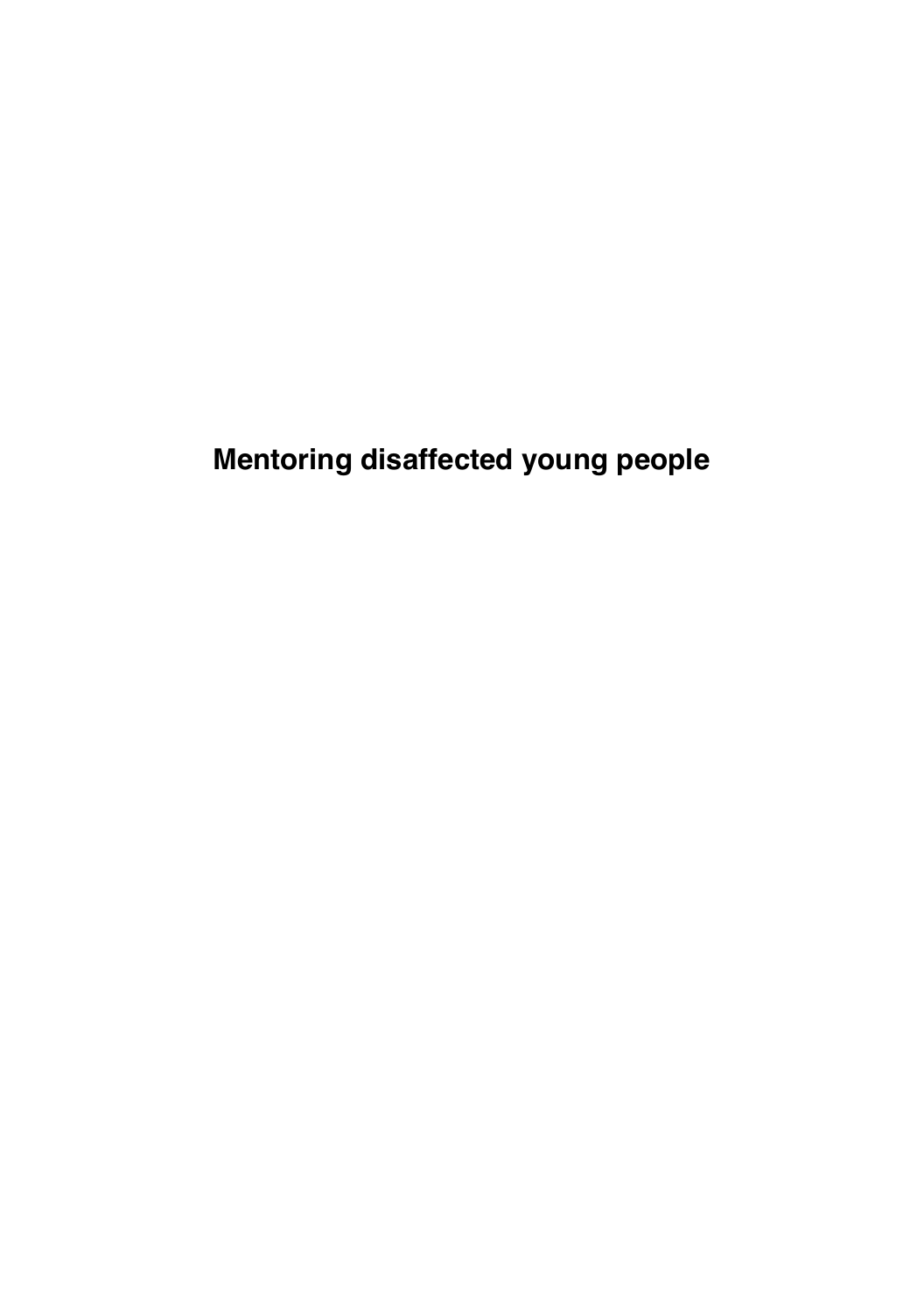## **Also available**

Sharing a laugh?: a qualitative study of mentoring interventions with young people Kate Philip, Carole King and Jane Shucksmith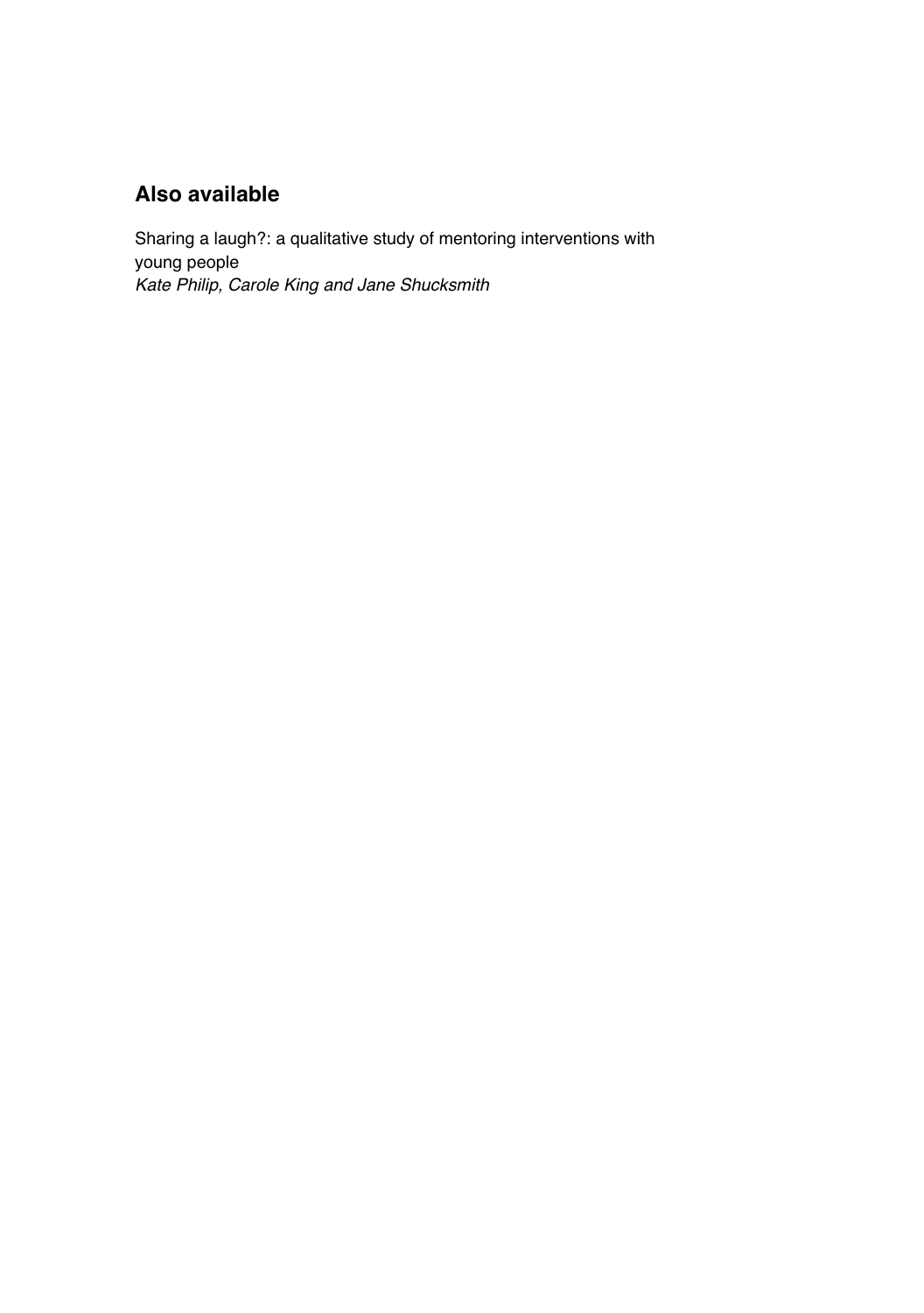# **Mentoring disaffected young people**

**An evaluation of Mentoring Plus**

## **Michael Shiner, Tara Young, Tim Newburn and Sylvie Groben**



An SRB multi-agency partnership programme lead by Crime Concern Trust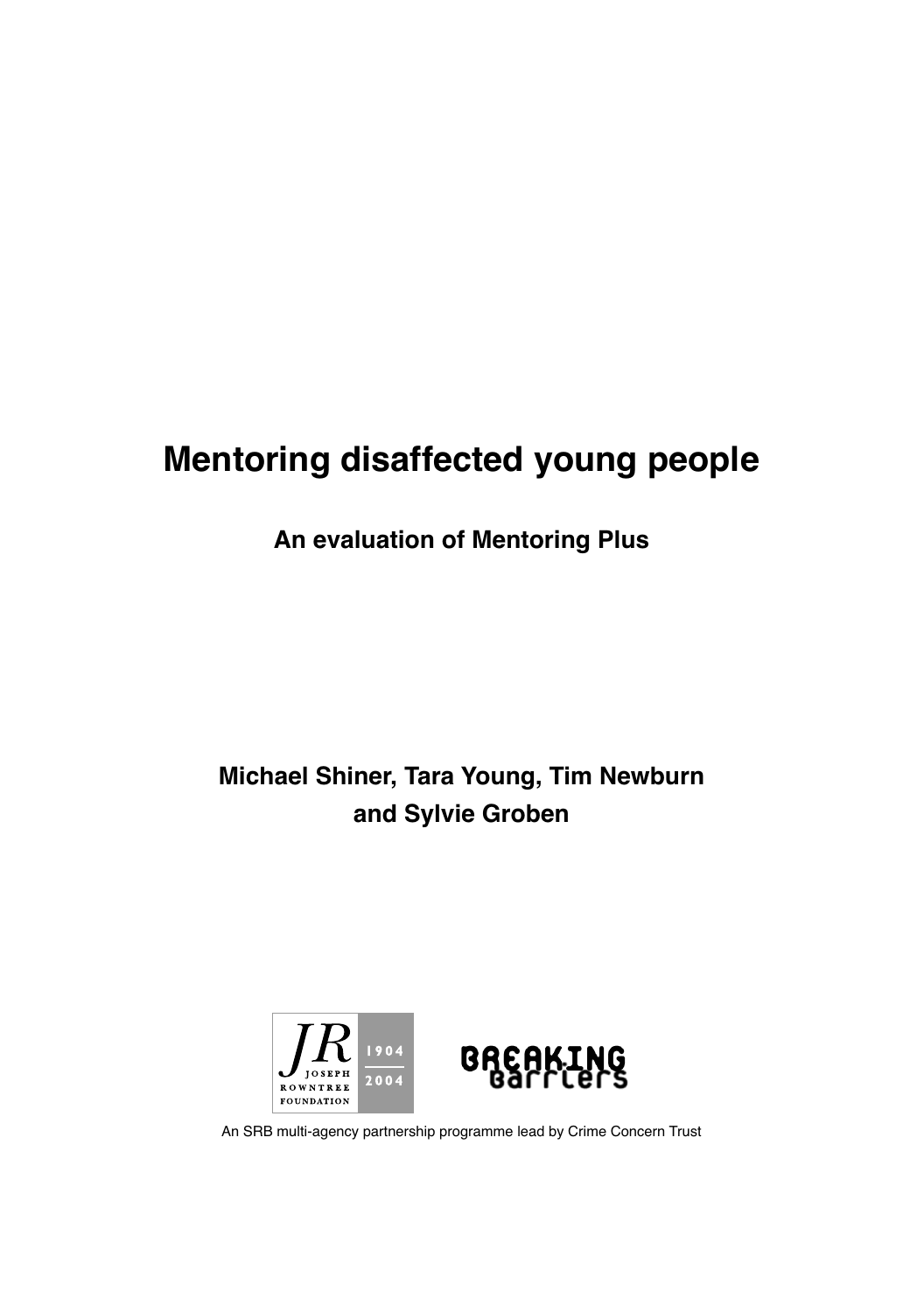The **Joseph Rowntree Foundation** has supported this project as part of its programme of research and innovative development projects, which it hopes will be of value to policy makers, practitioners and service users. The facts presented and views expressed in this report are, however, those of the authors and not necessarily those of the Foundation.

Joseph Rowntree Foundation The Homestead 40 Water End York YO30 6WP Website: www.jrf.org.uk

Michael Shiner is currently Senior Research Fellow in the Mannheim Centre for Criminology, LSE. Tara Young is Research Officer at London Guildhall University. Tim Newburn is Professor of Criminology and Social Policy at LSE, and Sylvie Groben is a researcher at the National Centre for Social Research.

This research project began at Goldsmith's College and completed at the London School of Economics.

© London School of Economics 2004

First published 2004 by the Joseph Rowntree Foundation

All rights reserved. Reproduction of this report by photocopying or electronic means for noncommercial purposes is permitted. Otherwise, no part of this report may be reproduced, adapted, stored in a retrieval system or transmitted by any means, electronic, mechanical, photocopying, or otherwise without the prior written permission of the Joseph Rowntree Foundation.

ISBN 1 85935 163 8 (paperback) ISBN 1 85935 164 6 (pdf: available at www.jrf.org.uk)

A CIP catalogue record for this report is available from the British Library.

Cover design by Adkins Design

Prepared and printed by: York Publishing Services Ltd 64 Hallfield Road Layerthorpe York YO31 7ZQ Tel: 01904 430033; Fax: 01904 430868; Website: www.yps-publishing.co.uk

Further copies of this report, or any other JRF publication, can be obtained either from the JRF website (www.jrf.org.uk/bookshop/) or from our distributor, York Publishing Services Ltd, at the above address.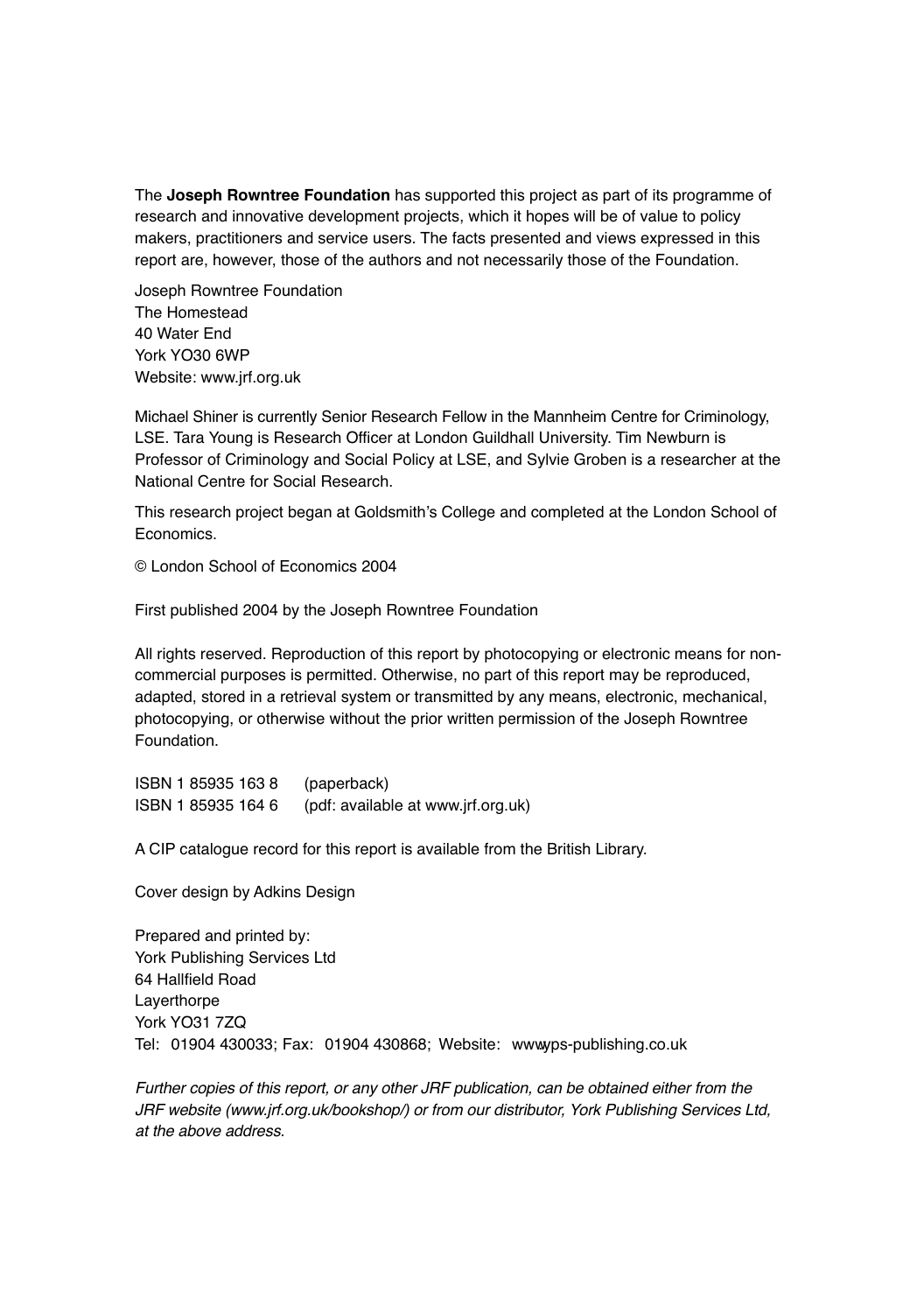# **Contents**

|                                                | <b>Acknowledgements</b>                                                                                                                                             | vi                                                                  |
|------------------------------------------------|---------------------------------------------------------------------------------------------------------------------------------------------------------------------|---------------------------------------------------------------------|
| 1                                              | <b>Researching mentoring</b><br>The study<br>Methodology<br>Preparation and design<br><b>Mentoring Plus</b>                                                         | $\mathbf{1}$<br>$\overline{\mathbf{c}}$<br>$\overline{c}$<br>3<br>5 |
| $\mathbf{2}$                                   | Introducing the young people and the mentors<br>The young people<br><b>Routes into Mentoring Plus</b><br>Social exclusion and risk<br><b>Mentors</b><br>Conclusions | 10<br>10<br>11<br>13<br>22<br>28                                    |
| 3                                              | <b>Mentoring in practice</b><br>Programme integrity<br>Engaging with young people<br>The mentoring relationship<br>The Plus element<br>Conclusions                  | 29<br>29<br>32<br>34<br>44<br>47                                    |
| 4                                              | Impact<br>Mentoring Plus and the process of change<br>Perceived helpfulness of Mentoring Plus<br>Changing circumstances?<br>Conclusions                             | 48<br>48<br>48<br>51<br>69                                          |
| 5                                              | <b>Conclusions</b>                                                                                                                                                  | 71                                                                  |
| <b>Notes</b>                                   |                                                                                                                                                                     | 74                                                                  |
|                                                | <b>References</b>                                                                                                                                                   | 82                                                                  |
|                                                | <b>Appendix 1: Tables</b>                                                                                                                                           | 84                                                                  |
| Appendix 2: Rosenberg's measure of self-esteem |                                                                                                                                                                     | 86                                                                  |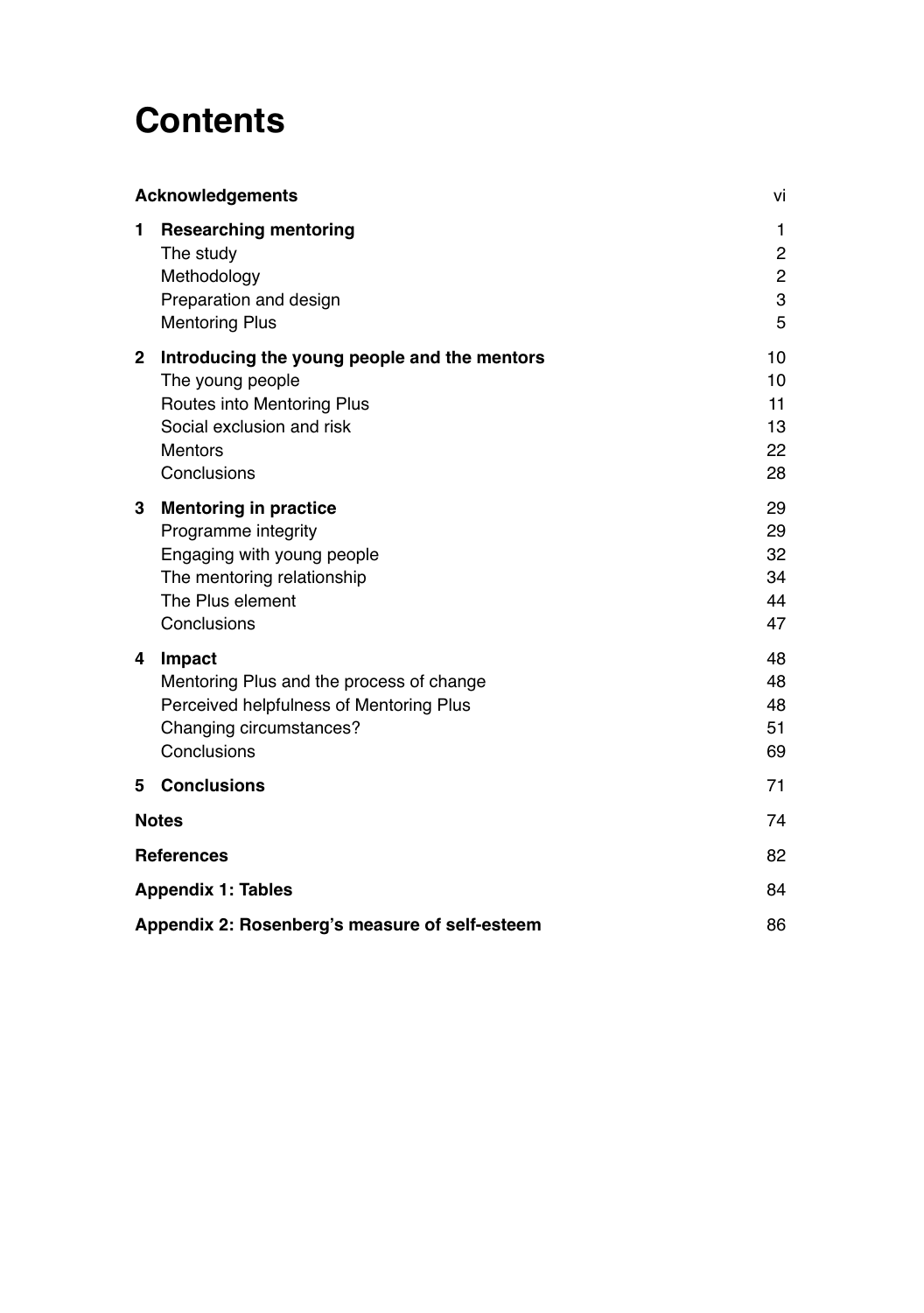# **Acknowledgements**

This was a large and complex study, which depended on the co-operation and support of a great many people. Firstly, and most importantly, we would like to thank all the young people who gave up their time to complete our questionnaires and to talk to us about their lives. We are also very grateful to the mentors who talked to us about their hopes and fears and to the project workers and referral agents who spoke to us about the programme. We owe many thanks to the already overworked and under-resourced project workers who stretched themselves that bit further to ensure that the questionnaires were completed and that the young people were available to talk to us.

The study was funded by the Joseph Rowntree Foundation and Breaking Barriers, and was supported by an Advisory Group chaired by Charlie Lloyd. We are very grateful to our funders for supporting the research and for showing faith in what was a difficult study. We are especially grateful to Charlie Lloyd for his characteristically insightful guidance. Thanks also to Breaking Barriers and Mentoring Plus/Crime Concern for their ongoing support – particularly Claire Reindorp, Lucy Matthews, Amanda Howells and Jan Smith; and to the other members of the Advisory Group – Alan Clarke, Jane Hury, Helen Powell and Mike Stein.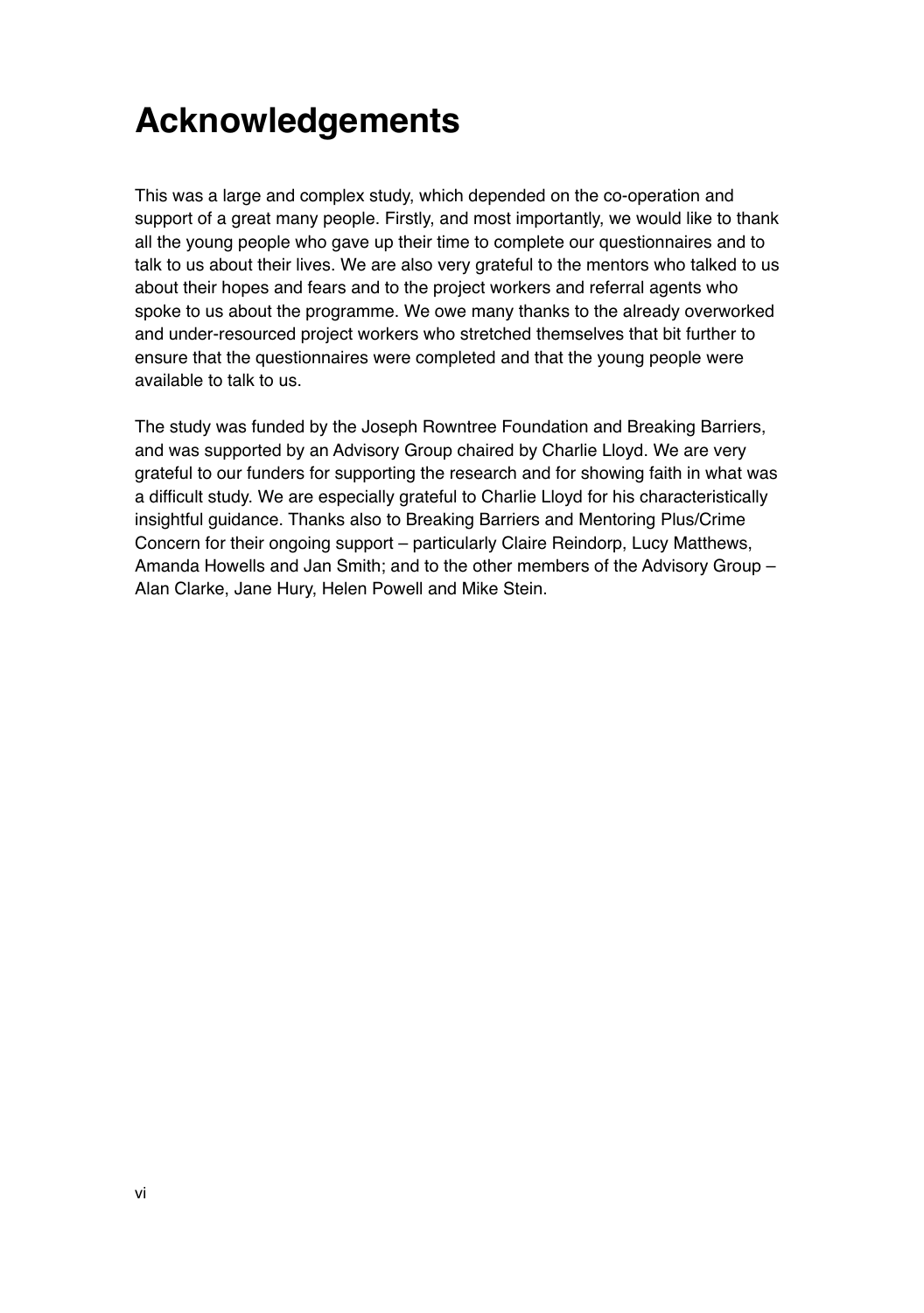# **1 Researching mentoring**

There is a vast literature, across a range of disciplines, concerned with the 'problems' of youth. Though many of the concerns are long-standing, it is now widely accepted that the transition towards independent adulthood is more uncertain than it once was. As transitions towards employment have been extended so, too, has the period of youthful semi-dependence on adults. While many manage successfully to navigate this increasingly complicated course, a large number experience significant difficulties along the way. There is considerable concern that, either as a consequence of these difficulties, or for other reasons, many young people are deciding against, or being prevented from, participating fully in civil society. It is these young people – who encounter significant problems in the worlds of education, training and employment, are often in trouble with the criminal justice system, or exhibit other forms of problematic behaviour – who are often referred to as 'disaffected'. Responding to, and seeking to prevent or mitigate such difficulties, has become a major focus for public policy. Under New Labour, one of the most talked about (and talked up) forms of intervention with disaffected youth has been 'mentoring'.

Mentoring generally involves establishing relationships between two people with the aim of providing role models who will offer advice and guidance in a way that will empower both parties. Mentoring is believed to hold much promise in reducing youth crime and drug and alcohol misuse, and in increasing social inclusion and attachment to mainstream social values. Indeed, so heavily has it been promoted in recent years that it has become the latest in a long line of 'silver bullets'. Yet, as is so often the case, there has hitherto been remarkably little empirical evidence on which the efficacy of this approach may be assessed. Early mentoring programmes in this area first developed in the United States. 'Big Brothers Big Sisters of America' has become something of a prototype for mentoring schemes and has been influential in the rapid expansion of mentoring on both sides of the Atlantic. Yet, the most thorough review of the research evidence conducted by Sherman and colleagues (1997) for the National Institute of Justice in Washington DC found that communitybased mentoring programmes could, at best, be described as only 'promising'. Having reviewed all the evidence, they concluded:

Even with the encouraging findings from the most recent controlled test of community mentoring, there is too little information for adequate policymaking. The priority is for more research, not more unevaluated programs. The danger of doing harm is far too great to promote and fund mentoring on a broad scale without carefully controlled evaluations.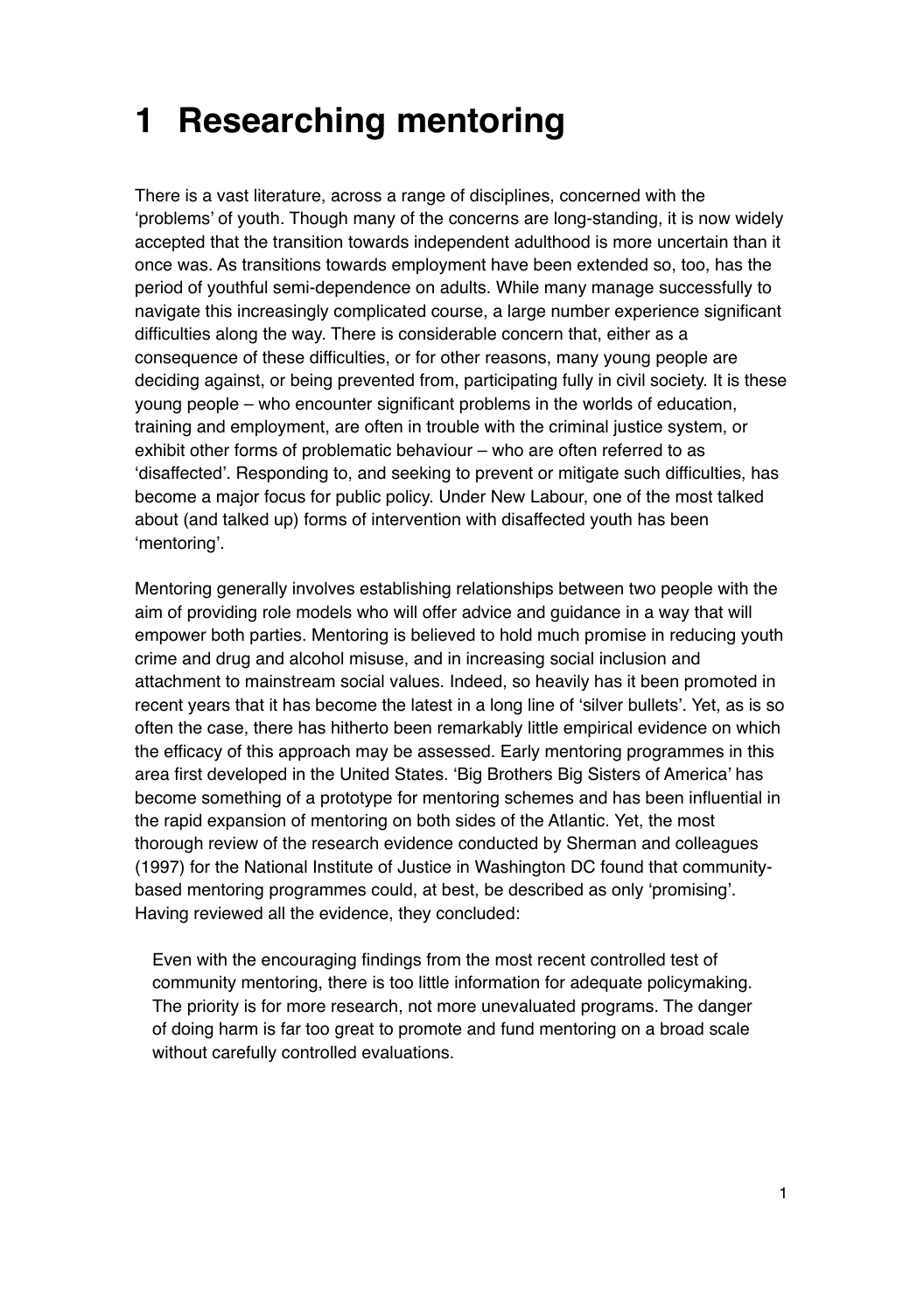It is against this background of significant policy interest, rapid development of community-based programmes and an absence of rigorous empirical evidence that this research was designed and conducted. Our focus was on a set of relatively wellestablished mentoring schemes, each aiming to work with highly disaffected young people.

## **The study**

The evaluation was conducted over a period of a little more than three years (from July 2000 to September 2003), and was based on a combination of quantitative and qualitative methods.

The study focused on a set of programmes, known as Mentoring Plus, and assessed the *process* by which the programme was implemented and the *outcomes* it achieved. The principal objectives were to:

- 1 examine the process by which vulnerable young people become involved in a mentoring programme and the reasons why other, apparently similar vulnerable young people, decide not to participate
- 2 consider young people's experiences of participating in a mentoring programme
- 3 assess the experiences of the staff and those who work as volunteer mentors
- 4 gauge the impact of mentoring by examining the meanings that mentors and mentees attribute to the processes
- 5 identify the medium-term impact of mentoring on those young people involved, focusing specifically on:
	- social engagement (education, training and work)
	- levels of offending
	- drug use
	- general psychological functioning including, for example, self-esteem.

## **Methodology**

The evaluation was built around a longitudinal survey of a large cohort of young people who participated in the Mentoring Plus programme. These young people were to be recruited to the cohort as they joined the programme and completed three questionnaires as part of the evaluation: one as they joined the programme, one as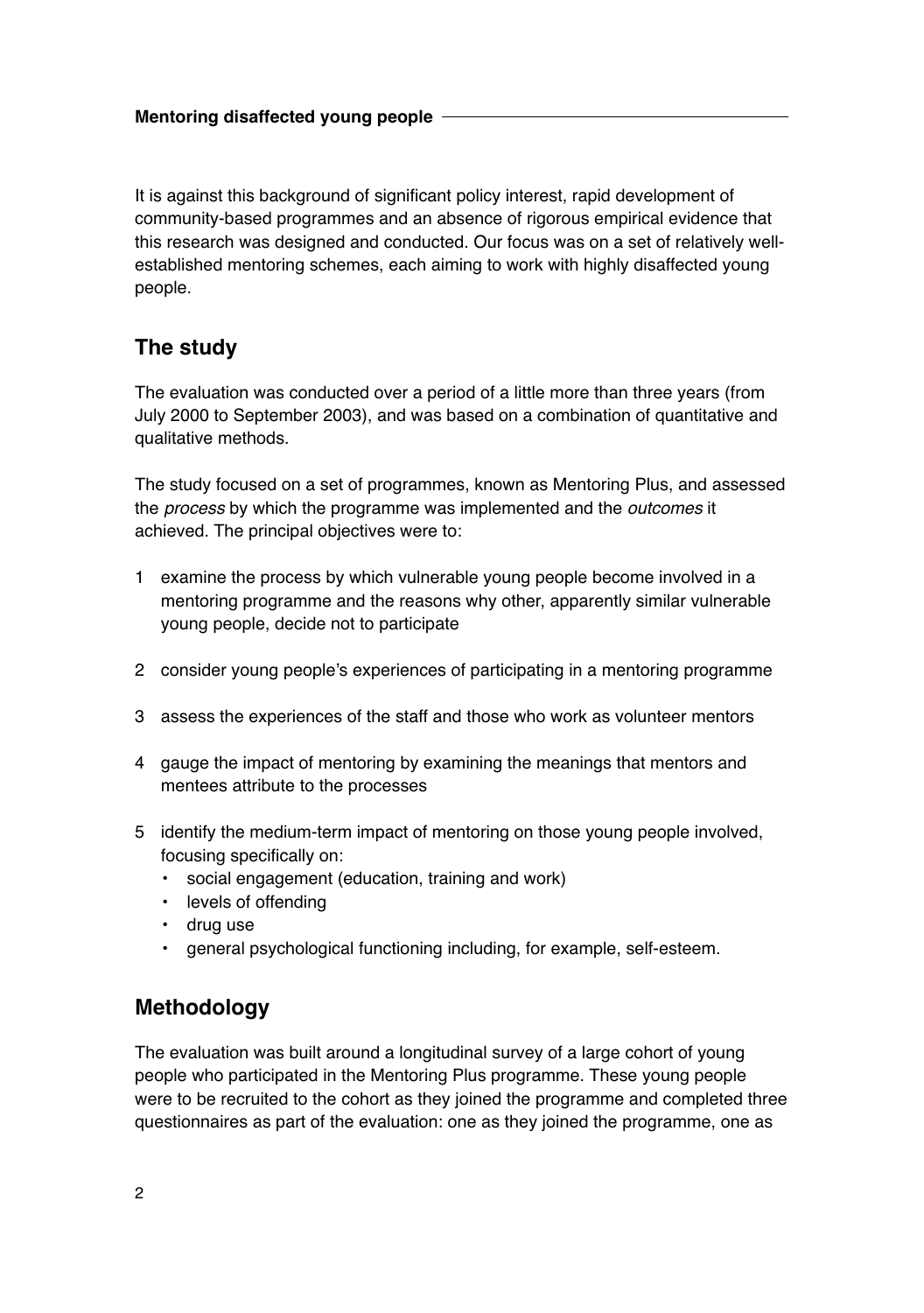the programme came to an end (the 12-month follow-up) and another six months later (the 18-month follow-up). The surveys were augmented by quantitative information collected directly from the programmes and by a substantial qualitative component – depth interviews were conducted with project staff, mentors, young people and referral agents, and detailed observations were made of the key elements of the programme.

One of the key issues facing the evaluation was how to measure success. Put simply, how could we attribute any changes that were observed in the young people to the programmes? To provide the basis for rigorous assessment, a series of comparisons were built into the design of the study. First, ten programmes were included in the evaluation and this offered an opportunity for partial validation, as it meant that we could compare outcomes for individuals passing through different programmes. Second, we sought to recruit a comparison group from applicants who initially expressed interest but, for differing reasons, decided not to participate in the programme. The comparison group was to be recruited at the same time as the main cohort and we envisaged that the young people in the comparison group would complete the questionnaire on two occasions: once at the beginning of the mentoring programme and again as part of the 12-month follow-up.

## **Preparation and design**

The survey covered a wide range of areas, including demographic characteristics, education, training and work, offending and contact with the criminal justice system, substance use, attitudes and lifestyle. Wherever possible, we included questions from other surveys, partly because they were tried and tested and partly because they provided the basis for comparison with the general population. Much of our questionnaire was derived from the 1998/99 Youth Lifestyles Survey (YLS) and it also included formal scales to measure self-esteem (Rosenberg, 1965) and locus of control (Robinson et al., 1991). The questionnaire that was developed for the first phase of the survey provided the basis for those that were used in subsequent phases and all of these questionnaires were designed as self-completion questionnaires (that is, they were to be completed directly by the respondents themselves).

In total, 378 young people were recruited to the cohort group and 172 were recruited to the comparison group. In the event, the comparison group was made up of primarily young people who expressed an interest in the Mentoring Plus programme but did not, for whatever reason, go on to participate in it. In a small number of cases, all applicants were included on the programme and project workers recruited members of the comparison group via visits to the schools, youth clubs and Youth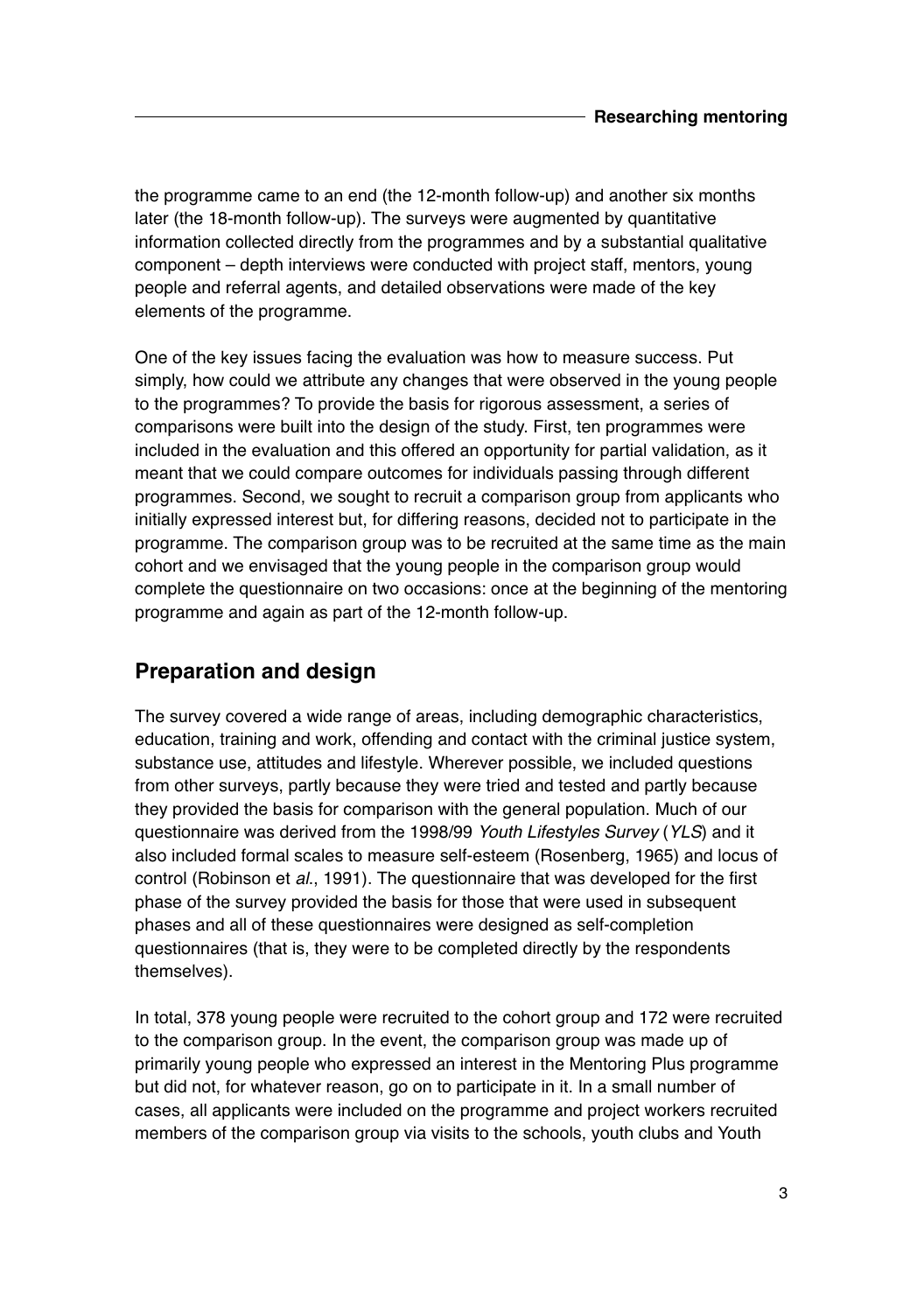Offending Teams (YOTs) with which they worked (32 young people were recruited to the comparison group in this way). The numbers of young people who participated in the follow-up surveys are shown in Figure 1. The 18-month follow-up concentrated on those members of the cohort who had responded to the 12-month follow-up and successfully included more than half of these young people (54 per cent). However, some young people who had not responded to the 12-month follow-up attended meetings for the 18-month follow-up and were included in the survey.

Across the ten projects, the follow-up rate varied quite markedly according to the degree to which young people had engaged in the programme. Those who engaged most actively in the programme were also the most likely to have been successfully followed up: 71 per cent of those who were highly engaged responded to the first follow-up survey and 54 per cent responded to the second follow-up survey.<sup>1</sup> For all analyses based on the follow-up surveys, data were weighted to reflect the level of programme engagement that was evident in the overall cohort.<sup>2</sup> This was important, as it guarded against overstating the possible impact of Mentoring Plus.



#### **Figure 1 Response to the surveys**

a No responses previously received from these individuals.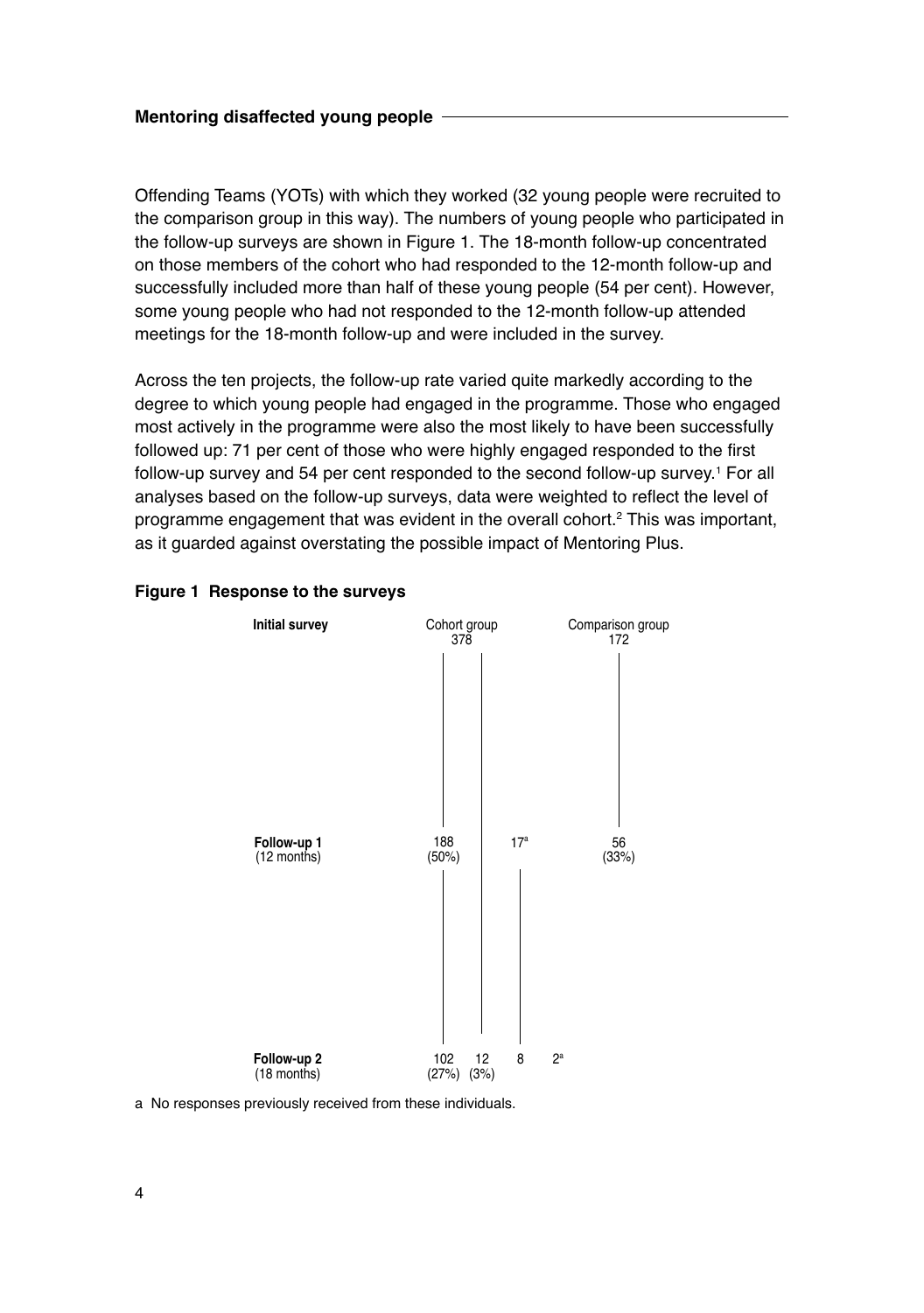In addition to the surveys, depth interviews were conducted with over 100 individuals involved in the programmes; including project workers (25), referral agents (20), mentors (40) and young people (36). Observations were also carried out at almost 150 project sessions and events, including recruitment events, programme activities and staff meetings. Interviews and observations were spread across the ten programmes, although there was a degree of concentration in order to allow particular attention to be focused on four case study projects.

Considerable thought was given to the way in which mentors and mentees were selected for the depth interviews. Males and females were well represented in both groups: 14 of the mentors were male and 26 were female; and 22 of the young people were male and 14 were female. And care was taken to ensure that interviewees reflected the overall ethnic and age profile of each group. Twelve 'pairs' of mentors and mentees were interviewed and a series of guidelines were developed to ensure that the sample reflected a range of issues that might be influential in determining the nature of the mentoring relationship. Parings where male mentors were matched with male mentees, where female mentors were matched with female mentees and where female mentors were matched with male mentees<sup>3</sup> were included, and relationships where the partners shared a common ethnic heritage and where they did not were also included. In 12 cases, the young people were interviewed on two separate occasions, as it was felt this would provide the basis for more detailed insights than one-off interviews.

## **Mentoring Plus**

The mentoring projects studied in this research were run by Crime Concern and Breaking Barriers,<sup>4</sup> and were based on the widely acclaimed and award-winning Dalston Youth Project (DYP). Established in 1994 by Crime Concern, DYP was one of the first formal mentoring projects in the UK and is widely considered to have been a successful and pioneering project (Benioff, 1997). DYP targeted disaffected young people and sought to build their basic education, employment skills and confidence through a one-to-one mentoring relationship with an adult volunteer drawn from the local community and a structured education and careers programme. Within two years, DYP had been identified by the Audit Commission as an example of good practice (Audit Commission, 1996) and a period of expansion followed as Crime Concern established a series of new projects, known as Mentoring Plus, based on the DYP model. By 2000, projects had been established in eight London boroughs, Manchester, and Bath and North East Somerset.<sup>5</sup>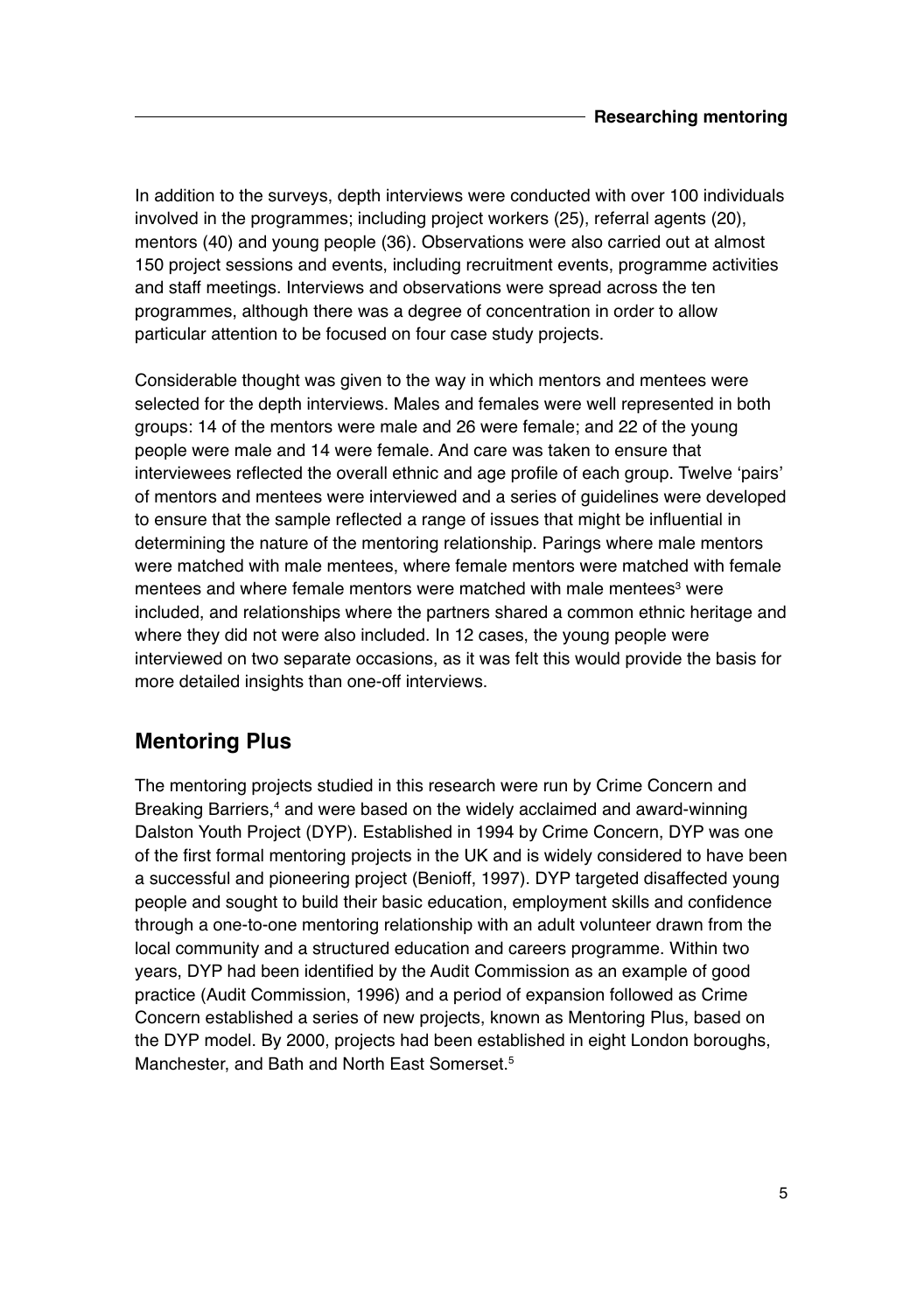These projects aimed to:

- reduce youth crime and other at-risk behaviour
- help at-risk young people back into education, training and employment
- enable community members to get involved in solving community problems through volunteering (Crime Concern, undated<sup>a</sup>).

All ten projects shared a similar structure (see Figure 2; and also Benioff, 1997). Steering committees included representatives from local agencies with an interest in combating disaffection and reducing crime (e.g. Social Services, Education Welfare, Police, Probation, Local Regeneration programmes and Training and Enterprise Councils) and played a key role in monitoring the projects and supporting their development. Each project was linked to Crime Concern by a consultant who was responsible for strategic and thematic-based support, which covered issues such as funding, staff employment, training and support, policy decisions and changes to programme content/structure. The core staff team was typically made up of four distinct posts – Project Manager, Education Co-ordinator, Mentor Co-ordinator and Administrator – although, in practice, the roles of Education Co-ordinator and Mentor Co-ordinator were sometimes combined.<sup>6</sup> In many of the projects, youth workers were employed on a sessional basis to deliver and support components of the education programme.

Seventy-five members of staff were employed across the ten Mentoring Plus projects during the period covered by the study. Mentoring Plus included a particular focus on black and minority ethnic communities, particularly those of black African/Caribbean

#### **Figure 2 Organisational structure of Mentoring Plus**

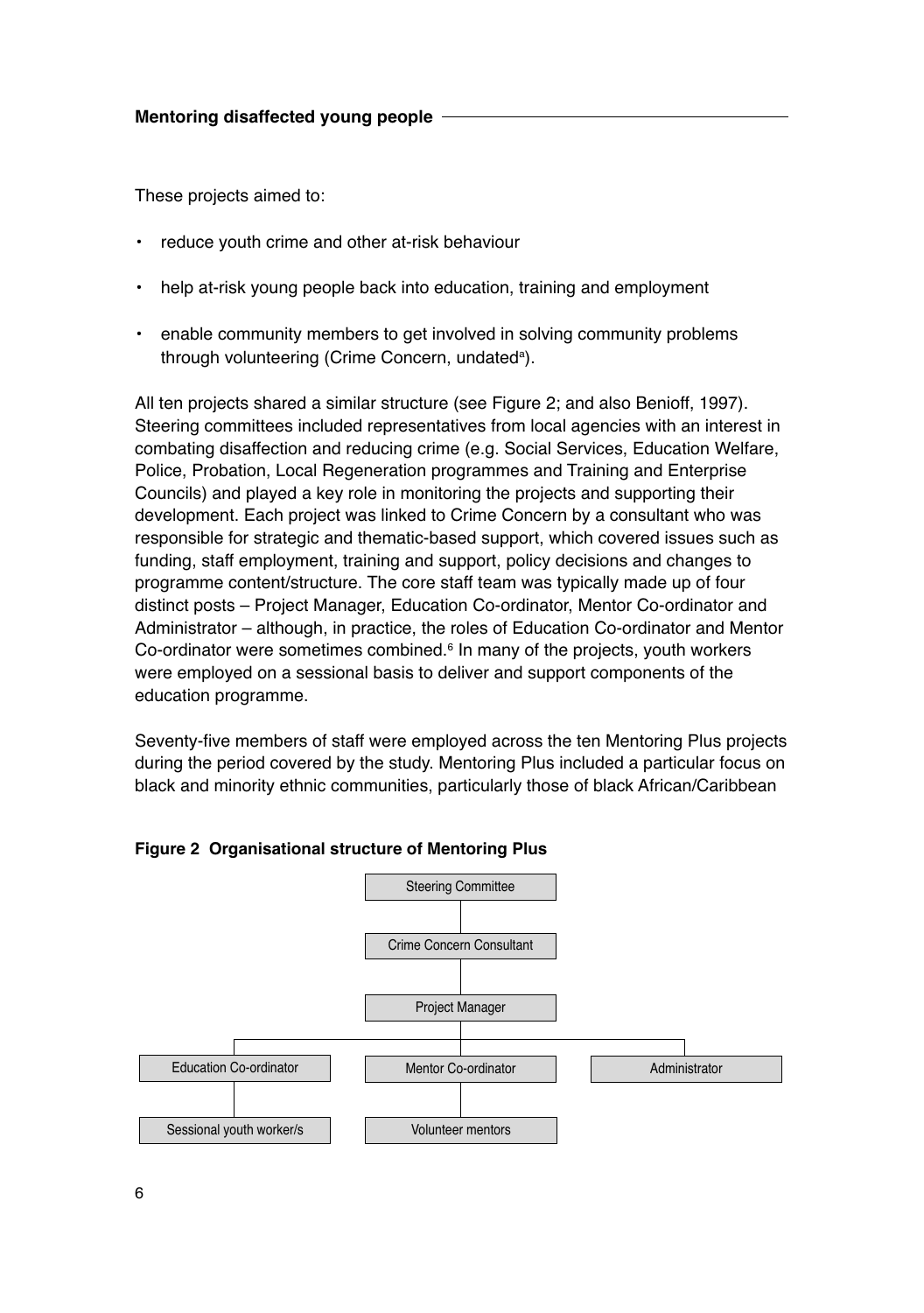heritage (Crime Concern, undated<sup>b</sup>), and this was reflected in the composition of the staff teams. Slightly more than half (54 per cent) of those employed by the projects were black African/Caribbean; just over a third (37 per cent) were white; less that one in ten (8 per cent) were mixed race and the remaining 1 per cent were Asian.

The projects recruit young people (aged between 15 and 19 years) twice a year onto cycles spaced six months apart, usually in the autumn and then again in the spring. Following the design of DYP, they offer mentoring alongside an education/training component and this 'Plus' element of the programme covers issues such as literacy, numeracy and basic life skills (e.g. job search and interview skills). Each programme runs for ten to 12 months and typically starts with a residential.

- Residential courses: residentials last for three days and the aim is to build trust between young people and mentors through a mixture of physical outdoor activities and indoor sessions. Outdoor activities are designed to help establish relationships and co-operation while indoor sessions aim to enable young people to develop positive, achievable goals for the coming year. At the end of the residential, young people are matched with volunteer mentors.
- One-to-one mentoring: following the matching, the young people and mentors are expected to meet once a week for the duration of the programme. The aim is to provide positive and supportive role models to young people who have previously experienced very difficult relationships with adults. Mentors are trained to help young people work towards their new personal objectives and they may also act as 'outreach workers' linking individuals with local services that they would otherwise fail to access.
- An education/training programme: this part of the programme aims to provide the young people with the complementary practical life skills and educational/training opportunities needed to support their new personal goals. The education component concentrates on improving the young people's interpersonal and presentation skills, literacy and numeracy, and personal motivation and effectiveness. Classes are designed and led both by in-house project staff and in partnership with existing local providers. Young people have the option of receiving accreditation for their work. During the period covered by the evaluation most projects ran at least one education/training session a week although some ran up to three such sessions a week.

Each new cycle starts with a recruitment drive for mentors and young people. Young people are recruited onto the project in several ways, the most common being the referral from statutory and community agencies and, less frequently, through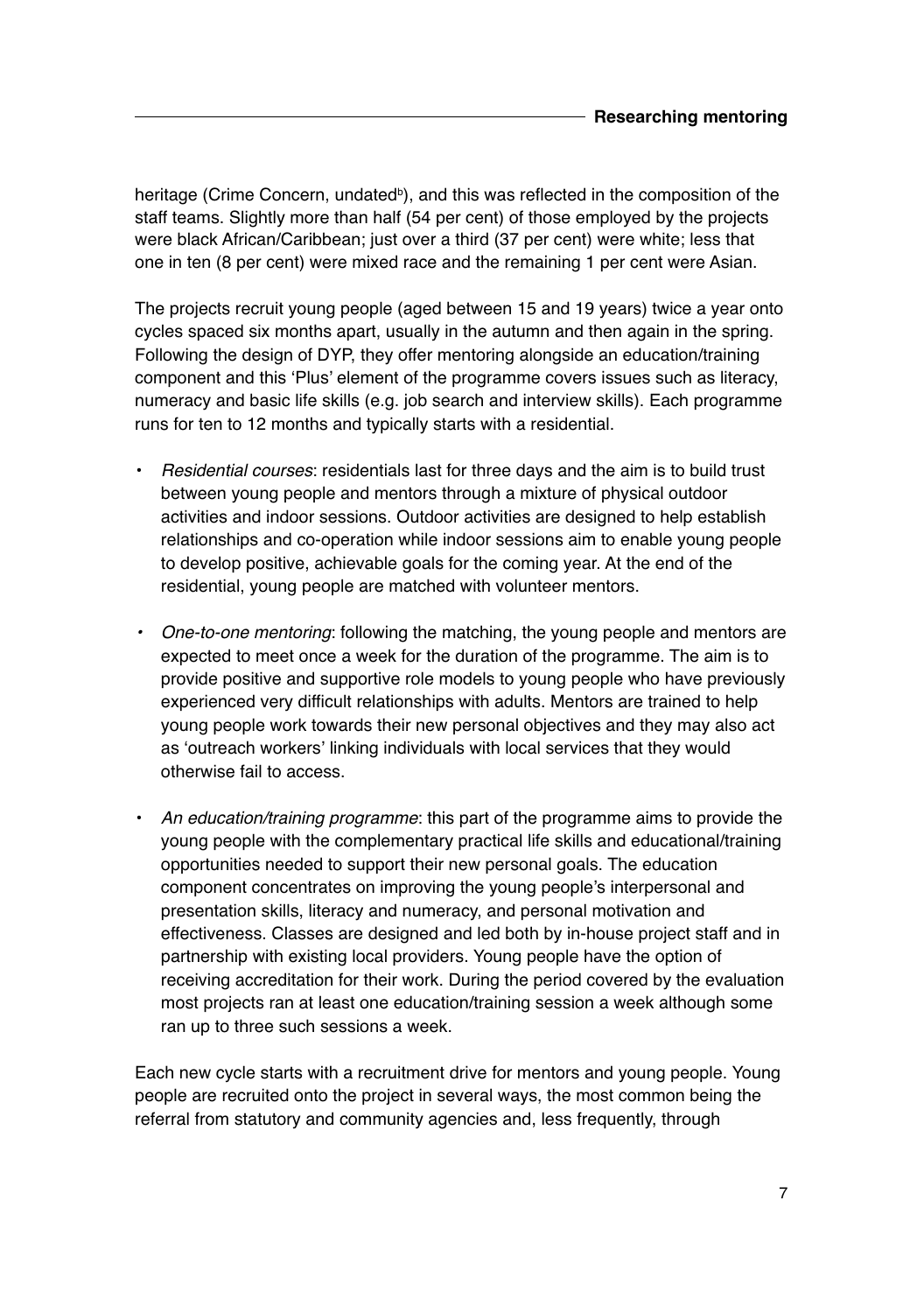outreach work in local communities and youth clubs or via friends and/or family members. Once referred, each young person is subject to an interview and selection process and, if accepted, attends an induction session where they learn more about Mentoring Plus, mentoring, the education sessions and the commitment required by them. Participation in the project is voluntary. Young people are free to decline to become involved and, similarly, the projects may reject referrals they deem to be inappropriate, although this rarely occurs in practice.7

Mentoring Plus has a structured process of recruiting mentors primarily through advertising in local, national and specialist (The Voice, New Nation, The Big Issue) newspapers, though the Mentor Co-ordinator responsible for the recruitment is free to employ other methods.

Application forms are distributed to those volunteers who have expressed an interest in becoming a mentor, and the volunteers are invited to attend an introductory session to learn more about the project and to meet current mentors. The introductory session is followed by a police search and an extensive training programme for the volunteers, which culminates in the residential.

Until the residential, or at least until the pre-residential evenings, the young people and volunteers have followed separate pathways into mentoring. The residential presents a pivotal point in the Mentoring Plus experience for both groups (see Figure 3). Henceforth, they will start the process of familiarisation and begin working with each other to facilitate the mentoring component of the programme. Matching young people with a volunteer begins the mentoring process, which continues throughout the year they are involved in the project. In addition to mentoring, the young people are encouraged to take part in other programme activities such as educational workshops, project group nights and social events, which are permeated with support from project staff. Similarly, volunteer mentors are offered support – in the form of one-to-one and group sessions – from the Mentor Co-ordinator, which is then supplemented by additional training.

Towards the end of the cycle, around two months before the end of the mentoring year, the projects co-ordinate an 'ending session' for mentors designed to help them develop strategies for concluding the relationship with their mentee and to discuss any future relationship they may have with them. $8$  This session also provides a platform for mentors to discuss any reservations they may have about ending their relationships with the project and to receive guidance on how to terminate it successfully. Subsequently, the project holds a graduation ceremony to recognise the achievements of both mentors and mentees, and to formally end the programme for a particular cycle.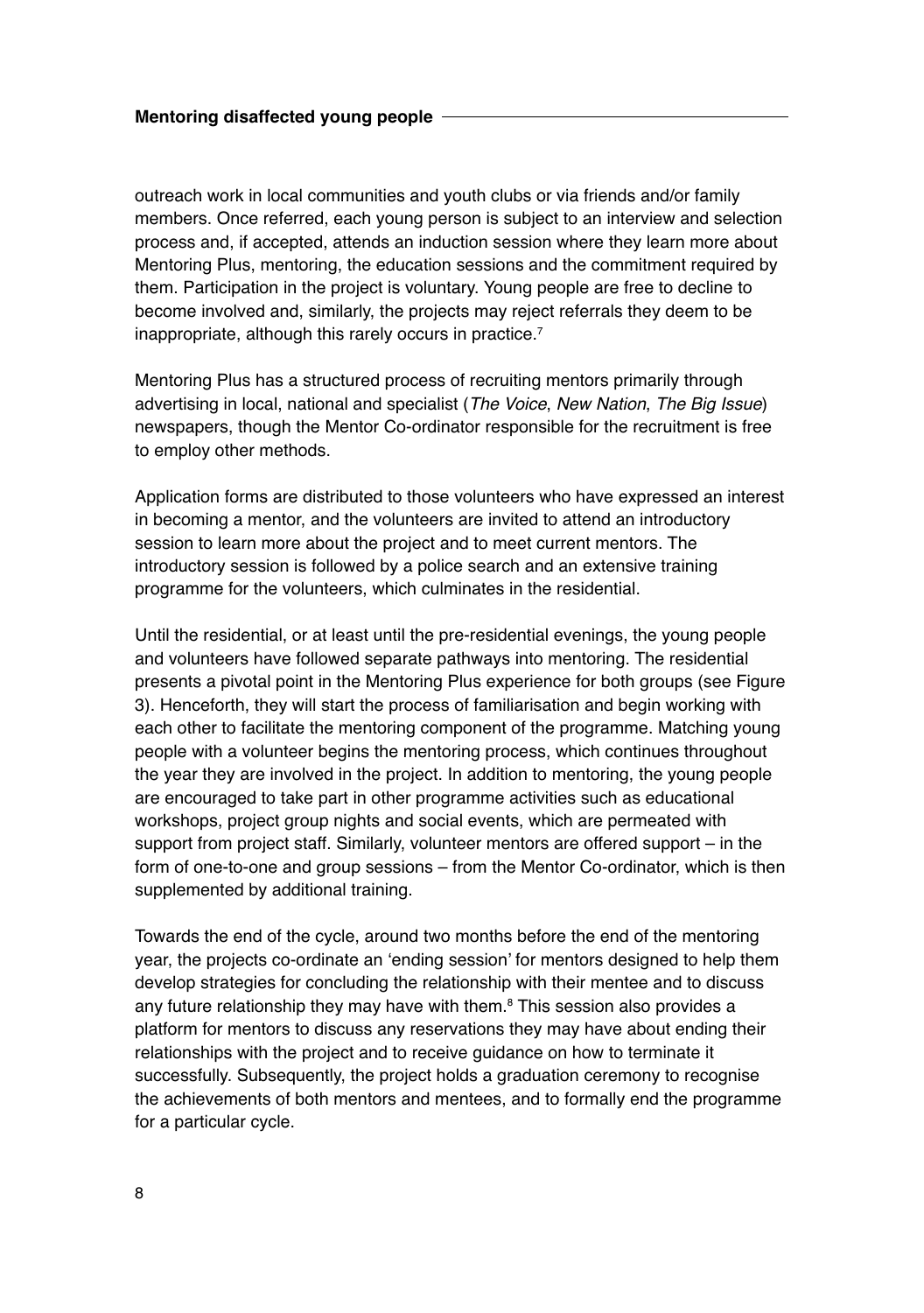

### **Figure 3 Programme structure**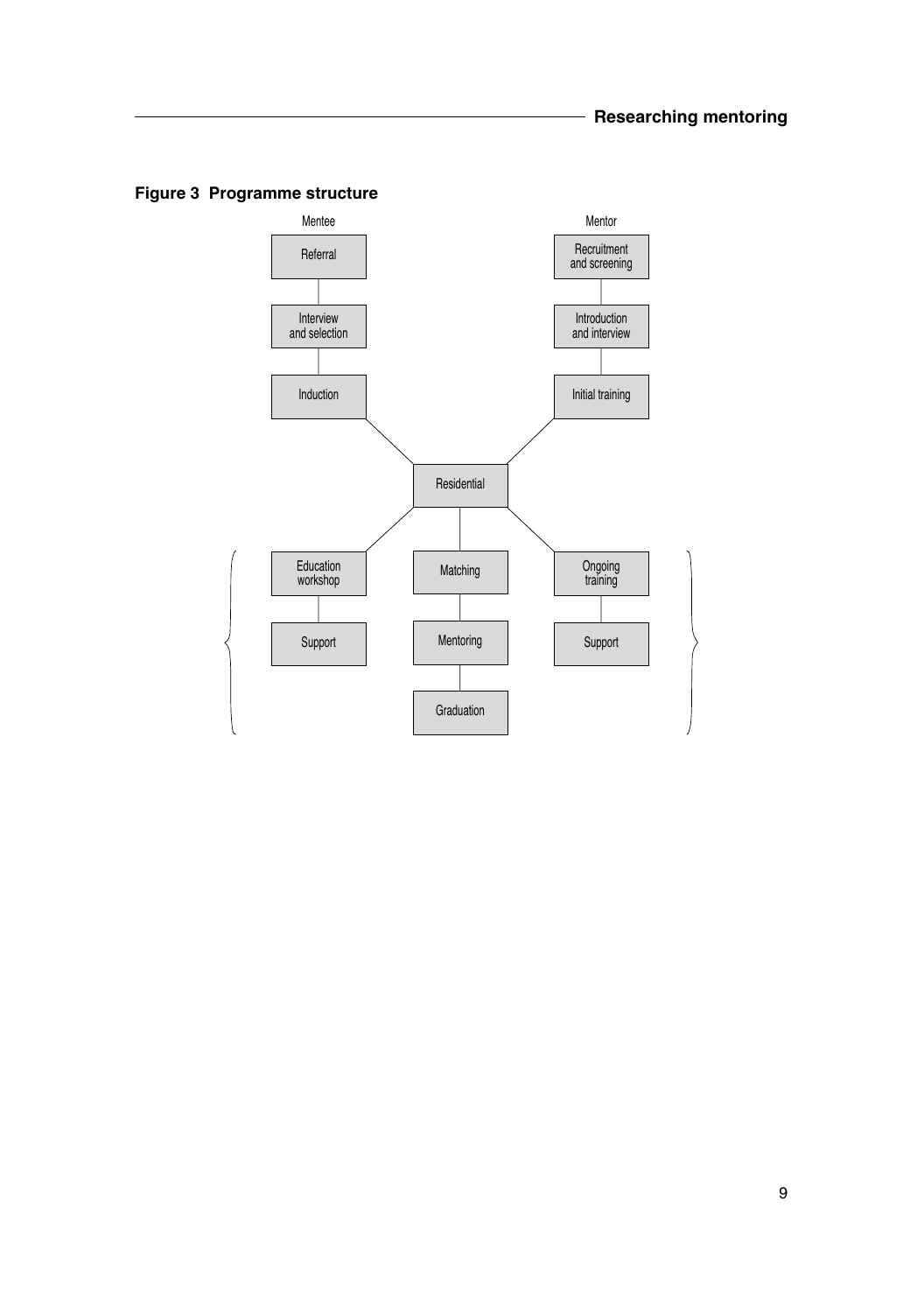## **2 Introducing the young people and the mentors**

## **The young people**

The demographic characteristics of the young people who were recruited to Mentoring Plus are shown in Table 1. At the time of joining the programme, the vast majority of the young people were 15 to 16 years old. Males outnumbered females by about two to one and most of the young people were from black and minority ethnic groups, although whites made up the largest single group. Most of the black and minority ethnic young people recruited to the programme were from black Caribbean, black African or mixed race backgrounds and very few were from Asian backgrounds. Only one project recruited Asian young people, and even here the proportion recruited was low compared with their demographic representation in the local borough.

The ethnic profile of the young people on the programme clearly reflected the location of the projects, although the low level of Asian involvement could not be explained in this way. Black African/Caribbean communities tend to be concentrated in London (Modood et al., 1997) and were well represented in most of the Londonbased projects. Predictably, those projects that were based outside of the capital had the lowest level of black and minority ethnic representation. The number of black

| <b>Demographic characteristics</b> | $\%$           |  |
|------------------------------------|----------------|--|
| Age                                |                |  |
| $12 - 14$                          | 17             |  |
| 15                                 | 45             |  |
| 16                                 | 25             |  |
| $17 - 19$                          | 13             |  |
|                                    | 100            |  |
| Sex                                |                |  |
| Male                               | 70             |  |
| Female                             | 30             |  |
|                                    | 100            |  |
| <b>Ethnicity<sup>a</sup></b>       |                |  |
| White                              | 43             |  |
| <b>Black African/Caribbean</b>     | 41             |  |
| Asian                              | $\overline{2}$ |  |
| Mixed race/dual heritage           | 14             |  |
|                                    | 100            |  |
|                                    |                |  |

#### **Table 1 Demographic characteristics of the young people (per cent in the cohort)**

Source: Mentoring Plus cohort (first survey).

 $n = 428.$ 

a Please note that the total percentage amounts to 101 per cent, as the figures shown have been rounded to the nearest whole number.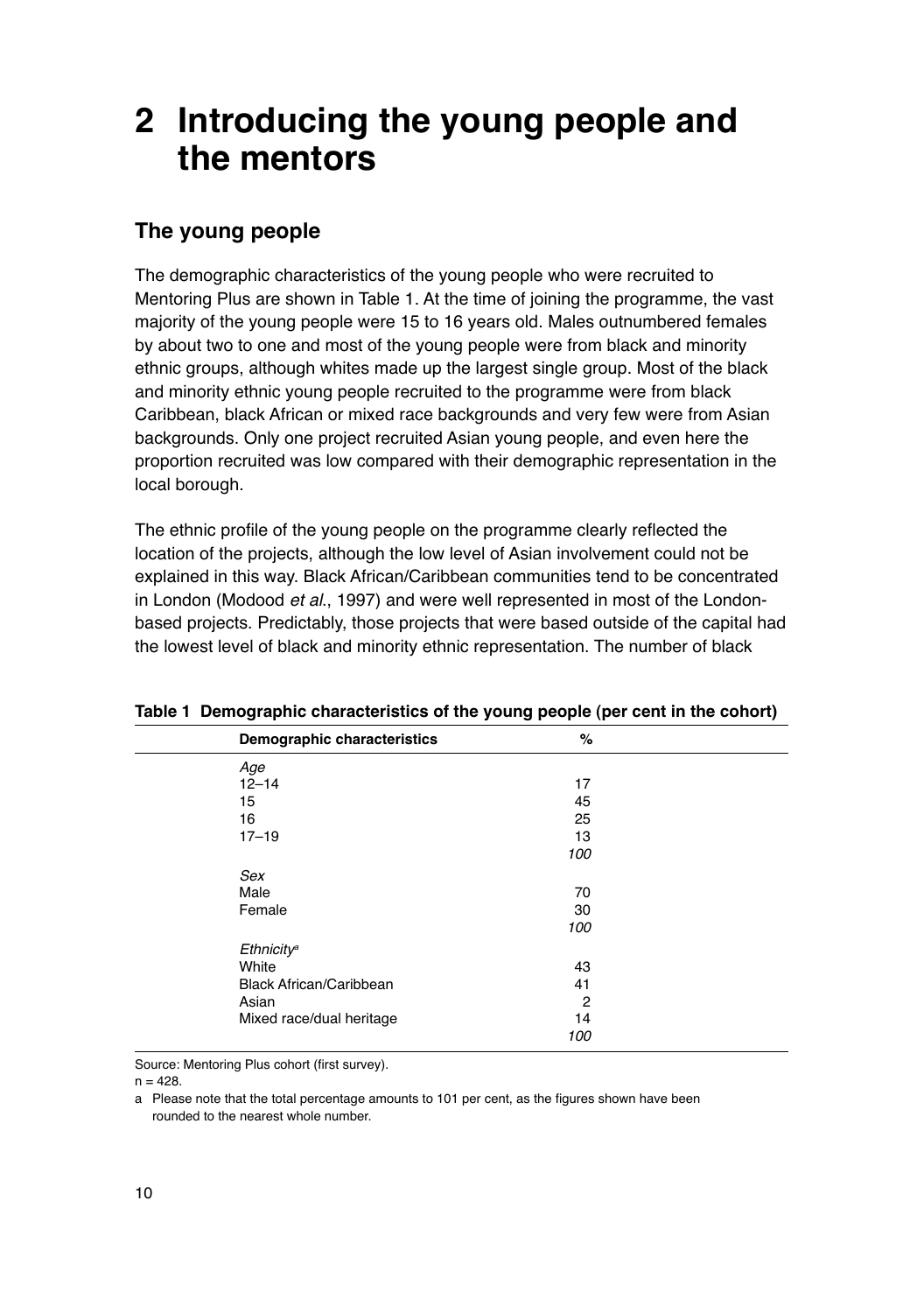African/Caribbean young people on the programme also reflected the focus on social exclusion and the particular orientation of Crime Concern/Mentoring Plus. Black and minority ethnic groups are particularly vulnerable to processes of exclusion and marginalisation (Crime Concern, undated<sup>b</sup>) because they face a 'double disadvantage', which comes from being concentrated in deprived areas and facing particular forms of racial discrimination (Cabinet Office, 2000). Young people from some groups, particularly those of black Caribbean heritage, are over-represented among school excludees and within the criminal justice system (Bowling and Phillips, 2002). Partly in response to these patterns of disadvantage, Crime Concern (undated<sup>a</sup>) produced a briefing paper for mentoring work with minority ethnic young people, in which it stated, 'we focus particularly on schemes for Black British, African and Caribbean youth from a youth justice perspective, because this is the area in which we have most expertise'.

## **Routes into Mentoring Plus**

The young people followed a variety of routes into Mentoring Plus (see Figure 4). Most were formally referred by other organisations, most commonly Youth Offending Teams (YOTs) and schools. Self-referral was also a relatively important route into the programme. Depth interviews highlighted the important role that 'word of mouth' played for these young people, as many of them heard about the project from friends.



#### **Figure 4 Route into Mentoring Plus (per cent in cohort)**

Source: Mentoring Plus cohort (project information).  $n = 349.$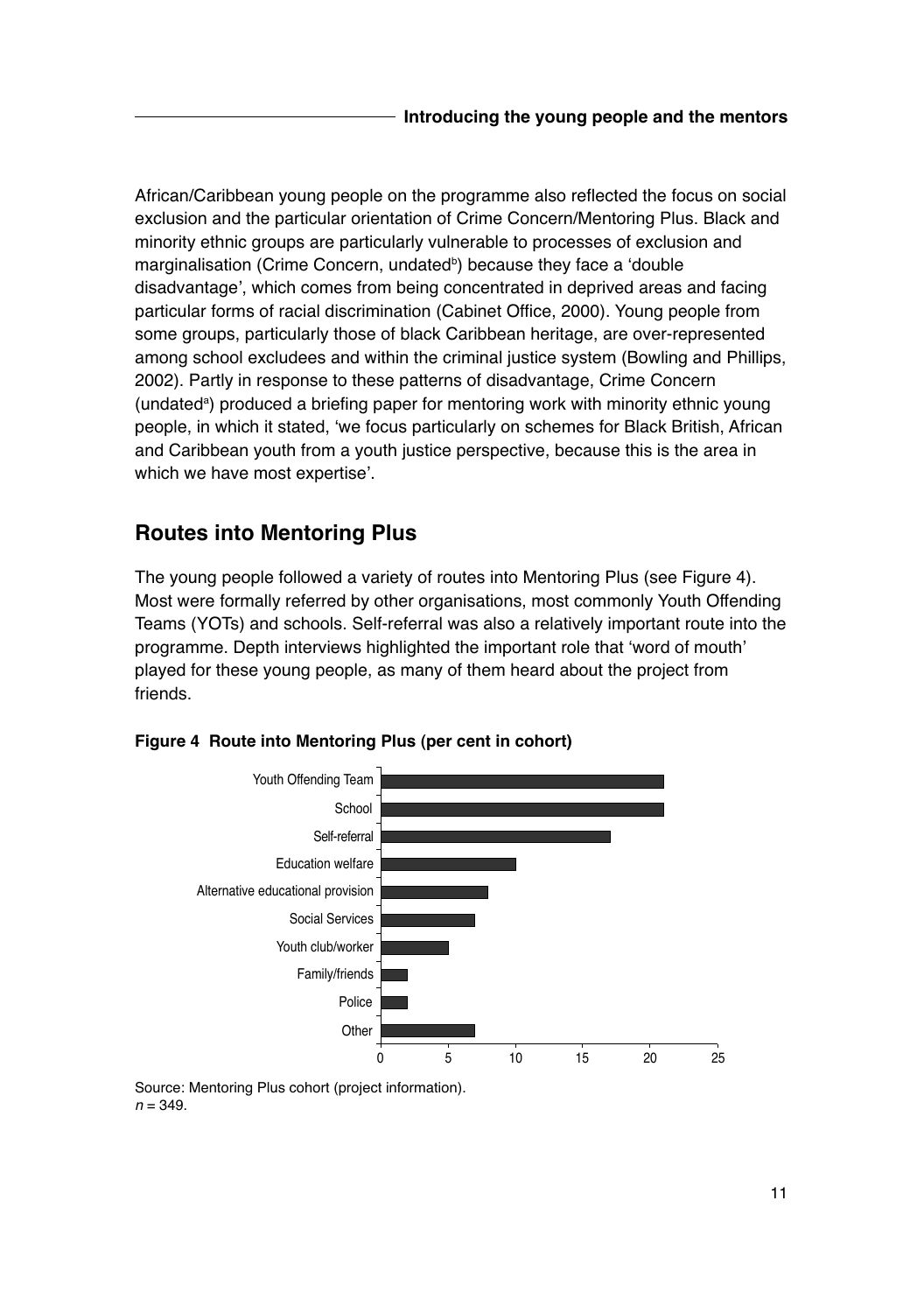During the depth interviews, many of the young people described Mentoring Plus in ways that invoked the image of a traditional 'youth club'. They saw the project as providing a place to have fun and to 'chill out'. Many of them viewed the residential as a 'holiday' and this constituted a key factor in their decision to join:

I just come along because it is a weekend away, so I thought that I might as well, but I didn't actually know about you getting yourself a mentor and everything – I just thought that it was an activity weekend kind of thing. (Young person)

Alongside this theme, however, it was generally recognised that Mentoring Plus offered more than opportunities for recreation. While some of the young people were attracted by the prospect of the one-to-one confidential relationship, and expected to be 'sitting down and having a chat with someone', many were motivated by the desire to change some aspect of their lives:

If you come here they can put you on little courses and stuff, things to do instead of getting into trouble. So I started coming … Because I thought like going on the way that I'm going on I'm going to go in prison soon, so I thought I don't want to go down that route, I've got to sort myself out … I just thought that [Mentoring Plus] was going to be about like, a place to chill out and people to talk to, people to help out with problems and keep you off the streets. (Young person)

A similar pattern was evident from the first survey. On the one hand, a sizeable proportion of the young people indicated that escaping boredom had been a factor in their decision to join Mentoring Plus and this confirmed the importance of general entertainment-based activities (see Figure 5). On the other hand, specific goaloriented objectives were also an important source of motivation and considerable congruence was evident between the aims of the programme and the young people's reasons for joining: the desire to stop getting into trouble and gaining access to employment and/or training were key motivational factors, while the desire to get back into school/college and to improve relationships were also significant for a sizeable minority of participants.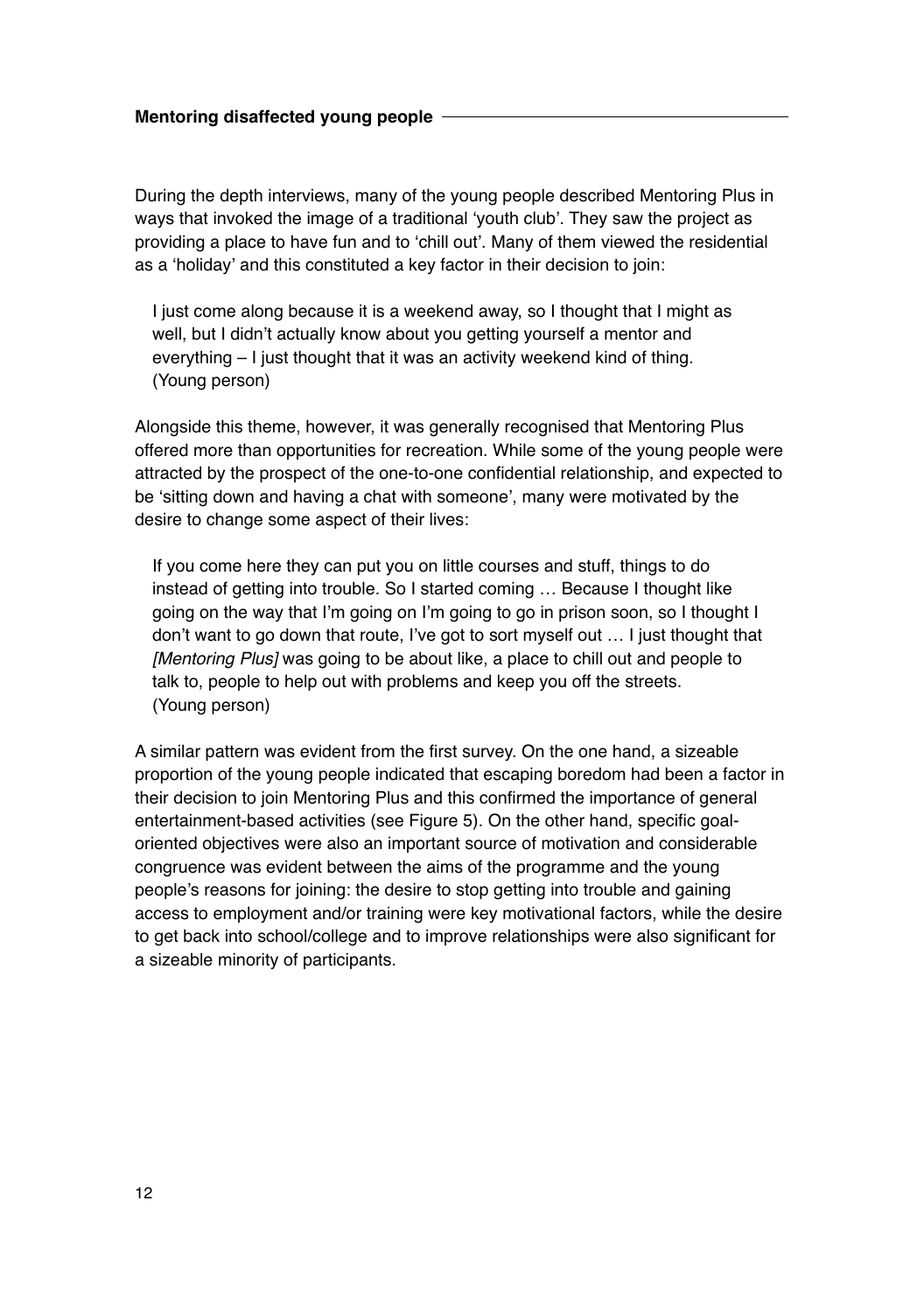

**Figure 5 Reasons for joining Mentoring Plus (per cent in cohort)**

 $n = 371.$ 

## **Social exclusion and risk**

As already noted, Mentoring Plus's key aims were to have some impact on offending and other forms of at-risk behaviour and to help disaffected young people back into education, training and employment. This focus, and indeed this language, reflects the now well-established empirical evidence, which suggests that there are a number of readily identifiable 'risk factors' in childhood and adolescence that heighten the likelihood of problems later in life. These include: parental conflict and separation; early involvement in offending, drinking and drug use; and disruptive behaviour at school. To begin to fulfil its aims, therefore, Mentoring Plus had first to recruit young people who might reasonably be described as 'at risk' in one or more of these ways.

Judgements about the extent to which the young people recruited to the programme were socially excluded or at risk could only really be made in comparison with the general youthful population. The 1998/99 Youth Lifestyles Survey (YLS) played a key role in this regard, as it facilitated precisely this type of comparison (Stratford and Roth, 1999). Based on a nationally representative sample of nearly 5,000 young people, the YLS covered many of the same issues as our evaluation and, as such, provided a robust benchmark.<sup>1</sup>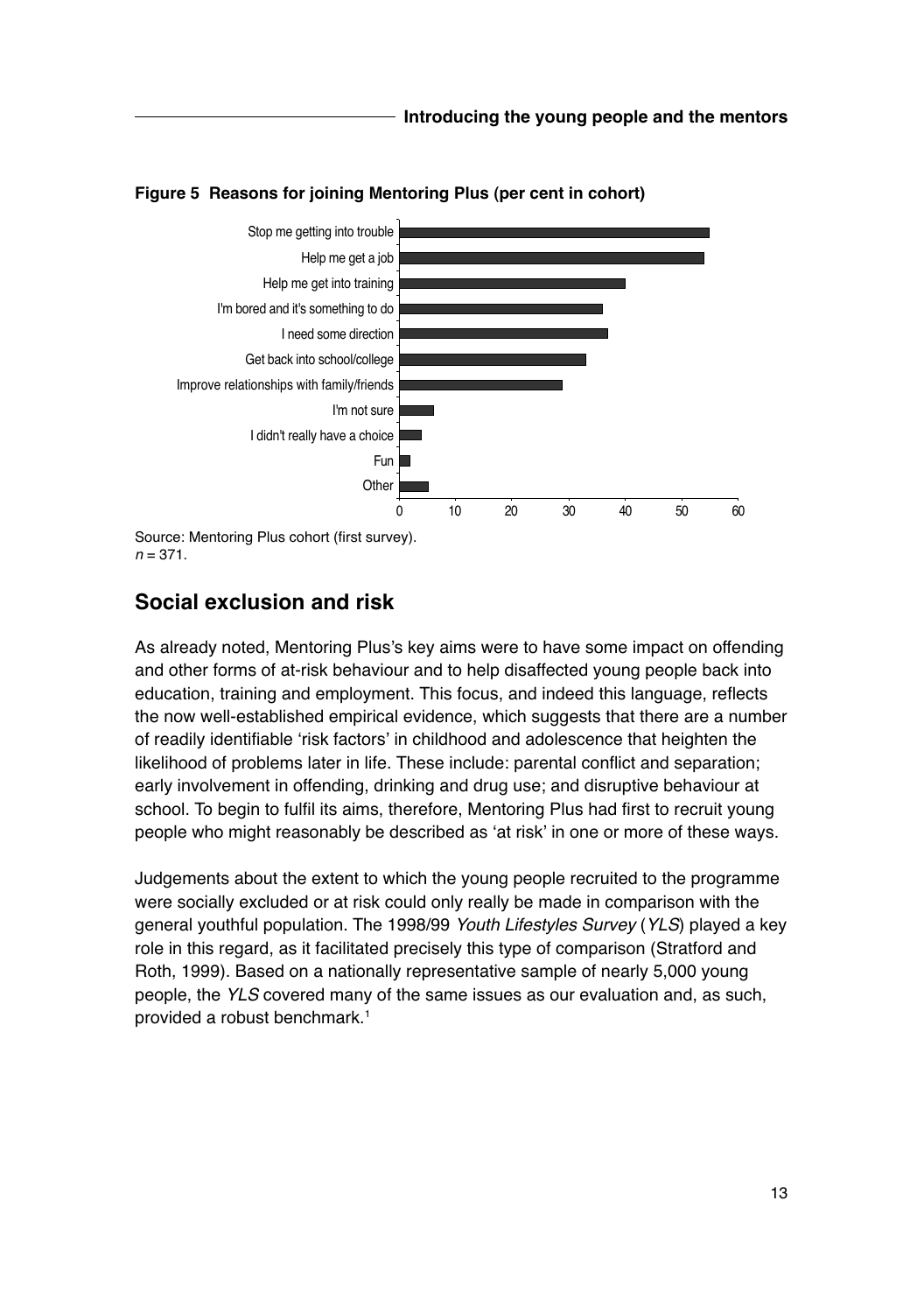#### *Family background*

The contexts within which the young people were living implied a strong degree of family disruption and breakdown. Comparison with data from the YLS confirmed that levels of family disruption within the Mentoring Plus cohort were very high. Less than a fifth (19 per cent) of young people in the cohort were living in traditional nuclear families, that is, with both their natural mother and father and/or brothers and sisters, compared with two-thirds (65 per cent) of similarly aged young people in the general population. More than half of the Mentoring Plus cohort (54 per cent) were living in single-parent households, the vast majority of which (92 per cent) were headed by their mother. And this was more than double the proportion of young people in the general population who were living in single-parent households (19 per cent).

In addition, high levels of dissatisfaction with the quality of family relationships were evident and this was particularly marked in regard to relationships with natural and/or step-parent(s). Non-existent or problematic relationships with (step)fathers were particularly noteworthy. Overall, about one in six young people in the Mentoring Plus cohort indicated that they did 'not get on at all well' with their mother and/or father (17 per cent with their mother and 15 per cent with their father). In addition, 4 per cent of young people appeared not to be in contact with their natural mother. And two in five (40 per cent) indicated that they were not in contact with their natural father.

#### *Education, training and work*

There is little doubt that Mentoring Plus successfully targeted young people who were facing, or were likely to face, considerable difficulties in the transition from school to work. And, once again, comparisons with the YLS put into sharp focus the particular difficulties facing the young people who joined the programme. These young people were much more likely than those in the general population to be disengaged from education, training and work (40 per cent compared with 4 per cent – see Table 2). More specifically, while they were more likely to be on a training scheme, they were much less likely to be attending school, studying at college or university, or to be working. They were also much more likely to dislike school and to truant on a regular basis and this is reflected in the relatively high proportion who reached the school-leaving age without any GCSEs.<sup>2</sup> The qualifications profile of the young people involved in Mentoring Plus also suggests that many of those who went to college did so, initially at least, to compensate for their lack of GCSEs, hence the relatively large proportion with NVQ Foundation/Intermediate qualifications.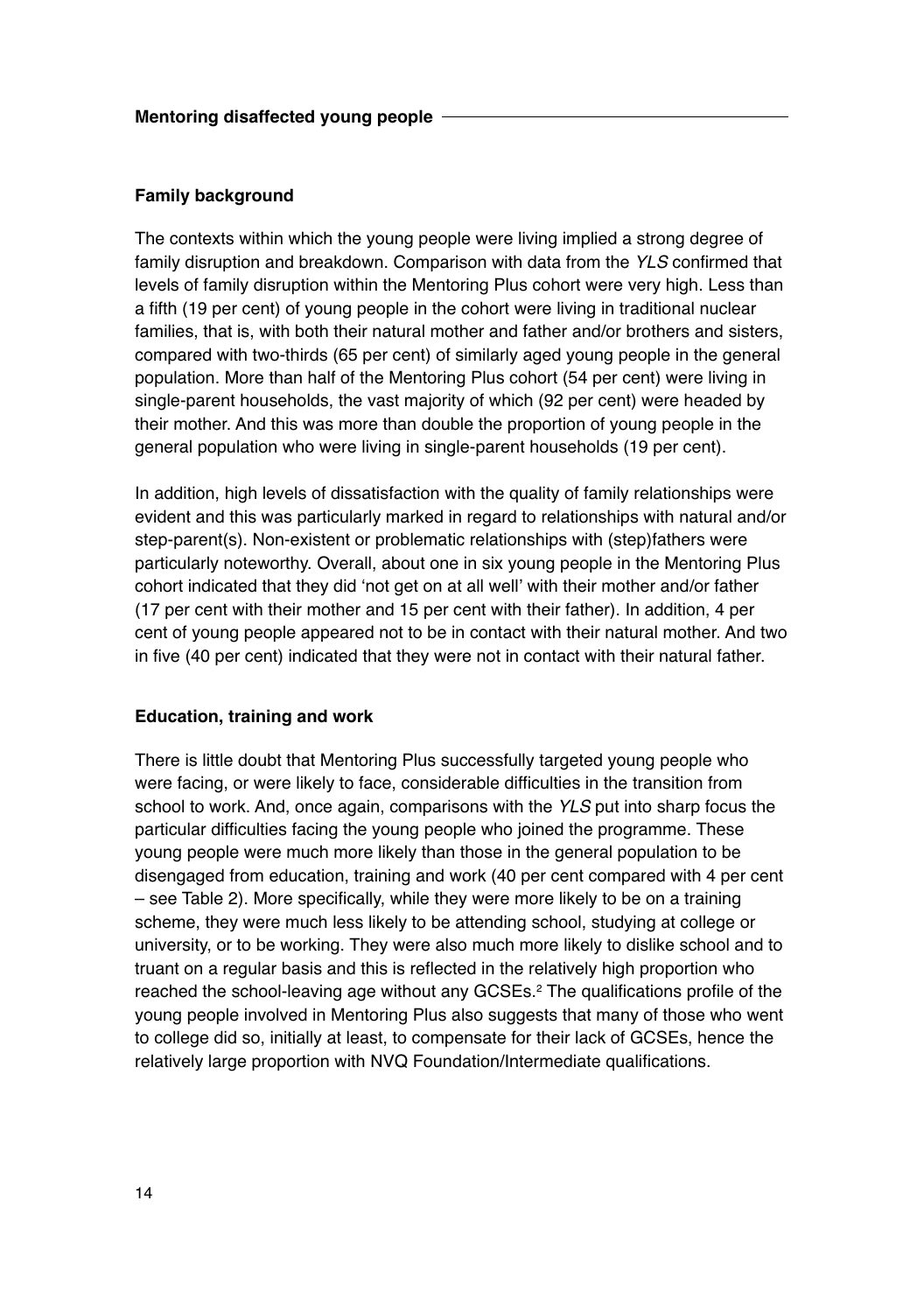| -----------<br>-- -----,              |                                 |                                          |  |
|---------------------------------------|---------------------------------|------------------------------------------|--|
|                                       | <b>Mentoring Plus</b><br>cohort | General youthful population <sup>a</sup> |  |
| Current status <sup>b</sup>           |                                 |                                          |  |
| Attending school                      | 46                              | 74                                       |  |
| Studying at college/university        | 8                               | 13                                       |  |
| On a training scheme                  | 5                               | $\overline{c}$                           |  |
| Working                               |                                 | 7                                        |  |
| Disengaged                            | 40                              | 4                                        |  |
| Truanting from school <sup>c</sup>    |                                 |                                          |  |
| Every week                            | 34                              | 5                                        |  |
| Two or three days a month             | 18                              |                                          |  |
| Less often                            | 17                              | 14                                       |  |
| Not at all                            | 31                              | 79                                       |  |
| Attitudes to school                   |                                 |                                          |  |
| Like it a lot                         | 16                              | 35                                       |  |
| Like it a little                      | 22                              | 35                                       |  |
| Neither/nor                           | 21                              | 14                                       |  |
| Dislike it a little                   | 11                              | 7                                        |  |
| Dislike it a lot                      | 30                              | 9                                        |  |
| Qualifications (17-19 year olds only) |                                 |                                          |  |
| <b>GCSE</b>                           | 47                              | 82                                       |  |
| NVQ Foundation/Intermediate           | 17                              | 3                                        |  |
| <b>BTEC Certificate</b>               | $\overline{2}$                  | 4                                        |  |
| City and Guilds                       | 13                              | 6                                        |  |
| No qualifications                     | 45                              | 9                                        |  |

#### **Table 2 Current status, orientation to school and qualifications (per cent)**

Source: Mentoring Plus cohort (first survey, n = 353) and YLS (1998/99, n = 1,680).

Note: the 1998/99 YLS was adjusted to reflect the age and sex structure of the Mentoring Plus cohort. a Confidence intervals were produced for estimates based on the YLS (at the 0.05 level) and are shown in Table A1.1 in Appendix 1. In all but one case, the figure for the Mentoring Plus cohort was outside the confidence interval for the estimate based on the YLS and, in most cases, it was well outside this range.

b The 46 per cent of the Mentoring Plus cohort who were attending school included those who were attending a special education unit (10 per cent of the total cohort) and those who were truanting regularly (9 per cent of the total cohort). The YLS did not distinguish special education units from schools, nor was it possible on the basis of the YLS to identify young people who were excluded from school or who were truanting regularly. Young people in the Mentoring Plus Cohort who were excluded from school were included in the disengaged category.

c The figures given here relate to the cohort as a whole and include those who were in school at the time of the survey and those who had already left. Our question about truanting was not strictly comparable with the question used in the YLS. We asked about truanting during the last year or the last year that the young person attended school, while the YLS asked about truanting in relation to 'secondary school'.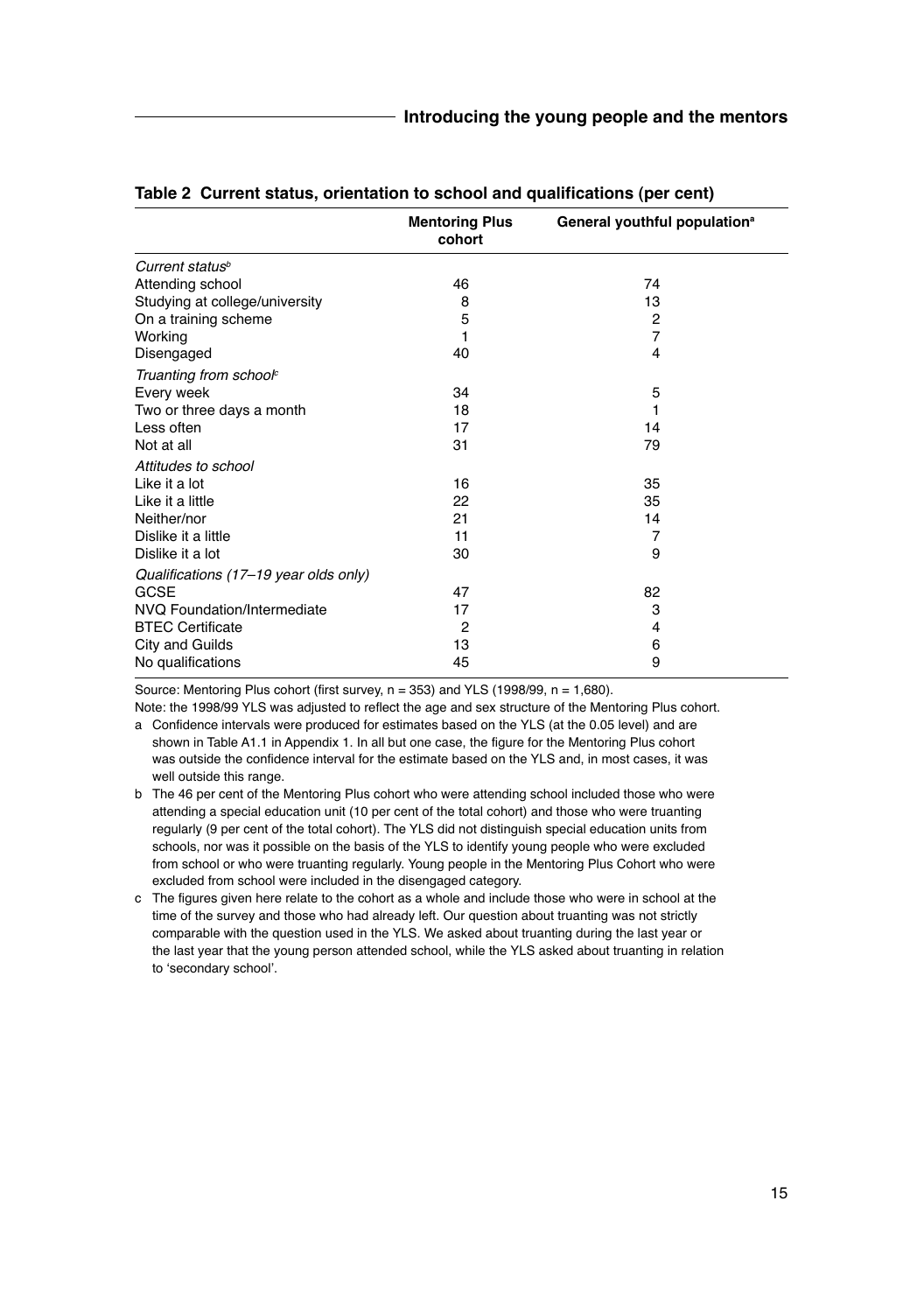#### *Offending and contact with the criminal justice system*

The vast majority (93 per cent) of young people involved in Mentoring Plus had committed at least one offence at some point in their lives and most (85 per cent) had done so during the previous 12 months.<sup>3</sup> On average, they had committed six of the offences listed in the survey with four having been committed in the last year. No clear patterns were evident in relation to which types of offence were most widely committed: while some violent offences (such as public disorder) were among the most widely committed, others (such as carrying a weapon to attack someone) were among the least widely committed; similarly, while some property offences (such as stealing something worth £5 or more) were relatively widespread, others (such as snatched something from the person) were relatively unusual.

By grouping these specific offences into broader categories, it became clear that most of the young people in the cohort were generalist rather than specialist offenders.4 Very similar rates of offending were apparent in relation to violent offences, property offences and criminal damage (see Table 3). Traffic violations were somewhat less common and this reflects the age structure of the young people involved in Mentoring Plus, as many of them were below the age at which they could legally drive. Among those young people who had offended during the previous 12 months, less than a quarter (22 per cent) restricted themselves to offences within a single broad category and well over half (57 per cent) committed offences in three or four of these broader categories.

Data from the YLS confirmed that levels of offending within the Mentoring Plus cohort were high (see Table 3). Young people in the cohort were more than twice as likely as those in the general youthful population to have committed an offence during the previous 12 months and were between three and four-and-a-half times as likely to have committed an offence within each of the broad categories during this period. Differences between these populations were even more marked in relation to persistent and serious offending: the young people in Mentoring Plus were nearly six times as likely as those in the general population to be persistent offenders<sup>4</sup> and were seven times as likely to have committed a serious offence<sup>6</sup> during the previous 12 months. In view of this, there can be little doubt that many of the young people involved in Mentoring Plus were among the most prolific of young offenders.

The higher rate of offending within the Mentoring Plus cohort was particularly marked in relation to violence. Young people in the cohort were more than four-and-a-half times as likely as those in the general youthful population to have committed such an offence during the previous 12 months. And it was clear that some of this offending was very serious. One in two (50 per cent) of the young people in the cohort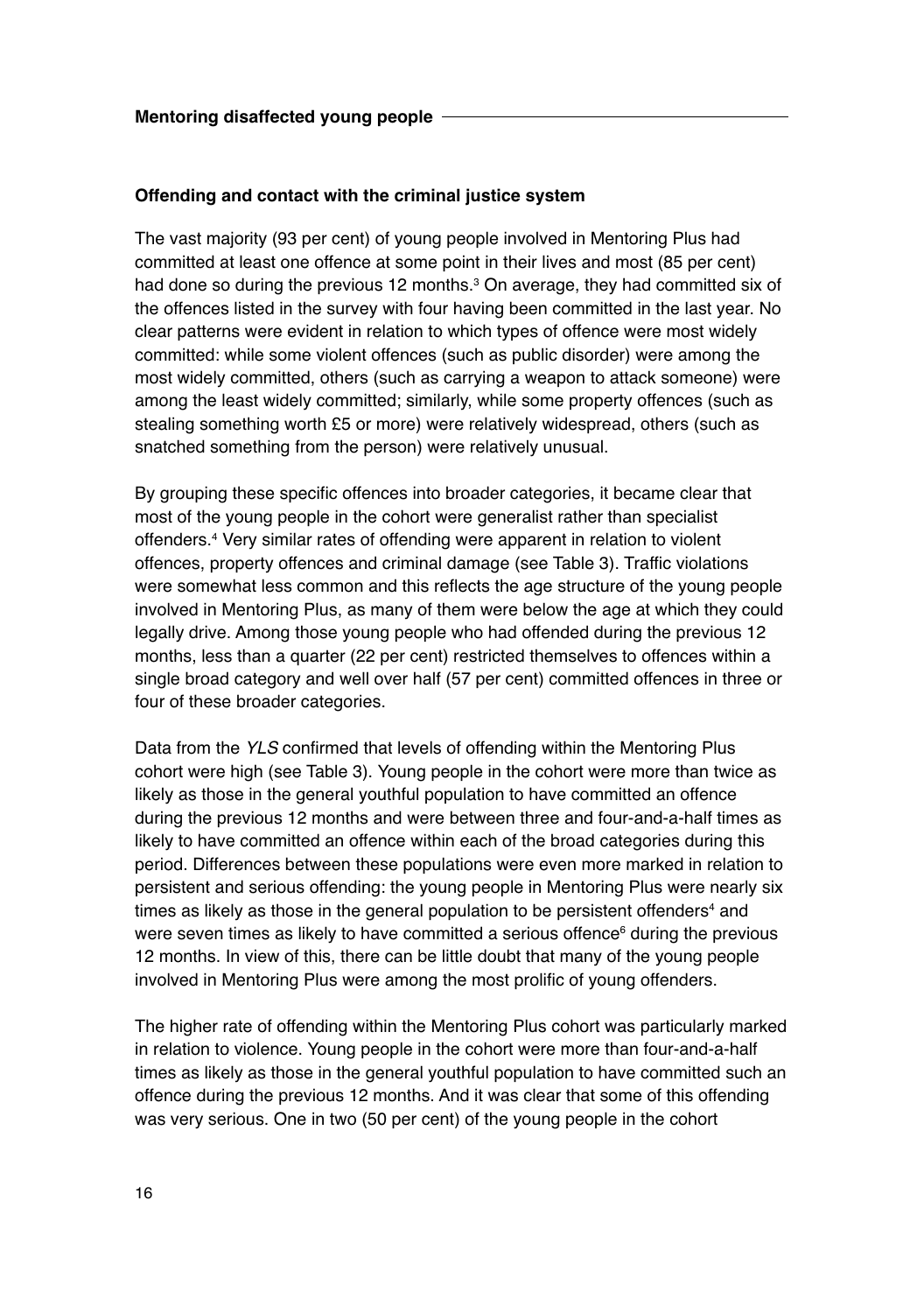|                                  | <b>Mentoring Plus Cohort</b> | General youthful population <sup>a</sup> |
|----------------------------------|------------------------------|------------------------------------------|
| Committed an offence             |                              |                                          |
| No, never                        | $\overline{7}$               | 42                                       |
| Yes - but not in last 12 months  | 8                            | 20                                       |
| Yes - in last 12 months          | 85                           | 38                                       |
|                                  | 100                          | 100                                      |
| Criminal damage                  |                              |                                          |
| No, never                        | 31                           | 67                                       |
| Yes - but not in last 12 months  | 16                           | 18                                       |
| Yes - in last 12 months          | 54                           | 15                                       |
|                                  | 100                          | 100                                      |
| Property offences                |                              |                                          |
| No, never                        | 27                           | 71                                       |
| Yes - but not in last 12 months  | 14                           | 13                                       |
| Yes - in last 12 months          | 60                           | 16                                       |
|                                  | 100                          | 100                                      |
| Violent offences                 |                              |                                          |
| No, never                        | 22                           | 76                                       |
| Yes - but not in last 12 months  | 14                           | 10                                       |
| Yes - in last 12 months          | 64                           | 14                                       |
|                                  | 100                          | 100                                      |
| Traffic violations               |                              |                                          |
| No, never                        | 50                           | 78                                       |
| Yes - but not in last 12 months  | 8                            | 10                                       |
| Yes $-$ in last 12 months        | 42                           | 13                                       |
|                                  | 100                          | 100                                      |
| Persistent offender <sup>b</sup> |                              |                                          |
| No.                              | 38                           | 89                                       |
| Yes                              | 62                           | 11                                       |
|                                  | 100                          | 100                                      |
|                                  |                              |                                          |
| Serious offence                  |                              |                                          |
| No, never                        | 30                           | 85                                       |
| Yes - but not in last 12 months  | 13                           | 7                                        |
| Yes - in last 12 months          | 57                           | 8                                        |
|                                  | 100                          | 100                                      |

#### **Table 3 Comparative rates of offending (per cent)**

Source: Mentoring Plus cohort (first survey, n = 376) and YLS (1998/99, n = 1,254).

Note: the 1998/99 YLS was adjusted to reflect the age and sex structure of the Mentoring Plus cohort.

a For the confidence intervals, please refer to Table A1.2 in Appendix 1.

b The Mentoring Plus survey did not include questions about the frequency with which offences were committed and this measure of persistence is based on the range of offences committed: those young people who had committed three or more of the specific offences we asked about during the previous 12 months were classified as persistent offenders. Recent research has shown that the volume of young people's offending is very strongly correlated with the breadth of their offending so that those who commit the broadest range of offences tend also to commit the greatest number of offences (Smith and McVie, 2003).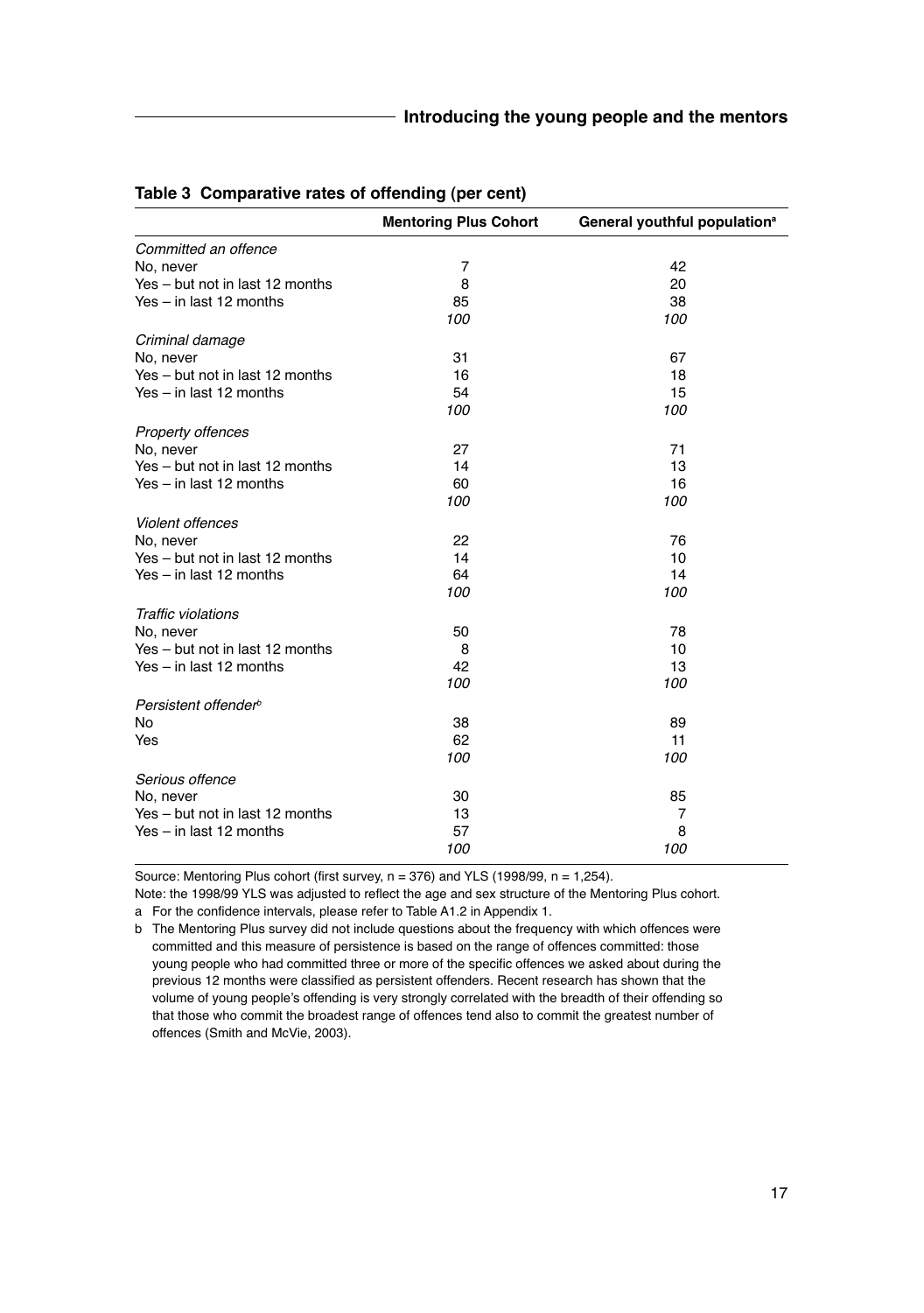indicated that, during the last 12 months, they had carried a weapon to defend themselves, one in five (19 per cent) indicated that they had carried a weapon to attack somebody and one in four (26 per cent) indicated that they had hurt somebody with a weapon. While it has been established that there is a close relationship between offending and victimisation (Smith and McVie, 2003), this distinction may be particularly blurred in relation to violent offences. It is, for example, worth noting that more than twice as many young people in the cohort carried a weapon for the purposes of defence rather than attack. During conversations and interviews, many of the young people highlighted ways in which they routinely managed the potential for violence that grew out of 'street culture', gang rivalries and territorialism. For many, this involved carrying a knife and, for some, it meant carrying a gun. In some cases, the consequences were fatal or near fatal. During the course of the fieldwork, we became aware that two young people associated with the programme had been stabbed to death and that two of the young people on the programme were seriously injured as a result of knife attacks.

Given their level of offending, it is, perhaps, unsurprising that most of the young people in the cohort had received some kind of sanction from the criminal justice system. Nearly two in three (62 per cent) had been cautioned by the police, nearly one in two (47 per cent) had been arrested and charged with an offence, more than one in four (26 per cent) had been convicted of an offence in court and one in eight (12 per cent) had spent time in a Young Offenders' Institution or in Local Authority Secure Accommodation. Moreover, the bulk of these young people's contact with the criminal justice system was relatively recent (i.e. mostly within the last 12 months). As a point of comparison, the 1998/99 YLS indicated that approximately one in 20 (5 per cent) of young people in the general population had been cautioned during the previous 12 months, one in 50 had been taken to court during this time and one in 200 (0.5 per cent) had ever spent time in a Young Offenders' Institution or in Local Authority Secure Accommodation.7

#### *Drinking and smoking*

The vast majority of young people involved in Mentoring Plus had drunk alcohol and smoked cigarettes at some point in their lives, and many continued to do so. At the time of joining the programme, almost half (48 per cent) were smoking every day and a third (33 per cent) were drinking at least once a month. Many of these young people appeared to be drinking infrequently, although most had been drunk in the previous 12 months: one in ten (10 per cent) had been drunk at least once a week during this period, a further one in six (17 per cent) had been drunk at least once a month and a further two in five (40 per cent) had been drunk less often than this, leaving one in three (33 per cent) who had never been drunk. While rates of smoking in the Mentoring Plus cohort were very high compared with the general youthful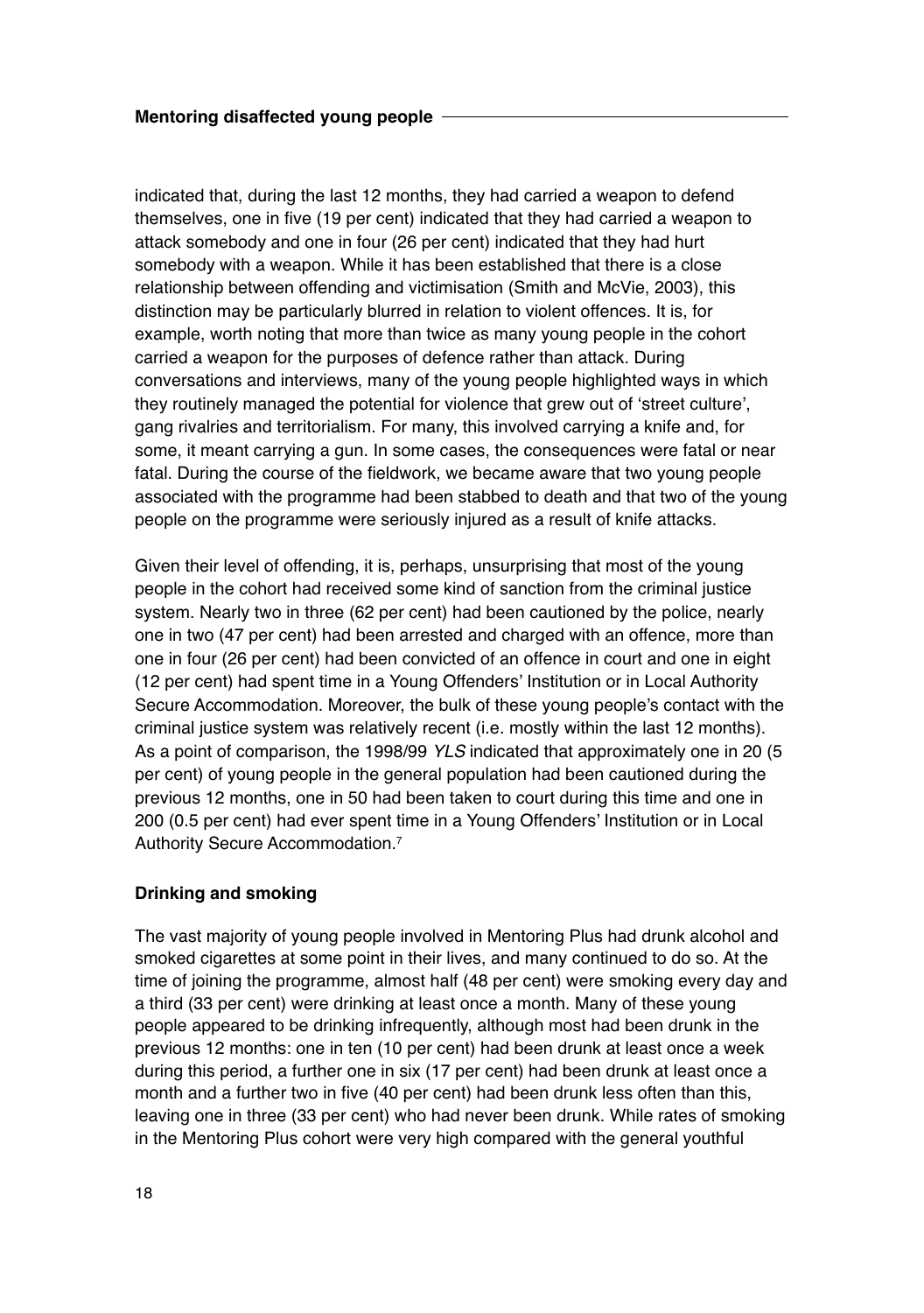population, rates of drinking were relatively modest. The proportion of daily smokers in the cohort was approximately three times that in the general population (48 per cent compared with 12–17 per cent). By contrast, while almost two-thirds of the young people in the cohort drank less than once a month, this compared with less than half those in the general population (61 per cent compared with 37–44 per cent). And only one in five drank on a weekly basis compared with approximately one in three of those in the general youthful population (21 per cent compared with 30–37 per cent). The rates of drunkenness that were evident within the cohort also appeared to be unremarkable.<sup>8</sup> To some extent, the relatively moderate rates of drinking that were evident in the Mentoring Plus cohort reflected its ethnic composition. There is some evidence that young people from black and minority ethnic groups drink less than white young people (for an overview see Newburn and Shiner, 2001)<sup>9</sup> and this pattern was evident in the Mentoring Plus cohort.

#### *Illicit drug use*

Most of the young people in the Mentoring Plus cohort had used an illicit drug at some point in their lives and most had done so within the last 12 months (72 per cent and 62 per cent respectively). As in the general population, cannabis was by far the most widely used illicit drug and more than half (60 per cent) of the young people in the cohort had used this drug during the previous 12 months. Almost all the young people in the cohort who had ever used an illicit substance had used cannabis and many restricted themselves to this drug: two in three users (69 per cent) had only ever used cannabis and this accounted for half (49 per cent) the total cohort.<sup>10</sup> As well as being the most widely used illicit drug, cannabis was also the most intensely used: almost three-quarters (72 per cent) of current cannabis users and more than a third (38 per cent) of the overall cohort were using this drug on a weekly basis, and it is likely that around half of these young people were doing so every day.<sup>11</sup>

Approximately one in five (22 per cent) of the young people in the cohort were poly drug users, that is they had used more than one illicit substance. Some way behind cannabis, cocaine was the second most widely used illicit drug followed by ecstasy, amphetamines and solvents (see Table 4). These substances were not widely used, however, and their regular use was limited to a very small minority. Two per cent of the cohort had used cocaine at least once a week during the previous 12 months and a further 1 per cent had done so at least once a month. Similar rates of use were evident in relation to the hallucinants<sup>12</sup> (2 per cent had used one of the substances in this category at least once a month and the same proportion had done so at least once a week). Any use of heroin and, to a lesser extent, crack cocaine was very unusual and only 1 per cent of the cohort had used either of these substances on a weekly or monthly basis. This is particularly noteworthy given the centrality of these substances to the drugs–crime nexus, which dominates current policy.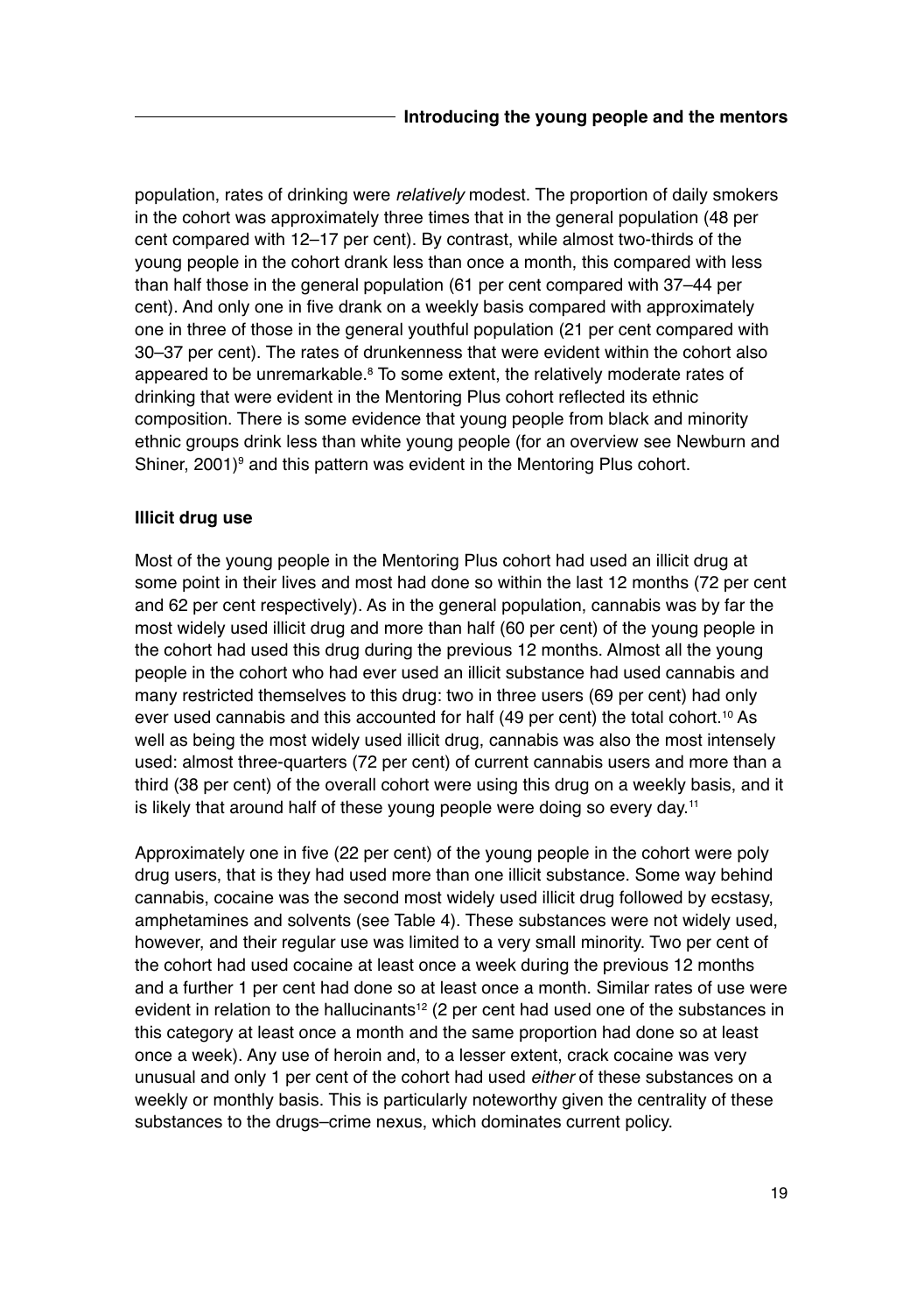|                                  | <b>Mentoring Plus cohort</b> | <b>General youthful population</b> |
|----------------------------------|------------------------------|------------------------------------|
| Cannabis                         |                              |                                    |
| Used in the last 12 months       | 60                           | 24                                 |
| Used but not in last 12 months   | 10                           | 6                                  |
| Never used                       | 30                           | 70                                 |
|                                  | 100                          | 100                                |
| Hallucinants                     |                              |                                    |
| Used in the last 12 months       | 10                           | 9                                  |
| Used but not in last 12 months   | 5                            | 5                                  |
| Never used                       | 85                           | 86                                 |
|                                  | 100                          | 100                                |
| Solvents                         |                              |                                    |
| Used in the last 12 months       | 4                            | 4                                  |
| Used but not in last 12 months   | 3                            | 4                                  |
| Never used                       | 93                           | 92                                 |
|                                  | 100                          | 100                                |
| Cocaine                          |                              |                                    |
| Used in the last 12 months       | 7                            |                                    |
| Used but not in last 12 months   | 3                            |                                    |
| Never used                       | 90                           | 98                                 |
|                                  | 100                          | 100                                |
| Crack and/or heroin <sup>a</sup> |                              |                                    |
| Used in the last 12 months       | 4                            | 0.3                                |
| Used but not in last 12 months   | 3                            | 0.5                                |
| Never used                       | 94                           | 99                                 |
|                                  | 100                          | 100                                |

#### **Table 4 Comparative rates of illicit drug use (per cent)**

Source: Mentoring Plus cohort (first survey,  $n = 345$ ) and YLS (1998/99,  $n = 1,630$ ).

Note: the 1998/99 YLS was adjusted to reflect the age and sex structure of the Mentoring Plus cohort. Percentages do not always add to 100 due to rounding.

a These substances have been combined because of the small number using them and because they provide the basis for what is typically thought of as being 'problematic' use. Recent analysis has also shown that use of these substances tends to go together (Parker and Bottomley, 1996; Shiner, 2003).

Patterns of illicit drug use in the cohort differed from those in the general youthful population in a number of important ways (see Table 4). Surprisingly, perhaps, it was not simply the case that levels of use were higher among young people involved in Mentoring Plus as their relative rates of use varied between substances. While hallucinants and solvents were used at very similar rates in the two populations, striking differences were evident in relation to cannabis, cocaine and crack/heroin. Young people in Mentoring Plus were two-and-a-half times as likely as those in the general population to have used cannabis during the previous 12 months and were more than five times as likely to have done so on a weekly basis (38 per cent compared with 7 per cent). They were also seven times as likely to have used cocaine<sup>13</sup> in the previous 12 months and 13 times as likely to have used crack or heroin (5 per cent of the cohort had used crack at some point in their lives and 2 per cent had used heroin).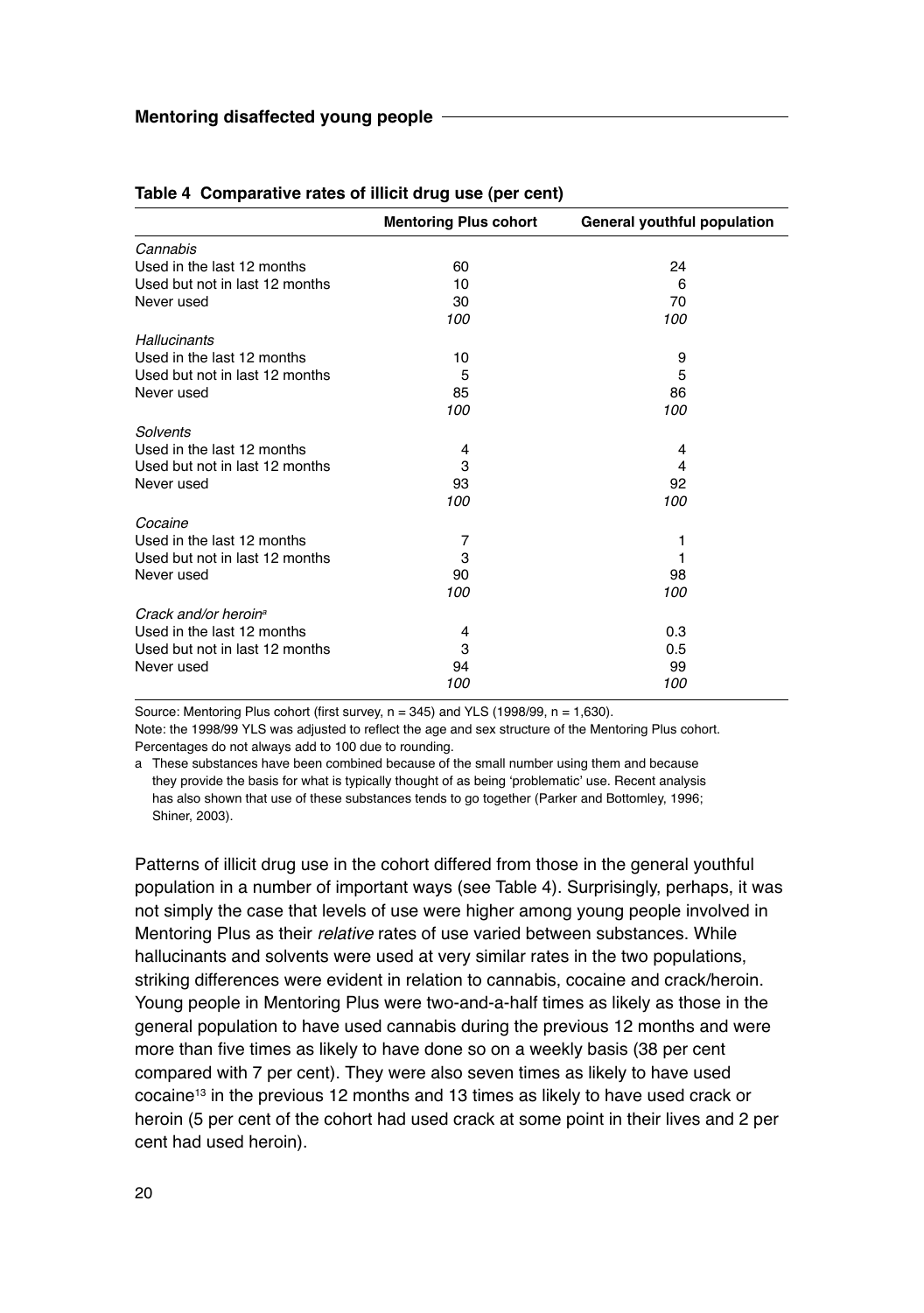#### *Social exclusion?*

The young people recruited onto the Mentoring Plus programme had experienced multiple forms of disadvantage and were at considerable risk of becoming isolated from mainstream social, economic and cultural life. Many of them had experienced substantial disruption in their schooling and family lives. Truancy and disengagement were widespread and many of those who had left school had done so without any qualifications. In addition, levels of offending, illicit drug use and contact with the criminal justice system were much higher than in the general youthful population. They were, to use currently popular terminology, a group for whom social exclusion was a very real prospect.

#### **Case study: Solomon's14 story**

We first interviewed Solomon when he was 17 years old. Describing himself as a 'thug', he talked of his involvement in local gang life and how he had been to court for a series of violent incidents, including stabbings and shootings. Solomon felt he had been surrounded by trouble since he was young. During his childhood, the police had regularly come to the house looking for his cousins and older brother who was sent to prison when Solomon was 13 years old. He said: 'My cousins raised me and I picked up their thug mentality'.

Solomon initially went to the same secondary school as his older brother and felt that his family's reputation had made school life difficult for him. He felt his teachers expected him to behave like his brother and that the other pupils were scared of him. His education was disrupted when he was moved to another school, which he described as being 'thugged out' and 'a big ghetto'.

Solomon had mixed feelings about his family life. He said 'I haven't really got a family, there is only my brothers and sister and my mum and it has always been broken; we have never been one'. His mother had tried to protect him when he was little and, although he did not got on well with her, he said he would always be grateful to her. It upset him to see her struggle on her own. When we interviewed Solomon for a second time, almost a year later, he said he was still unable to talk to his mother: 'because when I sit with my mum it is like I can feel her pain and I know when she is upset, and I would rather avoid it than see it, so I just can't be around my mum'.

By this time, Solomon was at college and had come out of the gang scene, although, he said, his former involvement still had repercussions. He said: 'I'd (Continued overleaf)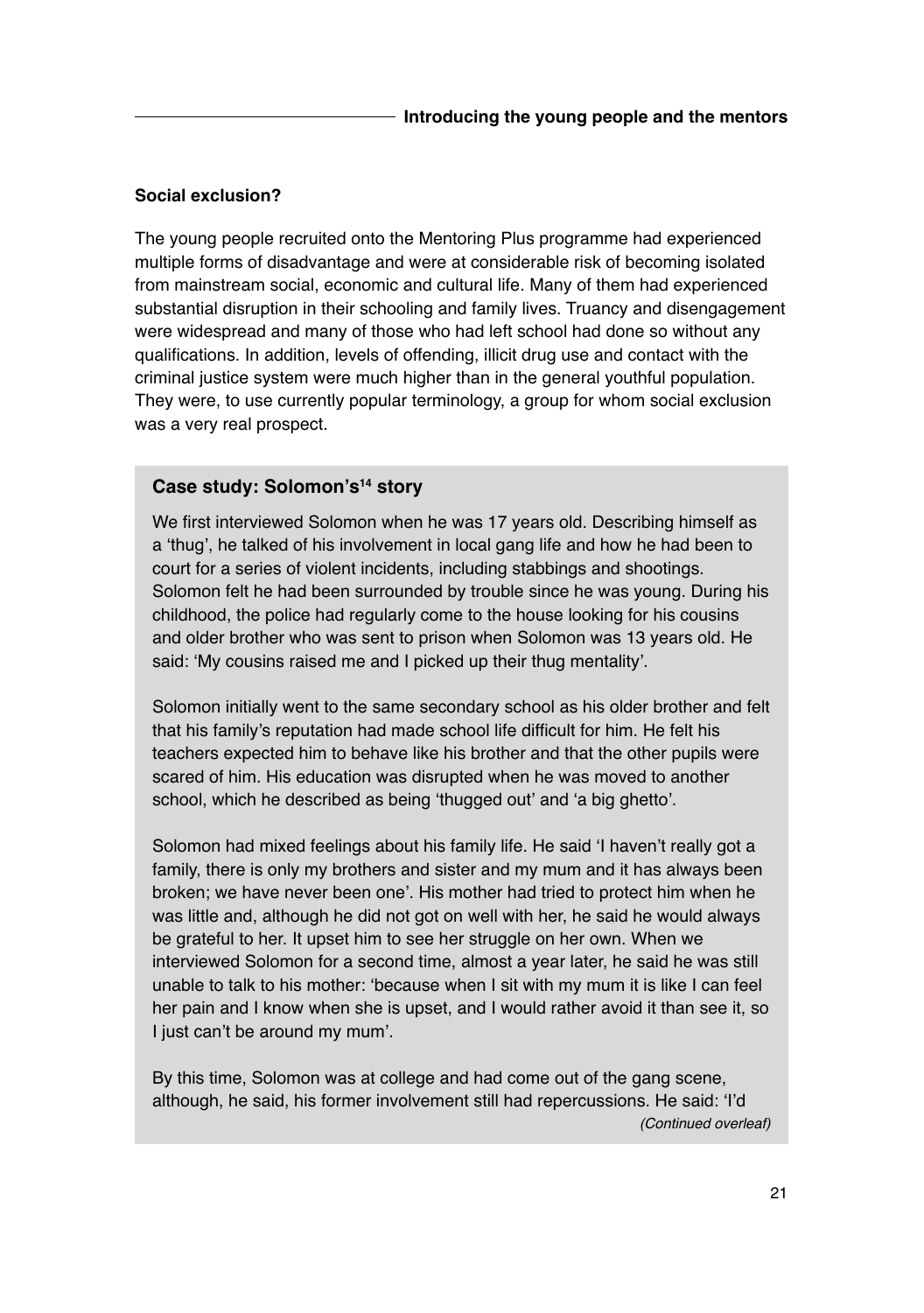got myself into situations with big men and it has actually put me in my place because I thought I was bad but I got myself in situations and it could get very serious'. Solomon had seen people he knew go to prison and had suffered from sleeplessness and anxiety after being shot at. He felt that the birth of his niece had been a 'turning point' and he described feeling responsible for her and 'calm' when he was with her. Solomon was thinking about his future and was particularly looking forward to having a family of his own.

#### **Mentors**

The socio-demographic profile of the mentors differed markedly from that of the young people involved in the programme. Although most of the mentors (like most of the mentees) were from black and minority ethnic groups, the majority of the mentors (in contrast to the young people) were female (see Table 5). Taken as a whole, the mentors also formed a much more socially included group than the young people. Predictably, perhaps, given what is known about volunteering, over three-quarters (78 per cent) of mentors were in full- or part-time employment, 11 per cent were students and 10 per cent were unemployed. Of those in work, over half (54 per cent) held senior, professional or associate professional posts;<sup>15</sup> nearly one-fifth were administrators or secretaries (18 per cent); one in eight (12 per cent) worked in the personal service industry; and very few were skilled or elementary workers (5 per cent). Just over one-tenth (13 per cent) reported having been convicted of a criminal offence, mainly for relatively minor offences such as shoplifting or traffic violations.

The mentors on the programme revealed a variety of motives for their involvement, which could be divided broadly into those that were 'instrumental' and those that were 'normative' (see box below; and, for discussion, Sherroff, 1983). Although the distinction between these different types of motivation is analytically useful, it is important to recognise that they are not mutually exclusive and are often intertwined. Instrumental motivations are those that derive from a deliberate strategy; in other words volunteering is a means to an end of some kind, such as employment. Normative or moral motivations are those that encompass the desire to do something, the right thing, or what is good and proper.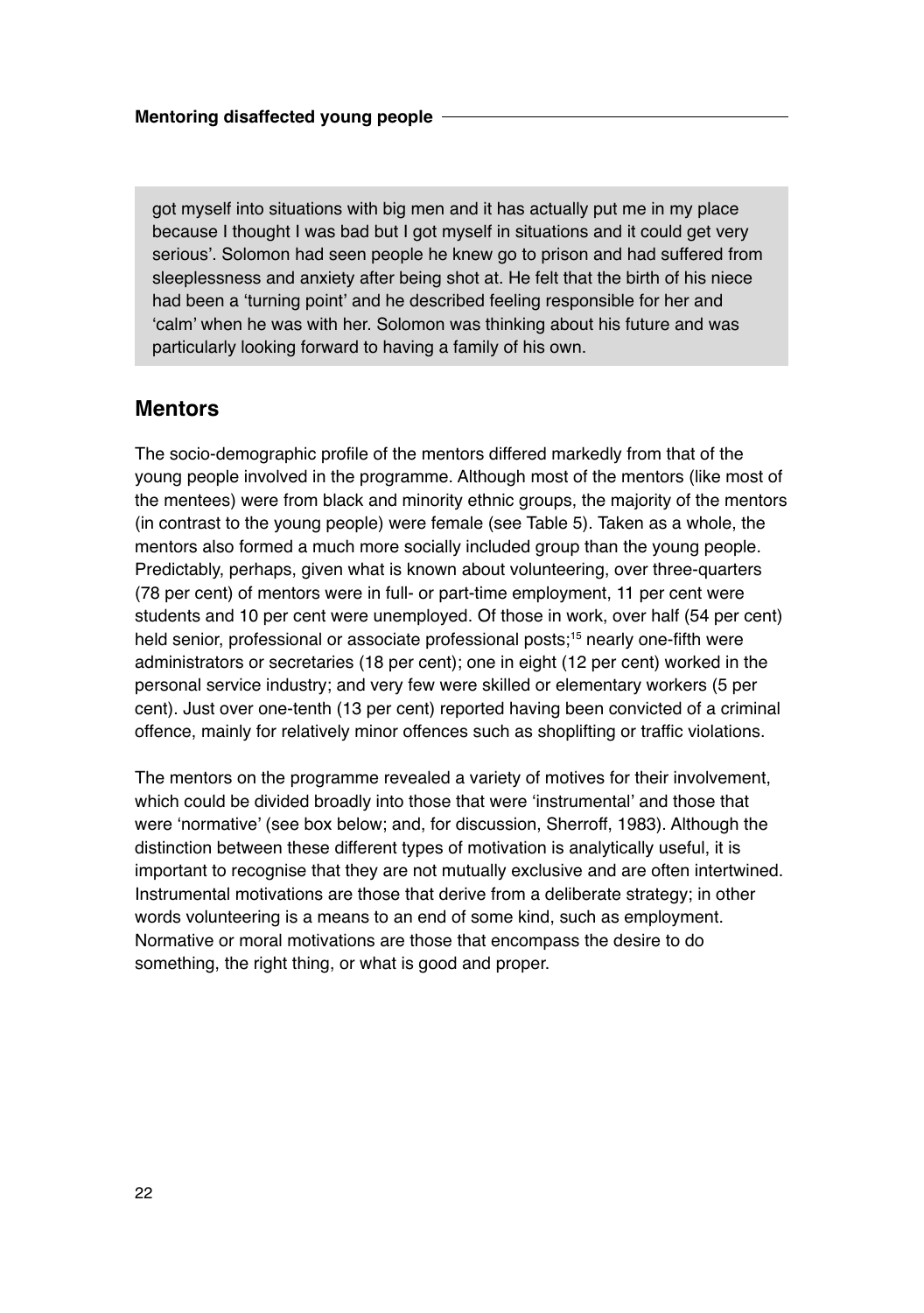|                                | $\%$           |  |
|--------------------------------|----------------|--|
| Sex                            |                |  |
| Males                          | 31             |  |
| Females                        | 69             |  |
|                                | 100            |  |
| Age                            |                |  |
| $18 - 24$                      | 13             |  |
| $25 - 34$                      | 47             |  |
| $35 - 44$                      | 29             |  |
| $45 - 54$                      | 9              |  |
| $55 - 64$                      | $\overline{2}$ |  |
|                                | 100            |  |
| Ethnicity                      |                |  |
| White                          | 44             |  |
| <b>Black African/Caribbean</b> | 47             |  |
| Asian                          | 4              |  |
| Mixed race                     | 4              |  |
| Other                          | 1              |  |
|                                | 100            |  |

#### **Table 5 Profile of mentors (per cent)**

Source: Mentoring Plus (project information).  $n = 453.$ 

#### **Mentors' motivations for volunteering**

#### **Instrumental**

- 1 Work experience and career progression
	- To enhance job prospects.
	- To gain experience of working with young people.
- 2 Substitute for work
	- Unsatisfied in current job.
	- Frustrated at work.
	- Wanted reprieve from work.
	- Wanted to work in area that made a difference.
- 3 Personal development or family circumstances
	- To be involved in an activity that would make them a better person.
	- To gain insights into young people that would help them to raise their own children.
	- To compensate for their own negative experiences of family life as young people.
	- To do something rewarding, challenging and more personal.
	- To do something else in life besides going out and having fun.

(Continued overleaf)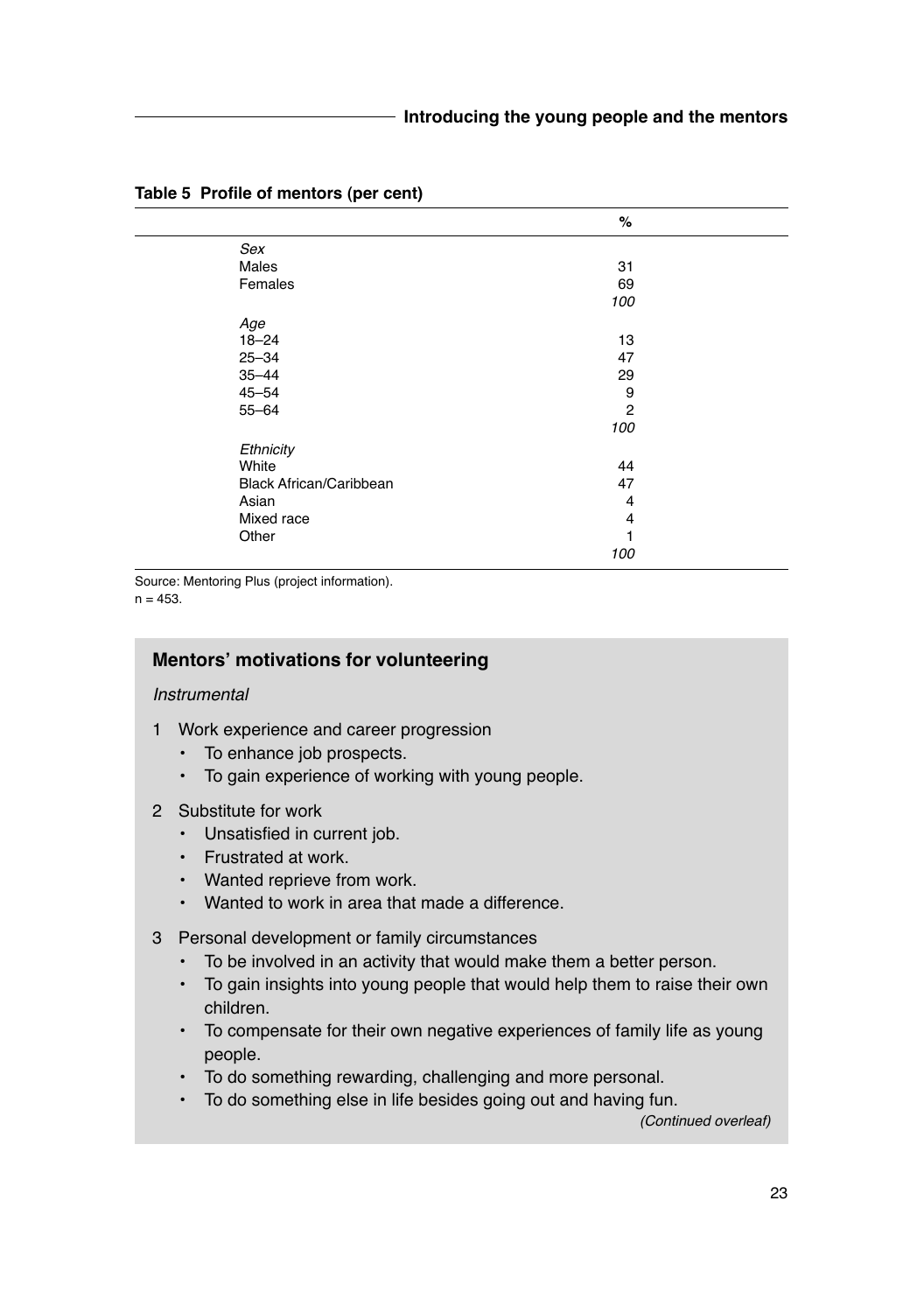- 4 Enhancement of social life
	- To fill spare time.
	- To meet others, as spend most of time alone.

#### Normative/moral

- 1 Societal concern or contribution
	- To get to know culture and society in local area.
	- To do something or give something back to the community.
	- To have impact on crime in local community.
- 2 Concern for young people
	- To learn about young people and lifestyle.
	- To help and understand young people.
	- To help delinquent young people.
	- To work with young people from black and minority ethnic groups, especially young black men.
	- To compensate for not being able to foster a young person.
- 3 Sense of duty
	- To help people less fortunate.
	- To provide people with a listening ear.
	- To make a contribution to the disadvantaged.
	- Had a mentor when they were young and wanted to continue tradition.

One of the main motivating factors for becoming a volunteer mentor was the opportunity that Mentoring Plus provided for individuals to learn new skills, and acquire qualifications and experience related to working with young people:

I might want to pursue a career in working with young people, I thought that it would have been a good way to start … that's why I chose this. (Mentor)

Mentoring also provided people with a starting point from which they could develop and enhance their career potential without having to give up the security of their current position:

I was always working with adults and I wanted a taste of working with teenagers. But I didn't want to leave my job just in case I hated it. So I thought if I could do it on a voluntary basis I can be working with teenagers, working with offenders, ex-offenders and that way I could do both. Kill two birds with one stone and still get paid. (Mentor)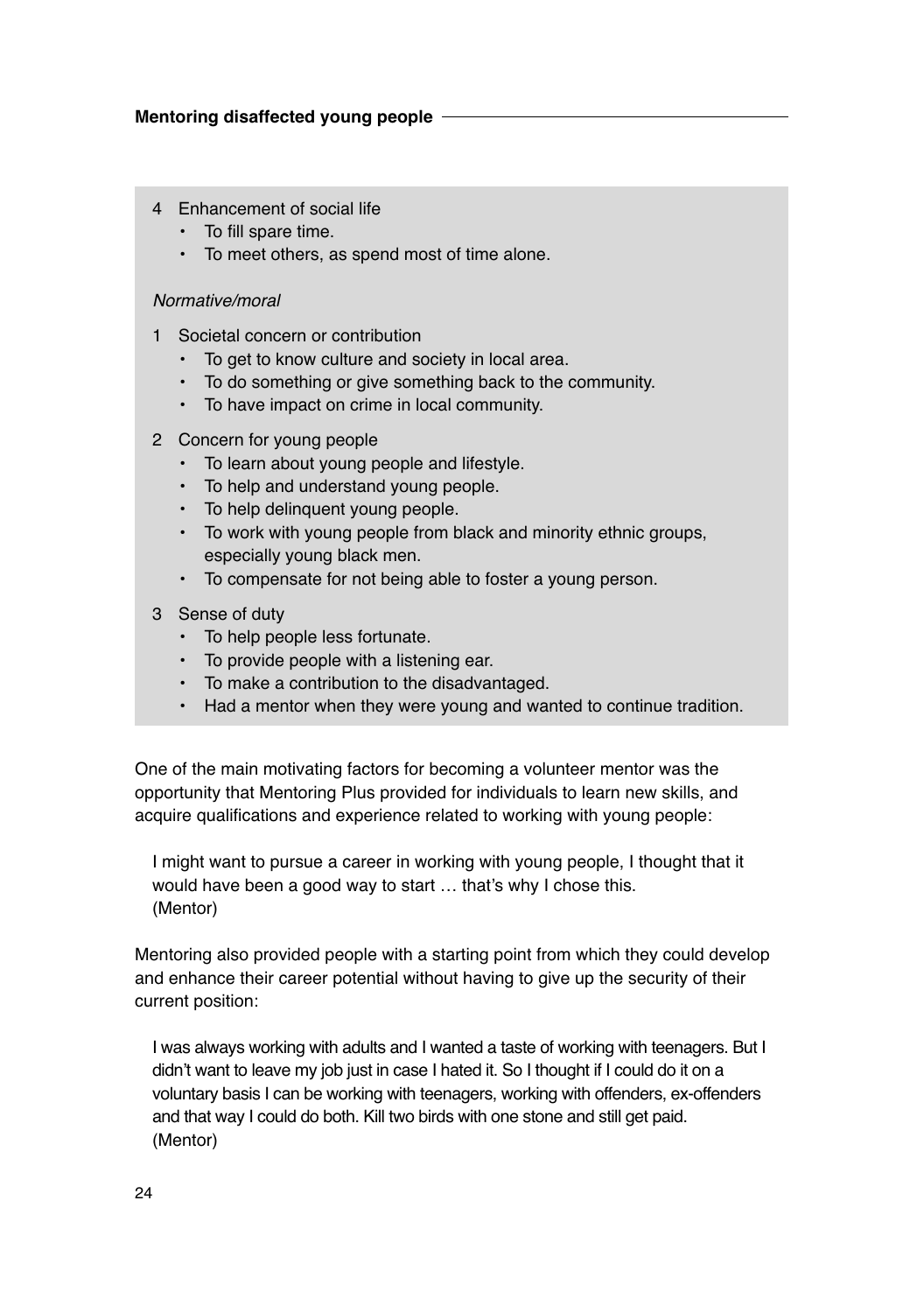The desire to develop an understanding of teenagers prompted some individuals to become involved in Mentoring Plus. Losing touch with young people, their lifestyle and what it meant to be young was a concern for these mentors who believed that mentoring could better their understanding of young people and the obstacles they faced. Some wanted to challenge prejudicial attitudes and preconceptions they had about young people:

I just had to take a look at myself and I thought I could hear myself moaning, do what most people do, they always moan about young people on the bus on the way home from work … and I felt myself falling into that trap and I stopped and thought, what are you doing? You swore that you was never gonna be like this! You were young once and that was how you acted! (Mentor)

The majority of volunteers talked about their concern for young people and the impact this had on their decision to become mentors. They felt that some young people, depending on cultural, racial, physical, sex and class differences, were unable to deal with the challenges faced as they moved into and through puberty. Overall, the volunteers saw this as a stage in the lives of young people that was difficult to negotiate and they wanted to help smooth their passage through this turbulent time by listening to, or empowering them. This was particularly the case for those people who wanted to help young black men.

I wanted to go to the heart, so to speak, into the heart of trying to do something positive and it said about role models, role model. I often hear negative things about black men. I'm a black man and if they say black men then that doesn't exclude me that puts me right in it. So that was the real reason the depth of why I went into mentoring and why I felt I had something to offer. (Mentor)

#### *Becoming a mentor*

Prior to becoming involved in Mentoring Plus, the majority of volunteers had no previous experience of working with young people in a formal setting and few had worked with disaffected young people. Of those interviewed, ten had been mentored (informally) in the past or had mentored someone else (four of whom had previous experience of mentoring at Mentoring Plus). One volunteer had mentored for another mentoring organisation. Despite their lack of formal voluntary experience, they felt they possessed enough personal experience to benefit the young people they would be working with. As prospective mentors, these volunteers were subject to several weeks of training, which began with an introductory evening and ended with the residential.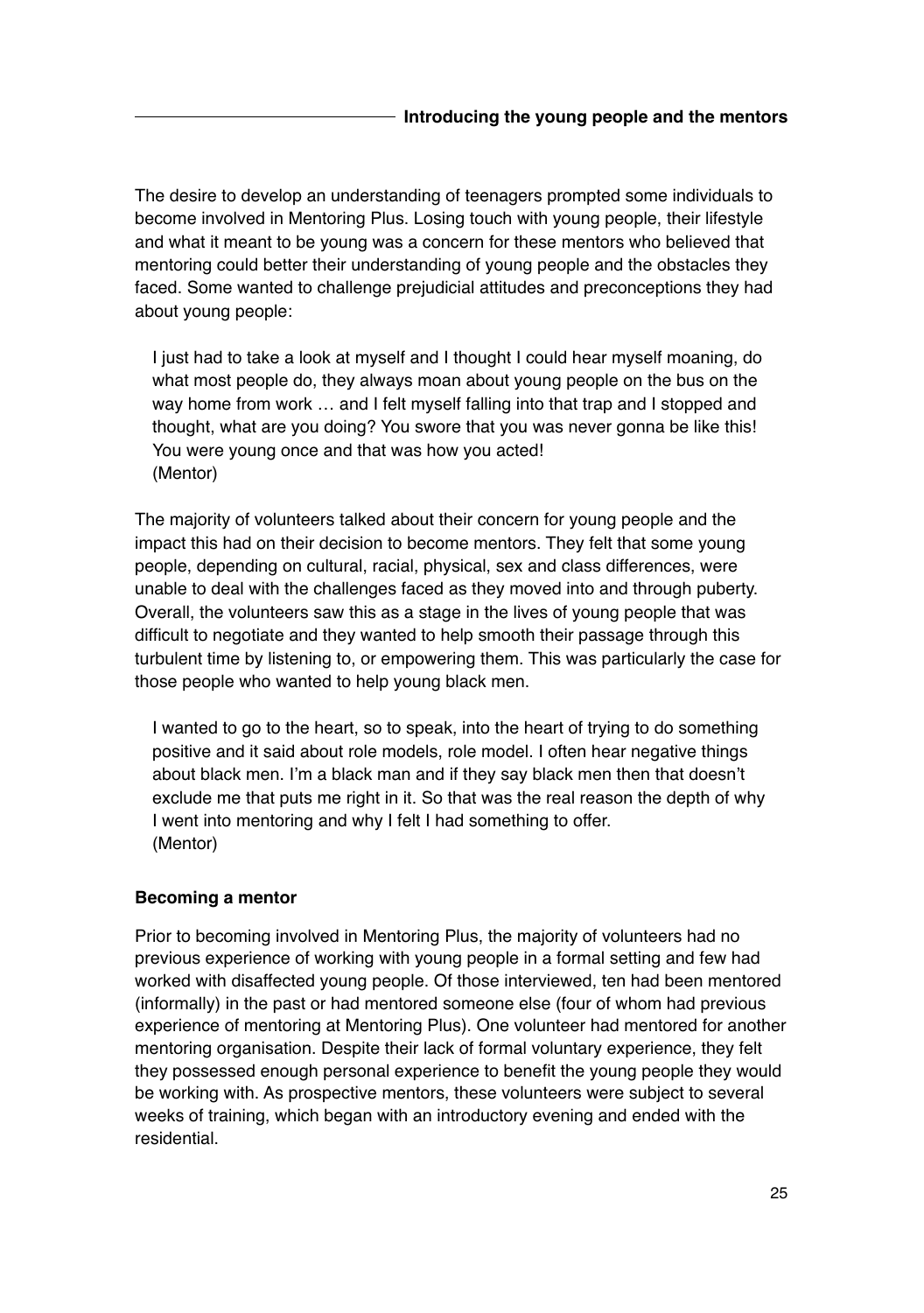According to Benioff (1997), Mentoring Plus training should last four days (spread over two weekends), be administered by an external training team and include the following components:

- background information on the project, the young people and the local area
- discussion, role-play, word-storming, etc. on issues facing disadvantaged young people
- discussion of peer pressure, racism, sexism, homophobia
- development of listening skills and non-judgemental counselling skills
- information on local agencies providing services for young people
- dos and don'ts of being a mentor
- what to expect on the residential and other components of the project.

In practice, some variation from this format was evident in most projects. Although some projects ran blocks of training over two weekends, others provided training over six evenings or half days. While training at four of the ten projects was initially led by an external provider and was accredited by local colleges, there was, during the course of the evaluation, a move towards in-house training: by the end of the study, only one project was using an external provider. The content of training also varied between the projects, although most managed to include the majority of the topics outlined above.

Three-quarters of the volunteers interviewed said the training provided at Mentoring Plus had prepared them for mentoring. They described the training as 'good', 'intensive' and 'thoroughly enjoyable'. And felt it had helped them to challenge their own stereotypes of young people, to listen and not to judge, to become more tolerant and respectful of young people while, at the same time, remaining firm.

[The training taught me] the frame of mind of some of the young people and the frame of mind you actually had to be in to do this work effectively and actually to be of use to these people and just to make you address issues that you might not have addressed yourself. (Mentor)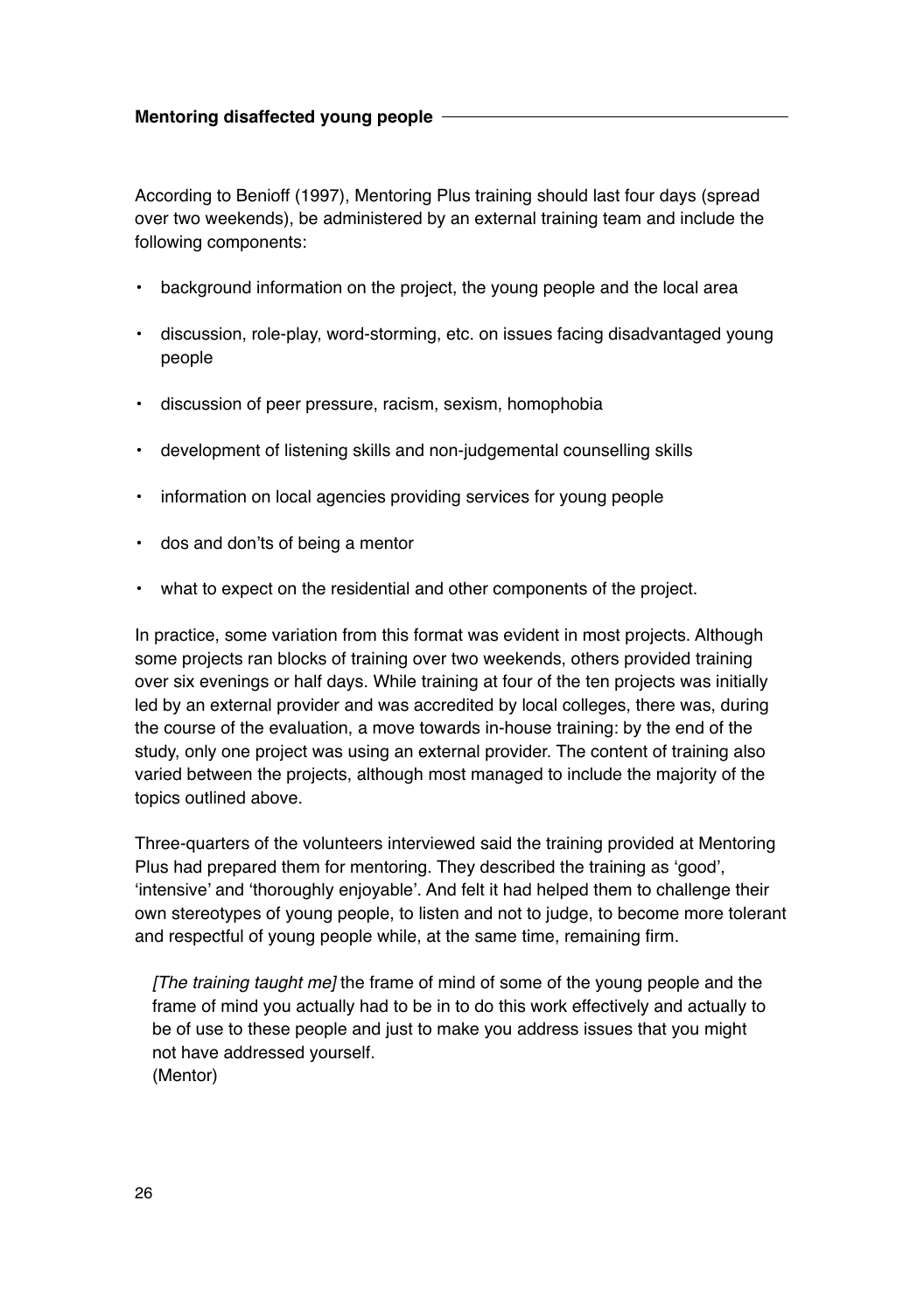[The training taught me] how to react and respond in different situations … and things that you thought were … with training and discussion with other people, I realised that … if I handled it in another manner then I could avoid negative reactions and have positive … more positive feedback. (Mentor)

Once the in-house classroom training was completed, the mentors were invited to attend a three-day residential. The residentials were held at an activity centre outside the local vicinity and involved the mentors and young people in challenging indoor and outdoor activities designed to build self-awareness, respect, co-operation, trust and partnership (Benioff, 1997). It presented an opportunity for the mentors to get to know the young people, to see how well they work with each individual in the group and to practise the skills learnt during the training period. As the residential represents the first major meeting between mentors and young people, it is often the part of the training process that causes most anxiety for the mentors. Essentially, the residential is about mixing with the young people, which for some mentors is something they have not done in a long time:

The training was good but actually going on the residential I felt was, I suppose, far more useful in the training of myself as mentor. Actually being able to be with young people is something that I've not really done for a long, long time. (Mentor)

It is a place where the mentors come face to face with disadvantaged young people and have to confront their views, feelings and preconceptions about them. This made some mentors feel exposed and vulnerable, especially if they did not feel comfortable in the role of mentor or felt they had nothing in common with the young people:

[I felt] scared and nervous. You know like kept questioning myself, you know. Is this what you really want? Are you sure you know what you are doing? I suppose it's being accepted as well by the young people, you know. You've not met them before the residential … It's like 60 people that you've sort of like have to try and bond with and so it can be quite scary, but I'm glad I did it! (Mentor)

Being exposed to young people in this personal way helped, as one mentor said, to promote communication, patience, tolerance, understanding and, ultimately, acceptance. For a large proportion of mentors, the residential provided a foundation on which to formulate working relationships with the young people and gave them something to talk about when they met them again.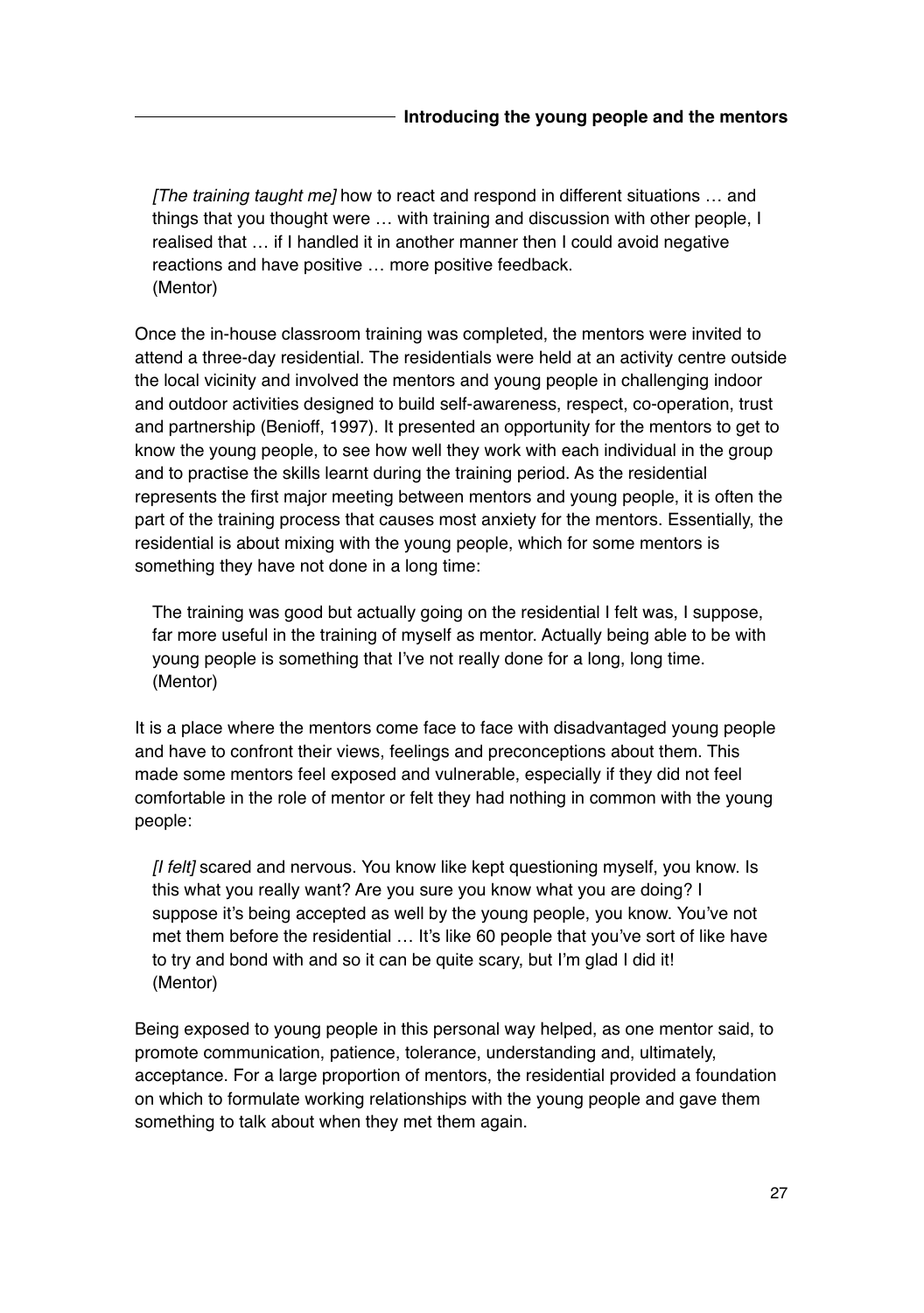A central theme that emerged from the interviews was one of personal development. The mentors felt that they had acquired new skills and ways of working with young people. Through the experience of mentoring, the volunteers were confronted with the world of disadvantaged young people, some of whom had difficult and complex lives. As a result of this experience, some of the mentors felt they had become more patient and non-judgemental or more responsible, confident, organised and tolerant. The mentors with children believed that mentoring had helped them to relate more fully to their own children and provide better parenting. Two mentors, one male one female, went on to pursue a career in youth work. Above all, mentoring dispelled some of the anxieties the mentors had about being around and working with young people; they felt able to understand and relate to them 'on a deeper level'.

## **Conclusions**

- 1 Mentoring Plus successfully identified and recruited a group of disadvantaged and disaffected young people who were involved in high levels of offending and were at considerable risk of social exclusion.
- 2 Mentoring Plus successfully targeted young people from some black and minority ethnic communities.
- 3 The young people recruited to Mentoring Plus identified specific reasons for joining the programme, which were consistent with its aims and objectives.
- 4 Mentoring Plus successfully recruited a diverse range of mentors to work with the young people, including a large proportion from black and minority ethnic communities (mainly black African/Caribbean).
- 5 In general, the socially excluded nature of the young people involved in the programme contrasted markedly with the profile of the mentors. Most of the mentors were currently employed, many of them in professional or associate professional posts. A small proportion, however, were either unemployed or had a criminal conviction.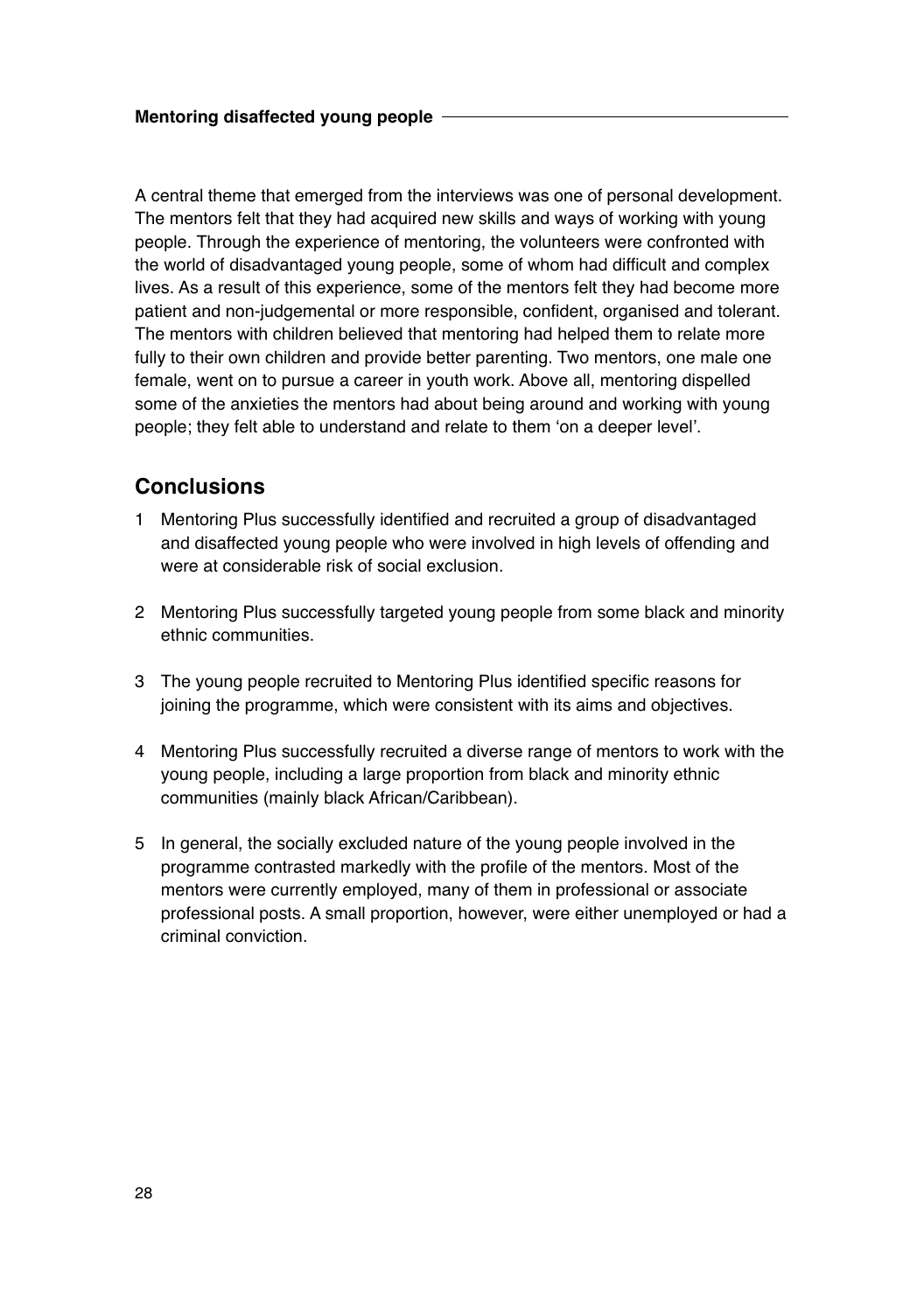# **3 Mentoring in practice**

As we outlined earlier, the mentoring programmes that were at the heart of this study had two main components. They sought to establish a one-to-one relationship between the young people and an adult assigned to them – their 'mentor'. Alongside this relationship, the programmes also provided a significant educational/training element – the 'Plus' bit of Mentoring Plus. In this chapter, we examine both of these elements of the programme, from the initial residential that the majority of young people attended, through to the end of the young person's relationship with the programme (at some point during the course of the year).

We begin by looking at the issue of programme integrity. Previous research on many forms of social intervention has highlighted the central importance of implementation in understanding how interventions work (and whether they have any impact). In particular, an unfortunately large body of research has shown how failed implementation often lies at the heart of the apparent absence of success in interventions. Understanding project integrity is important therefore in helping us make sense of young people's engagement with the projects, as well as providing crucial contextual information for our discussion of impact in the next chapter.

## **Programme integrity**

Programme integrity has recently been identified as a key influence on the development of successful interventions. This notion covers a range of distinct, but related, issues including programme design, management and staffing. For a programme to have a high level of integrity it must employ skilled practitioners, the stated aims should be linked to the methods being used and management should be sound (Hollin, 1995; McGuire, 1995). In essence, programme integrity is less concerned with programme content than with the process by which it is implemented, delivered and managed. According to Hollin (1995, p. 196), it 'simply means that the programme is conducted in practice as intended in theory and design'.

The integrity of the Mentoring Plus programme varied markedly across the ten projects included in the evaluation. Although none of the projects implemented the programme exactly as it is outlined in the literature (there was, for example, very little evidence of college 'taster' courses), we concluded that four of them had achieved a relatively high degree of programme integrity: staff turnover in these projects was low and/or well managed and the main elements of the programme were implemented as planned.<sup>1</sup> Three of the projects achieved a moderate degree of integrity (staff turnover was reasonably well managed and some of the key elements were implemented as planned) and three achieved a low degree of integrity (staff turnover reached problematic levels and elements of the programme were consistently delayed or did not occur at all).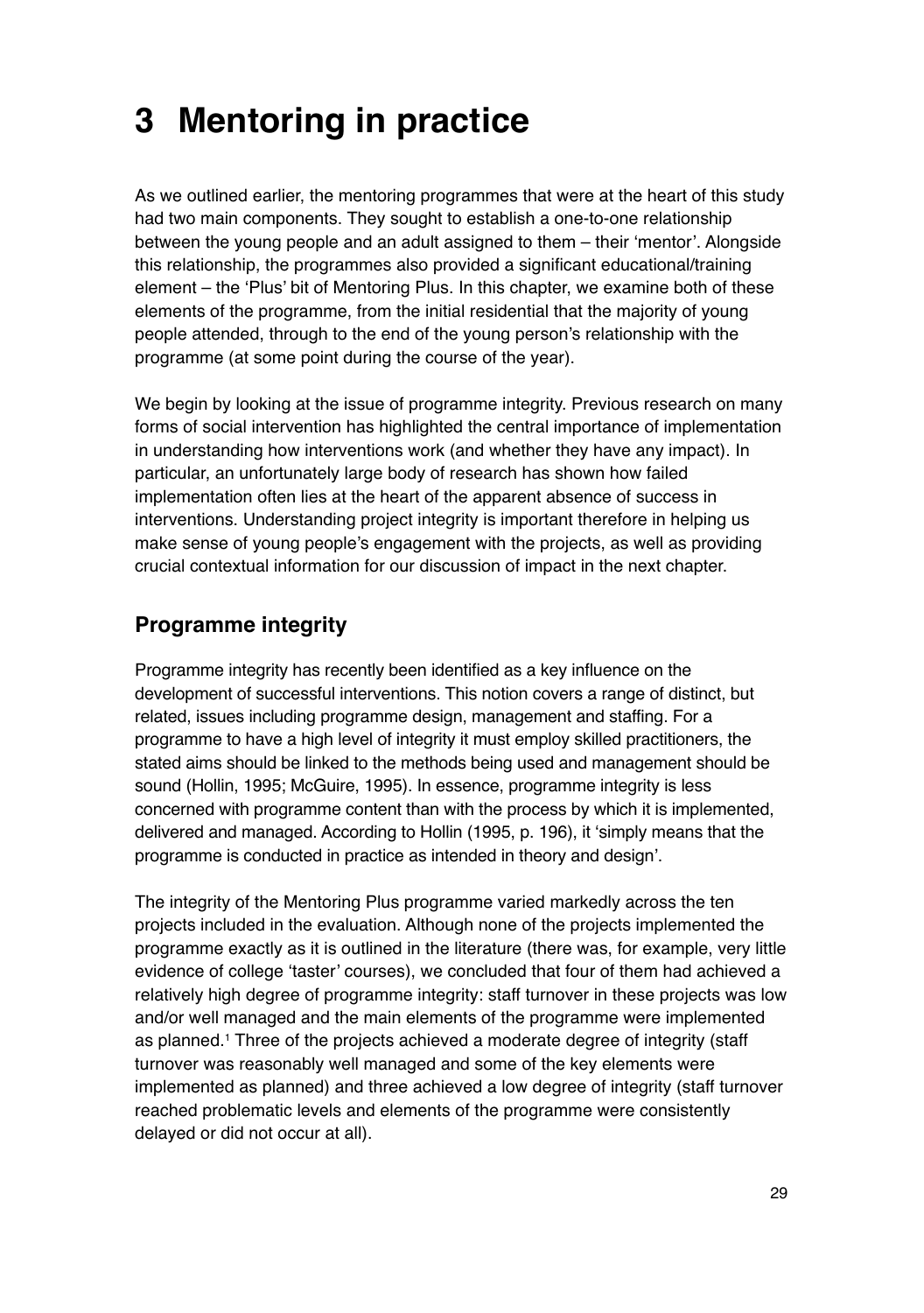Four factors stood out as key influences on the integrity of the programme.

1 Staffing: while the majority of staff said they enjoyed working at Mentoring Plus, they also commonly reported being 'overloaded', having to work unreasonably long hours and having to 'cram stuff in to each day'. These pressures translated into a high degree of 'burn out', as nearly half (49 per cent) of the staff involved in the projects had left Mentoring Plus by the end of the evaluation. In some projects, staff shortages meant that elements of the programme had to be postponed or cancelled and downward spirals were established in which staff turnover and implementation failure fed off one another to create a sense of crisis: staff shortages meant that elements of the programme were postponed or cancelled, which undermined staff morale and, potentially, led to further departures. Although Mentoring Plus staff were, on the whole, well qualified and highly experienced for their roles, once projects were caught in a downward spiral, they often appointed new members of staff who had little by way of relevant qualifications and experience:

I think just recently with the recent cycle, it's probably been the most difficult cycle yet and … having one member of staff on long-term sick leave and having the manager away for a couple of weeks during the quite critical point of recruitment and not having an administrator at that time which meant there was just one full-time member of staff and three part-time sessional staff … I kind of made the decisions I thought were right for the project … and give ourselves a deadline, if we don't get the young people in and we don't get the mentors by that date then we're not going to do it.

(Project worker)

2 Longevity: newly established projects were particularly vulnerable to high staff turnover, to downward spirals and to low levels of programme integrity. Six projects were established in the year before the evaluation started and, of these, four experienced a high degree of staff turnover and three achieved a low level of programme integrity. Three projects that were established at the same time or one year earlier achieved a high degree of integrity and none of them experienced anything more than a low level of staff turnover. Only one project achieved a high degree of programme integrity in the face of moderate or high staff turnover and this reflected a robustness that it had developed over time: it is no coincidence that this project had been running the longest out of all those included in the evaluation.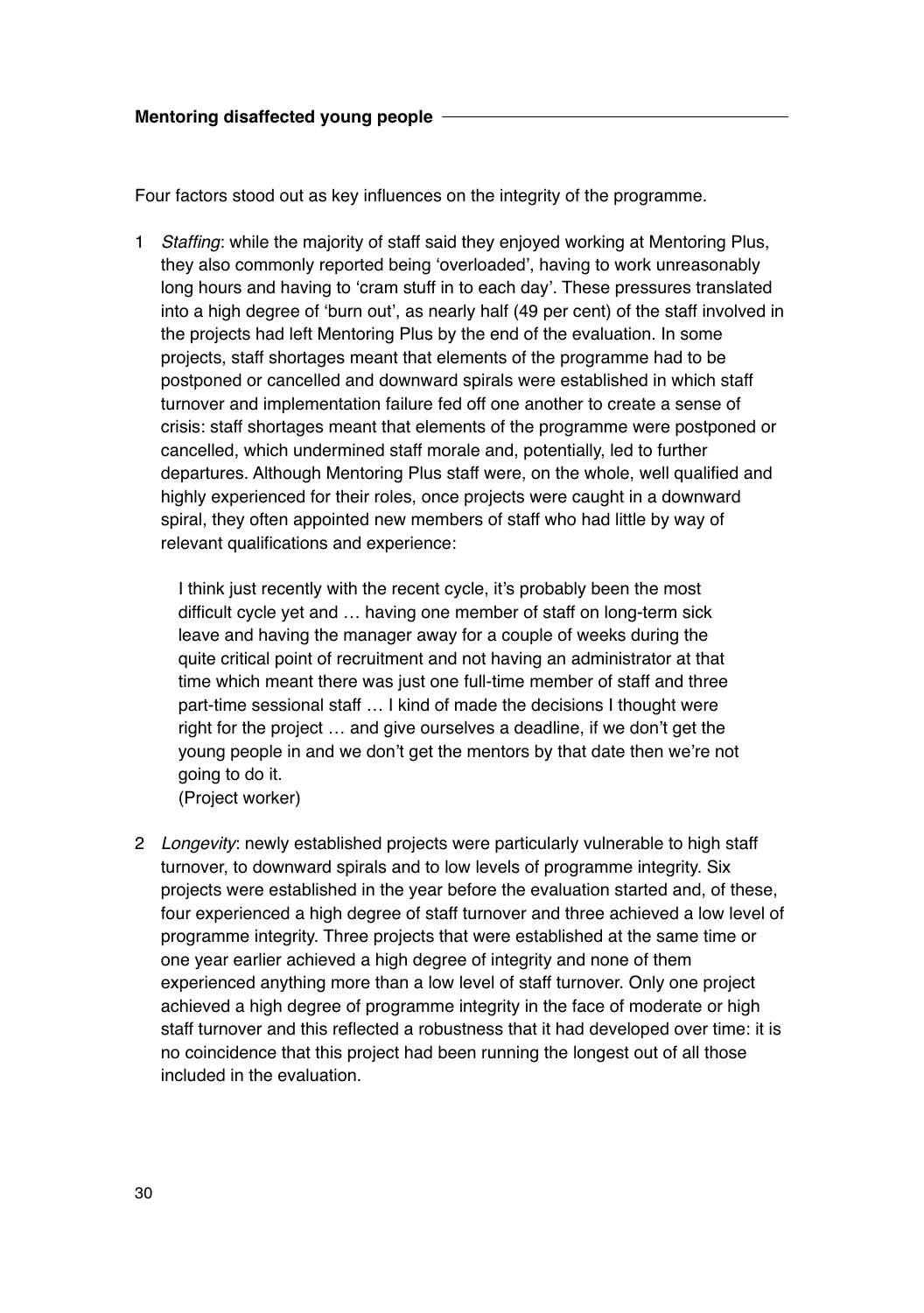3 Location: the location of the projects formed a recurring theme in interviews with project workers. Only one of the projects occupied premises on its own and this was considered important by the workers: 'the young people are free to roam about here and that's been fundamental to the success of the project'. The remaining projects shared premises with other community groups and workers voiced concerns that the projects were inaccessible and/or unappealing because they were located a long way from where the young people lived and/or because they were based in unsafe and inappropriate locations:

I mean, I think the venue can be a problem, where we are, I think the venue … I've heard from young people that it's not safe around here at night and stuff like that really and it's an issue for the walking home and this sort of gang culture, and territorial, you know, you're in my area … that kind of issue as far as engagement goes. (Project worker)

One of the projects ceased to operate temporarily as it relocated from premises in an area which the workers considered to be unsafe. Another project had to postpone elements of the programme, as its premises were flooded and another project had to vacate its premises when they were declared unsafe by Health and Safety inspectors.

4 Funding: financial difficulties were identified as an important threat to programme integrity. Some of the project workers felt the programme would have been better implemented and would have a greater impact if funds had been available to provide additional specialist services. In more extreme cases, it was suggested that elements of the programme could not be implemented because of insufficient funding and, on occasion, short-term difficulties had long-term consequences. One of the project managers felt that the project had never recovered from an initial shortfall in funding and, while the more recently established projects were most vulnerable to funding 'crises', the longer-term projects were not immune from them: financial difficulties were heavily implicated in the closure of three of the projects before the end of the evaluation.

These influences combined to create what were often unstable and unpredictable environments in which to work. Considerable disruption was evident across the projects; many experienced high levels of staff turnover and some simply ceased to operate. By the end of the evaluation period, four out of the ten projects had closed down, one faced an uncertain future, as it had ceased to operate and two had withdrawn from the Mentoring Plus umbrella. Some such disruption is common, if not endemic, within the voluntary sector, particularly in circumstances where future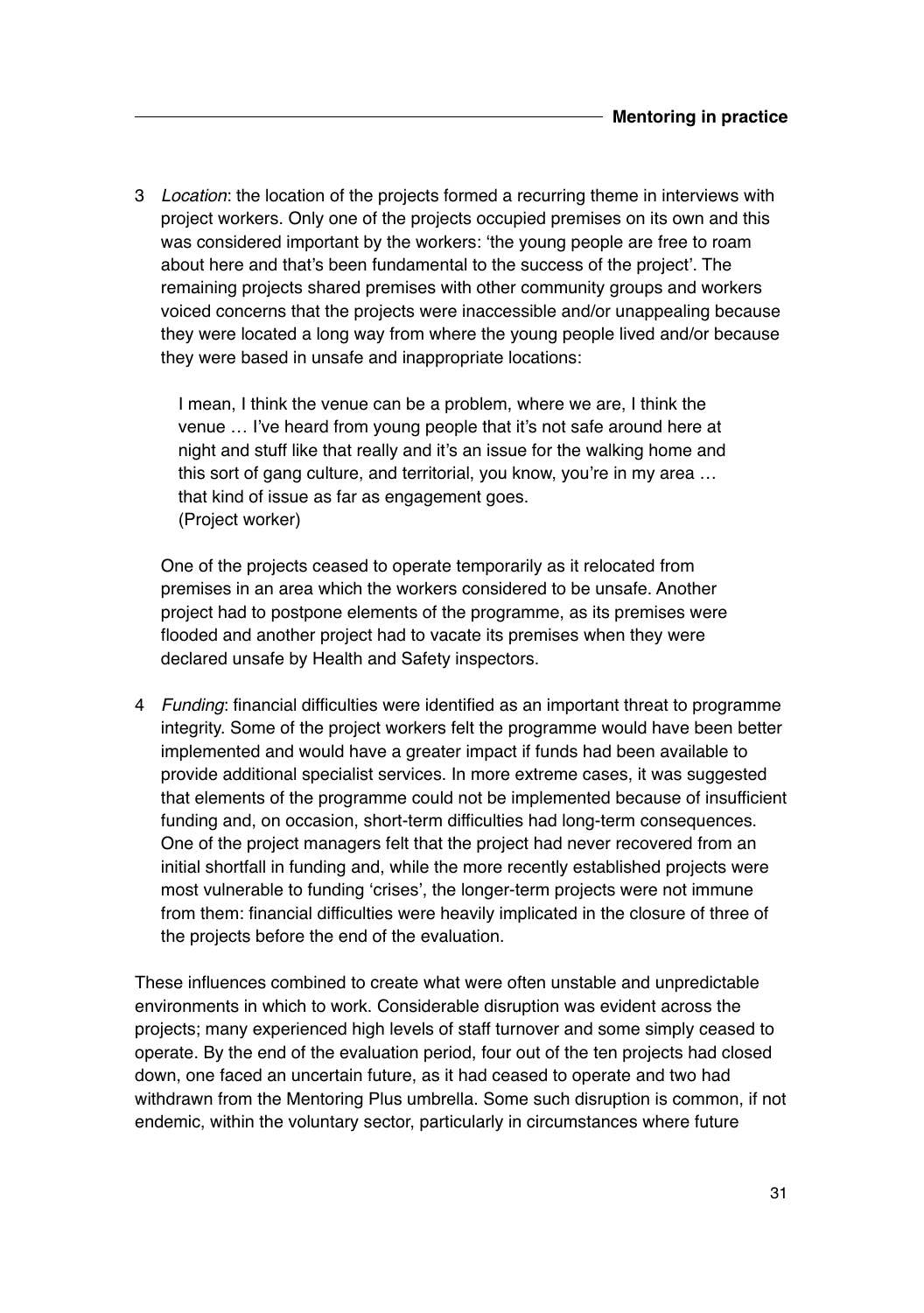funding is far from guaranteed and organisations are caught up in a merry-go-round of fund-raising. Although far from unique, this operating environment is of central importance in understanding the nature of the Mentoring Plus projects, for it affects every aspect of their operation and shapes the experiences of project staff, mentors and young people.

# **Engaging with young people**

While programme integrity provides a useful framework for considering the impact of mentoring, there are some more immediate questions that must be addressed first. We have already seen that Mentoring Plus successfully identified a highly disadvantaged, often disruptive, socially detached group of young people. The next question to consider is: to what extent did it engage them?

Approximately two in three (69 per cent) of the young people referred to Mentoring Plus were recruited on to the programme. Information about their levels of engagement was provided by the projects and was classified according to the following criteria.<sup>2</sup>

- Not engaged: did not attend the project and was not given a mentor.
- Minimally engaged: attended the project and/or met their mentor every couple of months or less often.
- Moderately engaged: attended the project or met their mentor at least once a month.
- Highly engaged: attended the project and met their mentor at least once a month.

The vast majority of young people recruited by Mentoring Plus engaged with the programme on some level. Less than one in six did not engage at all, while the rest were divided fairly equally between the different levels of engagement (see Figure 6). Broadly similar levels of engagement were evident in relation to the project and the mentors (46 per cent of the young people engaged actively with the project and 40 per cent engaged actively with the mentors).3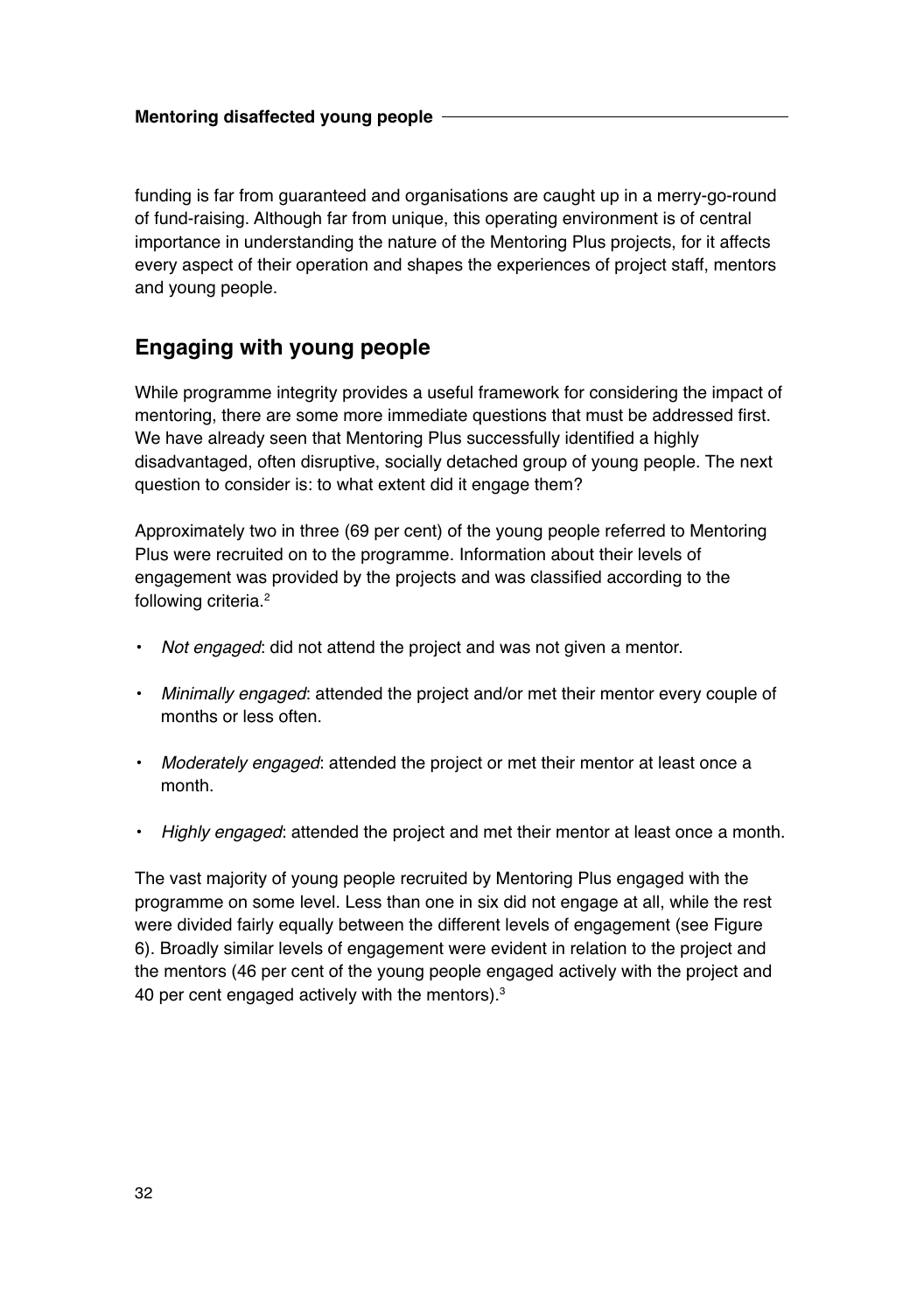

#### **Figure 6 Levels of engagement with Mentoring Plus (per cent in the cohort)**

Overall rates of engagement with Mentoring Plus varied according to the young people's demographic characteristics, although differences between groups tended to be fairly modest. Young women tended to engage more actively than young men (46 per cent engaged actively compared with 37 per cent) and young people from black and minority ethnic groups tended to engage more actively than white young people (46 per cent of black Africans/Caribbeans and 43 per cent of mixed race young people engaged actively compared with 35 per cent of whites).<sup>4</sup> Going against the general trend, however, a very low rate of engagement was evident among South Asian young people (only 10 per cent of those who took part in the recruitment process engaged actively with the programme).<sup>5</sup> Very little variation was evident according to age.

Rates of engagement also varied according to the key dimensions of current activity and levels of offending. Crucially, Mentoring Plus appeared fairly effective in engaging those young people who were at most risk of social exclusion. In terms of current activity, the young people who were studying at college/university, or who were on a training scheme or were in paid work were the least likely to engage actively with the Mentoring Plus programme (29 per cent), suggesting that they may have felt the focus on social exclusion was less relevant to their circumstances. While the highest rate of engagement was evident among those young people who were attending school or a special education unit (43 per cent engaged actively), similar rates of engagement were evident among those who were truanting regularly or were completely disengaged from education, training and work (38 per cent and 39 per cent respectively). In addition, those young people who offended persistently during the previous year were just as likely to engage actively as those who

Source: Mentoring Plus cohort (project information).  $n = 391.$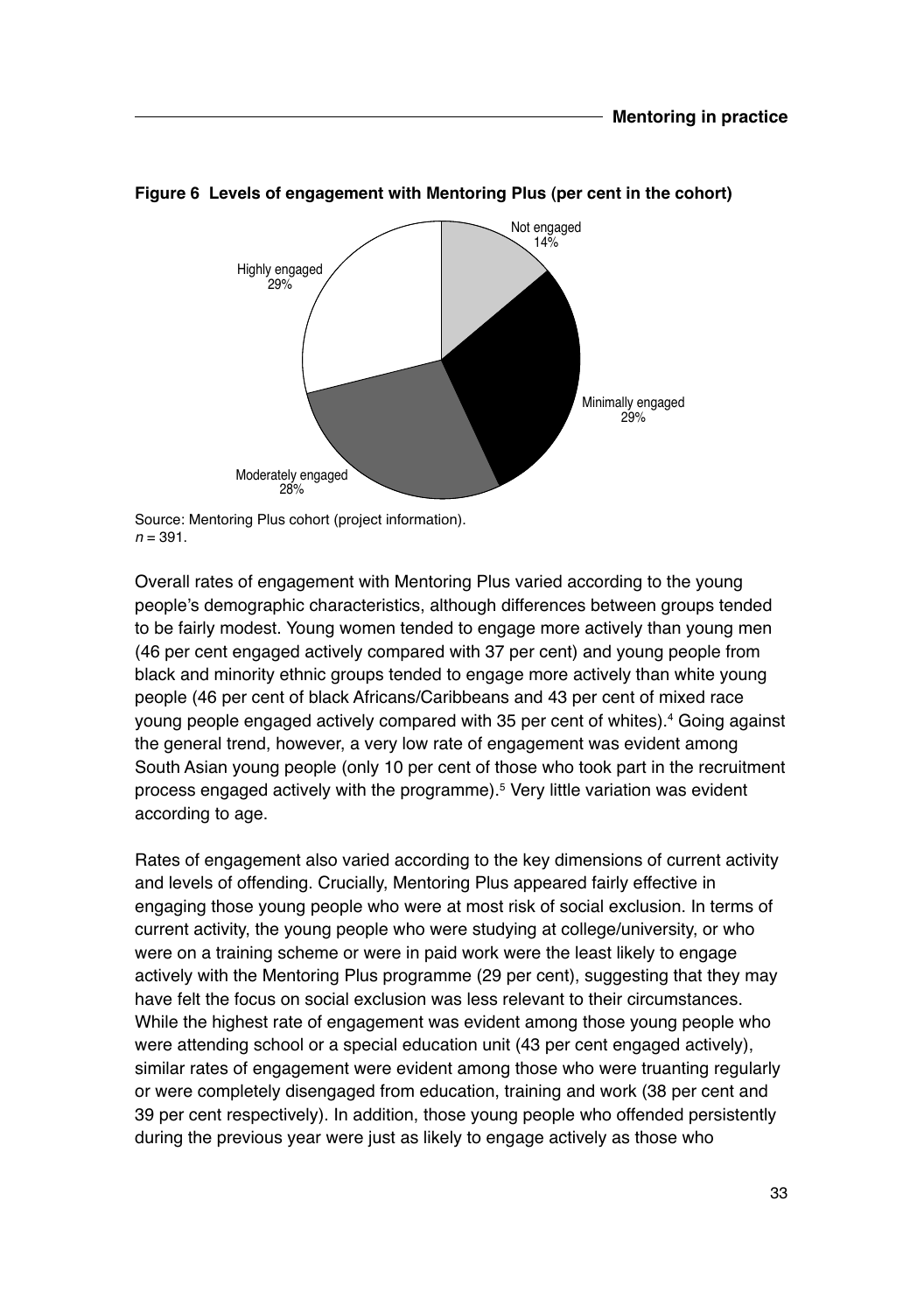committed fewer offences (38 per cent of each group). Those who committed serious offences, however, were less likely to engage actively than those who had not done so (35 per cent compared with 47 per cent). Notable differences were also evident according to family structure, with the young people who had experienced greatest disruption being the most likely to engage actively (51 per cent of those living in care, with foster parents or in a hostel; 44 per cent of those in reconstituted families; 42 per cent of those in single-parent families; 31 per cent of those in the 'other' category; and 26 per cent of those living in nuclear families).

In seeking to explain these levels of engagement, a number of factors may be considered important. The projects did not assume that the young people would simply attend the programme and invested a considerable amount of time and energy building relationships, encouraging them to attend the programme and supporting them in various aspects of their lives: this involved frequent telephone calls, text messages, letters, passing messages on through friends, home visits, talking through problems and, in some cases, attending police stations and court. In addition, a range of incentives were built into the fabric of the programme. These included money, vouchers, food and social activities/entertainment that would appeal to the young people (such as bowling and laser-quest). Within the London projects, moreover, the notion of 'cultural competence' may have been a key factor (Sangster et al., 2002). It seems likely that specific attempts to address the needs of black African/Caribbean youth, which included the recruitment of large numbers of black African/Caribbean staff and volunteers, contributed to the successful engagement of young people from these communities.

# **The mentoring relationship**

At the end of the residential, mentors and young people were asked to nominate three people that they would like to work with and matches were announced at a 'matching meeting' one or two weeks later. Although the projects sought to match people who had chosen one another, it was not always possible and some mentors and young people were matched with people they had not nominated. Matches were not made in any precise or scientific way and indeed the process varied across the projects. In general, young people were matched with people they 'got on with' or with mentors with particular personal characteristics, skills or experiences that were deemed to be appropriate and relevant: in one case, for example, a young person who wanted to work in the music industry was matched with a mentor who had strong connections in that area. Personal characteristics were also taken into account so, for example, male mentors were not matched with female mentees. Although the projects did not follow a policy of strict ethnic matching, there was a tendency to match mentors and mentees with a shared ethnic heritage.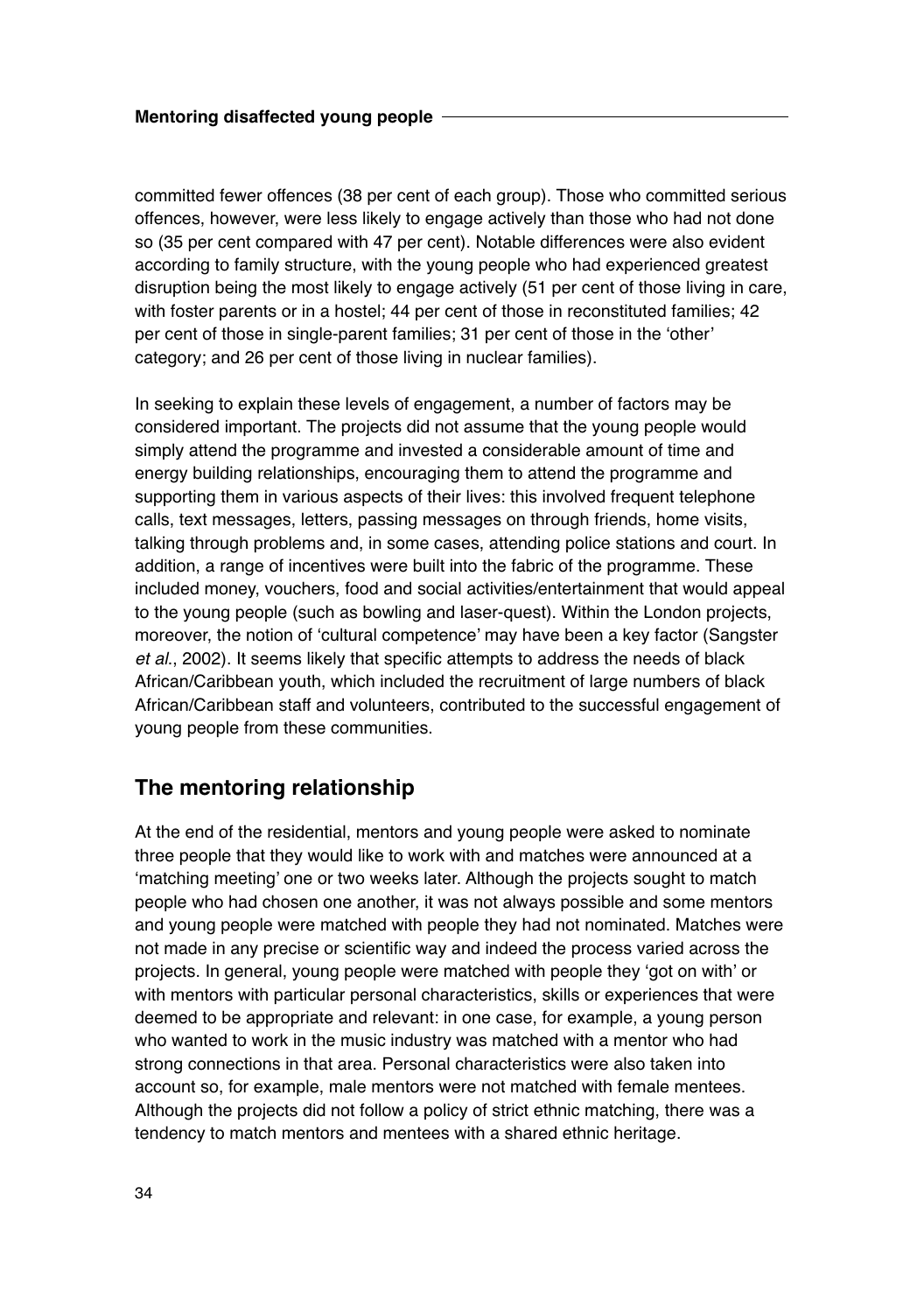After the matching meeting, the mentors and the young people with whom they had been matched were expected to identify the key issues on which they would focus and this provided the basis for an 'action plan'. Ideally, the action plan should be developed by both partners and in most cases the areas identified reflected the programme's main aims and objectives: reducing offending and other anti-social behaviour, or getting back into education, training or employment.

Numerous attempts have been made to understand and model mentoring relationships. By and large, such models are linear in construction, following the relationship from its inception through different stages to its eventual conclusion. These models oversimplify the nature of mentoring and tend to overstate the centrality of goal-focused, instrumental activities. By idealising mentoring in this way, such models assume that young people will move relatively quickly into activities that either challenge some aspect of their behaviour or remedy some deficit in their social functioning (such as literacy and numeracy difficulties or other education- or workrelated issues). Though such models may have some didactic value, they do not reflect the complexity and diversity of mentoring relationships and tend to underplay the relatively mundane nature of much mentoring activity. Consequently, they may lead to unrealistic expectations among participants, funders and policy makers. We offer an alternative way of looking at mentoring that is both more nuanced and realistic. In this model, we describe the 'ordinariness' of much mentoring activity and offer a conceptual framework that highlights the cyclical and reactive nature of many mentoring relationships. We go on to consider how such relationships are managed by those involved before, finally, identifying a range of qualities that characterise 'successful' relationships.

## *Towards a model of mentoring*

While mentoring relationships are often presented in linear form, our research suggests that in practice they are typically *cyclical* in nature. In its most basic form, for example, the mentoring relationship involves contact being made, a meeting being arranged and then undertaken. The activities involved when the parties meet are generally fairly mundane – having tea/coffee, playing pool, shopping, bowling, or perhaps going to the cinema. Almost all mentoring relationships will begin this way. Most will continue in this fashion for some time before they can progress further. Often, in fact, relationships do not progress much beyond this, if at all. This cycle of 'contact-meeting-doing' we refer to as the 'basic cycle'.

Difficulties with the idealised action-oriented approach were evident very early on in most relationships, as, in practice, constructing an action plan proved problematic. Many young people were unable to identify things that they wanted to change, while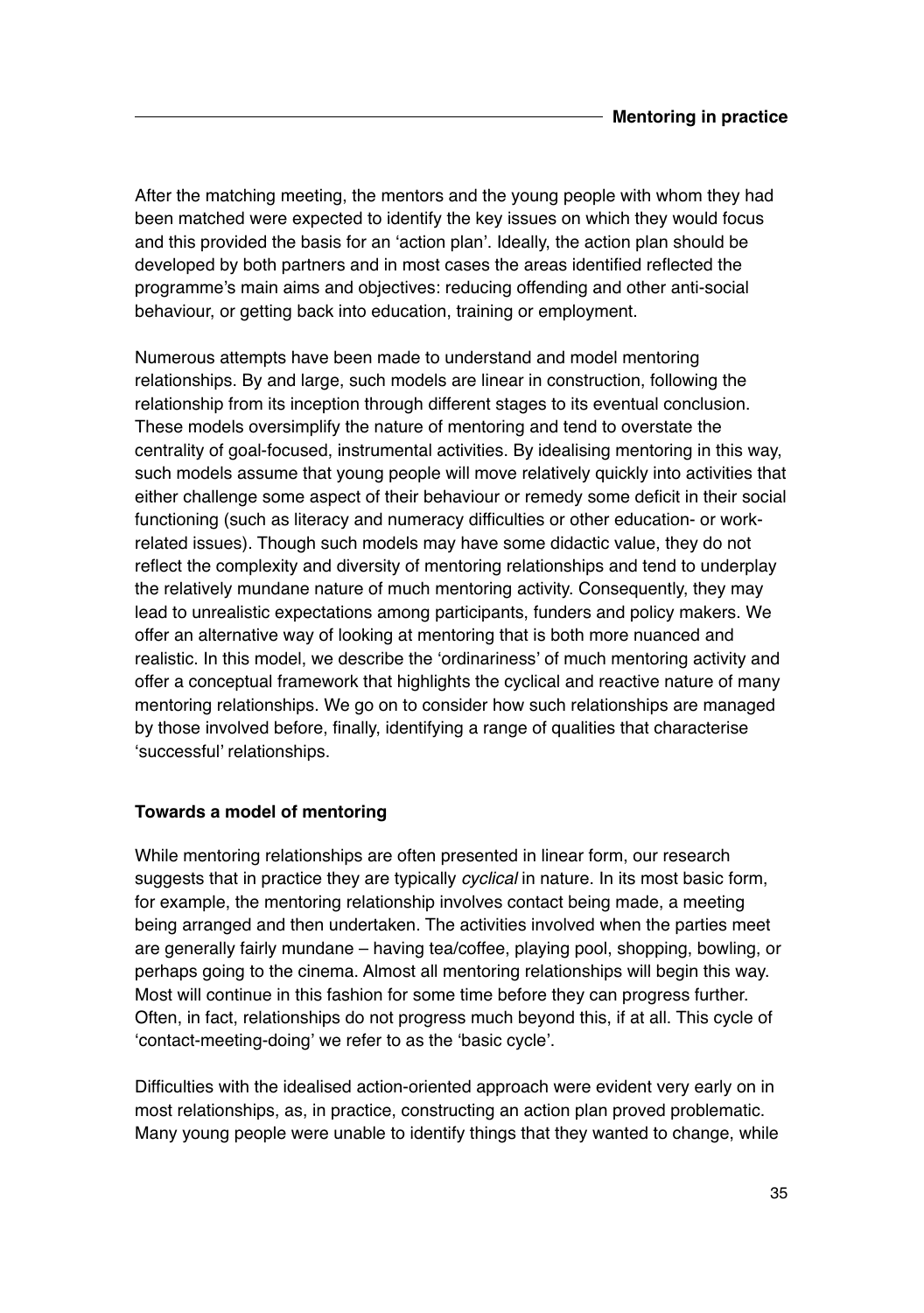others simply did not turn up to the meeting. This is not to say that there were no examples of formal action planning between mentor and mentee at the outset of the relationship. And, where such planning did occur, moreover, it tended to move the relationship beyond the 'basic cycle':

Right from the beginning he wanted help finding a job. He wanted help with learning about skills for jobs. He wanted someone just to go round with him because at first he didn't have any confidence to go and ask if they had any vacancies. I used to go round with him. He used to pour out all of his problems and all of the things he has been through. (Mentor)

Such action-oriented behaviour so early in the relationship was rare, however, and, contrary to the picture often held of mentoring, much of what happened had little obvious connection with responding to challenging behaviour or the causes or consequences of social exclusion. It was the mundane, humdrum stuff of basic human interaction that provided the staple diet for most mentoring relationships. This should not lead one to underestimate their importance, however, as it is precisely the repetition of such activities that helps to build familiarity and, with luck, eventually trust. And, as studies of other quasi-therapeutic relationships have found (Newburn, 1993; Mair et al., 1994), it is often vital that some form of practical engagement is established before any more substantial form of intervention can be attempted (if it is at all):

I have told her stuff from a couple of times after meeting her and nothing has come back to me whatsoever, so then I brung it on a little bit more and nothing's come back to me and I brang it on more and more and then, in the end, I just let out everything and then nothing came back to me, do you know what I mean. And so, if she did go and say something like, to one of her mates, it wouldn't bother me, but if she told someone who like lives locally and then the word goes round that's when I would be really pissed. (Young person)

Given this, it is unsurprising, perhaps, that engaging in challenging, action-oriented activity in the context of mentoring relationships proved difficult. Moreover, while most relationships did not move beyond the 'basic cycle', this should not necessarily be considered problematic. And, arguably, only becomes so if there are expectations – on the part of the mentor, mentee or the project – that successful mentoring relationships will necessarily go beyond this stage.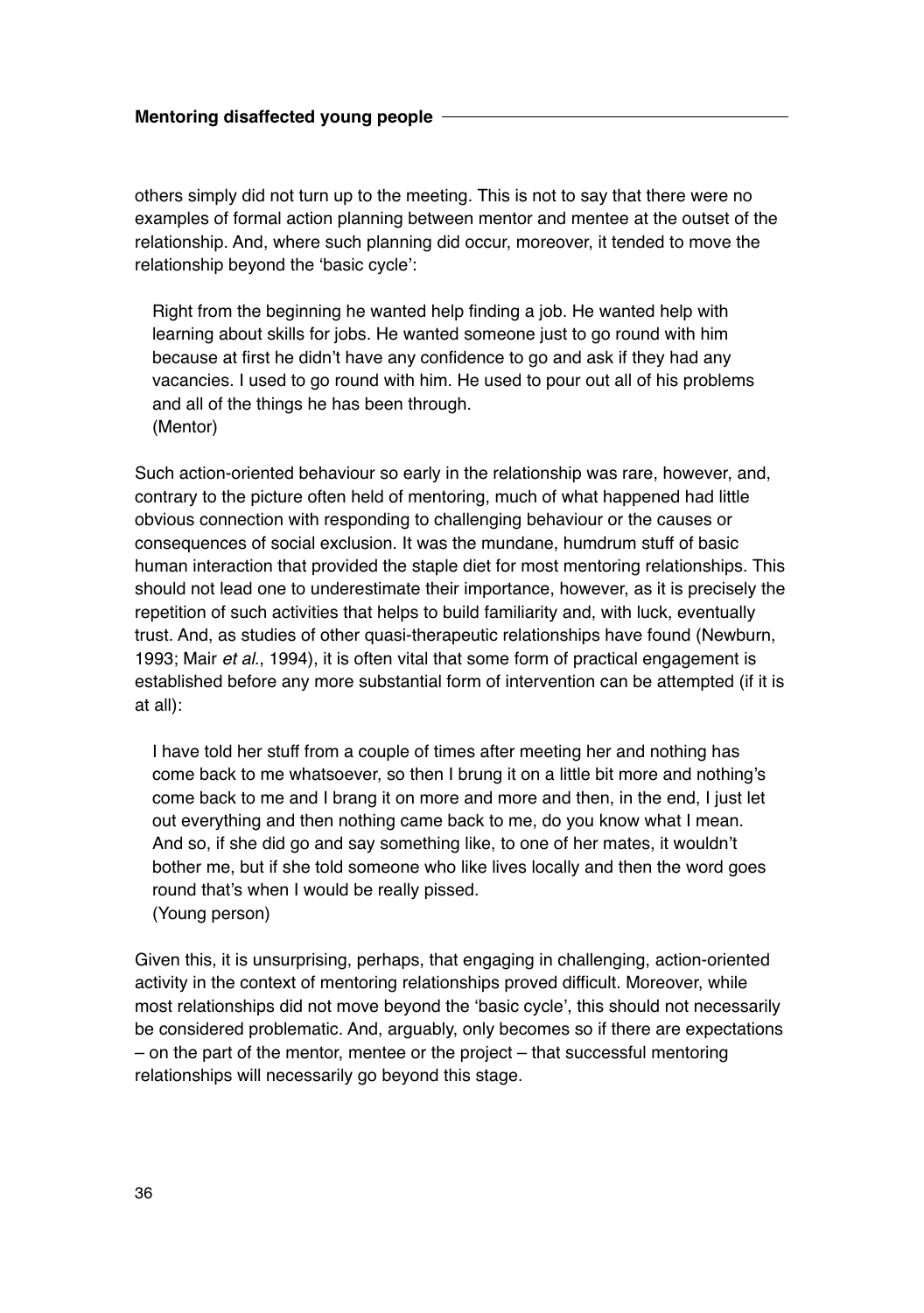Where relationships did progress, they often did so in response to a problem or crisis (e.g. homelessness, family breakdown, specific forms of offending, substance misuse, violent behaviour). As already noted, proactive planning and action was relatively rare, particularly in the early stages of a relationship, and it was more often the case that problems emerged during the course of meeting that the mentor needed to deal with. As such, mentoring relationships may be considered to be reactive. Because movement beyond the 'basic cycle' often involved reacting to a difficulty or problem that arose, we refer to this element in the relationship as 'firefighting'. Again, the relationship tended to be experienced cyclically with the emergence of an identifiable pattern where, in response to some problem or crisis, the contact-meeting-doing cycle extended into a 'contact-meeting-doing-firefighting'. This firefighting element of the relationship came as a surprise to many of the mentors, especially those who held to the more ideal-typical model and, while some of them engaged actively with the issues that arose during this period, others were less able to cope and experienced difficulties around boundaries and emotions:

I initially thought it would maybe mean meeting once a week for a couple of hours but the young person that I was matched with, it's been like, some weeks it's been like contact seven days a week, you know if she's had a real difficult problem that she's had to deal with and it has meant, yeah, I've had to give her more support and I've had to go out and meet her. Sometimes I don't think the other volunteers understand that the contact is maybe a little bit more than what they actually think.

(Mentor, see Cheryl's story later in this chapter)

Having progressed to the firefighting stage, it is, as with the basic cycle, possible for a mentoring relationship to remain there for a considerable period. Once a particular problem had been dealt with, however, many relationships returned to the basic contact-meeting-doing cycle. That is to say there is no necessary progression to a more advanced stage. Relationships may stay in the firefighting cycle, revert to the basic cycle or, in some cases, progress beyond the reactive firefighting stage, to become genuinely action-oriented and closer to what often appears to be the idealtypical conception of mentoring.

More usually, where relationships did move into an action-oriented phase, this occurred fairly late on, once trust had developed and issues were identified. Then, more creative activities (with, say, time being spent engaged in job hunting or in internet cafes perfecting and sending CVs) could be identified and undertaken: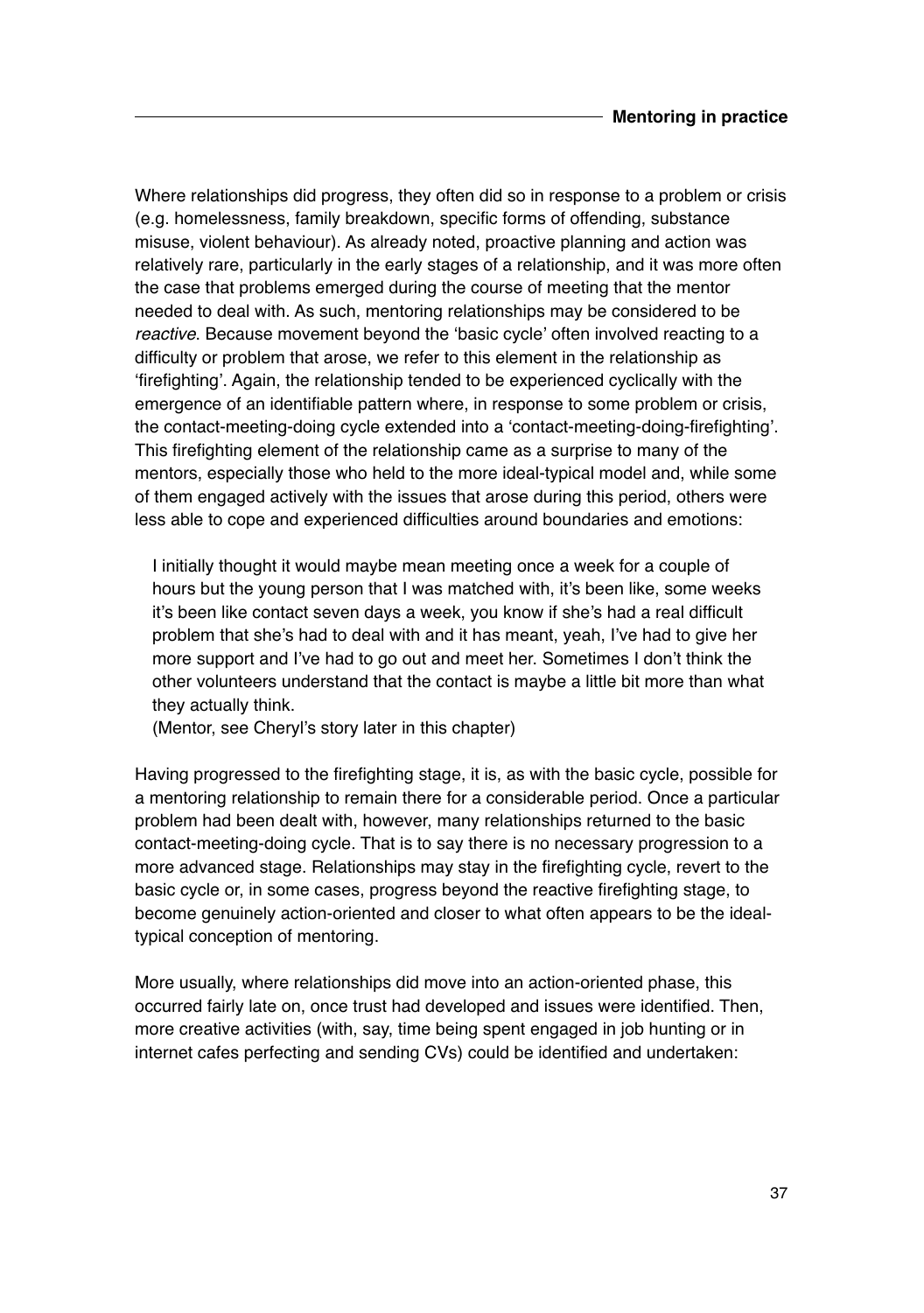[At first] she didn't really talk about family and stuff, and then it was only after that we sort of started, she started talking to me in little bits and bobs … I suppose, definitely, she has learned to trust me, you know that must have been a big, really big thing for her … In the first few months I didn't want to push it about her getting a career and this that and the other, because basically she wasn't ready, you could just tell straight away, she was here there and everywhere in her head, you know. I just wanted to befriend her really, I just wanted her to sort of just be able to come up and say, 'can we go out for a chat?'. The first half of the year was definitely just more like going out every week and chatting, her getting to know as much about me as possible because I thought that would be quite important and then I'd slowly try to bring a little bit of structure and we did our action plans. (Mentor)

Once again, this process was experienced and may be presented, as a cycle of activity. The 'action-oriented cycle' tended to be either a four- or five-stage process depending on whether firefighting was necessary (contact-meeting-doing- [firefighting]-action). As a means of simplifying and understanding the mentoring relationship, we may therefore identify three potential cycles:

- the basic cycle: contact-meeting-doing
- the problem-solving cycle: contact-meeting-doing-firefighting
- the action-oriented cycle: contact-meeting-doing-[firefighting]-action.

In Figure 7, these cycles appear from left to right along an arrow indicating the start and end of the mentoring relationship. Though linear in appearance, this should not be taken to imply that we see there being any necessary progression from one cycle to another. Although possible, such progression is not inevitable. Mentoring relationships may never proceed beyond the basic cycle or, alternately, having reached either the problem-solving or action-oriented cycle, may then revert to the basic cycle. As the surrounding box indicates, the basic cycle is in many ways the staple of the mentoring relationship, and, even in those cases where the relationship has 'moved on' to problem solving or to action, it may revert at any time to the basic cycle. As with relationships more generally, there is no clear and simple path that can be charted in mentoring. Indeed, this is even more the case given the fragile nature of most mentoring relationships.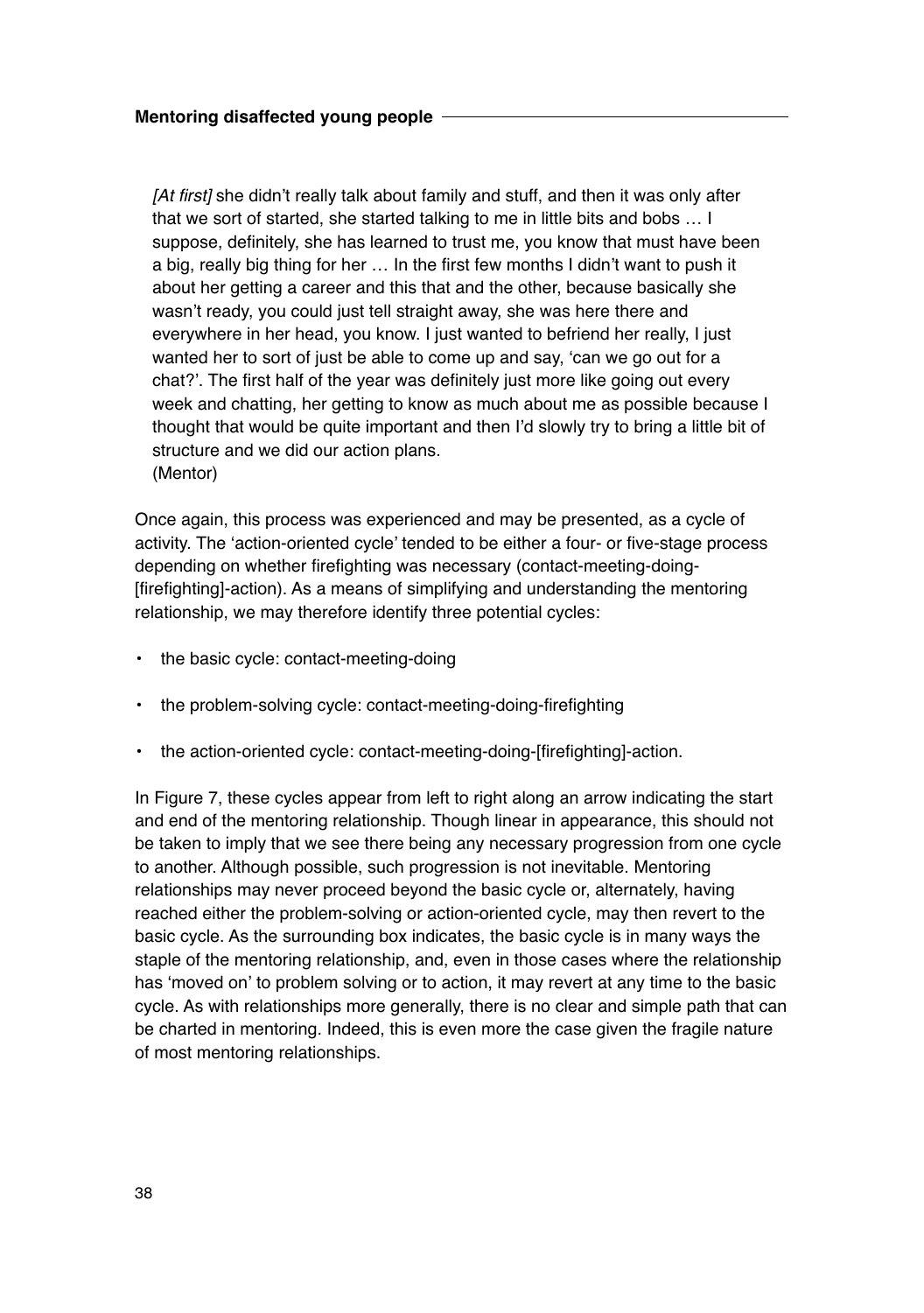

## **Figure 7 A model of the mentoring relationship**

## *Starting and managing the relationship*

At almost any stage, the relationship between mentor and mentee may break down. Failure to keep appointments is frequently cited as a reason for breakdown (though it may also be a consequence of course) and there are many other potential sources of difference and even conflict. For both mentor and mentee, the relationship is one that requires considerable investment and trust, and is one that is experienced – perhaps particularly when it does not move beyond the basic cycle – as a rather fragile entity. This fragility is generally ever present in the mentoring relationship, though it is especially visible in the early stages.

Well, I tried to make contact with him quite a few times and he didn't make contact back with me. And that is the truth. I lost motivation because I didn't want to feel as though I was stalking him and putting him under pressure to meet up. I did put quite a lot of effort into it. (Mentor)

I don't know, I never felt that I could really talk to her. It was just kind of a still atmosphere when I was with her. So I didn't really like it that much. (Young person)

In the early stages, the projects are proactive in arranging interaction between the mentor and the young person. Structured activities are organised by the project with the aim of establishing basic contact and to introduce and begin a process of demystifying the idea of mentoring. The start of the mentoring relationship, however, signals the point at which the mentors take greater charge of the relationship and what happens within it. Not many of the young people commented on their first meeting with their mentor (outside of the residential setting). Those who had not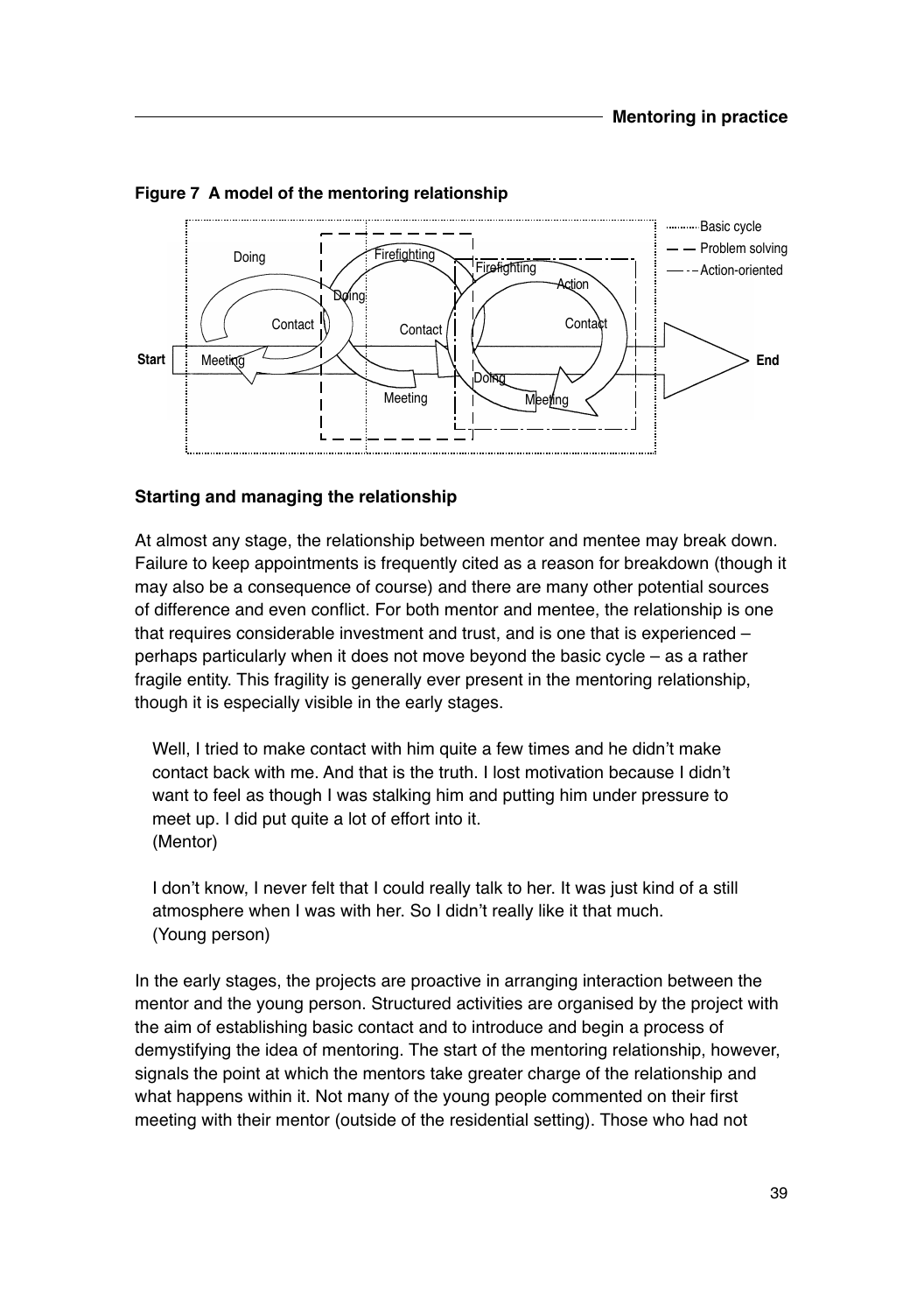been allocated the mentor of their choice or who had not attended the residential (selection by proxy) reported having had a positive experience/impression of their mentor at their initial meeting, where they saw him/her as showing an interest in how they felt, as understanding, and where their mentor appeared to be fun to be with:

She rang me up and said we would meet in McDonald's and that she would be wearing a red coat. I went there and I see someone in a red coat. I went to her and I said 'hello, is your name Jenny?', and she said 'yeah' and from that day we just started talking, we went in the restaurant and had something to eat, we chatted for about two hours. She was a really nice woman, she was all right to talk to as well, she was understanding, that is why I got along with her I reckon. (Young person)

Generally, the young person and their mentor would arrange where to meet and what to do by mutual agreement, either from one session to the next or over the telephone, depending on the schedules of both mentor and mentee. Perhaps not surprisingly given the somewhat chaotic lives that many of the young people led, turning up for meetings was by no means guaranteed. Simply 'not being bothered' was one of the main reasons that young people gave for failing to keep appointments or, linked with this, they felt they had other more important, or more attractive options:

I disliked the time I had to take. Sometimes I couldn't be bothered to meet her, sometimes I could be, but back then I was a little kid and I wanted to go out and play football. [But] my mum would find out; she would slap me on my head and say 'go' and I would just go. (Young person)

In addition, in response to the survey, approximately one-quarter (27 per cent) of the young people said that they did not feel that they needed a mentor and one-third (31 per cent) said that they could not really relate to their mentor. Under such circumstances, establishing a relationship between mentor and young person was especially problematic. These are tricky human relationships, which have considerable potential for rupture – and by no means just because of the behaviour of the mentee:

I was supposed to go to the job centre that day or something, but told her *[the*] mentor] that I was feeling a bit ill. 'Oh any excuse' [she said], and I was telling her the truth … I told her to get off my fucking line and I switched off the phone. (Young person)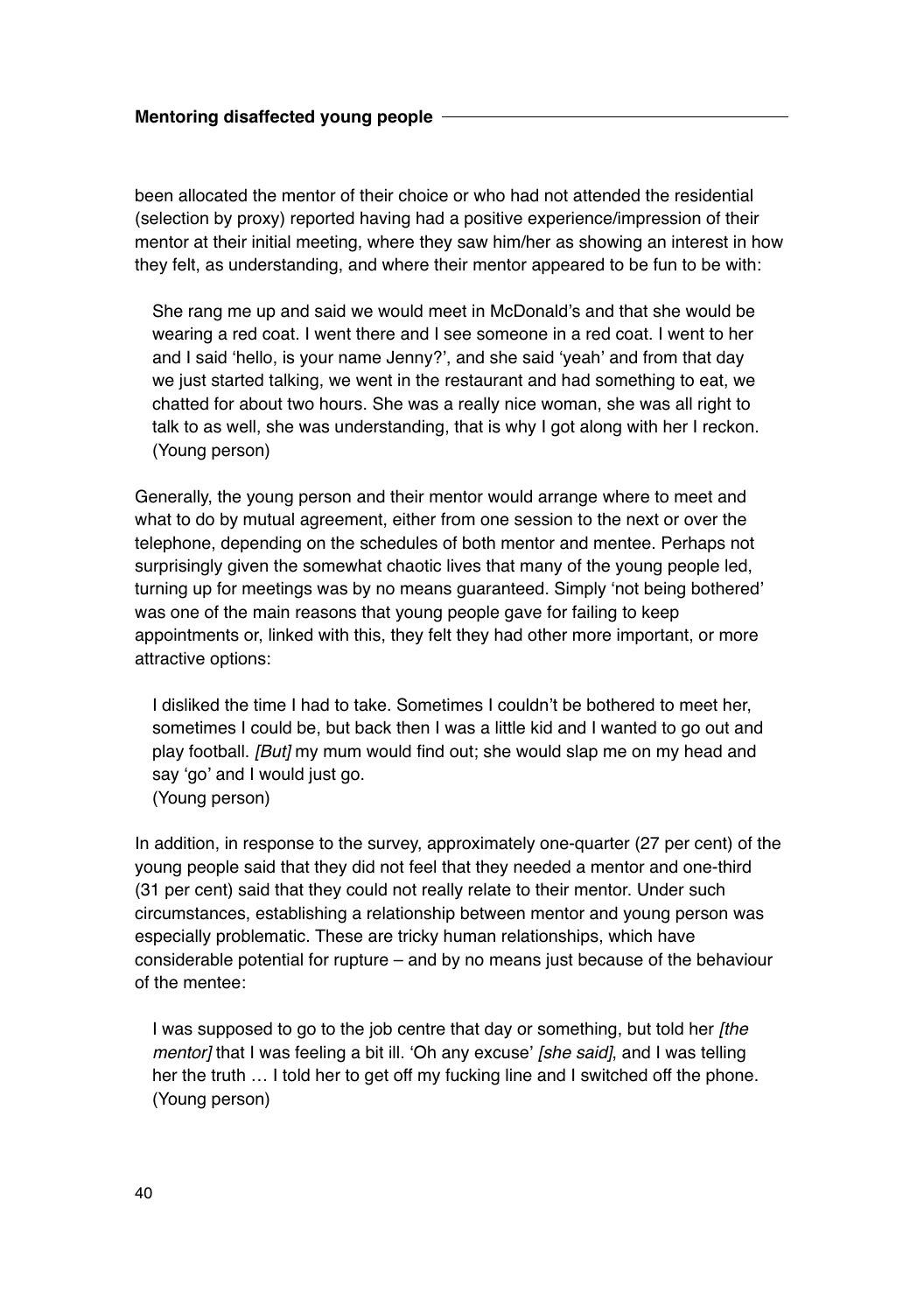However, even when contact was made and the basis of a relationship established, the failure to keep appointments was one of the key 'stress points', often causing the relationship to break down. The impact of such breakdown on the young person depended in part on their attitude to mentoring, and also on their relationship with the mentoring project more broadly. Where they felt supported by the project, they sometimes felt that the mentor was less important. In practice, the majority of the young people developed quite strong and positive relationships with one or more of the project workers, and at times would see 'the people in the project [as] more like my mentors than my actual mentor'. Only a small minority (8 per cent) of the young people mentioned that they did not get on with the workers at Mentoring Plus. Where they had a less supportive relationship with the project, however, feelings that their mentor was not 'sticking with them' could be particularly upsetting.

My boyfriend went in jail and I did phone her a bit late, I think it was about half 11. But I needed that support but even if she didn't pick up the phone she would have had a missed call and it would have said from Sara. And she didn't phone me back and I thought … that was a bit out of order because she could have phoned me to see if I was all right. She must have known that something was wrong with me because I don't normally phone her that late … I thought that I could rely on her because she told me that I could rely on her … I have told her that I have lost weight, I lost a stone, that is how depressed I am, so the thing that she could do is at least phone me. (Young person)

Speaking to Sara five months later, she had not been in contact with her mentor since. On the whole, in relationships where project workers and/or mentors were clear about boundaries, and where the young people felt supported by the project, a telephone call not received or a meeting having to be rearranged was less problematic than it might be in other circumstances; the longer the relationship was established the less likely it was to break down:

There are occasions when [the mentor] has not turned up but there are occasions she has had a really good excuse not to turn up. But having said that it doesn't really bother me because … even when you first meet you're asked to understand that they have got to work and they have got their own life as well as being there for you, they've got their own lives and they have got their own things to sort out, so they can't be there with you 24/7 but they can be there the majority of the time. Sometimes, she doesn't phone me, but I don't think anything of it, that she has got her own life and that she will phone me when she is ready.

(Young person)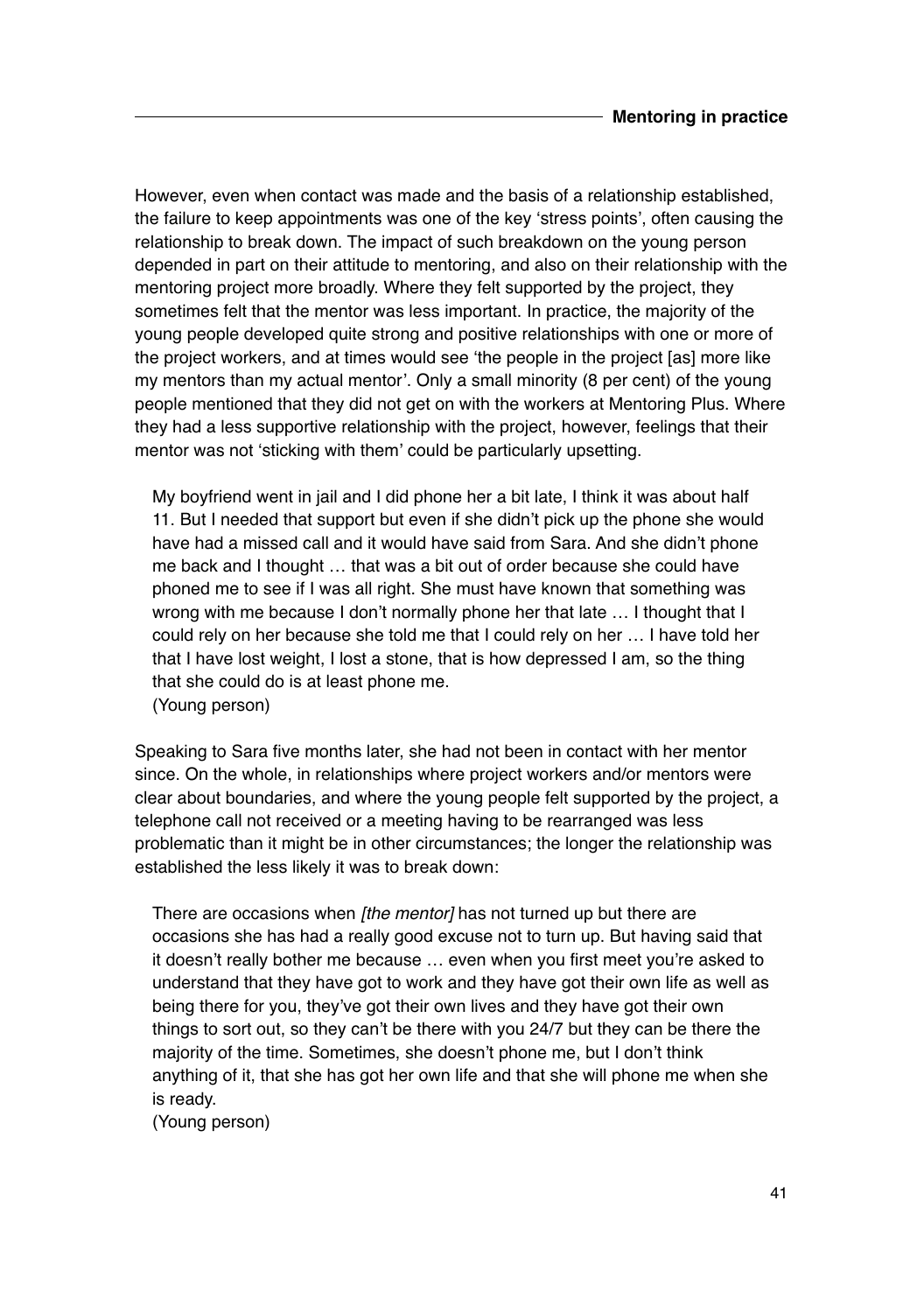## *Qualities of successful relationships*

A number of characteristics of a 'successful' mentor, or mentoring relationship, were identified by the young people, of which five appeared to be key:

1 Being able to talk :

I could tell her anything, and there was a lot of things that I couldn't speak to other people including my friend and I spoke to [my mentor] about it and it helped me, because I got it all off my chest, you know speaking about it. (Young person)

2 Reciprocity :

I gave her the basics before I could get a bit deep – I have trouble at home with my mum and at school and this, that and the other, and she was like 'OK then'. And we spoke and stuff and then later … she told me stuff about her. Saying it made it easier for me to talk as well, because, I was like, 'OK then, she is not like a robot or anything like that'. So yeah it was all right. And then, just the other day I saw her and she was upset because her friend did commit suicide and she was the last one that he saw, so I was like 'OK then', and I was talking to her and that, not brought her out of her shell, but I was talking to her until she felt relaxed and that she could talk. And she said to me 'thank you'.

(Young person)

3 A relationship based on respect rather than authority :

In our school structure, teachers are supposed to be higher than you, therefore you've got to respect them and they don't have to respect you, but with a mentor you have to respect them and they have to respect you, so it's completely different.

(Young person)

4 Understanding, and being interested in, young people :

[Mentors are] genuinely interested in what is going on in your life, and they are not just there because it is a job, because as far as I'm aware they are like volunteers so they are not getting paid, so they can't really pretend because there is nothing in it for them. (Young person)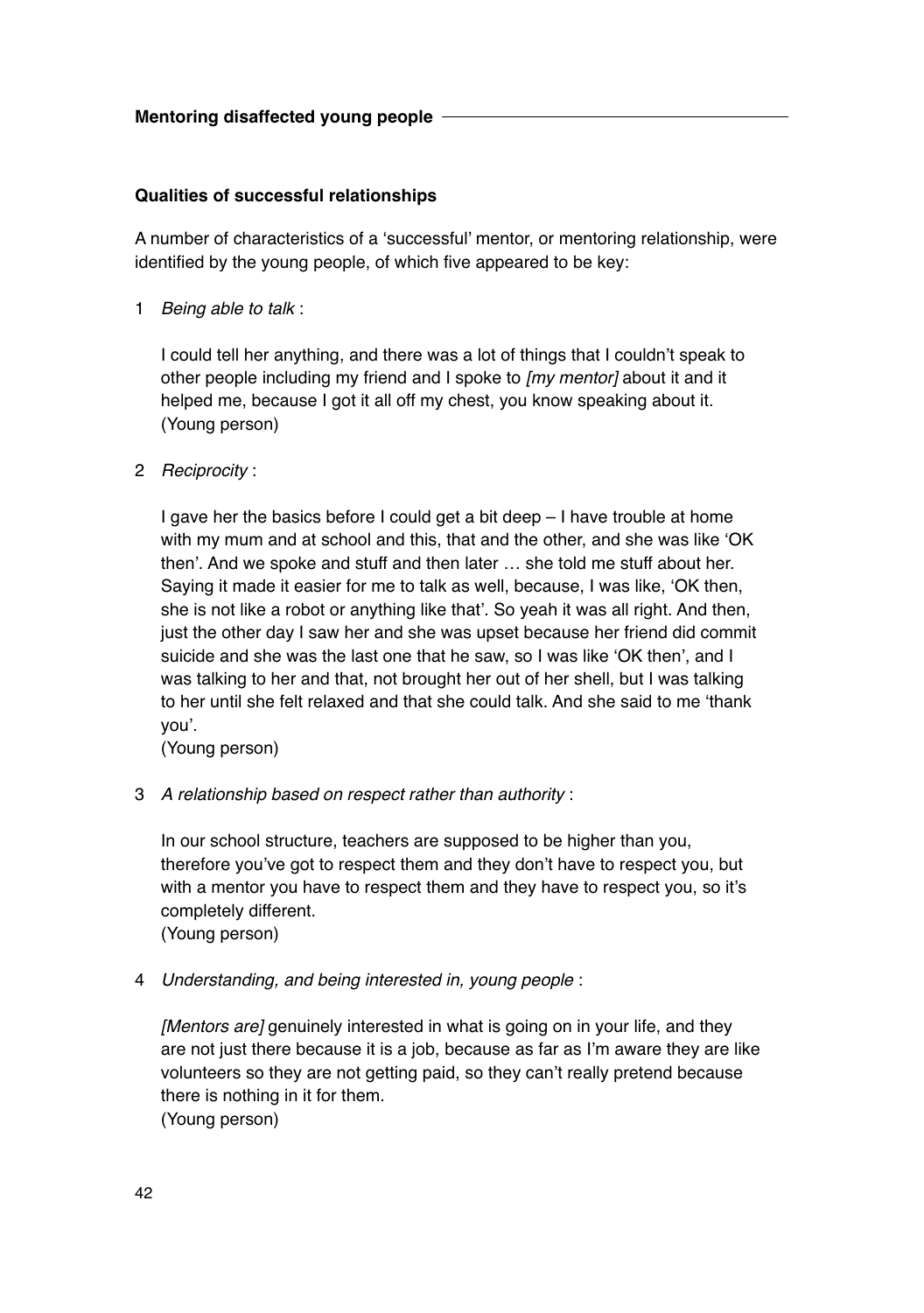5 Having fun :

[Mentoring] is about people helping you, like giving you advice when you need it, someone to talk to, someone to confide in, someone to have a laugh with, someone to go out with and things like that. (Young person)

Only a minority of young people saw their mentor all the way through until the official end of the mentoring relationship, one year later. In addition to the premature breakdowns of relationships, described above, in some cases, the relationship would come to a natural end during the course of the year because the young person felt that they did not really need their mentor any more, or had moved on or either the young person and/or mentor was too busy and involved in too many activities to keep up the relationship. The majority of those who saw their mentor for the full year said that they were hoping to keep, or were still keeping, in contact. For some, this meant that they would still meet their mentor, albeit less frequently. Those who were still seeing each other mentioned that at this stage the nature of the relationship had changed:

Our season is kind of over soon … But we still carried on meeting each other over Christmas time, even like Mentoring Plus didn't have nothing going on. Now it is not even like mentor and mentee, it is just like big friend, little friend, that is what it is like after a while. I think that is the whole point of it like, you can go past a certain stage, so you can drop the barrier, so yeah. (Young person)

# **Case study: Cheryl's story**

Cheryl was in her mid-to-late 20s when she volunteered to become a mentor, after seeing an advert in a local newspaper. She had children of her own and had considerable experience of working with young people but wanted to work with young adults and felt that being a mentor would help her to become a youth worker. At the residential, Cheryl spent quite a lot of time with Dawn and the two of them were subsequently matched with one another:

One of the things we particularly laugh about is that we were both frightened of heights and we were on this assault course, and I remember thinking to myself, there's no way I'm going there, forget that, and she was really terrified, and I was encouraging this young person, 'yeah, go on climb that tree, you'll be pretty safe up there'.

(Continued overleaf)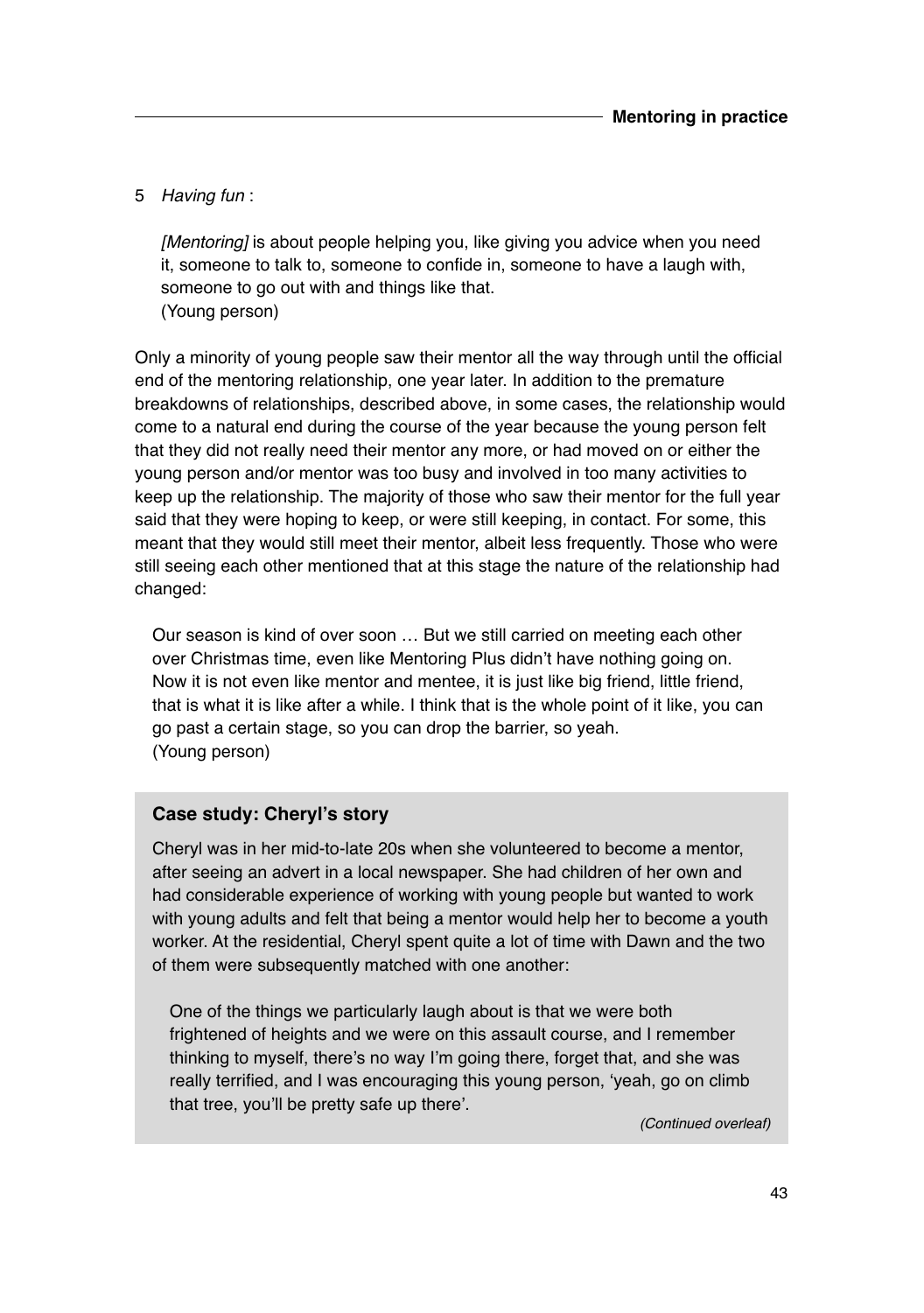Dawn was living in residential care and, although Cheryl was nervous about being a mentor, she felt well prepared: 'I've come to the project with my eyes open anyway, cause I'd worked with teenagers in care, and I'd dealt with teenagers that don't want to bond and don't want to speak to you'. Cheryl had also left home at a young age and felt she could relate to Dawn and understand her. After an initial 'testing' period, Dawn began to 'open up' and told Cheryl how frightened she was of being alone:

It took a bit of time for the young person to trust me, you know she was very inquisitive about why I was on the project, 'why do you want to do this when you're not getting paid?', you know, sort of them questions at first … At the beginning I think she was cautious as to what she was telling … we could have a laugh and joke about the residential and that was OK but when it comes to talking about problems that she had and things needed sorting she would tell me part of the story but she wouldn't tell me the whole story. And then maybe a couple of days later she'd phone and say, 'oh, I didn't tell you this the other day' … But over a period of time, the relationship has changed … and it's just now totally different and more trusting.

Over the course of the year, Dawn went through some 'bad times'. She suffered a bereavement and was moved from one care home to another. During these times, Cheryl spoke to Dawn most days and tried to help her understand what was happening. At Dawn's request, Cheryl attended Social Services' case review. By the end of the year, Dawn's situation had become more stable (see 'Dawn's story' in Chapter 4) and her relationship with Cheryl had begun to change:

At the beginning we met like once a week, twice a week and then through the bad times it's been a lot more contact. But recently it's just sort of died off again. She phoned me sort of like said, 'thanks for everything but I don't really need to see you as much now and me life's moved on'.

## **The Plus element**

The young people's attitudes to the Plus element of the programme tended to be very positive. In response to the first follow-up survey, almost all of those who had attended the project indicated that they liked going to Mentoring Plus and that they enjoyed the activities there (92 per cent in both cases). A recurring theme within the depth interviews centred around the idea that, by going to Mentoring Plus, the young people were 'killing two birds with one stone': that is, they were having fun and getting help at the same time: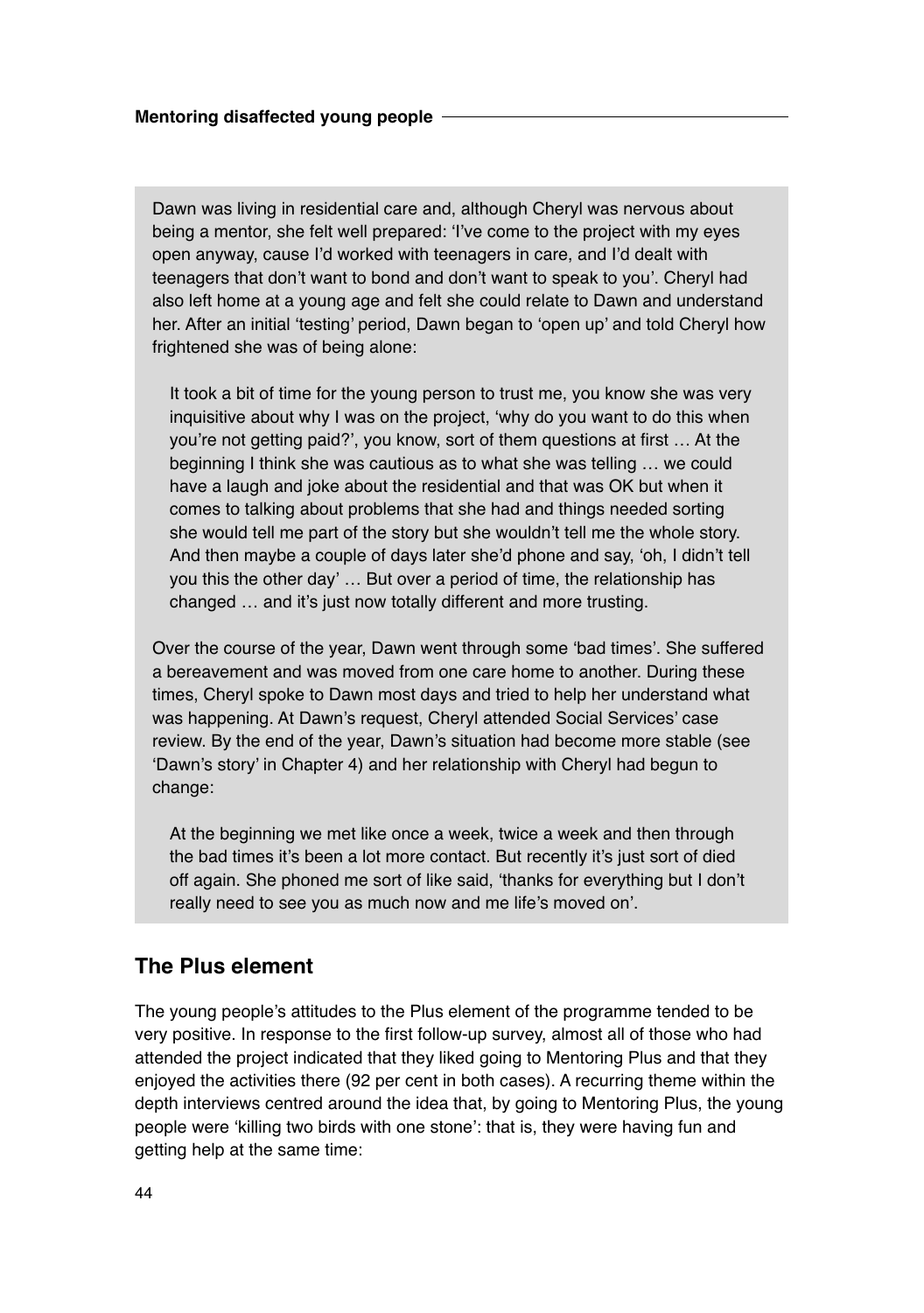It's fun to be on the project, cos you do things that are good, it helps you deal with things, helps you with life, they can help you get into college and stuff and you have fun the same time.

(Male young person)

The young people spoke very positively about the project workers. Mentoring Plus was often described in terms of providing a 'relaxed' environment and the project workers were considered to have a key role in this regard. Their non-judgemental approach was contrasted favourably with the reactions of other adults, particularly those, such as teachers, who occupy the role of authority figures. According to one of the young people, the project workers 'treat you like normal people' while another explained:

When you think of a project like this, you would think that it was all people who put their nose up about you because you are all common … these don't look at you like that, and they think of ways to get you out of trouble. They don't just look at you and think 'oh there's no hope for that person'; like, if you've been arrested or anything like that, they still tell you that you've still got a chance, like they still help you out with trying to get a job and that, but a lot of people would just be like, 'well you've been arrested, you ain't getting the job', so they really help you.

(Young person)

As well as providing practical help, the project workers were considered to have had a therapeutic role as they listened to the young people and talked through problems with them:

It's the best place to go where people listen and do care and they help you get through whatever your troubles are … and greet you with open arms. (Male young person)

I love the sort of atmosphere, it is like a little unit. I like units, and I like family feeling … and they have given so much to me. (Male young person)

Although the projects were generally described by the young people as providing a supportive environment, much of what they did involved an underlying sense of instability and unpredictability. In private moments, some of the workers expressed serious misgivings about the 'violent', 'intolerant', 'misogynistic' and 'disrespectful' nature of some of the young people's attitudes and behaviour. At the projects, the young people often goaded one another and low-level verbal conflict was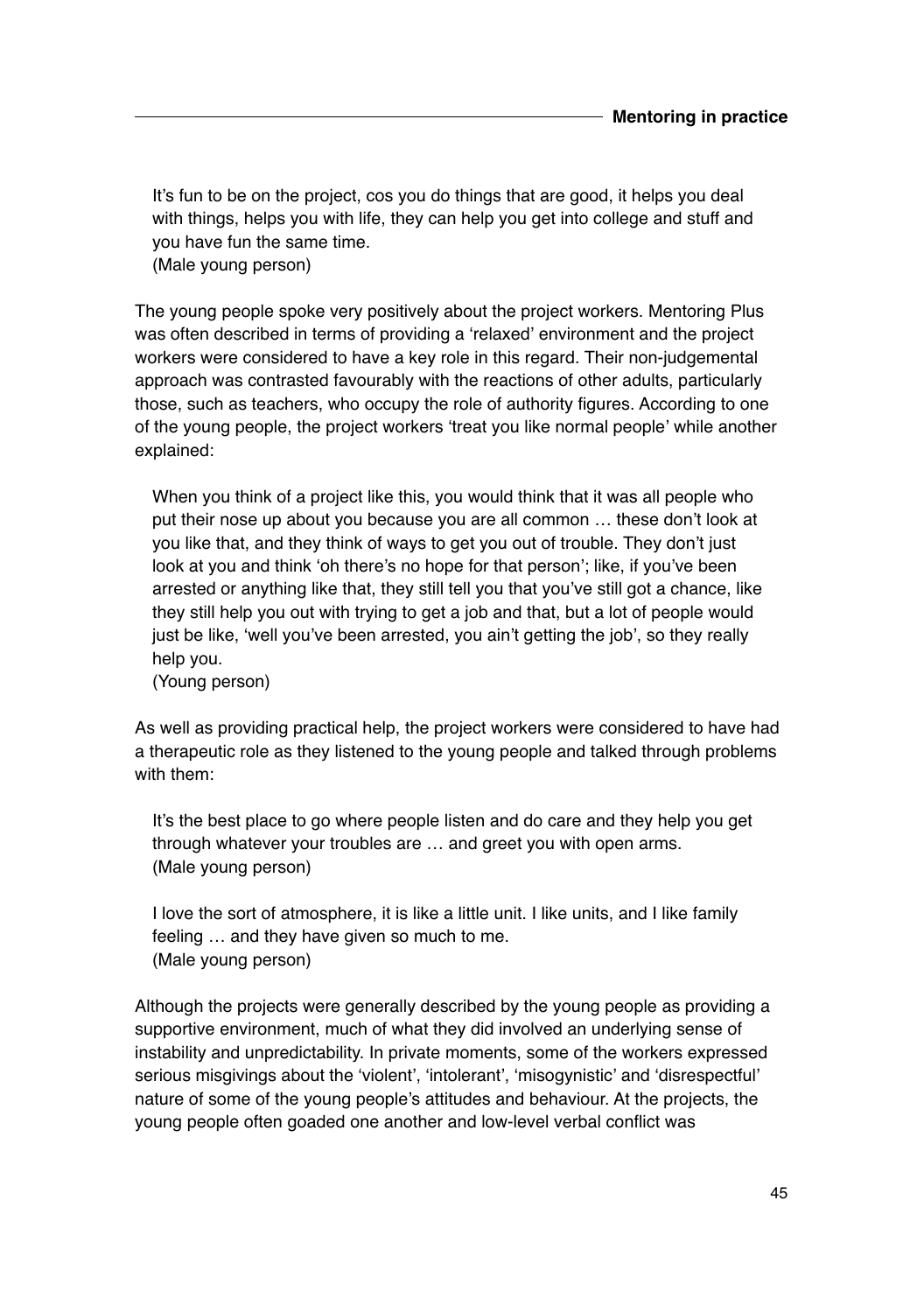commonplace and, although much of this took the form of 'playful' banter, there was a clear potential for escalation. On most occasions, this potential was avoided, as the staff maintained a reasonable degree of control. However, on some occasions, this control broke down and instances of violence and anti-social behaviour were observed by the research team. These incidents occurred most often during the residential.

The residential provides a key early element of the Mentoring Plus programme. Taking the young people away, out of their usual surroundings, is intended to 'build self-awareness and respect, trust in others, cooperation and communication skills' (Benioff, 1997, p. 40). While some of the young people and mentors spoke positively about the residential and described such outcomes, there were clear problems with this element of the programme. Indeed, the extent of the problems we observed suggests that there is something inherently unpredictable about the residential experience. Residentials were characterised by an underlying sense of chaos and tension between the young people and adults (both as project workers and mentors). The young people routinely refused to go to bed at the set time and often kept workers and mentors (and researchers!) up until three or four o'clock in the morning. Among the other challenges that the young people presented were drinking, drug use (mainly cannabis), violence and sexualised behaviour:

I would go again. It was just mad though, chaos, a weekend where there was just no sleep, and they *[the project workers]* say they are the sex police, and the women patrol the girls' landing and the men patrol the boys' landing … there is no sex, but it is just jumping out of each other's bedroom, you know, and keeping each other apart. But some people want to sleep, so they put the mentors in the bedrooms with us, because the lads crept in, but we weren't doing nothing. We were just sat on the beds talking and then my mate nearly had a fight with one of the lads over something – a packet of crisps or something – so the lads just kept bursting into our room and they broke the door ... *[The mentors]* didn't like it. The first ones got out and got another bedroom; the second ones come in and they was all right, they was funny. (Young person)

On one residential, a young person attacked another with a pool cue; on another, a group of three young people covered another with toothpaste while he slept and urinated on him; on a third, one of the young people from Mentoring Plus assaulted a young person from another group bursting his eardrum; and, at a fourth, one of the young people became drunk, fell over and injured himself sufficiently that he had to be taken to hospital. In addition, a Mentoring Plus sports day in London ended with a street fight between young people from different projects and the police had to be called.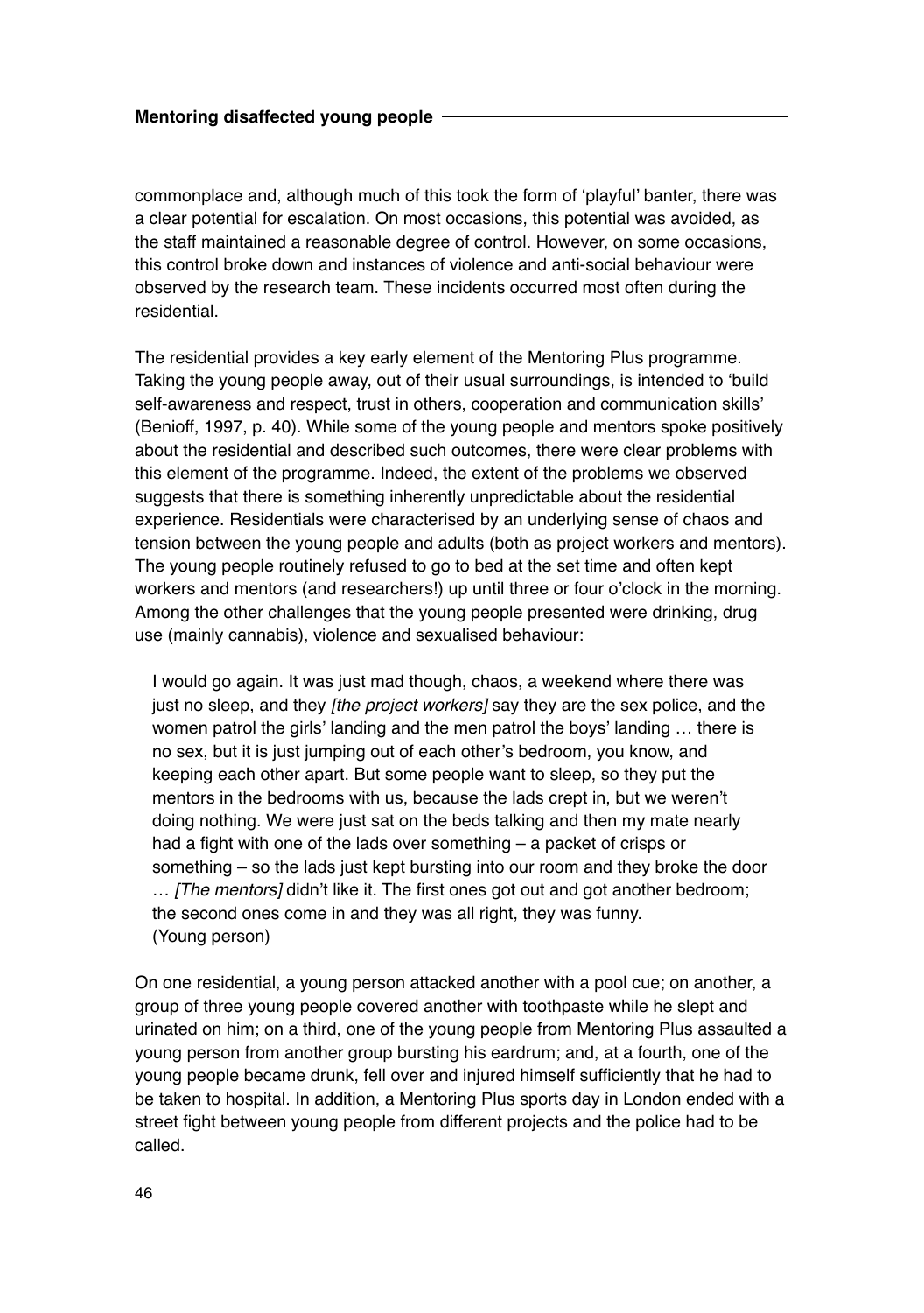While residentials are designed to provide an intense experience that breaks down barriers and builds relationships, unintended consequences are produced. Placing a group of young people who are likely to be highly impulsive (Smith and McVie, 2003) in unfamiliar situations with people they do not know appears to constitute a flash point for problematic behaviour. In order to protect the valuable contribution that such events make, the notions of risk and risk assessment should be integrated much more thoroughly into the fabric of the programme.

# **Conclusions**

- 1 Despite difficulties in implementation, Mentoring Plus achieved relatively high levels of engagement with extremely 'hard to engage' young people.
- 2 Black and minority ethnic young people were generally well represented on the programme although the low level of South Asian representation is notable.
- 3 Mentoring cannot be reduced to a simple model, as it contains many elements, phases and stages.
- 4 The mentoring relationship is difficult to establish and difficult to sustain; it is inherently fragile.
- 5 Though the 'ideal type' contains an assumption of action towards particular goals (towards substantive work), in practice much mentoring is mundane and reactive.
- 6 Assumptions about linear development in relationships towards substantive work place significant burdens, and unrealistic expectations, on mentors.
- 7 While successful relationships were observed between young people and mentor/project workers, the realities of working with this highly disadvantaged group are such that notions of risk and risk management should be at the forefront of programme design and implementation.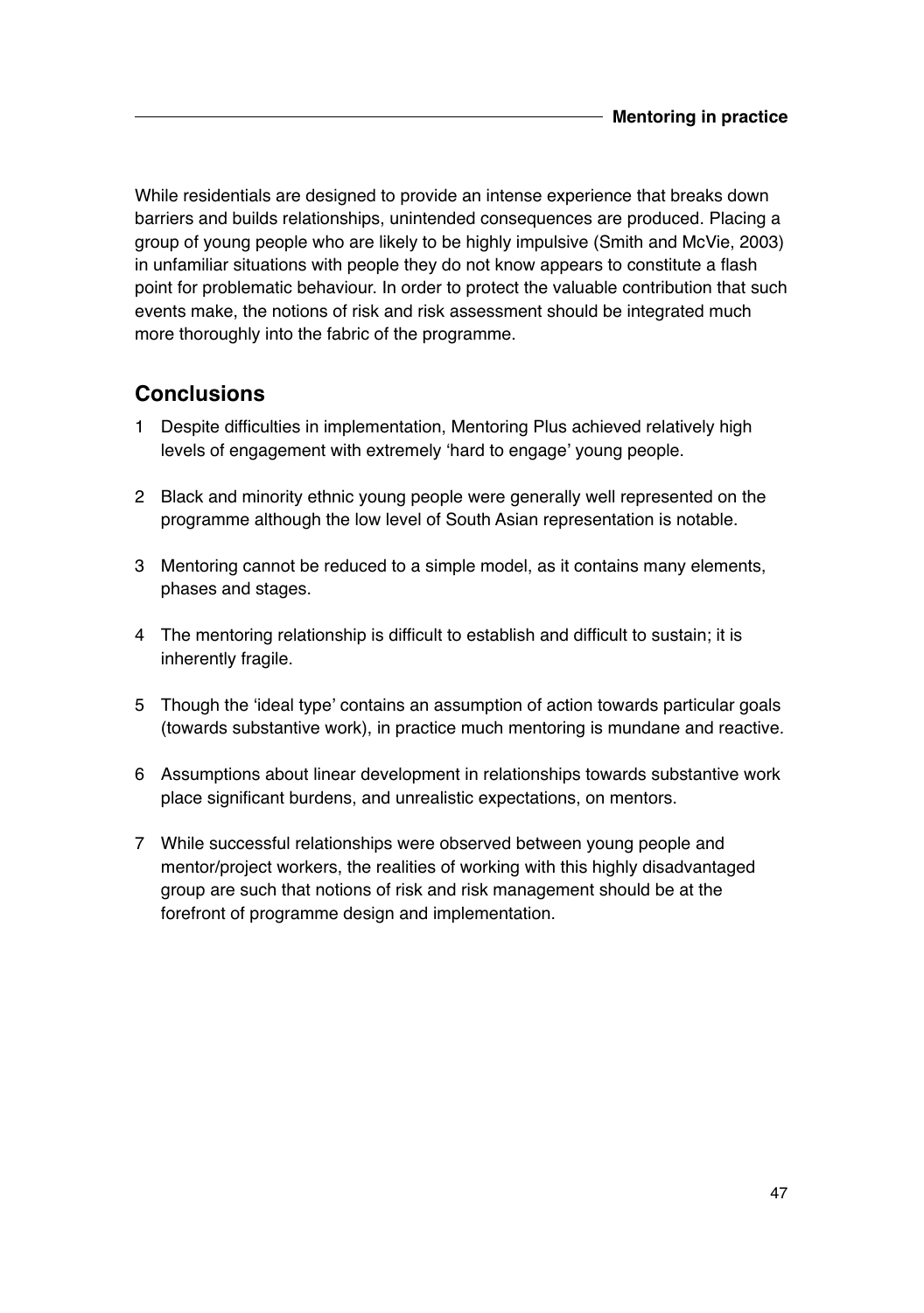# **4 Impact1**

# **Mentoring Plus and the process of change**

Mentoring Plus rests on a social deficit model that links offending, truancy and other negative outcomes to social exclusion and disadvantage. A key aim of the programme is to reduce barriers to inclusion by providing access to education, training and work. While this provides a reasonably clear sociological basis for change, psychological dimensions are less well defined. Some elements of the programme did appear to reflect psychological theory and practice: some of the workshops, such as those focusing on smoking cessation and violence/weapons, had significant cognitive-behavioural elements and the role of the mentors was implicitly defined in terms of social learning theory (Bandura, 1977). However, while project staff and mentors talked of role models and of increasing self-esteem and of empowering young people, there was no clear sense of how the young people were expected to change. Mentoring Plus does not work to any clear model of individual change and there is no template of the stages that young people might be expected to go through. Moreover, in some senses, the programme endorses a one-size-fitsall approach. Although the degree of emphasis on each component may have varied according to individual need, the basic structure of the programme was the same for all young people: thus, for example, all those who participated in the programme were expected to have a mentor regardless of whether they wanted one.

# **Perceived helpfulness of Mentoring Plus**

Programme evaluations often employ apparently 'objective' outcome measures with little, if any, consideration of participants' 'subjective' experiences. This, it seems to us, is an important omission. Participants' attitudes towards a programme are likely to be highly suggestive of impact and may act as an important intermediary between implementation and outcome. By the time their involvement in the programme was coming to an end, most of the young people felt that both the Plus element and the mentors had been of some help (see Figure 8).<sup>1</sup> Overall, the Plus element tended to be rated more favourably than the mentors. The proportion of young people who rated the Plus element as 'very helpful' was almost double the proportion who either rated it as 'not at all helpful' or had not engaged with it (45 per cent compared with 23 per cent). A greater degree of ambivalence was evident in relation to the mentors, as the proportion who rated them as 'very helpful' was only slightly larger than the proportion who either rated them 'not at all helpful' or had not engaged with them (37 per cent compared with 30 per cent). Moreover, although levels of non-engagement were very similar for both components, the mentors were rated as 'not at all helpful' at almost twice the rate of the Plus element. Judgements about helpfulness appeared to be fairly robust and were generally unchanged some six months after the programme had come to an end.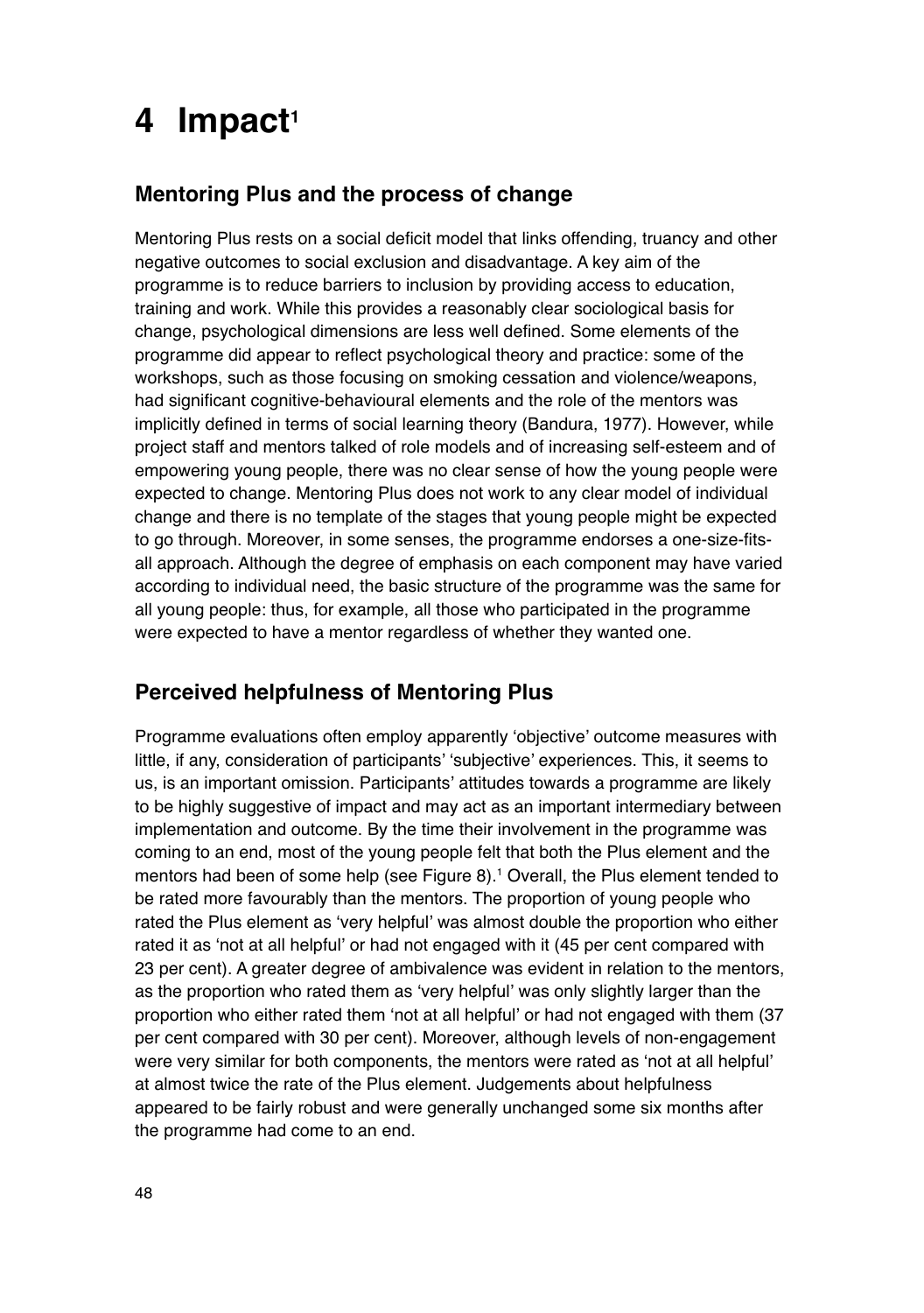

## **Figure 8 Young people's assessment of Mentoring Plus and their mentors (per cent in cohort)**

Source: Mentoring Plus cohort (first follow-up survey).  $n = 195.$ 

Crucially, these judgements varied markedly across the projects. The proportion of young people who rated the Plus element as 'very helpful' varied from approximately two in three (63 per cent) to one in four (25 per cent); while a similar degree of variation was evident in relation to the mentors (58 per cent to 27 per cent). The ratings of the individual projects on these different dimensions were highly consistent, with those that were rated most highly in relation to the Plus element tending also to be rated most highly in relation to the mentors.<sup>2</sup> Overall judgements about the helpfulness of the programme<sup>3</sup> were linked to the integrity with which they were implemented, with the key distinction being between projects that achieved a high or moderate level of integrity and those that did not. Participants in projects that were highly or moderately well implemented were one-and-a-half times as likely as those in poorly implemented projects to rate the programme as 'very helpful' (62 per cent, 60 per cent and 40 per cent respectively).4

As well as providing general assessments of how helpful the programme had been, the young people who responded to the follow-up surveys were asked to indicate how, or in which areas, the programme had helped them. The most frequently identified areas of help were those connected to general functioning such as goal setting, self-confidence and decision making (see Figure 9). In terms of social exclusion, the programme was thought to have been most helpful in relation to education and somewhat less so in relation to work and offending: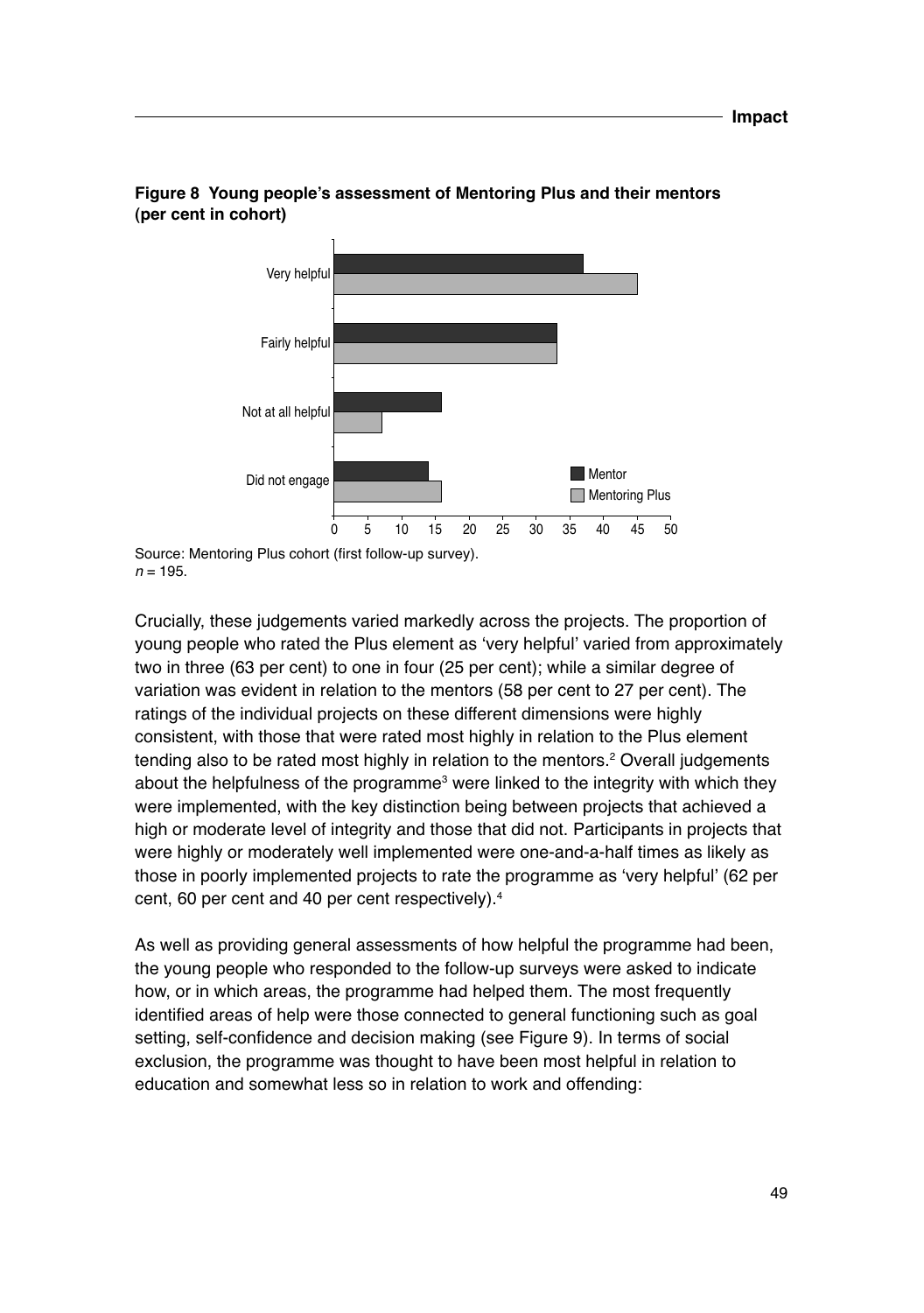When we first met up we had to write my CV and sort out my hostel and we did that and then I got a job for the summer, she sorted out all my school cause I weren't going to school and didn't go in for all my exams, and so she sorted that out for me … She's just helped me feel more organised, basically, I've told her what I want to do, and she just helped me to do it, and she's been there to push me the few steps I've needed to be pushed … If she weren't there I wouldn't be going back to school. I used to go and hang around the streets and do crime and stuff but now I can't be bothered to do that because I want to get a job, just want to go to college. (Young person)

In my last school I was really, really bad and I got excluded four times ... [for] hitting a teacher with a chair, punching a teacher in the head, fighting and throwing a chair through the window … I had a bad temper problem and I couldn't control it … I normally meet Janine [mentor] every Tuesday or Wednesday or Monday to talk to see what I have done at school, I show her the work, what I done and then we talk ... [Mentors] help you control your temper and they take you out places and it helps you in school because they give you targets and that helps you get merits and smiles – so it gives you targets to do. (Young person)





Source: Mentoring Plus cohort (first follow-up survey).  $n = 189.$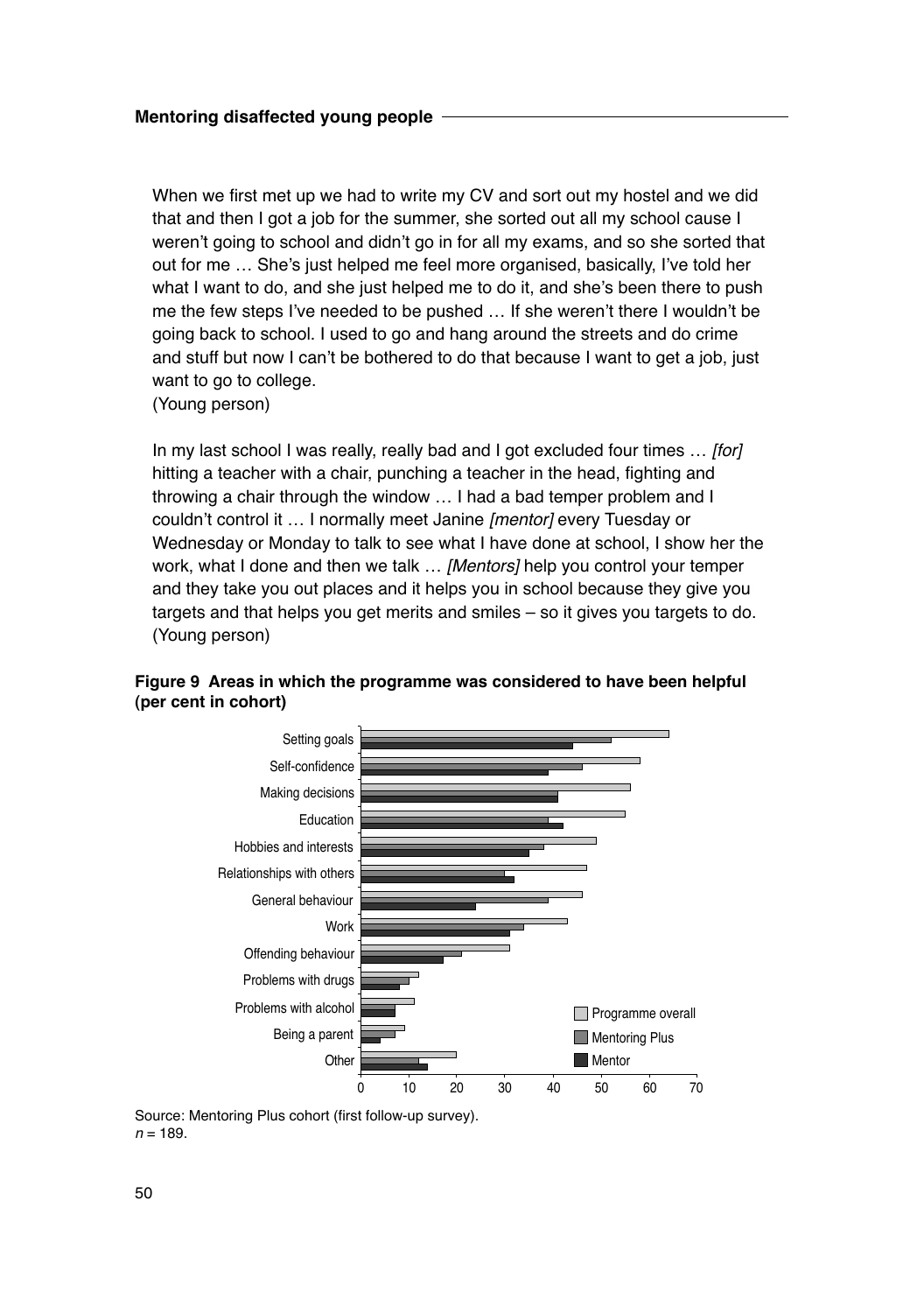While the Plus element of the programme tended to be rated as more helpful than the mentors, there were a few exceptions to this general trend. Most notably, the number of young people who indicated that their mentor had helped them in the areas of education and work was almost the same as the number who indicated that they had been helped by the Plus element in these areas. In part, this reflected the way in which the two elements of the programme tended to complement one another. The proportion of young people who indicated that they had been helped by either element of the programme tended not to be very much greater than the proportion who indicated that they had been helped by either the mentors or the Plus element. And it follows from this that, in most cases, the young people had been helped by both elements rather than by one of them in isolation:

My young mentee, it's helped her a lot and I think it's the education programme that's made her realise that 'yeah I can do things', you know it's got her confidence as well. Every now and again we like sit down on a one-to-one and do the work together … She's gained entry level one in Maths and English and we talked about level two and it was 'no, I'm not doing that, that's too hard'. Like at the presentation the other evening she picked up four certificates and I said to her 'I'm really proud, are you glad you did it now?' and she went 'yeah I'm glad'. And I said to her jokingly, 'well, we'll start that level two soon' and she went 'no', but the next day she was on the phone, 'I want to start level two, will you come and help me?' (Mentor)

# **Changing circumstances?**

A substantial proportion of the young people recruited to Mentoring Plus felt that the programme had helped them in some way and it is crucial to consider whether these subjective assessments were matched by changes in their objective circumstances. The potential impact of the programme was assessed in relation to engagement with education, training and work, family relationships, offending, substance use and selfesteem. For each of these areas, we consider whether any changes were evident among the young people in the cohort during the course of the programme and in the six months that followed, before going on to compare the profile of programme participants and non-participants.

We noted earlier that levels of engagement in Mentoring Plus varied according to the young people's demographic characteristics (see Chapter 3) and it is important to assess the implications that this may have in relation to impact. If the profiles of the two groups vary markedly from one another, then it may be that it is these variations, rather than participation in the programme, that explain any differences in outcome. A breakdown of the key demographic characteristics for programme participants and non-participants is shown in Table 6.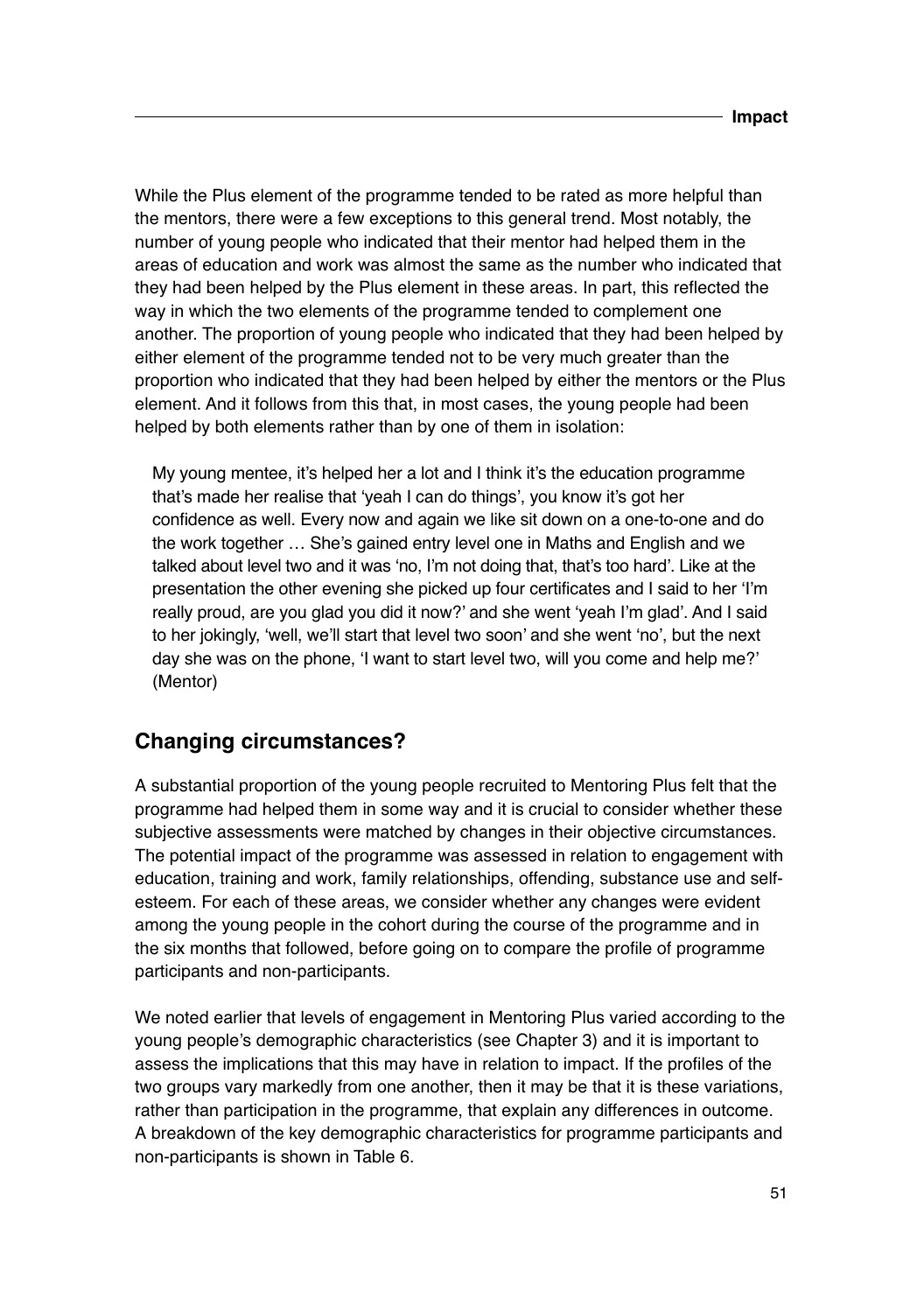|                                | <b>Participants</b> | Non-participants |
|--------------------------------|---------------------|------------------|
| Age                            |                     |                  |
| $12 - 14$                      | 17                  | 15               |
| 15                             | 48                  | 47               |
| 16                             | 21                  | 23               |
| $17 - 19$                      | 14                  | 16               |
|                                | 100                 | 100              |
| Sex                            |                     |                  |
| Male                           | 65                  | 72               |
| Female                         | 35                  | 28               |
|                                | 100                 | 100              |
| Ethnicity                      |                     |                  |
| White                          | 39                  | 53               |
| <b>Black African/Caribbean</b> | 46                  | 30               |
| Asian                          | $\overline{c}$      | 10               |
| Mixed race/dual heritage       | 13                  | 7                |
|                                | 100                 | 100              |

## **Table 6 Demographic characteristics of programme participants and nonparticipants (per cent)a**

Source: Mentoring Plus cohort (first survey).

n = 164 (participants); 70 (non-participants). Percentages do not always add to 100 due to rounding.

a The figures given here are based on the young people who responded to both the initial survey and the first follow-up.

Crucially, the age profiles of the two groups were very similar. This was particularly important, as our key outcome indicators, such as engagement in education, training and work, offending and substance use, vary markedly with age. Although the sex and ethnicity profiles of participants and non-participants differed, this arguably had less serious implications for measuring impact. At the start of the programme, the key outcome indicators tended to vary more markedly with age than with either ethnicity or sex.

## *Education, training and work*

Important changes were evident in the current status of the young people who joined Mentoring Plus during the year of the programme and, in many ways, these changes reflected the transition through adolescence and into early adulthood (see Figure 10).5 The biggest shift appeared to be from school to college/university, as the proportion of young people in the cohort who were, or should have been, in school almost halved while the proportion in college/university more than tripled. Large relative increases were also evident in relation to training schemes and paid work, although the numbers involved in these activities remained fairly small.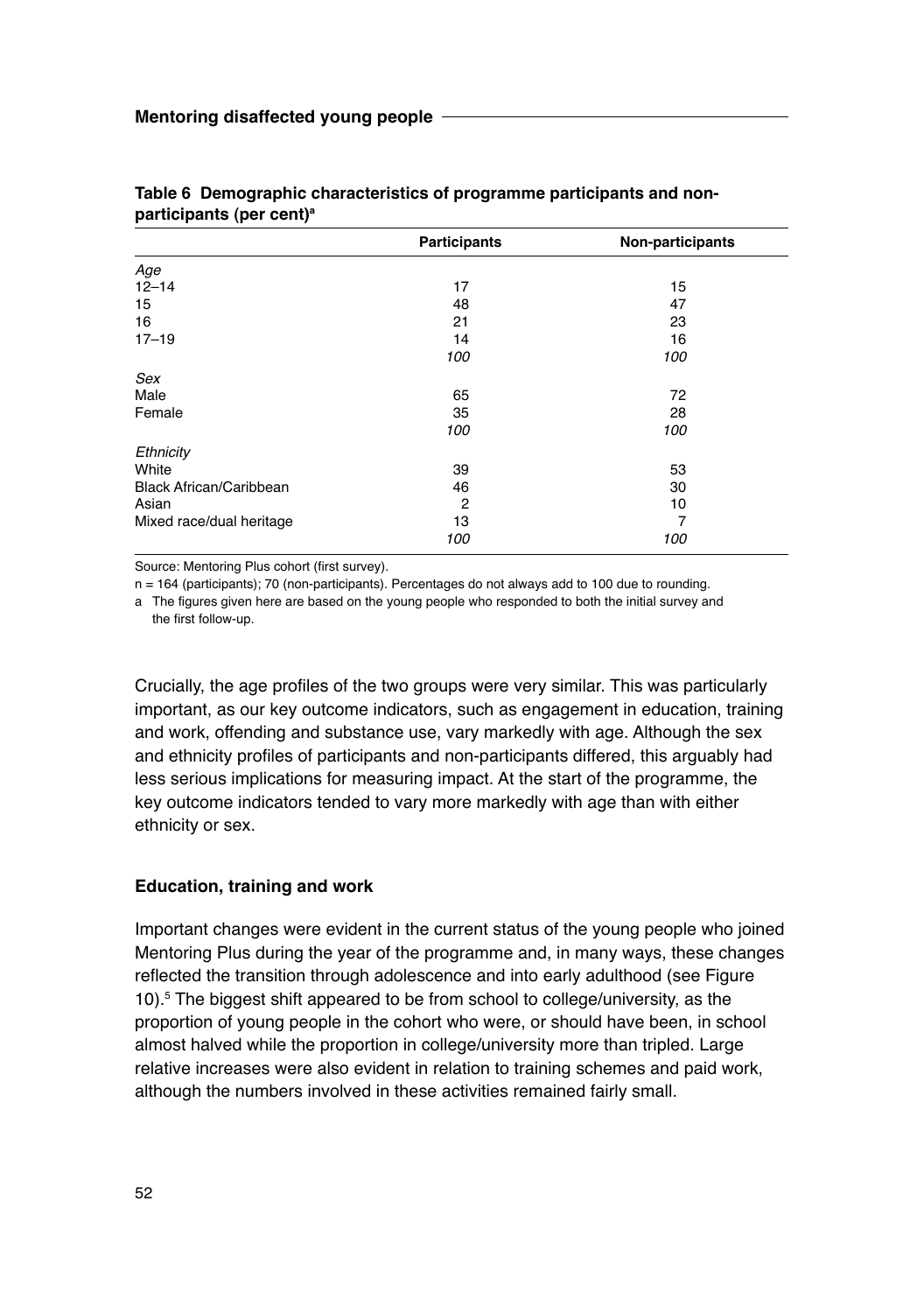## **Figure 10 Main activity at the beginning and end of the programme (per cent in cohort)**



Source: Mentoring Plus cohort (original survey and first follow-up).  $n = 167$ .

Note: the figures given here are based on members of the cohort who responded to both the original questionnaire and the first follow-up.

Crucially, the proportion of young people who appeared to be completely disengaged from education, training and work remained largely the same, although, if we combine this category with those who were truanting regularly or were excluded from school, there was, arguably, some overall improvement in the position of the young people who joined the programme (the proportion in these categories fell from 46 to 36 per cent).

As they moved from school to college, training and work, a reasonably large number of the young people who joined Mentoring Plus secured formal qualifications. During the year they were involved in the programme, one in four (27 per cent) gained GCSEs, one in 12 (8 per cent) gained an NVQ and one in 20 (5 per cent) gained a BTEC or City and Guilds qualification. And, in the six months that followed the end of the programme, one in seven (15 per cent) gained GCSEs, one in ten (9 per cent) gained an NVQ and one in 33 (3 per cent) gained a BTEC or City and Guilds qualification.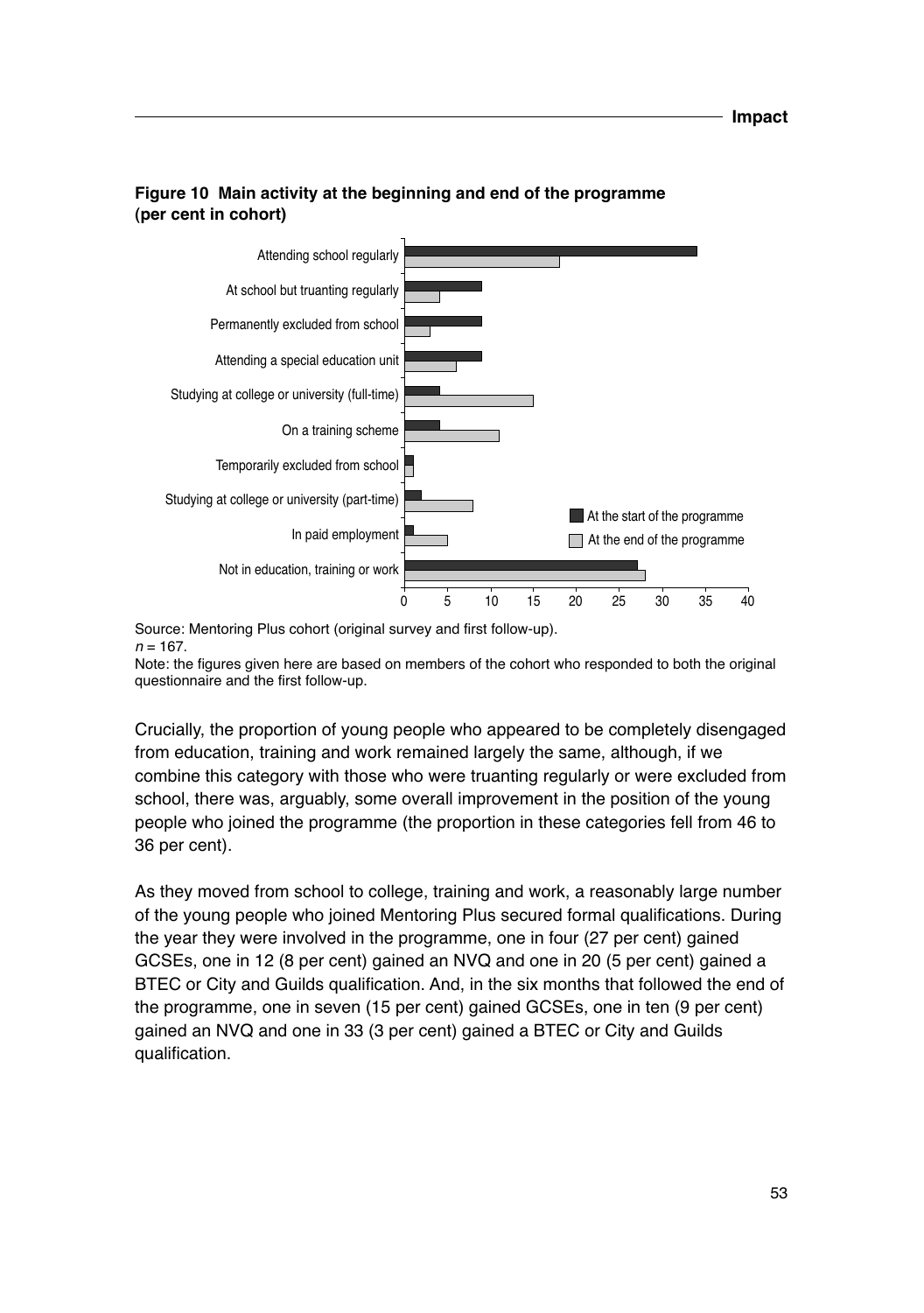Further changes were evident by the time of the second, 18-month, follow-up, primarily in relation to school and paid work. The proportion of the cohort in paid work more than doubled by this time to one in eight (13 per cent); while the proportion who were, or should have been, attending school fell to below one in four (17 per cent were at school, less than 1 per cent were temporarily excluded from school and 3 per cent were attending a special education unit).<sup>6</sup> In contrast, the numbers of young people who were studying at college or university (18 per cent full time and 8 per cent part time) or were on a training scheme (9 per cent) remained largely unchanged, as did the proportion who were disengaged from education, training and work (32 per cent).

To assess whether any of these changes in current status might reasonably be attributed to Mentoring Plus, the young people who had participated in the programme were compared with those who had not.<sup>7</sup> Given that education and work were two of the areas in which the mentors and the Plus element of the programme appeared to be most helpful to the young people, we may expect to see some evidence of impact here.

At the time of the first survey, programme participants and non-participants shared a broadly similar profile, although the former appeared to be somewhat more disaffected (see Table 7). While there was very little difference in the proportion of these groups who were in paid work or on a training scheme, non-participants were more likely to be attending school or a special education unit, or to be studying at college or university. As many as one in two (51 per cent) of the participants were excluded from school, regularly truanting or completely disengaged from education, employment and training, and this compared with less than one in three (31 per cent) of non-participants.

By the end of the programme, however, this gap had all but closed (38 per cent of participants and 33 per cent of non-participants were in such a position). The proportion of participants and non-participants attending school or a special education unit fell and this trend was particularly marked in relation to participants (the percentage of participants in this category fell by 17 points compared with nine points among non-participants). Differences in relation to school, however, were more than offset by differences in relation to college/university, training schemes and paid work, and it was through these activities that participants in the programme reduced their rate of disengagement relative to non-participants. Crucially, while the proportion of participants who were not in education, employment or training fell slightly during the course of the programme, this coincided with a quite marked increase in the proportion of non-participants who were in this position.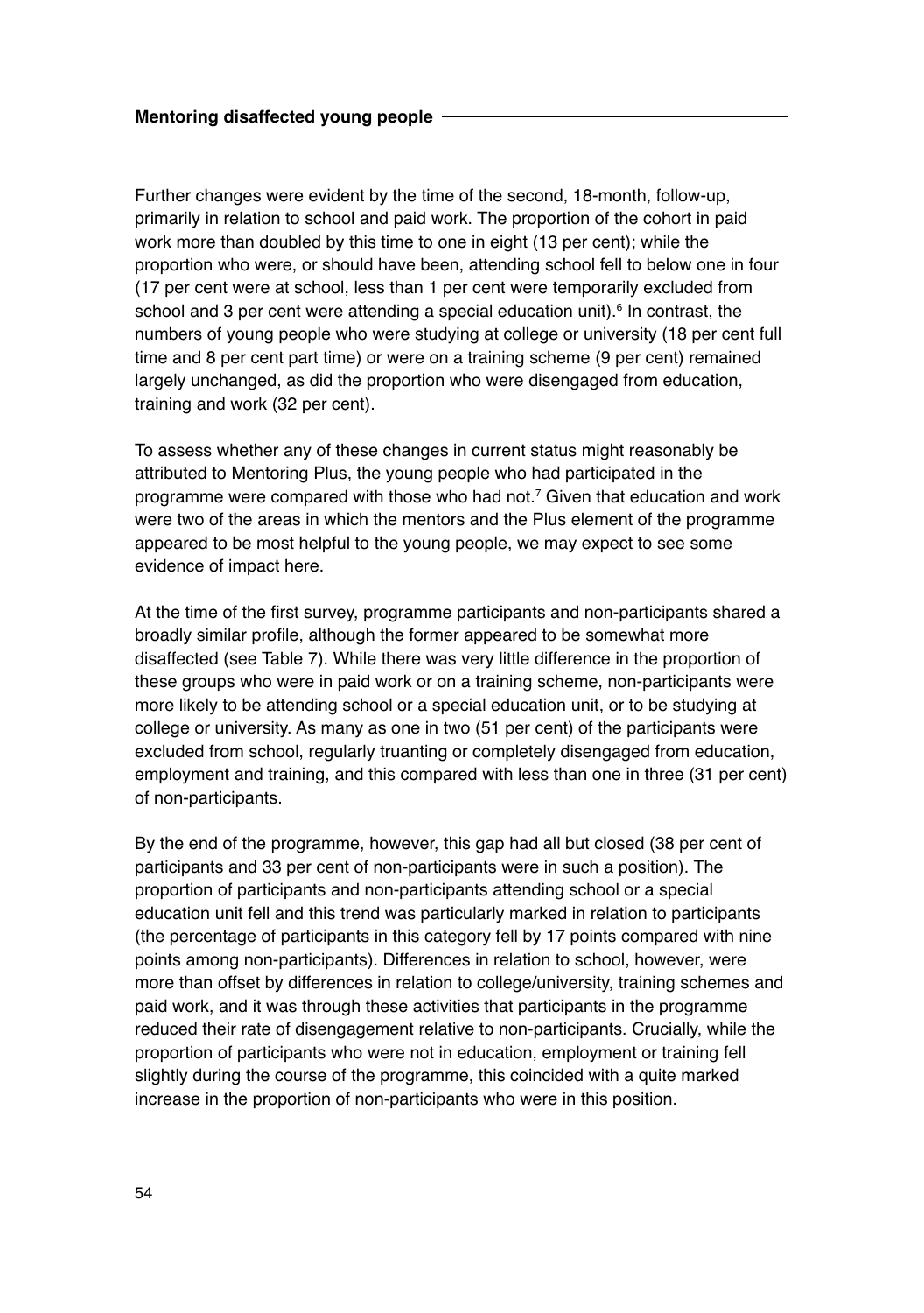|                                            | <b>Beginning of</b><br>programme | End of<br>programme | Change |
|--------------------------------------------|----------------------------------|---------------------|--------|
| Participants                               |                                  |                     |        |
| Attending school/special education unit    | 38                               | 21                  | $-17$  |
| Studying at college or university          | 6                                | 25                  | $+19$  |
| On a training scheme or in paid employment | 6                                | 17                  | $+11$  |
| At school but truanting regularly          | 10                               | 5                   | -5     |
| Excluded from school                       | 51<br>11                         | 5<br>38             |        |
| Not in education, employment or training   | 30                               | 28                  |        |
|                                            | 100                              | 100                 |        |
| Non-participants                           |                                  |                     |        |
| Attending school/special education unit    | 47                               | 38                  | -9     |
| Studying at college or university          | 15                               | 18                  | $+3$   |
| On a training scheme or in paid employment |                                  | 12                  | $+5$   |
| At school but truanting regularly          |                                  |                     |        |
| Excluded from school                       | 31                               | 33<br>0             |        |
| Not in education, employment or training   | 20                               | 32                  |        |
|                                            | 100                              | 100                 |        |

#### **Table 7 Main activity at the beginning and end of the programme by participation (per cent)**

Source: Mentoring Plus cohort (original survey and first follow-up).

n = 152 (participants); 67 (non-participants).

Note: the figures given here are based on individuals who responded to both the original questionnaire and the first follow-up. Percentages do not always add to 100 due to rounding.

These changes in activity may be thought of in terms of movement between social inclusion and exclusion. For the purposes of this analysis, attending school or a special education unit, studying at college/university, training and paid work were defined as states of social inclusion while truanting regularly, school exclusion and disengagement from employment, education and training were considered to be states of social exclusion. A smaller proportion of participants than non-participants maintained a position of social inclusion during the course of the programme and a larger proportion maintained a position of social exclusion (see Figure 11). To some extent, this simply reflected the situation at the start of the programme, as participants were less likely to have been in a position of social inclusion at this point.

Among non-participants, considerable continuity was evident in the balance between inclusion and exclusion during the period covered by the programme, as movements between these categories cancelled each other out (the proportion of nonparticipants who were in a position of inclusion fell slightly from 69 to 67 per cent). Among programme participants, in contrast, there was a marked increase in social inclusion. Almost twice as many participants moved from positions of exclusion to inclusion as moved from positions of inclusion to exclusion and, between the start and end of the programme, the number in positions of inclusion increased by more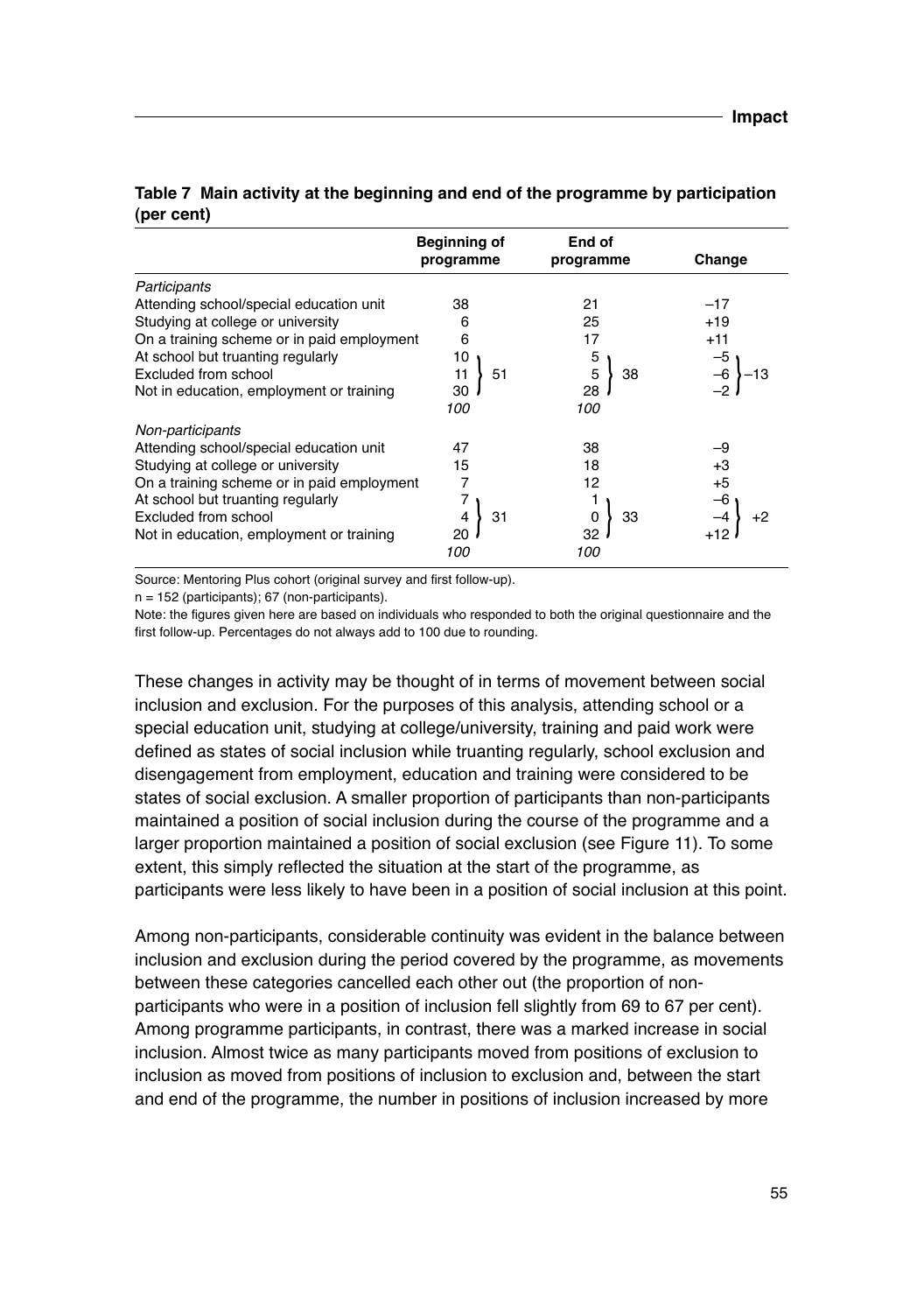

### **Figure 11 Movement between inclusion and exclusion (per cent of participants and non-participants)**

Source: Mentoring Plus cohort and comparison group (original survey and first follow-up).  $n = 152$  (participants); 67 (non-participants).

Note: the figures given here are based on individuals who responded to both the original questionnaire and the first follow-up.

than a quarter (from 49 to 63 per cent). $8$  Three-fifths (59 per cent) of the participants who were disengaged from education, employment and training at the start of the programme were either attending college or university by the end of the programme, or were on a training scheme or in paid work and this constituted the key movement within this group.

The differences between participants and non-participants suggest that the programme had a positive effect on rates of social inclusion. There were, moreover, further indications that Mentoring Plus played an important role in bringing about the positive changes that were evident among programme participants. Nearly three in four (73 per cent) of the participants who moved from a position of exclusion into a position of inclusion noted that their mentor or the Plus component had helped them in relation to education and/or work. Two in three (66 per cent) indicated that they had been helped by their mentor and three in five (60 per cent) indicated that they had been helped by the Plus component. A strong degree of overlap was evident here, as the vast majority of those who had been helped by their mentor had also been helped by the Plus element and vice versa (76 per cent and 83 per cent respectively).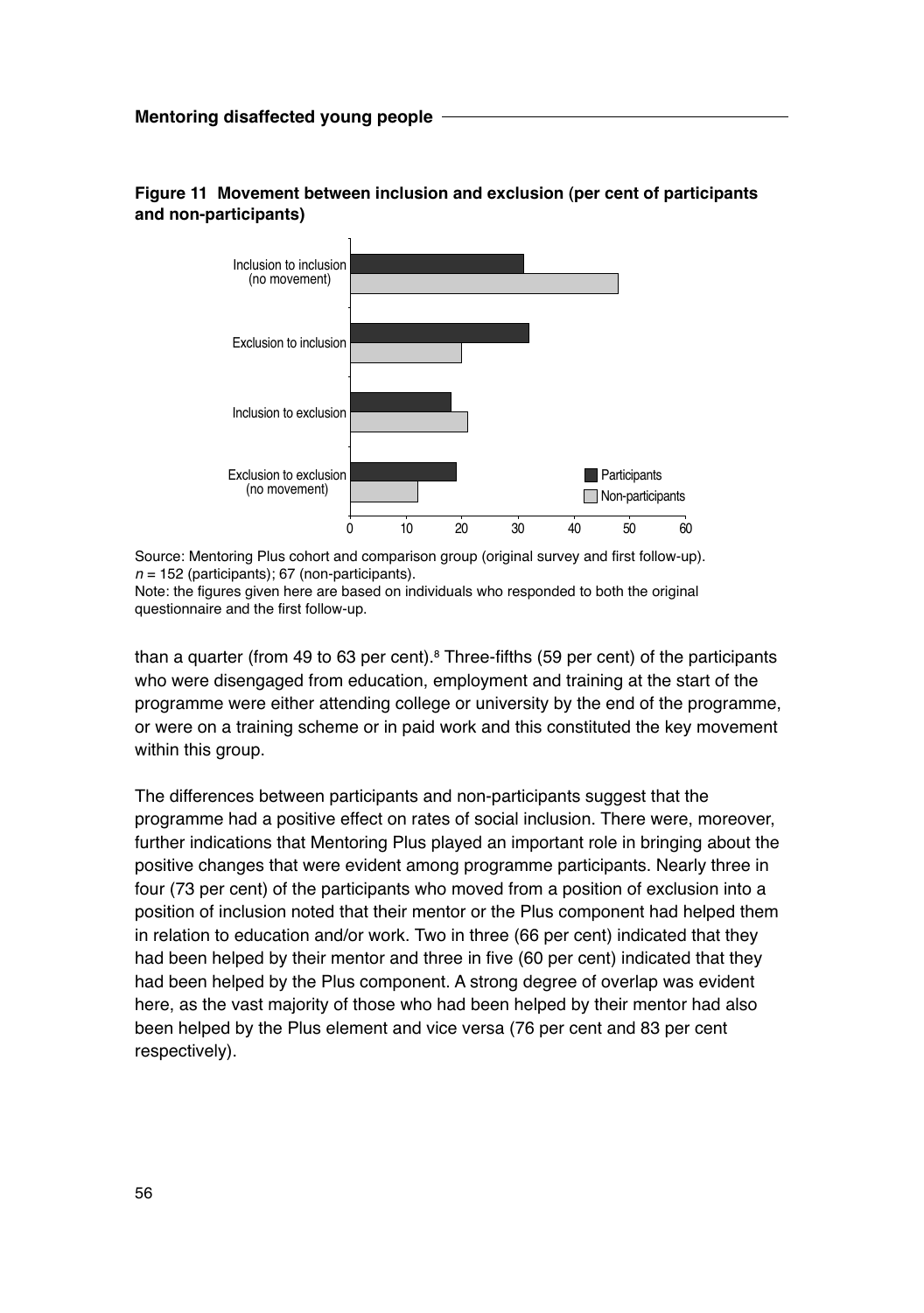In addition, the apparent impact of the programme varied across the projects and was greatest in those that had the highest level of programme integrity. In one of the projects, fewer participants were in a position of inclusion at the end of the programme than at the start (38 per cent compared with 63 per cent) while, among the remaining projects, rates of inclusion increased by between one-tenth to more than two-thirds (from 9 per cent to 70 per cent). These differences were clearly linked to the integrity with which the programme was implemented (see Table 8). For projects with a low level of programme integrity, the balance between inclusion and exclusion remained unchanged while, for those with a moderate or high level of integrity, rates of inclusion increased by a third (34 per cent) and two-fifths (41 per cent) respectively.9

|                                    | Proportion of participants in positions of inclusion |                                   |        |    |  |  |  |
|------------------------------------|------------------------------------------------------|-----------------------------------|--------|----|--|--|--|
| Level of<br>programme<br>integrity | At the beginning<br>of the<br>programme              | At the end<br>of the<br>programme | Change | n  |  |  |  |
| High                               | 46                                                   | 65                                | $+19$  | 81 |  |  |  |
| Moderate                           | 53                                                   | 71                                | $+18$  | 41 |  |  |  |
| Low                                | 52                                                   | 52                                |        | 30 |  |  |  |

**Table 8 Changing rates of inclusion among participants by programme integrity (per cent)**

Source: Mentoring Plus cohort (original survey and first follow-up).

Note: the figures given here are based on individuals who responded to both the original questionnaire and the first follow-up.

# **Case study: Gary's story**

Gary was 18 years old when he joined Mentoring Plus and was living in a hostel around the corner from the project. It was the fifth hostel he had lived in since being 'kicked out' by his stepfather some months earlier. He said he was 'happy' with this hostel, as it was not like the 'disgusting, nasty hostels' he had lived in previously.

Before joining Mentoring Plus, Gary had been involved in 'all sorts of crime' – stealing cars, stealing mobile phones and 'craziness like that'. Thinking back to that time, he described himself as a 'street rat'. Gary said he had got involved in crime because everybody he knew was doing robberies and because he wanted to fit in with the people he was hanging around with. Unlike his friends, Gary had grown up in a 'posh area' and described himself as a 'posh bloke' but felt he had had to change in order to fit in.

(Continued overleaf)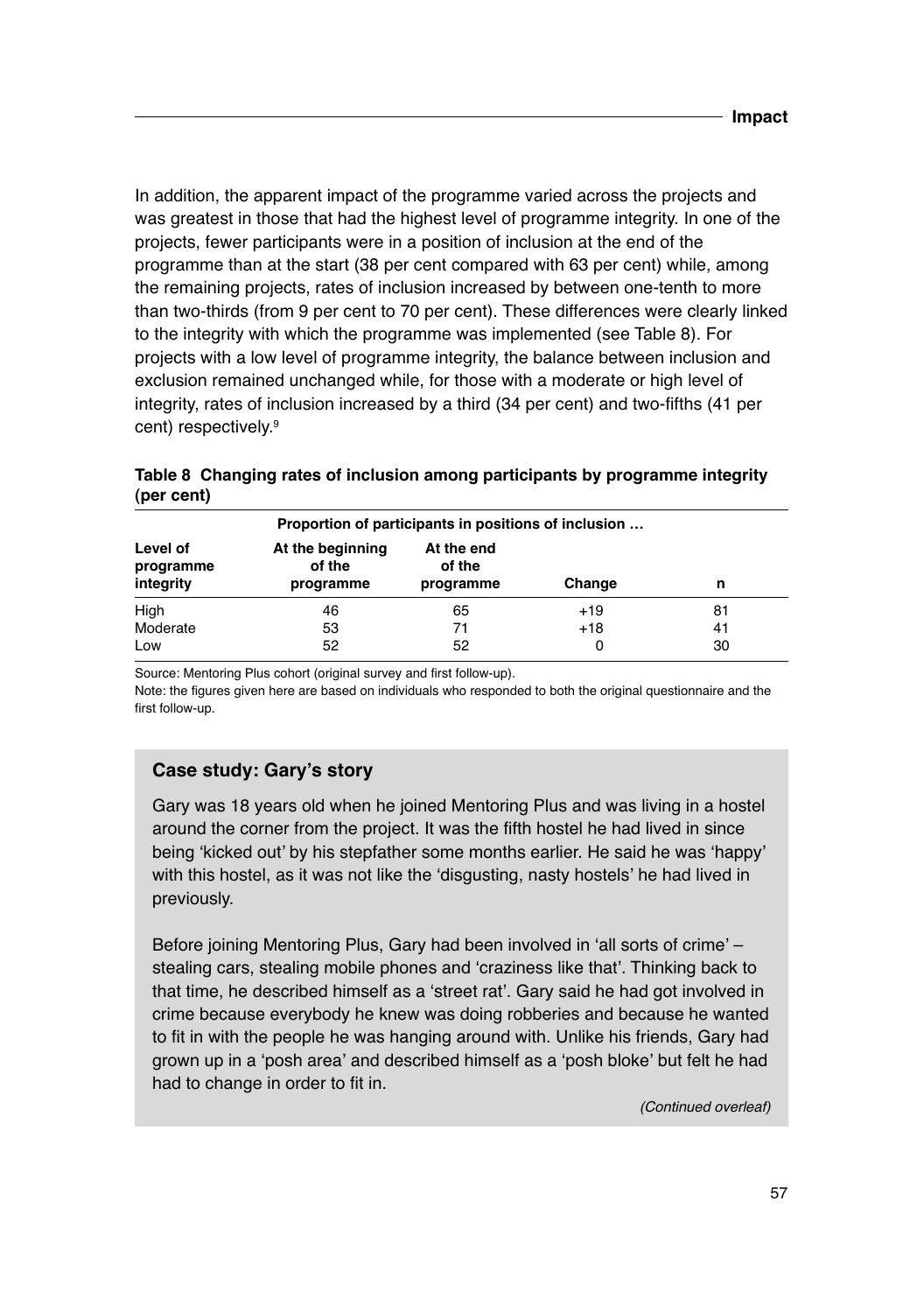Gary joined Mentoring Plus when his cousin told him he was going on to the programme. At that time, Gary was in 'a bit of trouble' and felt 'any help would have been appreciated at that time so I just took it up'. Over the course of the year, he was in regular contact with his mentor and the project workers, who he saw as being more like mentors. He got involved with the music workshop, helped teach the other young people mixing, etc. and completed a community work course.

By the time we interviewed Gary, he had got a 'well paid job' as a sports community worker and had another one 'lined up'. He felt that everything was going smoothly for him and, even though he was financially less well off than before, he said he would not go back to his old lifestyle: 'there's nothing there for me any more. It's not fun any more, it's just boring and I've grown out of it now.' Gary said that Mentoring Plus had played an important role in bringing about this change.

It was because I was bored that I was doing the crimes or whatever I was doing, so whenever I was bored I would just come here and talk to the people in the project or talk to my mentor and they would just show me different ways to get a job, go out and study, I mean they put me on different courses that I've done … There's things that you can talk to your mentor about that sometimes you can't talk to your friends about and knowing that they are your mentor and they have got that adult responsibility whereas my friends would probably have just laughed at the things I would have told them.

Without the project, Gary felt he would not have got his job 'because I've got no experience, I would have never have even thought about doing anything like that before, but doing it showed me a lot of things that I can do now'.

#### **Case study: Dawn's story**

Dawn was 16 years old when she joined Mentoring Plus and had been living in care for two years. Prior to this, she had lived with her mum but they argued all the time and, following a fight, they both decided that it 'was best if I went away. It was only meant to be for one night to sort my head out, but then it was a month and then a year and it just went on.' Dawn spent a lot of time on her own and described her life as 'boring'.

(Continued)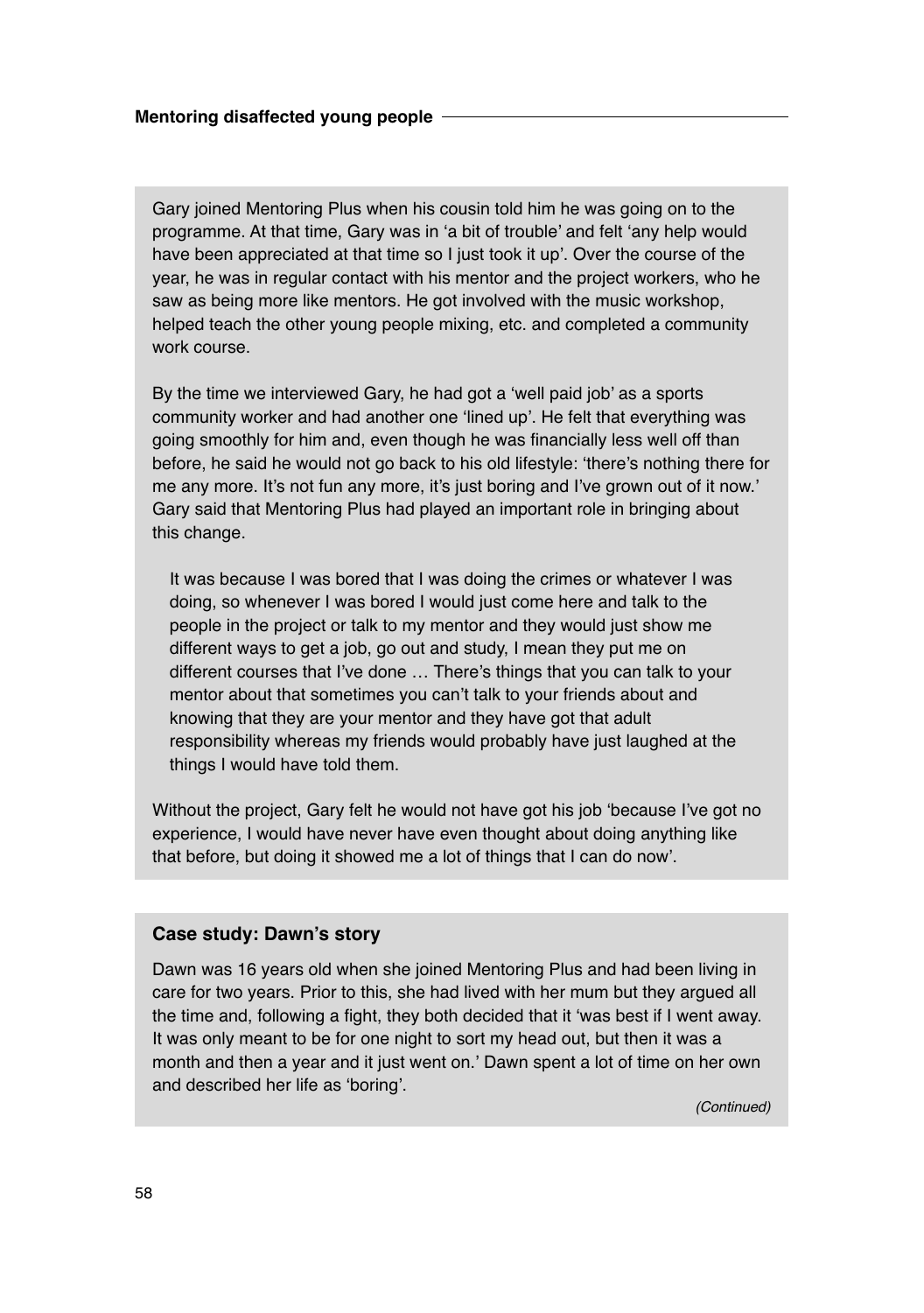Dawn had been referred to Mentoring Plus by an Education Welfare Officer who was concerned that she was not attending school. Dawn was told that Mentoring Plus was 'not like mainstream school' and that, while she could not do her GCSEs there, she could do some maths, English and computer work. Dawn didn't mind about the GCSEs, as she said she had not wanted to do them anyway.

Although she was a little nervous about going to Mentoring Plus, she went to see what it was like. She felt that the young people at the project were in the same situation as her and described Mentoring Plus as being better than school: 'It's better than school because they treat you like an adult whereas at school they treat you like kids, so it's good like that'. She attended the project three times a week and participated in the education workshops, the girls' group and social events. She also met regularly with her mentor.

Dawn met Cheryl, her mentor, on the residential. She had chosen two mentors and said she wasn't bothered who she was matched with. Although she knew that she was going to get a mentor, Dawn didn't know what to expect as 'it was all new'. Dawn and Cheryl met 'all the time'; they would meet at McDonald's or Burger King to chat and eat. Dawn liked meeting with her mentor and appreciated the way that Cheryl did not 'push her into things' she did not want to do. When they first met, Dawn wanted to be a hairdresser and Cheryl helped her enrol on a hairdressing course. Dawn did not like it, however, and left, saying she was glad that Cheryl had not judged her. Dawn felt Cheryl was there for her 'at anytime' and would call her 'dead late in the night' when she needed help. Although Dawn thought her mother 'would probably be there for her', she felt more comfortable calling Cheryl.

Dawn believed that the main benefit she had gained from being involved with Mentoring Plus was that it had helped increase her confidence: 'it has helped me with my self-confidence and that because before I came I didn't have no confidence about myself and it has helped me with my confidence'. Dawn gained certificates for maths and English through Mentoring Plus. At the time of the interview, she was studying a health and social care course at college and was enjoying it.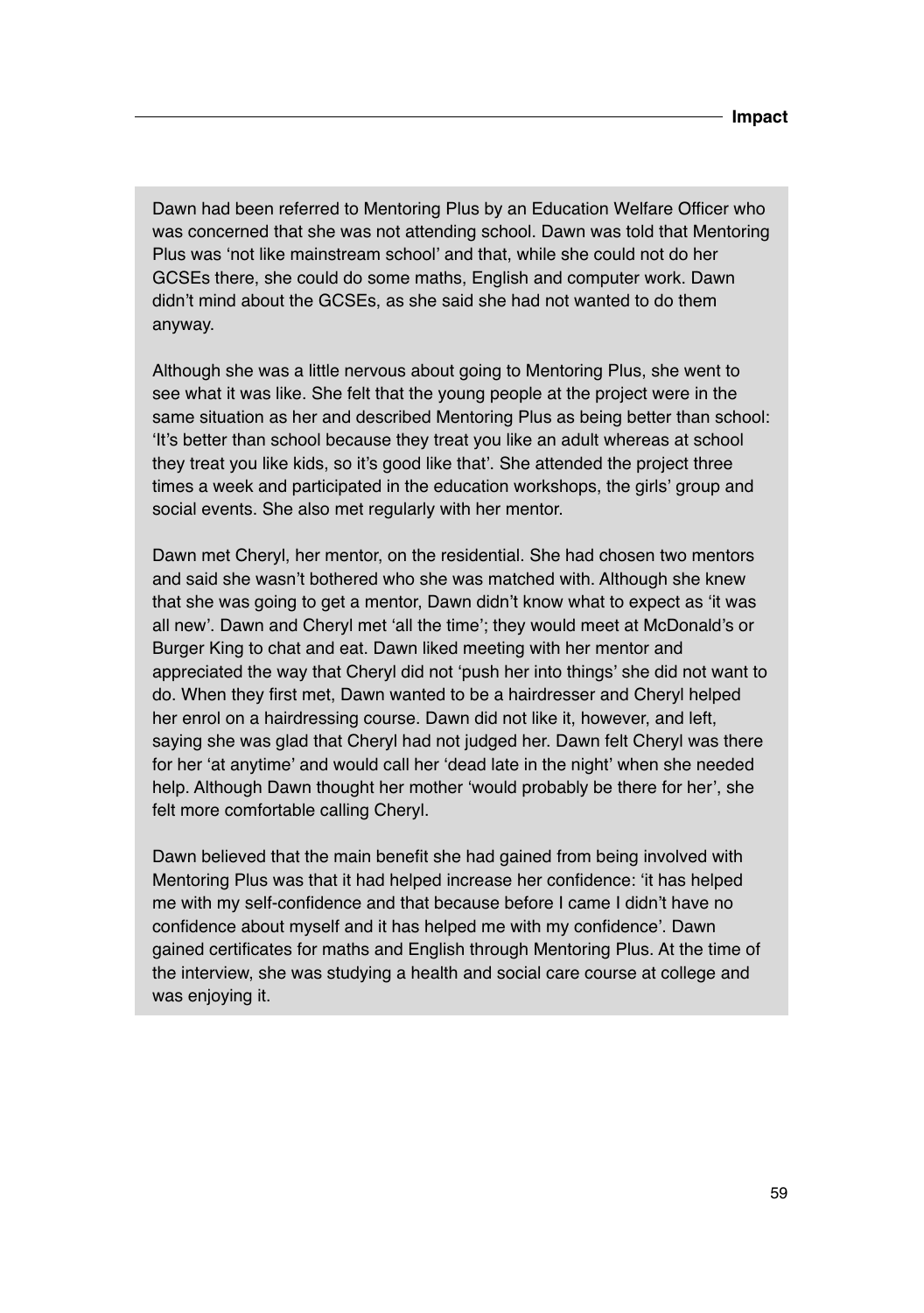#### *Family*

The family contexts within which the young people were living remained largely unchanged during the period covered by the programme. The vast majority (74 per cent) of the cohort were living in the same family structure at the end of the programme as at the beginning and, although a fairly large proportion indicated that the programme had helped to improve their relationships with others, there was little evidence of increased family attachment.<sup>10</sup> The proportion showing strong family attachment remained largely unchanged (16 per cent and 19 per cent respectively) as did the proportion showing moderate attachment (69 per cent and 65 per cent respectively) and weak attachment (16 per cent and 17 per cent respectively). There was, however, some evidence of moderately improved relationships during the aftermath of the programme, as three-quarters (77 per cent) of those who showed weak family attachment at the end of the programme showed moderate attachment six months later. By this stage, the proportion of the cohort showing weak family attachment had fallen to below one in ten (9 per cent).

There was little suggestion that these modest improvements in family relationships were due to participation in Mentoring Plus. During the lifetime of the programme, the balance between strong and weak family attachment remained largely unchanged among both participants and non-participants.

## *Offending*

At the start of the programme, most of the young people who were recruited to Mentoring Plus had yet to reach the age at which we might expect to see substantial reductions in their offending and there was little, if any, suggestion that they were 'growing out' of crime. The vast majority had offended during the 12 months leading up to the start of the programme and many had done so persistently (see Chapter 2). Nevertheless, a sizeable proportion of these young people indicated that Mentoring Plus had helped to tackle their offending. And further analyses confirmed that fairly substantial reductions in offending were evident during the lifetime of the programme. In assessing the following evidence, it is important to remember that participation in the programme was voluntary and that referrals tended to focus on young people for whom it was thought to be appropriate. Thus, those who were referred to, and/or who participated in, the programme may have differed from the wider offending population in important ways. Certainly, a large proportion of them indicated that they had joined the programme because they had wanted to stop getting into trouble.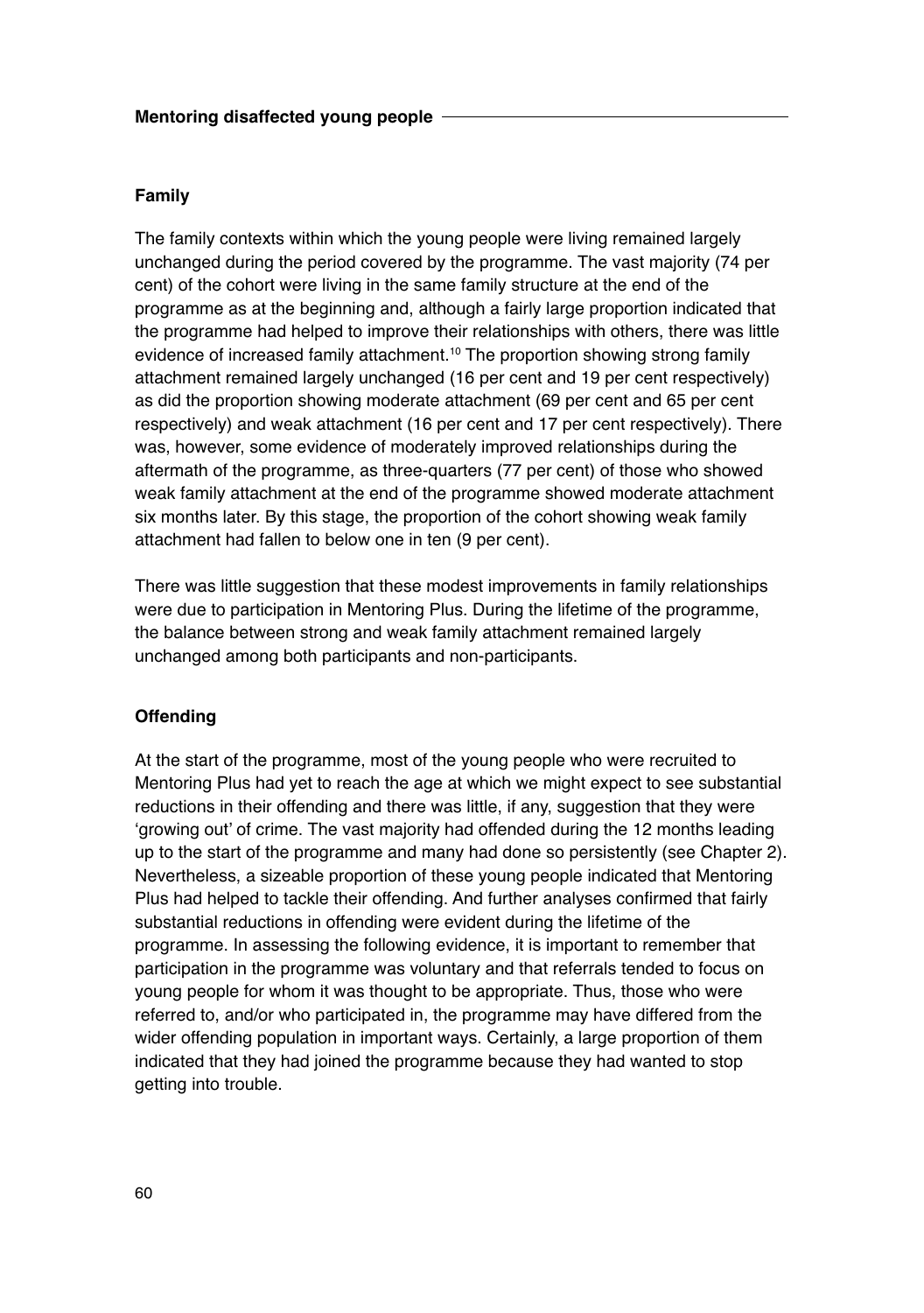On average, members of the cohort reported having committed only one of the listed offences during the 12 months covered by the programme, which was two less than in the previous 12 months. By the end of the programme, more than one in four (29 per cent) indicated that they had not offended in the previous 12 months and this represented an increase of almost two-thirds compared with the start of the programme (18 per cent). The vast majority of those who had offended in the 12 months leading up to the programme either stopped doing so or continued at a reduced rate (30 per cent and 43 per cent respectively; 8 per cent reported no change while 19 per cent reported an increased rate of offending). The general downturn in offending was particularly marked among members of the cohort who had offended persistently in the year before the programme as, on average, they went on to commit four fewer offence types during the following year. As a result, the number of persistent offenders fell by more than a third (from 58 per cent to 37 per cent).

Based on levels of offending in the general population, we may expect to see the greatest reduction in criminal damage, as young people are most likely to 'grow out' of this type of crime. With the exception of traffic violations, however, fairly substantial reductions were evident across the range of offence categories. The greatest proportionate decrease was evident in relation to violence, with the number of young people committing such offences during the previous 12 months falling by almost two-fifths (from 62 to 35 per cent). Fairly substantial reductions were also evident in relation to criminal damage (from 53 to 34 per cent) and property crimes (from 55 to 43 per cent). The number committing traffic violations, by contrast, remained stable (35 compared with 37 per cent).

These general patterns were confirmed by analysis of more specific offences (see Figure 12). The greatest proportionate reduction was evident in relation to carrying a weapon to attack somebody (the numbers committing such an offence in the previous 12 months fell by three-fifths or 60 per cent)<sup>11</sup> while other violent offences such as beating somebody up, fighting in a public place and hurting somebody with a weapon were also subject to fairly substantial decreases. More moderate reductions tended to be apparent in relation to acts of criminal damage and property offences while the rate at which traffic violations were committed remained largely unchanged.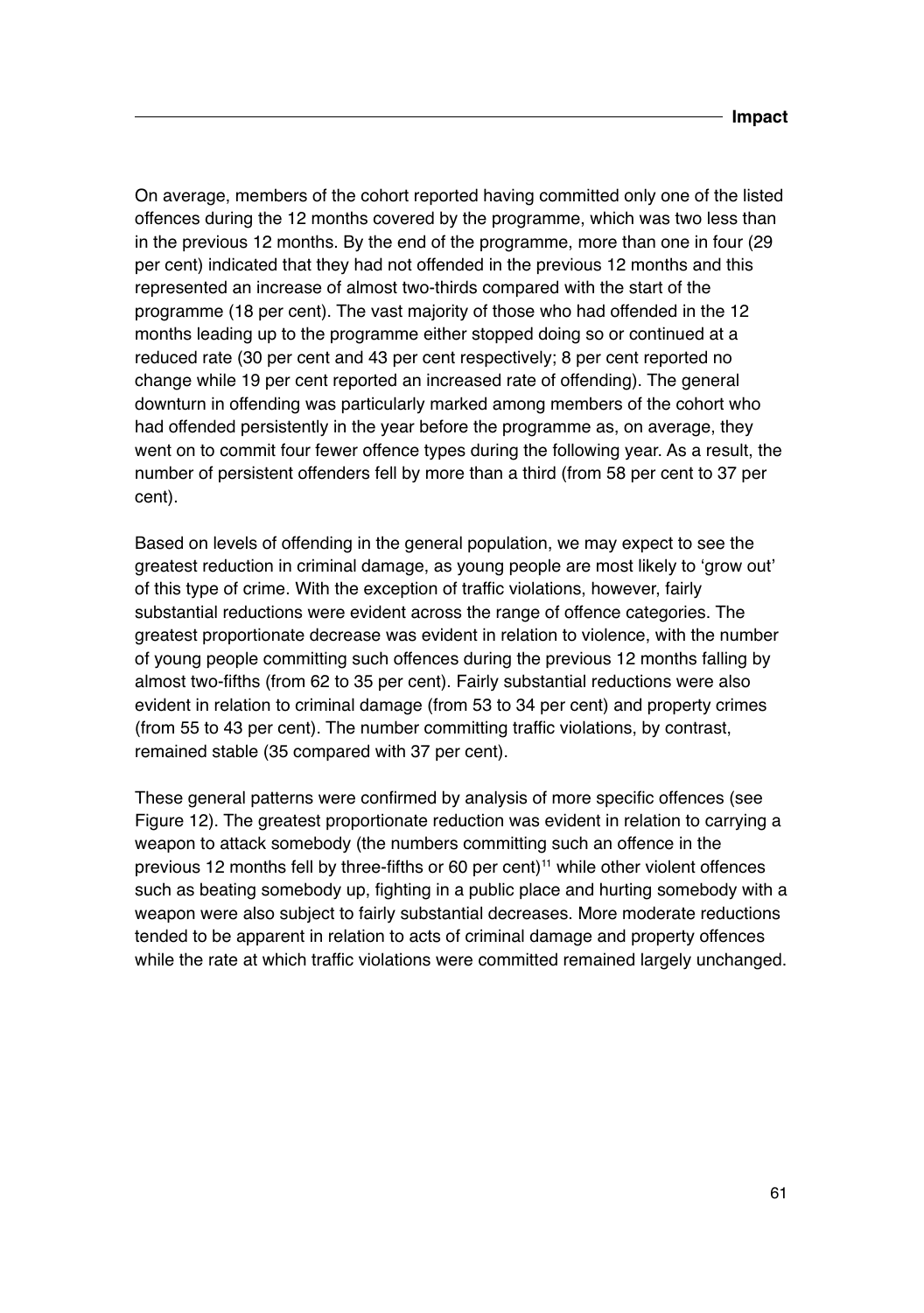

## **Figure 12 Levels of offending at the start and end of the programme (per cent in cohort)**

Source: Mentoring Plus cohort (original survey and first follow-up).  $n = 168$ .

Note: the figures given here are based on individuals who responded to both the original questionnaire and the first follow-up.

The reduced levels of offending that were evident during the lifetime of the programme were more than maintained in the six months that followed.12 The vast majority (83 per cent) of young people who had not offended while the programme was in place continued not to do so once it had come to an end. Added to this, one in three (34 per cent) of those who had committed an offence while the programme was running refrained from doing so in the following period. Furthermore, those who continued to offend did so at a relatively moderate rate, committing an average of two of the listed offences, which was one less than in the previous 12 months and three less than in the 12 months before that. Consequently, while the proportion of non-offenders increased to almost one in two (45 per cent) following the end of the programme the proportion of persistent offenders fell to one in four (26 per cent).

Although these reductions in offending were consistent with the aims of Mentoring Plus, they cannot be attributed directly to the programme. Participants and nonparticipants showed similar levels of offending at the outset of the programme and, while fairly substantial subsequent reductions were evident among programme participants, similar, and in some cases more marked, reductions were reported by non-participants (see Table 9).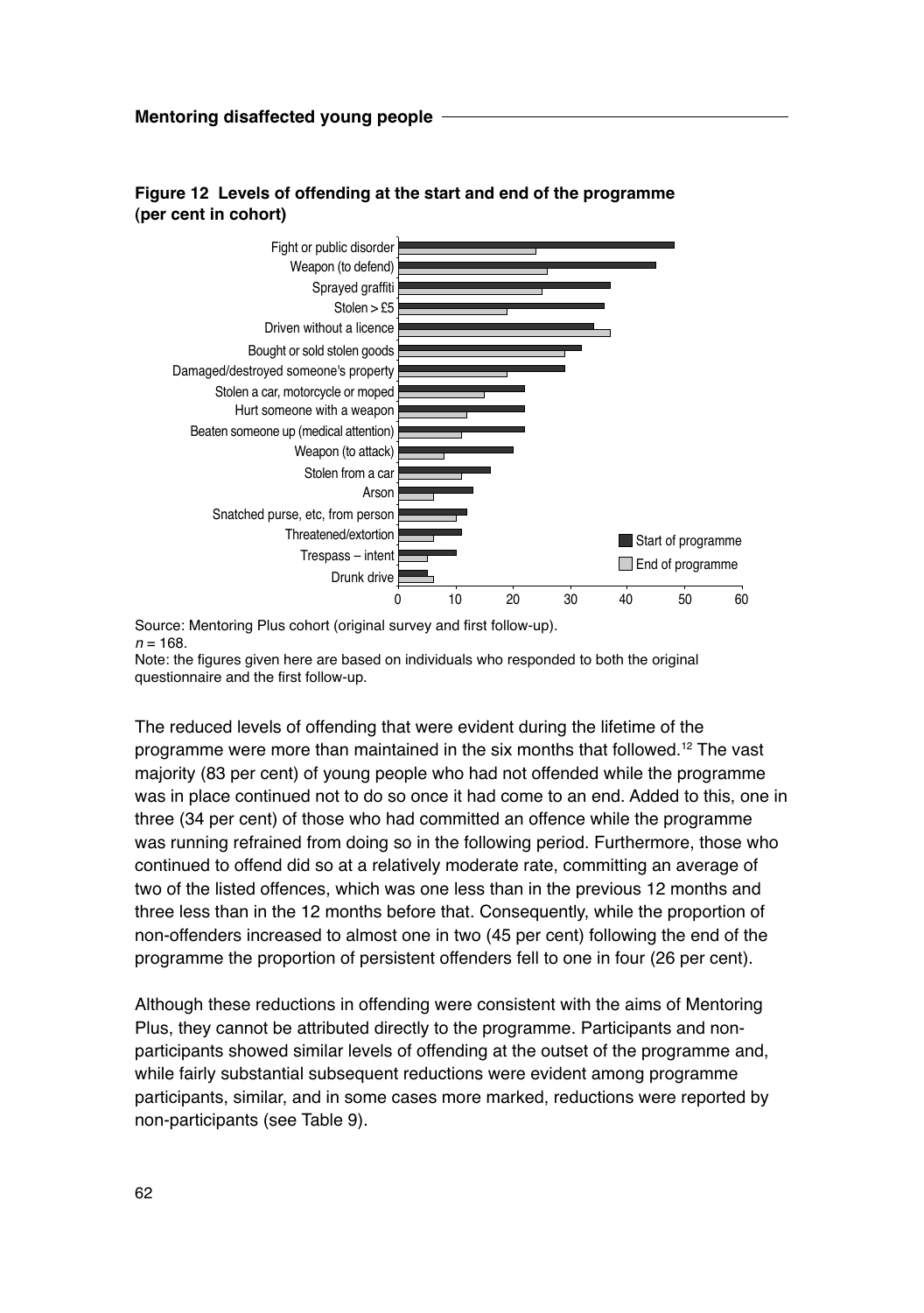|                                       | Offended (%) |             |             | <b>Offended</b><br>persistently (%) |             | Median no.<br>of offences |           |
|---------------------------------------|--------------|-------------|-------------|-------------------------------------|-------------|---------------------------|-----------|
| Participated<br>in Mentoring<br>Plus? | Year<br>one  | Year<br>two | Year<br>one | Year<br>two                         | Year<br>one | Year<br>two               |           |
| Yes<br>No                             | 82<br>84     | 71<br>62    | 58<br>53    | 39<br>37                            | 3           |                           | 155<br>68 |

**Table 9 Offending by participation in Mentoring Plus – general measures**

Source: Mentoring Plus cohort and comparison group (original survey and first follow-up).

Notes: The figures given here are based on individuals who responded to both the original questionnaire and the first follow-up.

Year one = 12 months prior to programme; Year two = 12 months covered by programme.

This general pattern was replicated in relation to specific offences, as the largest proportionate reductions tended to be evident among non-participants. Closer scrutiny of the changes that were apparent among programme participants reinforced the conclusion that reductions in offending could not be attributed with any confidence to the programme. Inconsistencies were evident across the projects, which could not be readily explained either by the content of the programme or by the integrity of the implementation: crucially, reductions in offending were evident, regardless of how well the programme had been implemented.13 Moreover, while the social deficit model underpinning Mentoring Plus suggests that reductions in offending should have been most marked among participants who moved from positions of social exclusion to inclusion, no such pattern was evident. Indeed, during the course of the programme and the six months that followed, the greatest reductions were evident among those who continued to be socially excluded.<sup>14</sup> It remains possible, however, that the increased rates of inclusion associated with participation in the programme will have a positive impact on levels of offending over a longer period of time.

Finally, those participants who indicated that the programme had helped to tackle their offending behaviour did not show particularly marked reductions in actual offending. The proportion of these participants who reported having offended in the previous 12 months did not change between the start and end of the programme; and the proportion who offended persistently fell by a very modest amount (from 68 to 58 per cent). During the course of the programme, a much more marked reduction in persistent offending was evident among those who did not indicate that the programme had helped to tackle their offending behaviour (the proportion of persistent offenders in this group fell from 53 to 26 per cent). In the six months that followed, however, the proportion of persistent offenders within these groups converged (19 per cent of both groups offended persistently). And, over this extended period, the proportion of persistent offenders fell by approximately twothirds regardless of whether or not they indicated that the programme had helped to tackle their offending behaviour.<sup>15</sup>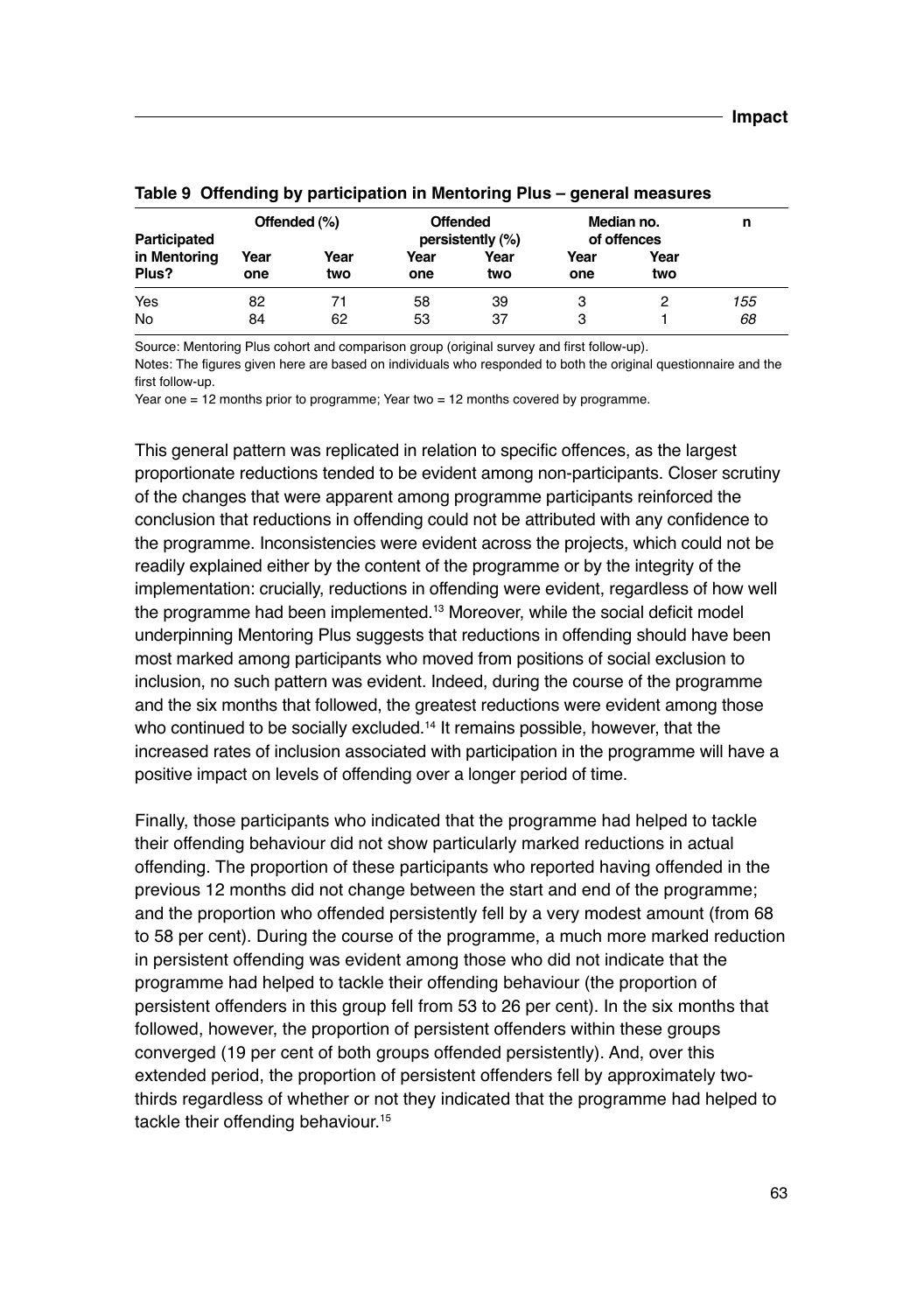#### *Drinking, smoking and drug use*

Levels of smoking within the cohort remained very consistent throughout the period covered by the study. The proportion of participants who were smoking on a daily basis remained largely unchanged from the beginning to the end and to six months after the programme (45 per cent, 50 per cent and 44 per cent respectively). And a similar degree of stability was evident in relation to the proportion of non-smokers (42 per cent, 38 per cent and 42 per cent). This general pattern reflected the persistent nature of individuals' smoking habits, as most of those who were smoking regularly at the start of the programme were still doing so 12 months and 18 months later, and most non-smokers continued not to smoke. The changes that were evident during the lifetime of the programme were similar among participants and nonparticipants, and thus it appeared that the programme had little, if any, impact on smoking.<sup>16</sup>

In contrast to the stability that was evident in relation to smoking, drinking and drunkenness became more widespread within the cohort during the lifetime of the study (see Figure 13). Between the start and end of the programme, the proportion of young people who drank alcohol on a weekly basis increased from one in seven to one in five, and six months later it had increased to one in four. During the same period, the proportion who did not drink at all fell by almost a half from more than one in four to less than one in seven. Of those who started out as non-drinkers, slightly more than half (55 per cent) had started to drink by the end of the programme and more than three in four (68 per cent) had done so six months later. In relation to drunkenness, there was a clear trend towards polarisation, as the proportion getting drunk frequently and the proportion who did not get drunk at all increased simultaneously. Infrequent drunkenness became markedly less common as the young people in this category either stopped getting drunk or became drunk more often: a quarter (28 per cent) of those who were getting drunk less than once a week at the start of the programme were doing so more often by the end of the programme and one in three (36 per cent) were no longer getting drunk at all.

Given the age of the young people involved in Mentoring Plus, the changes that were evident in their consumption of alcohol are unsurprising. The mid-to-late teens constitute a key phase in drinking transitions as young people learn increasingly to drink like adults (Newburn and Shiner, 2001). And comparisons with non-participants in the programme indicated that there was nothing remarkable in the way drinking patterns changed among participants, many of whom continued to drink moderately. Between the start and end of the programme, the proportion of participants and non-participants who did not drink fell by approximately a quarter (from 25 to 18 per cent and from 32 to 24 per cent respectively) and the proportion that got drunk on a weekly basis doubled (from 6 to 11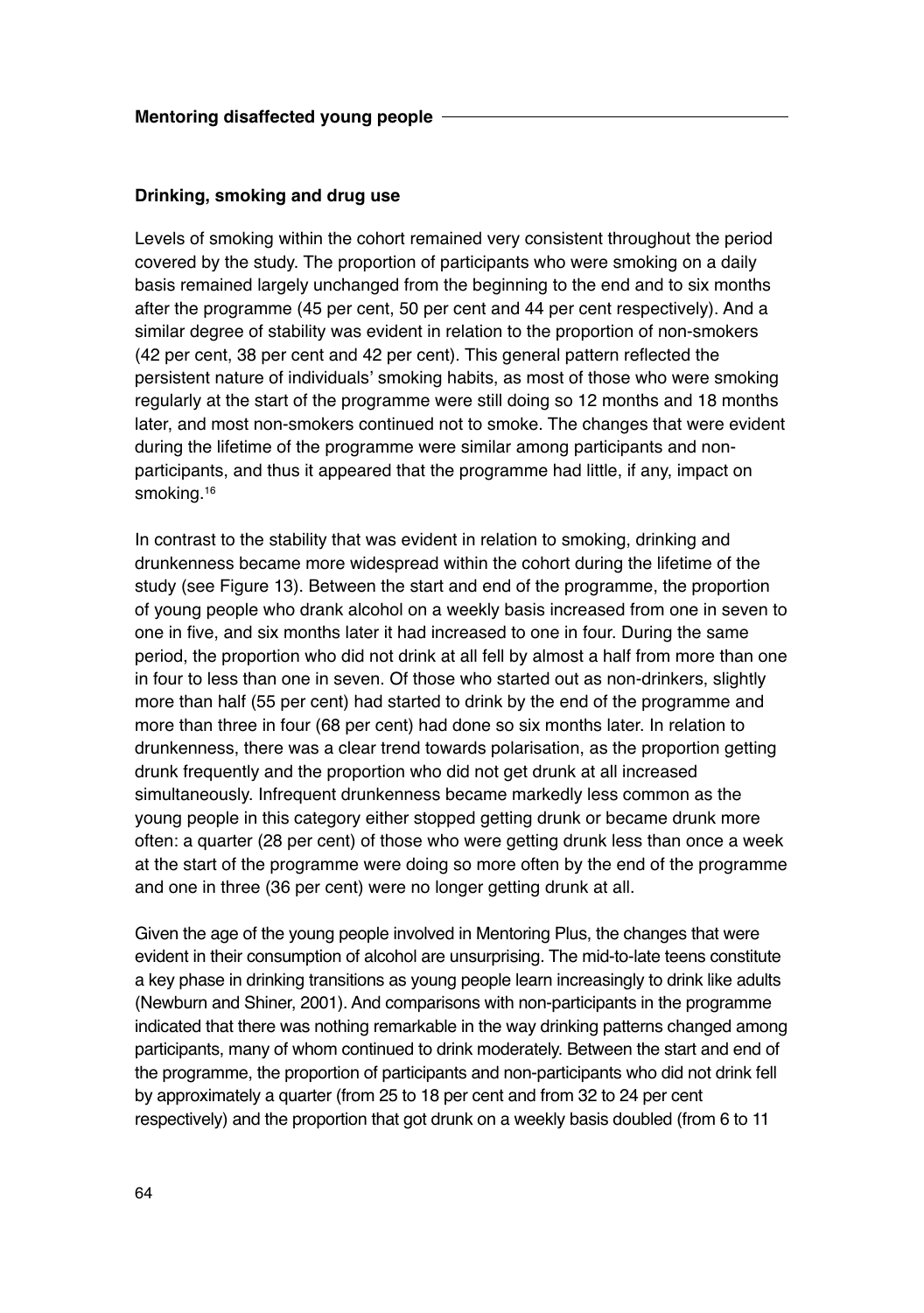

#### **Figure 13 Drinking and drunkenness in the cohort (per cent in the cohort)**

Source: Mentoring Plus cohort (first survey; first and second follow-up).  $n = 170$  (12 months before the programme and 12 months covered by the programme).  $n = 108$  (six months following the programme).

Note: figures given here for the 12 months before the programme and the 12 months covered by the programme are based on individuals who responded to both the original questionnaire and the first follow-up.

per cent and from 6 to 13 per cent respectively). Equally, however, approximately half of the young people in both groups did not get drunk during the 12 months covered by the programme (46 per cent and 56 per cent respectively).<sup>17</sup>

The mid-to-late teens also constitute a key period of change in relation to illicit drugs as levels of use tend to increase sharply. To some extent, this was reflected in the cohort as one in three (33 per cent) of the young people who had not used drugs during the 12 months prior to the programme did so in the following year. This apparent movement into drug use was offset, however, by movements the other way: while one in eight of the young people in the cohort started to use drugs during the period covered by the programme, an almost identical number stopped doing so (13 per cent and 12 per cent respectively). Alongside these changes, there was considerable stability. Most of the young people who had used drugs in the year before the programme continued to do so in the following year (81 per cent) and most of those who had not done so continued not to  $(67 \text{ per cent})$ .<sup>18</sup> Crucially, as movements into and out of illicit drug use cancelled each other out, there was very little change in overall levels of use (see Figure 14).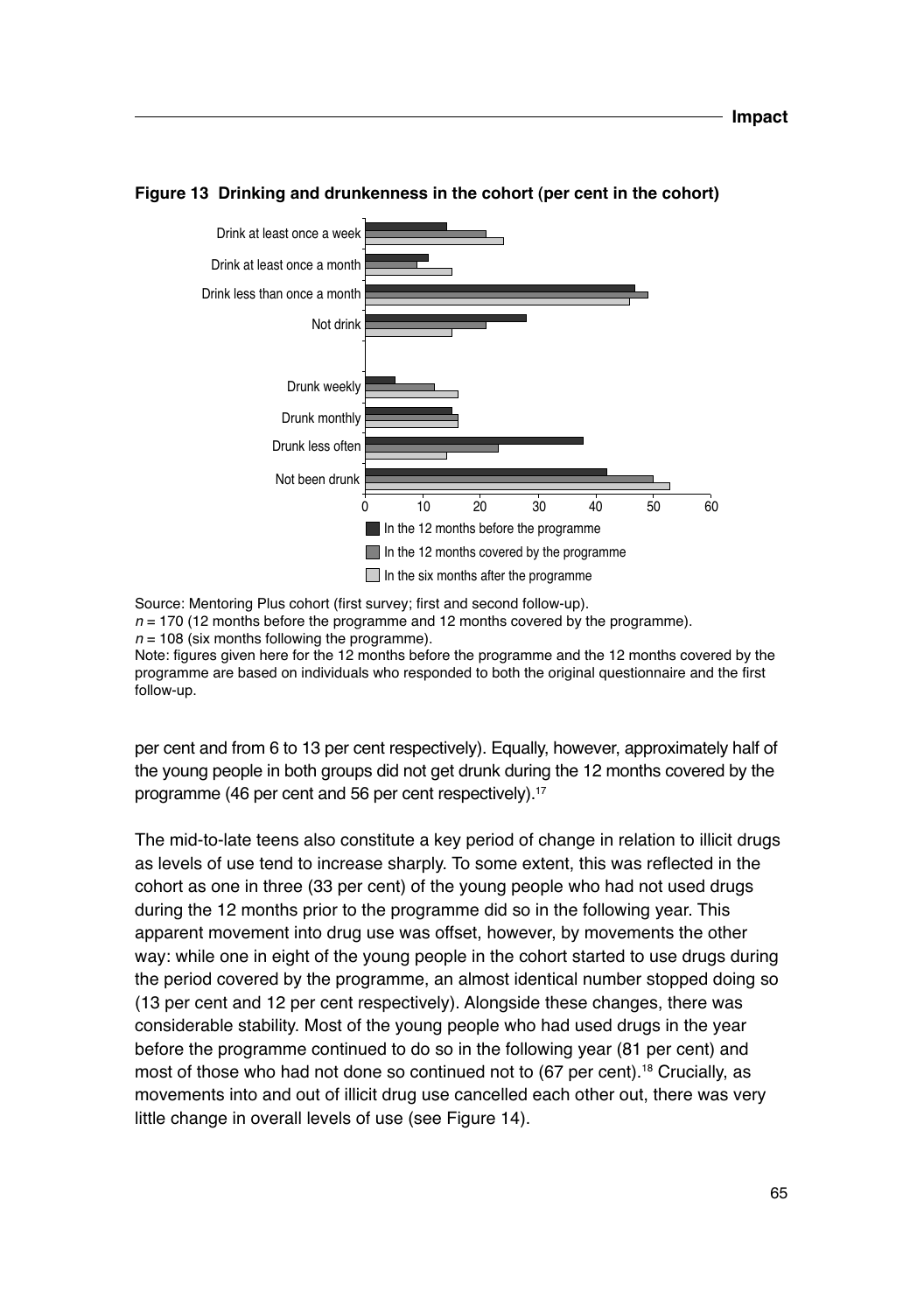

#### **Figure 14 Illicit drug use in the cohort (per cent in the cohort)**

Source: Mentoring Plus cohort (first survey; first and second follow-up).  $n = 162$  (12 months before the programme and 12 months covered by the programme).  $n = 101$  (six months following the programme). Note: figures given here for the 12 months before the programme and the 12 months covered by the programme are based on individuals who responded to both the original questionnaire and the first

This high degree of consistency suggests that the programme had very little, if any, impact on participants' use of illicit drugs and comparisons with non-participants confirmed this conclusion. At the start of the programme, drug use was more widespread among participants than non-participants. Almost two in five (39 per cent) participants had used cannabis on a weekly basis during the previous 12 months compared with one in four (26 per cent) non-participants, for example, and slightly more than one in ten (11 per cent) had used cocaine in this period compared with none of the non-participants. These differences continued to be evident during the period covered by the programme as overall levels of use remained very stable among both participants and non-participants.19

#### *Self-esteem*

follow-up.

As we have argued, self-esteem is central to the discourse surrounding mentoring and the young people's assessments of Mentoring Plus implied that the greatest impact might have been made in these areas. While there was evidence that some of the young people's self-esteem improved during the course of the programme, this evidence was limited to a discrete sub-group within the cohort and was not part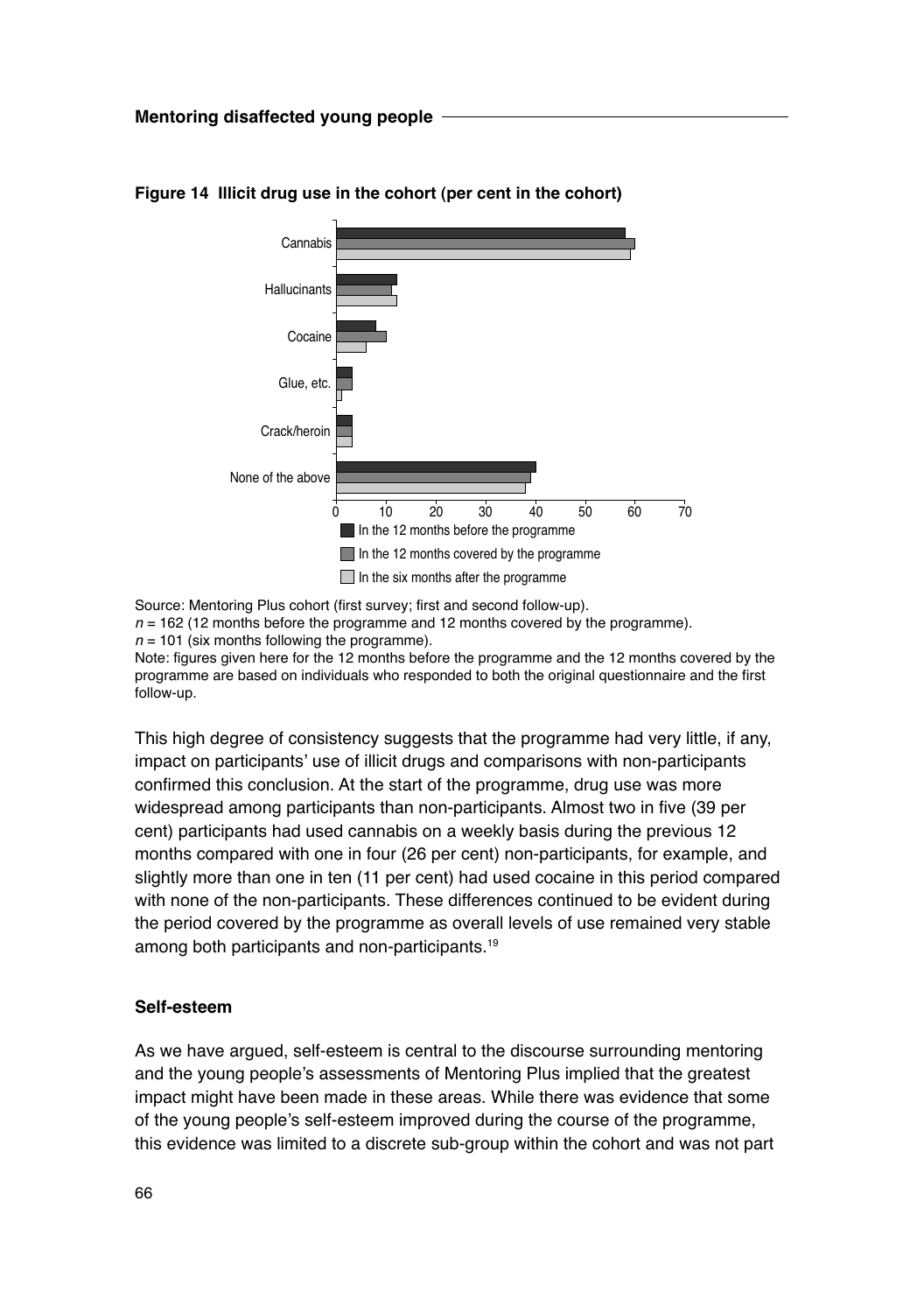of a general trend. Overall levels of self-esteem within the cohort remained largely unchanged throughout the study (the average score varied by one point from the start of the programme to six months after it had come to an end).

Changes in self-esteem varied according to how the young people felt about themselves at the start of the programme. Those who had the poorest self-image at the outset were the most likely to say that Mentoring Plus had helped their selfconfidence and this was reflected in relation to actual changes in self-esteem. For those members of the cohort whose self-esteem was very or moderately high at the start of the programme,<sup>20</sup> there was very little evidence of change (see Table 10). For those whose self-esteem was very or moderately low, however, there was clear improvement over the course of the programme, which was maintained during the six months that followed.

It is unclear whether or not these changes can be attributed to Mentoring Plus. On the one hand, those young people who indicated that Mentoring Plus had helped to improve their confidence recorded improved self-esteem scores: on average, their score improved by two points during the course of the programme and this compared with a slight worsening of half a point for those who indicated that they had received no such help. On the other hand, improvements in self-esteem were not limited to those young people who participated in the programme. Indeed, the self-esteem profiles of participants and non-participants were very similar and those young people who had relatively low self-esteem at the outset recorded very similar rates of improvement regardless of whether or not they took part in the programme. Among those who started out with very low self esteem, the average score improved by four points for both participants and non-participants (from 27 to 23 and from 26

|                                   | <b>Start of</b><br>programme | End of<br>programme | <b>Six months</b><br>later |
|-----------------------------------|------------------------------|---------------------|----------------------------|
| Self-esteem at start of programme |                              |                     |                            |
| Very high                         | 16                           | 16                  | 17                         |
| Moderately high                   | 20                           | 19                  | 20                         |
| Moderately low                    | 23                           | 21                  | 20                         |
| Very low                          | 27                           | 23                  | 22                         |

#### **Table 10 Self esteem (average score within the cohort)a**

Source: Mentoring Plus cohort (first survey; first and second follow-up).

 $n = 156$  (first survey and first follow-up).

 $n = 96$  (second follow-up).

Notes:

The figures given here for the start and end of this programme, are based on individuals who responded to both the original questionnaire and the first follow-up.

Scores on this scale could vary between 10 and 40, low scores indicated high self-esteem and high scores indicated low self-esteem.

a We used Rosenberg's (1965) scale to measure self-esteem. For information on this scale, please refer to Appendix 2.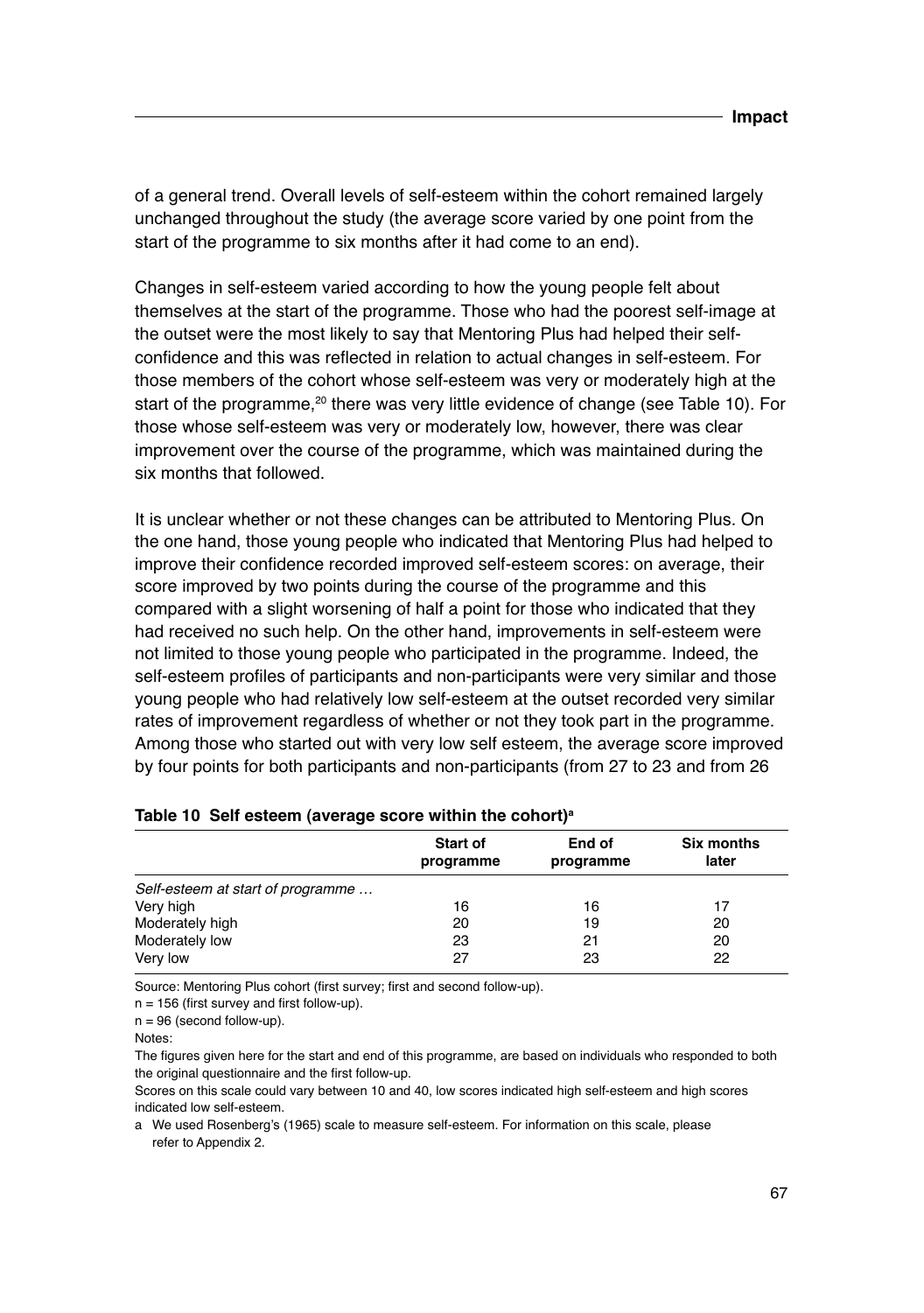to 22 respectively). On balance, it seems likely that Mentoring Plus helped to enhance the self-esteem of those participants who had a poor self-image, while nonparticipants with a poor self-image found similar help/support elsewhere.

#### **Case study: Karen's story**

At the time of her first interview, Karen was living with her 'auntie'. She did not get on with her father and was missing her mother who was living abroad with her boyfriend and Karen's little brother and sister:

It is horrible, I miss my mum … Sometimes I just cry and I think I wish I had my mum because I am at that age now where I want to talk to my mum … and I haven't got that and it is really like horrible … I used to wake up in the morning and every morning 'morning mum, good night mum', and now it is just like I don't use the word mum no more, and it is horrible.

Karen was feeling unhappy living with her auntie, who she felt was favouring her own children. Karen spent most of her time at home by herself, as she had been excluded from school. At night, she used to 'hang out' with a group of older boys and felt it was fun until people started to 'call me names and call me a slag':

It made me feel upset, depressed, had like low self-confidence and every time I used to go out and I used to just look at people and think 'why are they looking at me?', and I used to get paranoid, 'do they think I am a whore?' and I used to get paranoid.

Karen felt that Mentoring Plus, in particular the girls' nights she used to participate in on a regular basis, helped her think more positively about herself and her relationship with her mother. Further, she felt that the project helped her be more confident when dealing with other people, especially young men. At the time of her second interview, Karen did not 'hang out' with older boys any more but was mixing more with young people her own age:

Girls' night – it's really just a couple of girls and some workers and we go upstairs and we talk about self-esteem, self-respect and them kind of things, and it's good because it helps you to understand certain things about yourself and how to deal with certain things, like if you're walking down the road and a boy comes up to you – he looks threatening and he asks you for your number – don't say yes just because he looks threatening; just say no, speak your mind.

(Continued)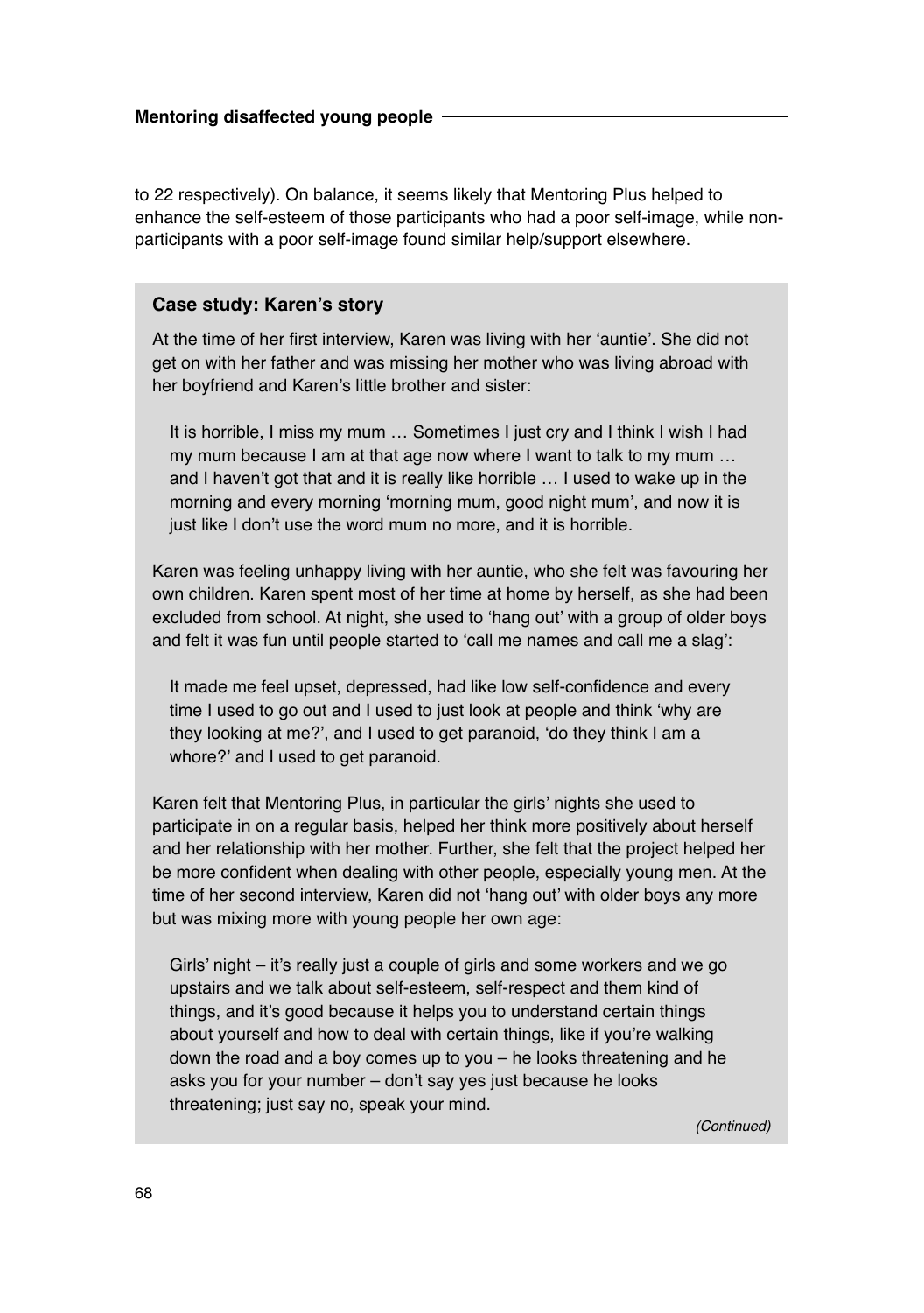With regard to her mother, Karen said:

I never used to cope with it very well – I used to run away from home and do bodily harm and you know, try and just get away from it all, but now I just think about it, but I try not to think about it the way I used to and think that it is all bad – maybe it isn't all bad and maybe something good can come out of it – so I just try and push past it and move on.

Overall, she felt that Mentoring Plus had been very helpful, especially in terms of raising her self-esteem:

Before I came to Mentoring Plus, I had very low self-esteem and I didn't have no confidence. Mentoring Plus helped me – by the time I had finished, my self-esteem had gone up. I wouldn't say I have untold self-esteem, but my self-esteem had gone up and I felt more certain … sure about myself.

### **Conclusions**

- 1 The analysis presented in this chapter challenges the old orthodoxy that 'nothing works'. Fairly substantial changes were evident among the young people referred to Mentoring Plus during the lifetime of the programme, particularly in relation to rates of social inclusion and levels of offending. It is important to remember, however, that referrals to the programme focused on young people for whom it was thought to be appropriate and that participation in the programme was voluntary.
- 2 Not all of the changes that were evident among young people could be attributed to participation in Mentoring Plus and variations in this regard highlighted the importance of programme integrity.
- 3 Mentoring Plus appeared to have greatest impact in relation to social exclusion/ inclusion, which is perhaps unsurprising, as it is here that the methods of the programme relate most clearly to the aims. Such impact was most apparent in projects that were implemented reasonably or very well.
- 4 There was little structured work that related directly to the other aims of the programme. There was, for example, no explicit focus on challenging offending behaviour. Moreover, within the Mentoring Plus programme, the model of 'change' is largely implicit rather than explicit and, where it is made explicit, it tends to be generalised rather than specific or targeted.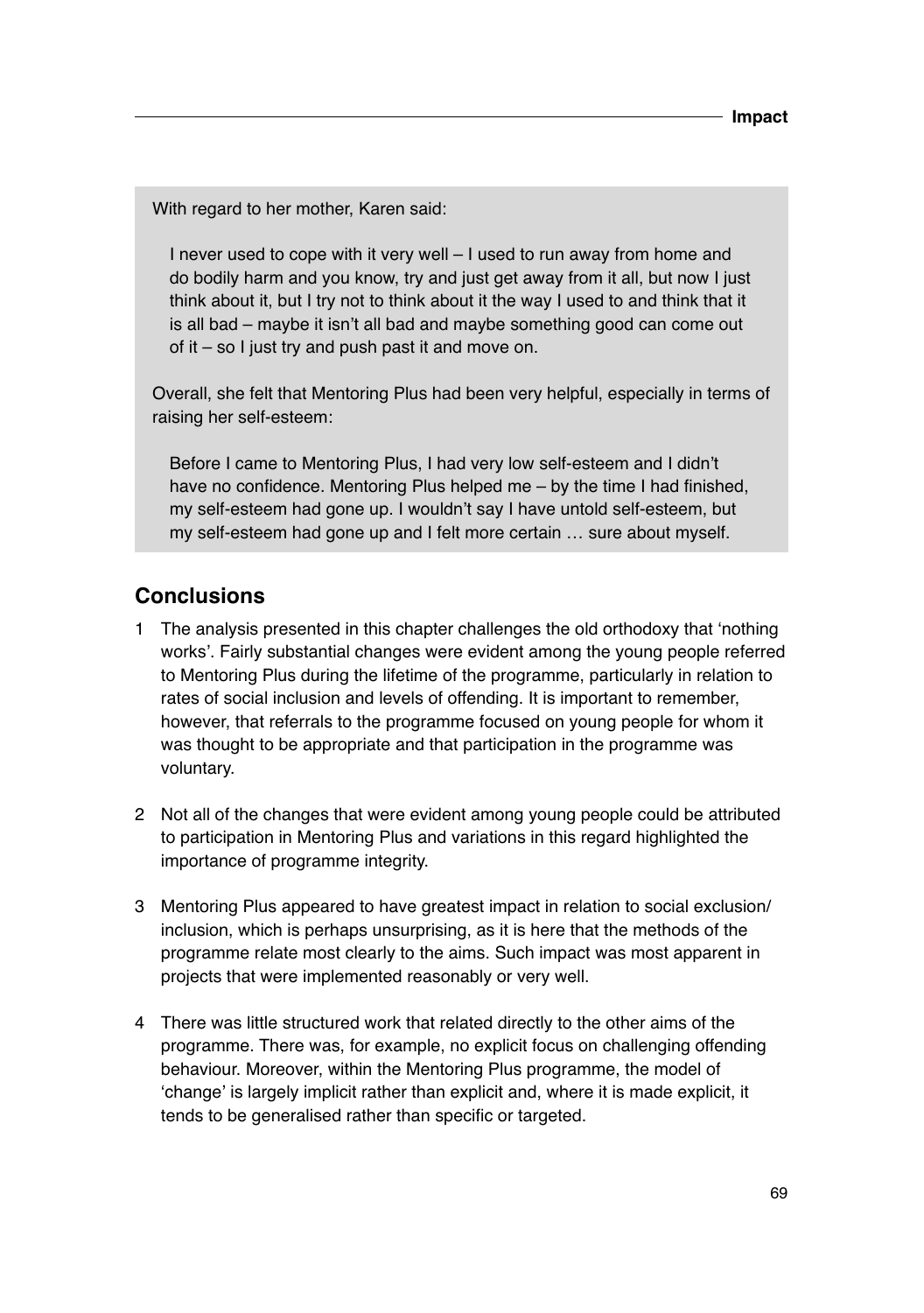- 5 In so far as Mentoring Plus seeks to reduce offending, it does so indirectly by reducing the barriers to social inclusion. However, the gains that were evident in relation to social inclusion did not translate into reductions in offending during the period covered by the evaluation, although it remains possible that they will do so over a more extended period.
- 6 Although levels of offending did fall fairly substantially among the young people who participated in Mentoring Plus, similar, and in some cases more marked, reductions were evident among non-participants.
- 7 In general, the young people felt that the Plus component had been more helpful than the mentors. In those areas where the programme appeared to have had most impact (i.e. education and work), however, the mentors were rated as having been as helpful as the Plus component.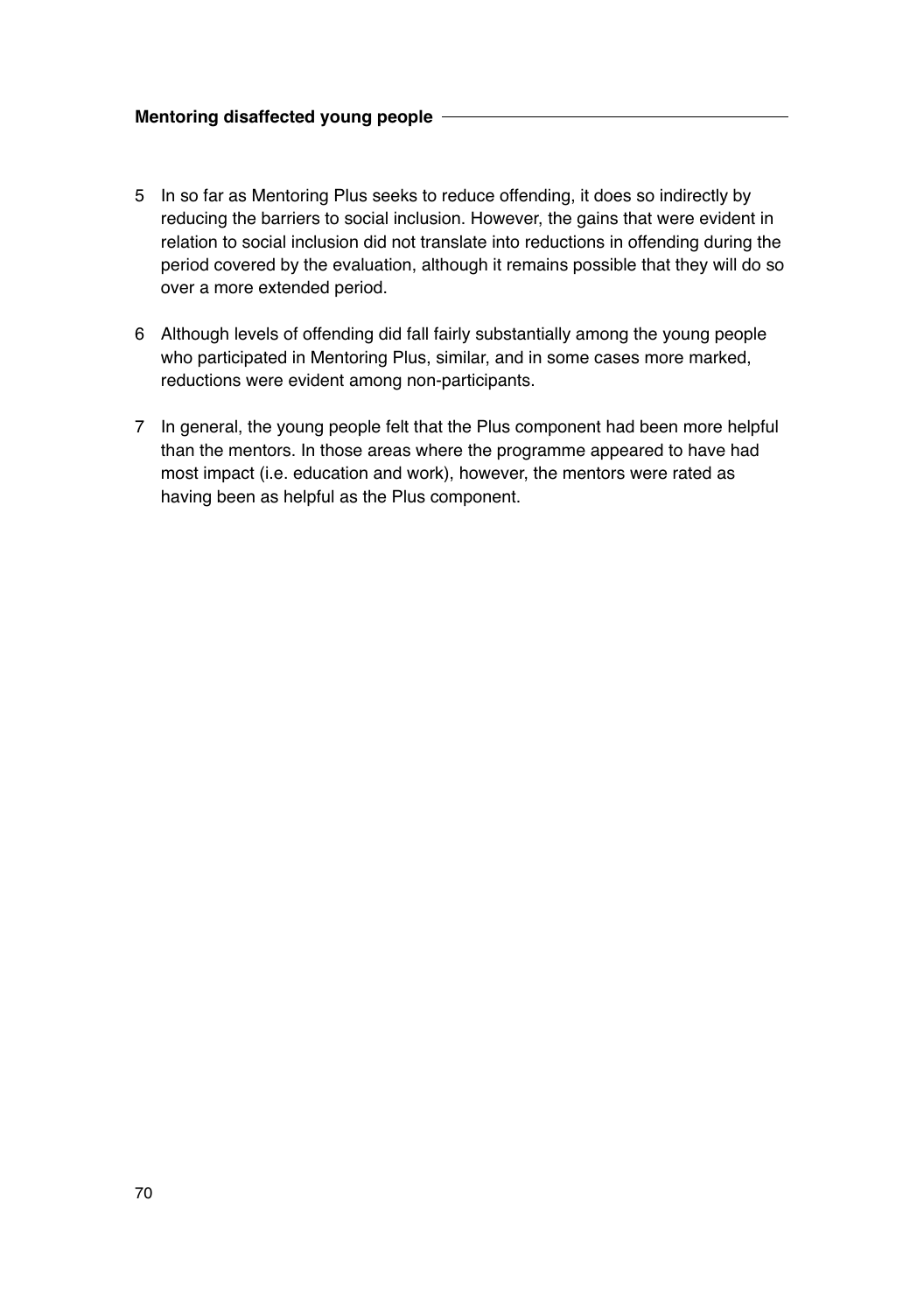# **5 Conclusions**

This research challenges the old – admittedly mistaken – adage that 'nothing works'. It shows that positive interventions can be made that help to bring about fairly substantial changes in the lives of even the most highly disaffected young people. Mentoring Plus, which provided the focus for the research, recruited and engaged actively with a large number of young people who were at considerable risk of social exclusion (including a large proportion from black African/Caribbean communities). Most importantly, perhaps, it was also reasonably successful in encouraging these young people to (re)engage with education and work. And the related benefits of the programme, in terms of social inclusion, may be both significant and far-reaching.

These achievements are all the more impressive when they are set in context. Interventions with disaffected young people are inherently difficult to implement and these difficulties are exacerbated markedly by a climate of insecure funding, fixedterm employment and high staff turnover. Delivering a consistent and coherent service under such circumstances is far from straightforward, and this study adds to the significant body of research that shows that implementation failure – or at least inadequate implementation – often lies at the heart of the inability to deliver better outcomes. While many of the Mentoring Plus projects ran into operational difficulties, those that achieved a reasonable level of programme integrity had the greatest impact in terms of encouraging young people (back) into education and work. It follows that, in a more secure environment, the overall impact of the programme would have been greater and it therefore behoves policy makers and funders to think carefully about how they support such programmes in the future. All too often, it appears, potentially positive work with young people is compromised by circumstances that serve to undermine, or at least limit, programme integrity.

In terms of future development, however, mentoring does not simply require more secure and longer-term funding. There is also a need to think more fully through the details of the process. The impact that Mentoring Plus had on the young people who took part in the programme was not necessarily of the order that some advocates of mentoring might expect, nor is it solely or straightforwardly related to the 'mentoring' element of the programme. Thus, in terms of change, it was in relation to social inclusion that the movement was most marked, rather than in relation to offending or drug/alcohol use. In addition, our understanding of how and why individuals change, and of how we can best target particular interventions remains inadequate.

Mentoring Plus rests on a specific model that incorporates a one-to-one mentoring relationship alongside a programme of education and training. The extent to which the success of the programme rested on the mentoring or the Plus element must remain something of an open question, as participants tended to engage actively with both components. Nevertheless, the Plus element appeared to have at least as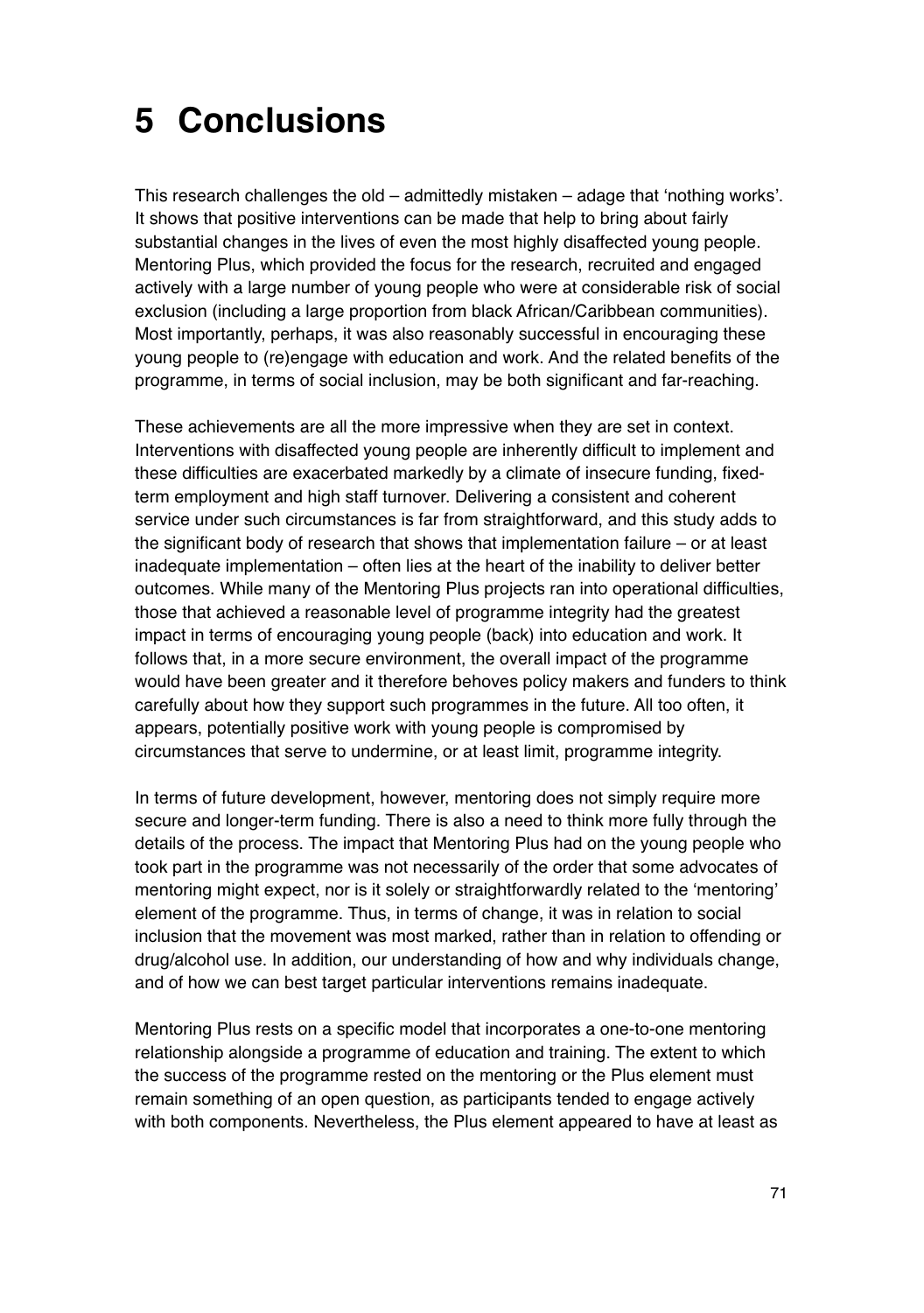much impact on the young people as did the mentoring relationship and, on balance, it seems likely that the two main components of the programme tended to reinforce one another. It remains possible that mentoring, in isolation, does not provide an effective way of working with disaffected young people and is best applied as part of a professionally led structured programme. Moreover, as mentoring encountered a greater degree of ambivalence than the Plus component, it may best be used as an optional source of support within the context of such programmes.

The impact of Mentoring Plus appeared to be greatest in relation to those areas where the structured activities related directly to the aims of the programme. Thus, seeking to increase young people's involvement in education, training and work was a clearly specified goal both of the programme generally and of the Plus element specifically. By contrast, although reducing offending was a general aim, it was not a specific goal of any of the structured elements of the Plus part of the programme. When set out in these terms, our findings seem unsurprising. And, yet, it is all too often the case that work with young people is undertheorised. That is to say, there is often little explicit discussion of the aims of particular programmes – other than the most banal identification of 'reductions in offending' or something similarly general. The lack of clarity is then compounded by the absence of any explicit model of change. Why is it that a particular intervention might be thought to work? By what means will it change the behaviour of programme participants? In large part, the mentoring programmes in this study rested on a somewhat underspecified model of change. Crucially, although Mentoring Plus had a reasonably well-developed social deficit model, the way in which individuals might achieve change was less well thought through.

The consequence is something of a 'one-size-fits-all' approach to interventions: a programme is designed and established, young people and mentors are recruited and, allowing for a small amount of variation, the model is applied to all those participating. The outcome is that this programme, like all others, appears to have more impact on some young people than others. Now there are many reasons why this might be the case. One possibility, however, is that the method of delivery is appropriate to some, but not all, participants. It is possible that a more developed understanding of individual change would lead – eventually – to a more nuanced model of programme delivery. This, in part, is what we mean by theory. Programmes need to develop explicit theories or hypotheses about what they believe 'works' with young people, under what circumstances particular interventions work and, most particularly in this regard, with which young people such interventions are most likely to succeed. This can then be tested and, where appropriate, refined.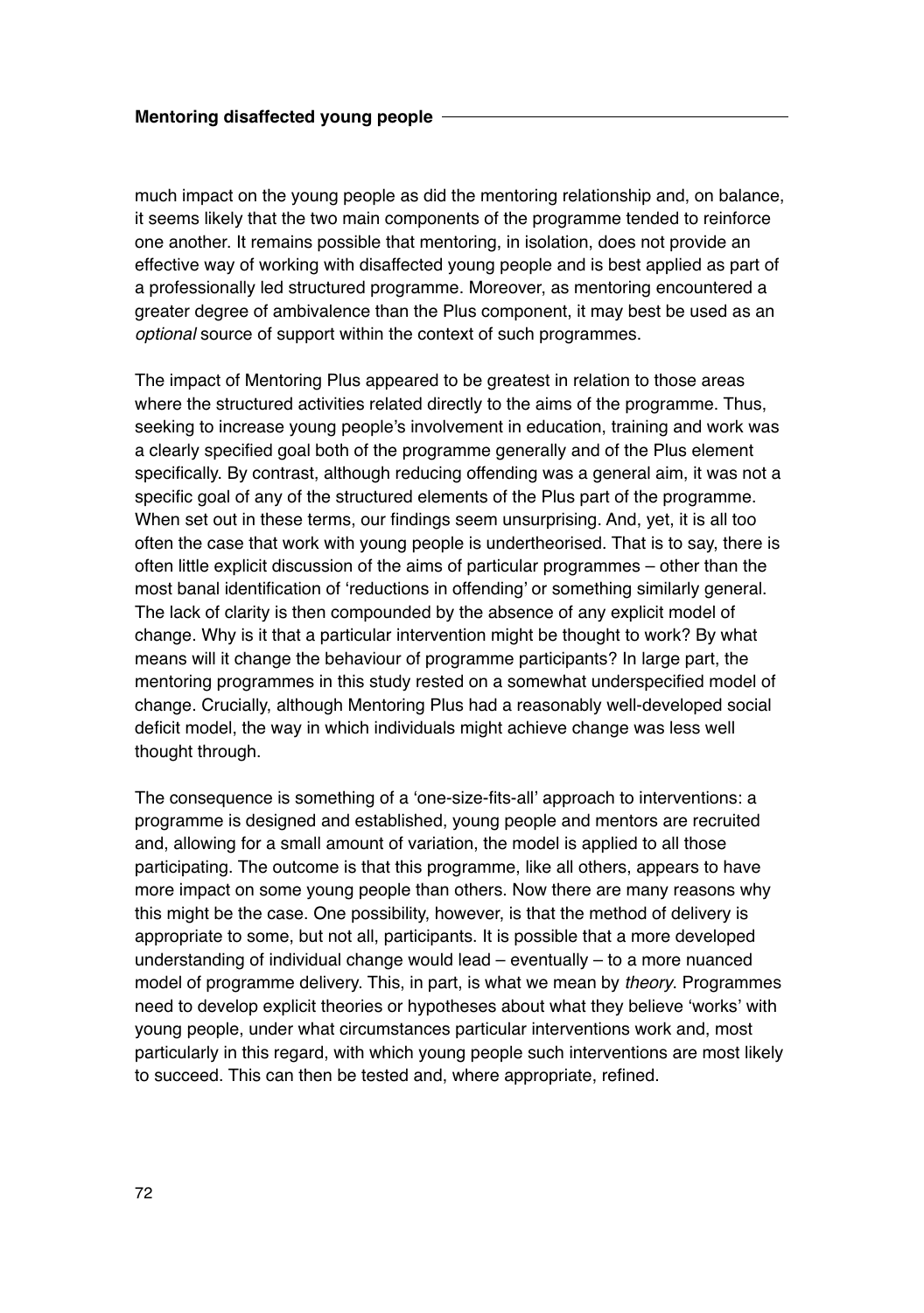Such planning is vital to improvement in the delivery of interventions. This leads us to two final points. First, not only do programmes need a clear model of practice underpinned by an explicit theory of change but, of course, they also need to be implemented as precisely as possible. Clearly, mentoring has benefited in the past from being the latest fashionable idea. The problem, as with all fashions, however, is that things can become unfashionable just as quickly (and irrationally) as they became fashionable. Unless positive outcomes can be demonstrated relatively quickly, there is every likelihood that policy makers and other funders will quickly move on to the next 'silver bullet'.

Under such circumstances, we need not only to try to ensure that interventions operate in an environment of greater security in which the likelihood is that programme integrity is maximised, but also to pay much greater attention to understanding and measuring outcomes. This leads us back to the quote from Sherman and colleagues that we began with at the start of this report. Their plea to government was, rather than ploughing money into yet more unevaluated and unproven programmes, to seek to ensure that there was an increase in carefully controlled evaluations of existing practices. This is something with which we wholeheartedly concur. More particularly, in connection with something like mentoring, there is very clearly a case for the use of experimental research designs. In this study, we adopted as robust a design as was possible under the circumstances at the time – utilising a comparison group and measuring impact over time. Nevertheless, so far as future work in this area is concerned, our view is that random allocation would help to increase our understanding of the relative contributions of mentoring and the Plus element, would begin the process of helping understand the impact of the personal attributes of mentors and mentees in the process of change, and would help to clarify the nature of the links between, for example, increasing involvement in education, training and work, and reductions in offending. Most importantly, it would provide the basis on which we could reorient practice so as to maximise the impact of this particular approach to intervening in the lives of disaffected young people.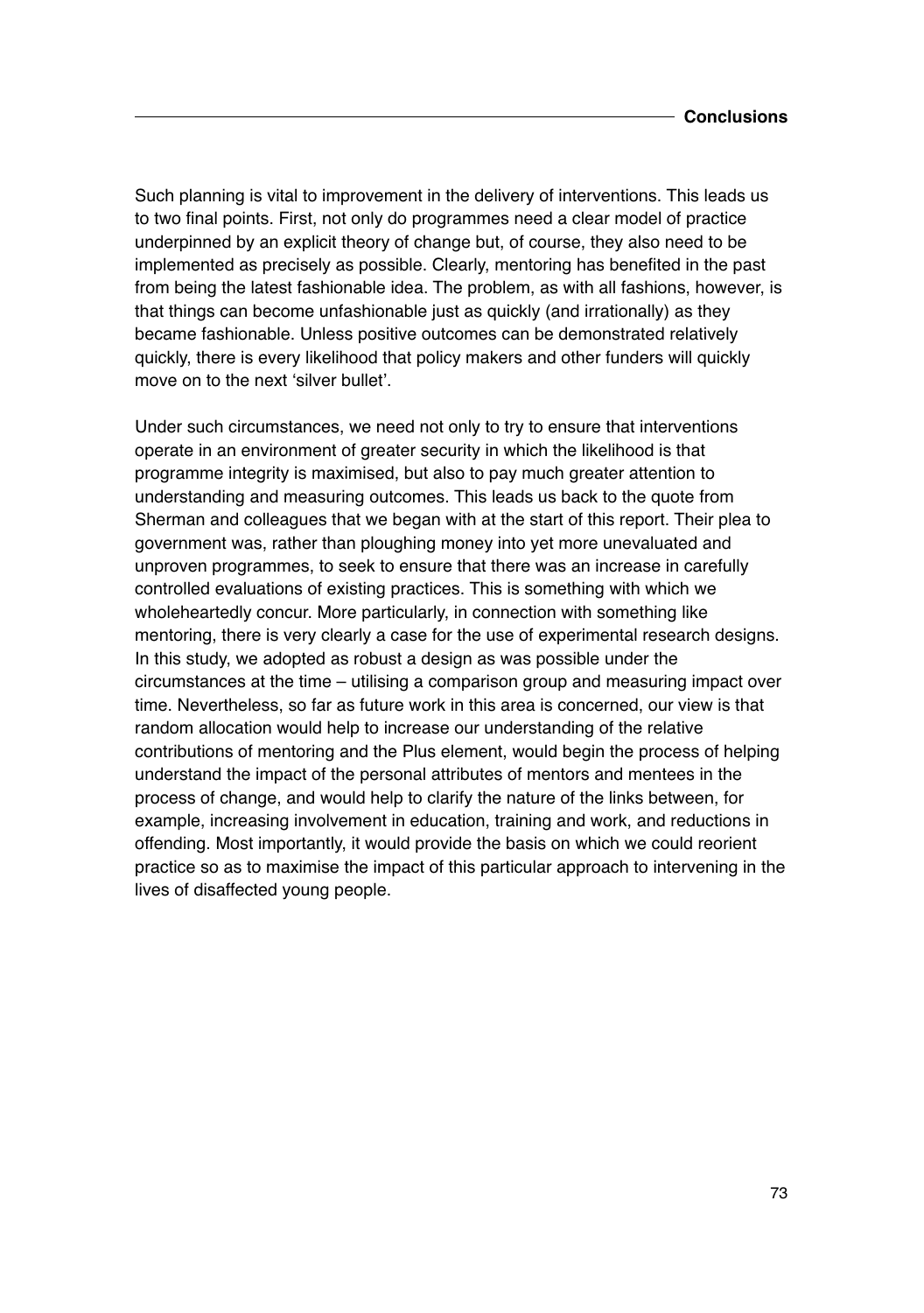# **Notes**

## **Chapter 1**

- 1 For a definition of 'highly engaged' please refer to Chapter 3.
- 2 The term weighting refers to a process of adjustment whereby more weight is given to cases with certain characteristics than others. In this way, the balance of a sample may be altered to reflect more accurately the population from which it is drawn. Thus, through weighting, we can ensure that respondents to the follow-up surveys reflect the levels of engagement that are evident in the overall sample.
- 3 As a matter of policy, Mentoring Plus does not match male mentors with female mentees.
- 4 Crime Concern is an independent national crime reduction charity, which was set up in 1988 with the help of the Home Office. Breaking Barriers was a regeneration initiative run by Crime Concern from 1998 to 2003 in the London boroughs of Camden, Islington and Hackney (http://www.crime.concern.org.uk).
- 5 The eight London boroughs were: Bexley, Brent, Camden, Hackney, Islington, Lewisham, Lambeth and Newham.
- 6 The Project Manager was responsible for local fund-raising and day-to-day management of the project. The Education Co-ordinator was primarily responsible for recruiting the young people, implementing a range of social and educational activities, and monitoring contact between the young people and their mentor. The Mentor Co-ordinator was primarily responsible for recruiting, training, supervising and supporting the mentors. The Administrator was primarily responsible for managing the office.
- 7 Referrals may be considered inappropriate if the young person falls outside the age range on which the projects focus (i.e. 15–19 years old); if the young person has issues which the project feels unable to deal with (e.g. serious mental health issues); or if they are judged to be a threat to other people in the project.
- 8 In some cases, the mentor and mentee may decide to continue the relationship on an informal basis by meeting less frequently or continuing telephone contact.

## **Chapter 2**

1 In order to facilitate these comparisons, many of the questions in the survey were taken from the YLS. Some degree of caution is required, however, as there are notable differences between the surveys. Interviews for the YLS were carried out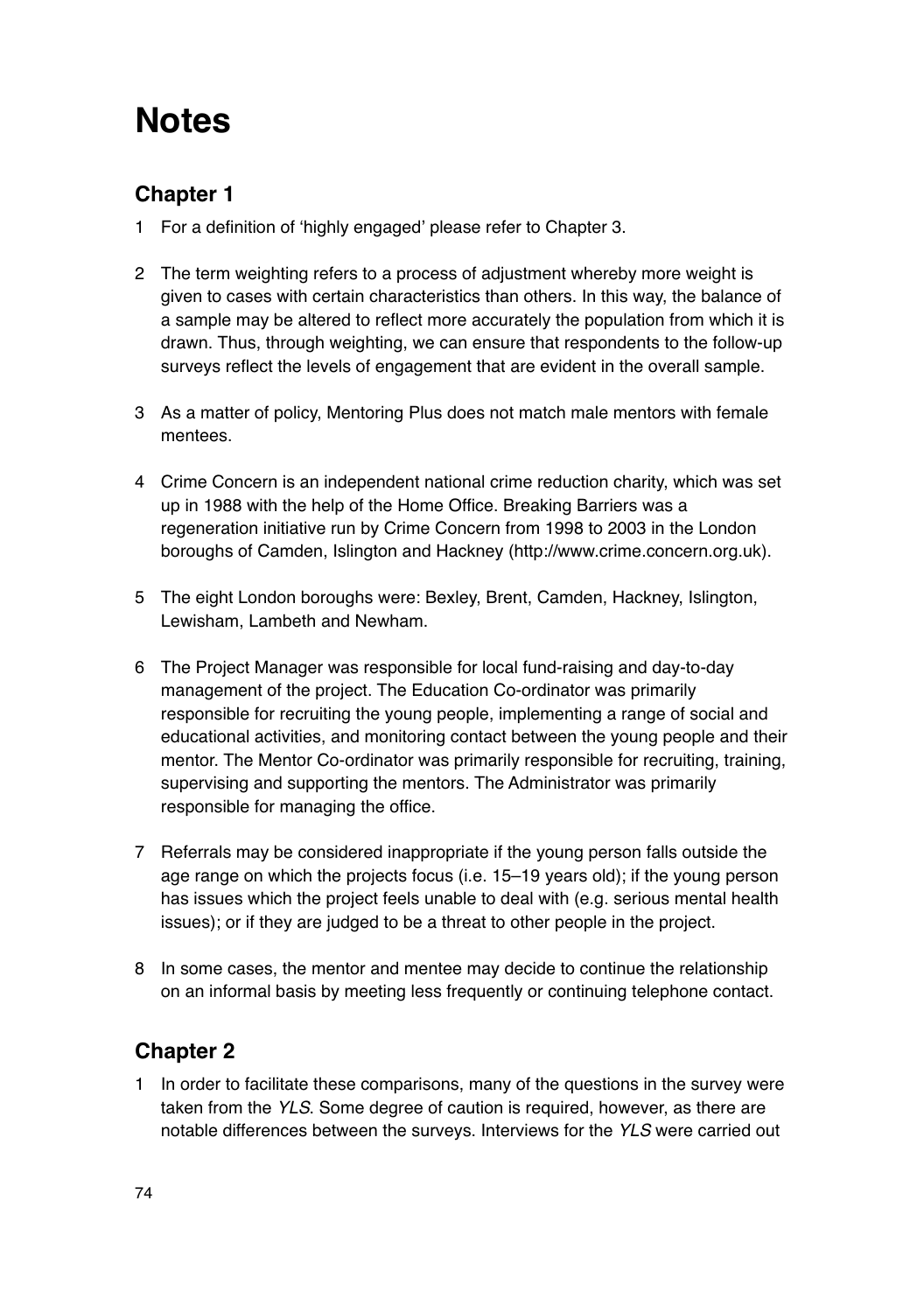between October 1998 and January 1999 while the first Mentoring Plus survey was administered from September 2000 to February 2002. While the Mentoring Plus survey took the form of a pen-and-paper survey, the YLS was administered via Computer Assisted Personal Interviewing, which has been shown to be particularly well suited to asking questions about sensitive issues (Flood-Page et al., 2000). Unlike the YLS, which was administered across the whole of England and Wales and included young people aged 12–30, our survey was limited to the ten areas in which the Mentoring Plus programmes were based and included young people aged 12–19. In order to improve the comparability of the two surveys, data from the YLS were weighted to reflect the age and sex profile of the Mentoring Plus cohort. This was achieved by adapting the weights provided with the YLS.

- 2 According to the YLS, 82 per cent of young people aged 17–19 had at least one GCSE and this is less than we might expect given the overall figures for school leavers (95 per cent – see Department for Education and Skills, 2002). This discrepancy reflects the adjustments that were made to the YLS: as the data were weighted to reflect the sex structure of the Mentoring Plus cohort (68 per cent male) and as girls outperform males in their GCSEs, this reduces the estimated proportion of young people with at least one GCSE.
- 3 The young people were asked if they had ever committed the following offences and, if so, whether or not this had been during the previous 12 months: written or sprayed graffiti on walls, buses, train seats, bus shelters etc; stolen anything worth more than £5; taken a car, motorcycle or moped without the owner's permission, not intending to give it back; driven a car, motorcycle or moped on a public road, without a license and/or insurance; driven a car, motorcycle or moped knowing that you have drunk more than the legal amount of alcohol; stolen anything out of or from a car; damaged or destroyed something – on purpose or recklessly – that belonged to someone else (e.g. a telephone box, car, window of a house); snatched anything from a person – a purse, bag, mobile or anything else; sneaked into a private house, garden or building intending to steal something; bought or sold stolen goods; carried a weapon such as a stick or knife to defend yourself; carried a weapon such as a knife to attack other people; threatened someone with a weapon or threatened to beat them up, in order to get money or other valuables from them; taken part in a fight or disorder in a group or in a public place (e.g. a football ground, riot, or in the street); set fire, on purpose or recklessly, to something (e.g. car, building, garage, dustbins); beaten someone up (belonging to your family, or not) to such an extent that you think medical help was needed; and hurt someone, on purpose, with a stick or other weapon.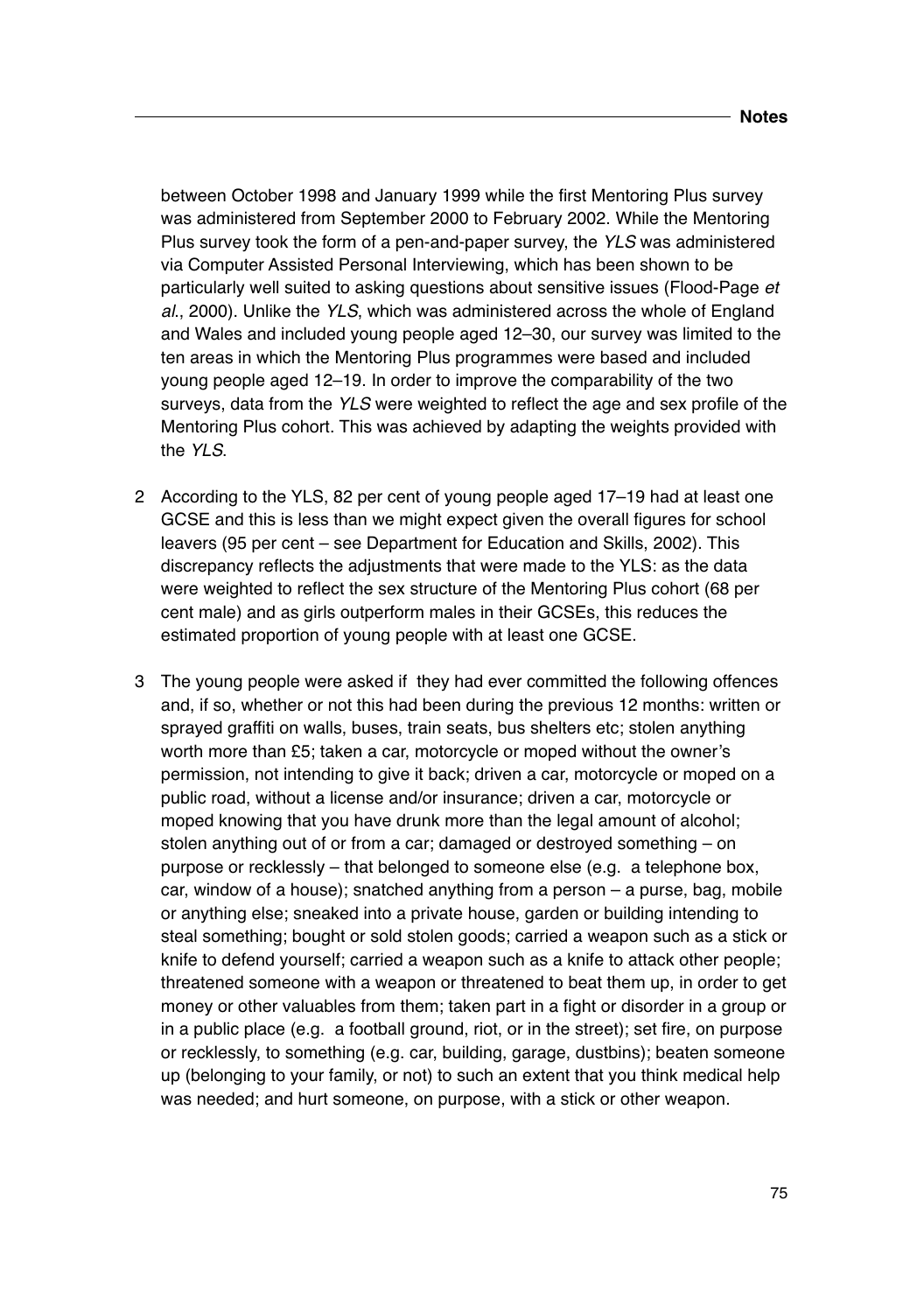- 4 Graffiti, damaged or destroyed something that belonged to someone else and arson were grouped into a criminal damage category. Stolen something worth more than £5, stolen a car or motorcycle, stolen something out of a car, trespass with intent and bought or sold stolen goods were grouped together as property offences. Snatched something from the person, carrying a weapon to attack other people, threatening someone in order to get money or other valuables from them and taking part in a fight or disorder in a group or in a public place were grouped together as violent offences. Driving without a licence and/or insurance and drunk driving were grouped together as traffic violations.
- 5 Defined as someone who had committed at least three offences within the last year.
- 6 Defined as offenders who had ever committed at least one of the following offences: taken a motor vehicle without owner's consent, snatched a purse, etc., trespassed with intent, threats/extortion, assault resulting in medical attention, hurt somebody (on purpose) with a weapon.
- 7 For these estimates, the YLS was weighted to reflect the age and sex profile of the Mentoring Plus cohort. The 95 per cent Confidence Intervals for these estimates were: 4–7 per cent (cautioned), 1–3 per cent (court) and 0–1 per cent (custody).
- 8 Differences in the questions between our survey and the YLS meant that this comparison was not straightforward. Our survey asked respondents whether they had been drunk while the YLS asked whether they had been very drunk. One in four of the young people in the Mentoring Plus cohort indicated that they had been drunk at least once a month during the last year and one in ten indicated that they had been drunk at least once a week during this period (27 per cent and 10 per cent respectively). Within the general population, approximately one in four had been very drunk at least once a month and approximately one in 20 had been very drunk on a weekly basis (20–26 per cent and 3–7 per cent respectively).
- 9 While black and minority ethnic young people made up a large proportion of the Mentoring Plus cohort, they were much less well represented in the YLS.
- 10 Only three single-substance users had used a drug other than cannabis: two had used cocaine only and one had used solvents only.
- 11 Current users refer to those who had used an illicit drug (in this case cannabis) during the previous 12 months. The estimate that half of these young people had used cannabis on a daily basis is based on recent research we conducted in two London YOTs. More than four in five (83 per cent) of the young people included in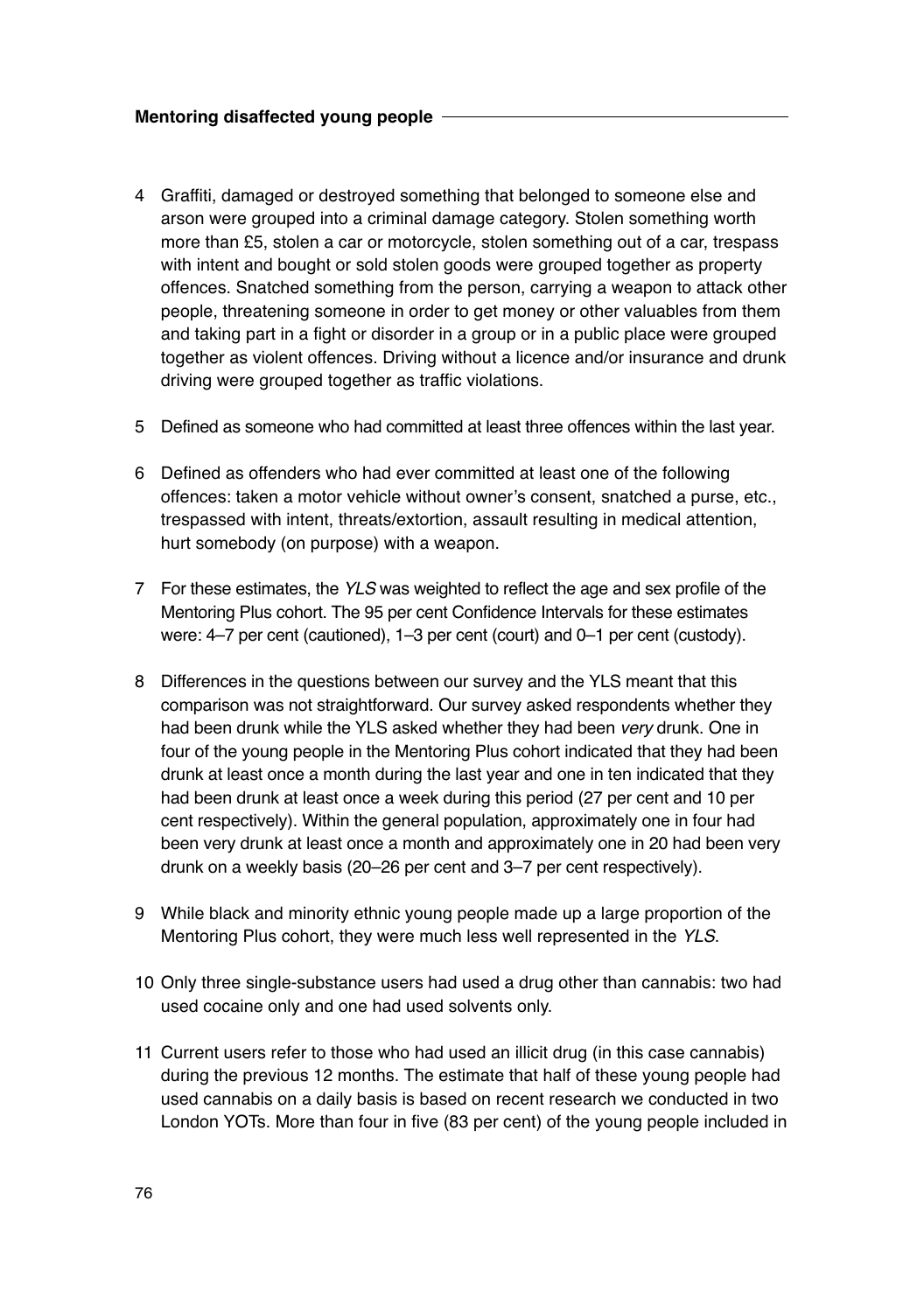this study had used cannabis during the previous 12 months and two in three (66 per cent) were using it on a weekly basis. Of those who were using cannabis on a weekly basis, half (51 per cent) were doing so every day (Shiner, unpublished).

- 12 This term was coined by Ramsay and Percy (1996) to describe stimulants and hallucinogens – amphetamines, LSD, magic mushrooms, ecstasy and amyl nitrate. Recent analysis has shown that, in terms of patterns on use, these substances form a meaningful grouping (Shiner, 2003).
- 13 This may be a slight exaggeration, as the rate of cocaine use in the general population has increased since 1998/99. According to the British Crime Survey, the proportion of 16–59 year olds who had used cocaine in the last year increased from 1 per cent in 1998 to 2 per cent in 2001/02 (Aust et al., 2002). Even if we double the estimate for the general youthful population based on the 1998/99 YLS, however, the resulting figure is still well below that for the Mentoring Plus cohort.
- 14 All names have been changed to protect identity. While Solomon's was one of the more extreme stories we came across, it highlighted issues that affected many of the young people involved in the programme.
- 15 The jobs were grouped according to the Standard Occupational Classification 2000. Professional occupations include chemists, doctors, teachers, scientists, probation officers, social workers, accountants, etc. and any other vocation. Associate professionals are those who assist the professionals, e.g. nurses, therapists, IT consultants, youth workers and the like. Personal service occupations are those that involve providing a personal service, e.g. hairdressers, nursery nurses, childminders, etc., and elementary are those people who work as labourers, hospital porters, waitresses and bar staff, postal workers.

### **Chapter 3**

1 The degree of programme integrity achieved by each project was assessed formally through a mixture of quantitative and qualitative measures. Staff turnover was a key measure and was considered to be low if no more than two members of staff left the project during the course of the evaluation, as moderate if three or four members of staff left and as high if five or more members of staff left. The extent to which staff turnover was routine (staff were replaced within three months) or problematic (staff were not replaced within three months) was also taken into account. Qualitative judgements were also made about the extent to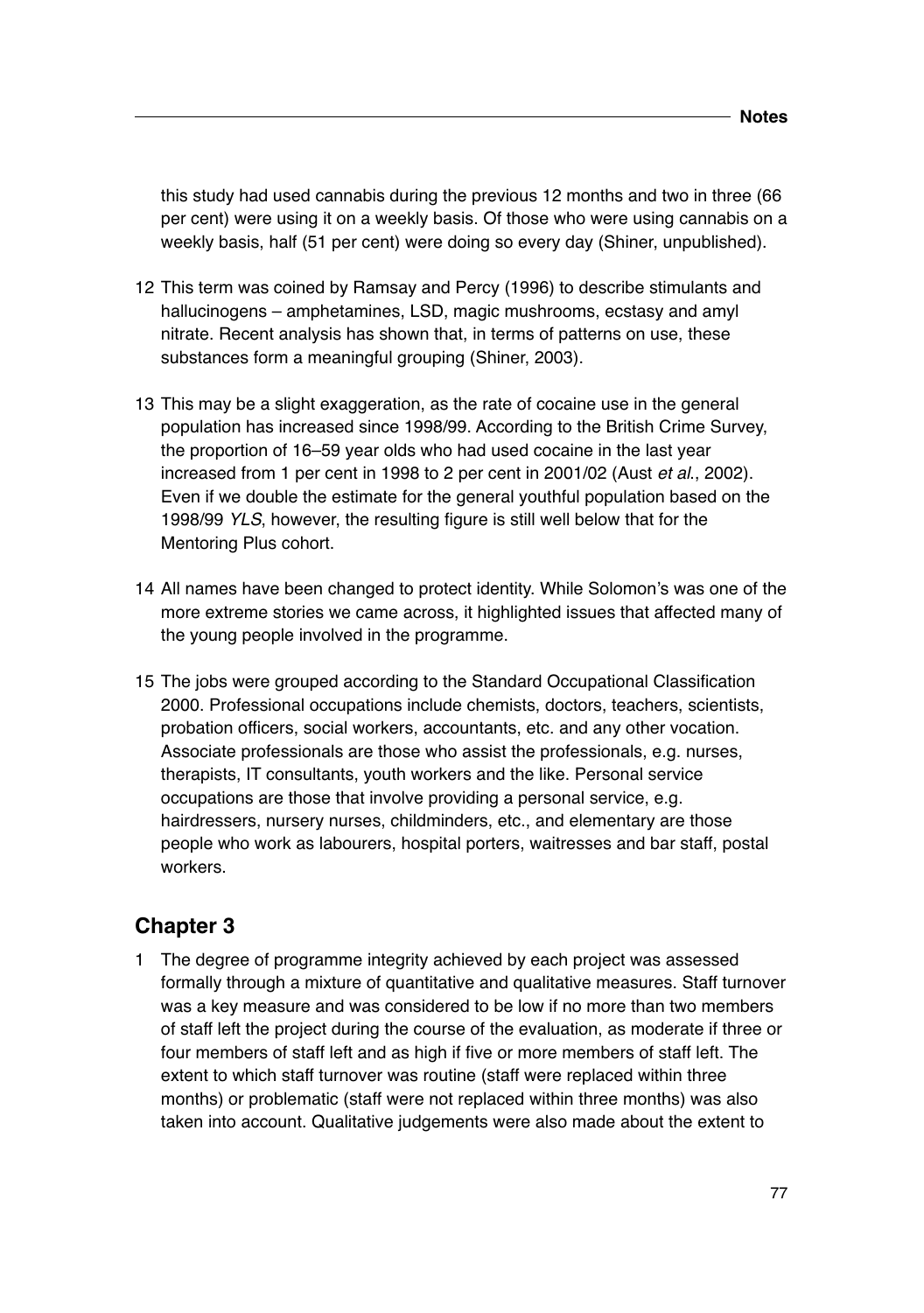which each project adhered to the Mentoring Plus model and the extent to which the programme was implemented as planned.

- 2 Project workers were asked to rate how often each of the young people recruited to the programme had engaged with the project and their mentor. Information was provided for 86 per cent of the young people, although some of the projects were unable to provide it: under these circumstances, individuals were classified on the basis of their responses to the first follow-up survey. Using both sources of data, levels of engagement were classified for 93 per cent of the young people recruited to the programme.
- 3 Active engagement refers to that which took place on a monthly basis or more often.
- 4 In this context, young people were considered to have engaged actively with the programme if they engaged with the project and/or the mentors on a monthly basis or more often. The rates of engagement given here are based on all of the young people who took part in the recruitment process (those young people who were not recruited to the programme were combined with those who were recruited but did not engage).
- 5 Although the number of cases was small (only 19 South Asian young people took part in the recruitment process), the difference is sufficiently marked to be considered meaningful.

## **Chapter 4**

- 1 The analysis presented in this chapter is based on the two follow-up surveys. As the response rate to both these surveys was highest among those young people who engaged most actively with the programme, there was a danger of overstating the possible impact of Mentoring Plus. In order to correct for this possibility, data were weighted so that they reflected the overall level of engagement that was evident within the cohort as a whole.
- 2 This was assessed through rankings based on the percentage of young people who rated the Plus element and the mentors as 'very helpful'. Four projects were given the same ranking in relation to the mentors and the Plus element; while three projects were ranked one place apart and the remainder were ranked two places apart.
- 3 Ratings of Mentoring Plus and the mentors (whichever was highest) were used as a proxy measure for the overall helpfulness of the programme.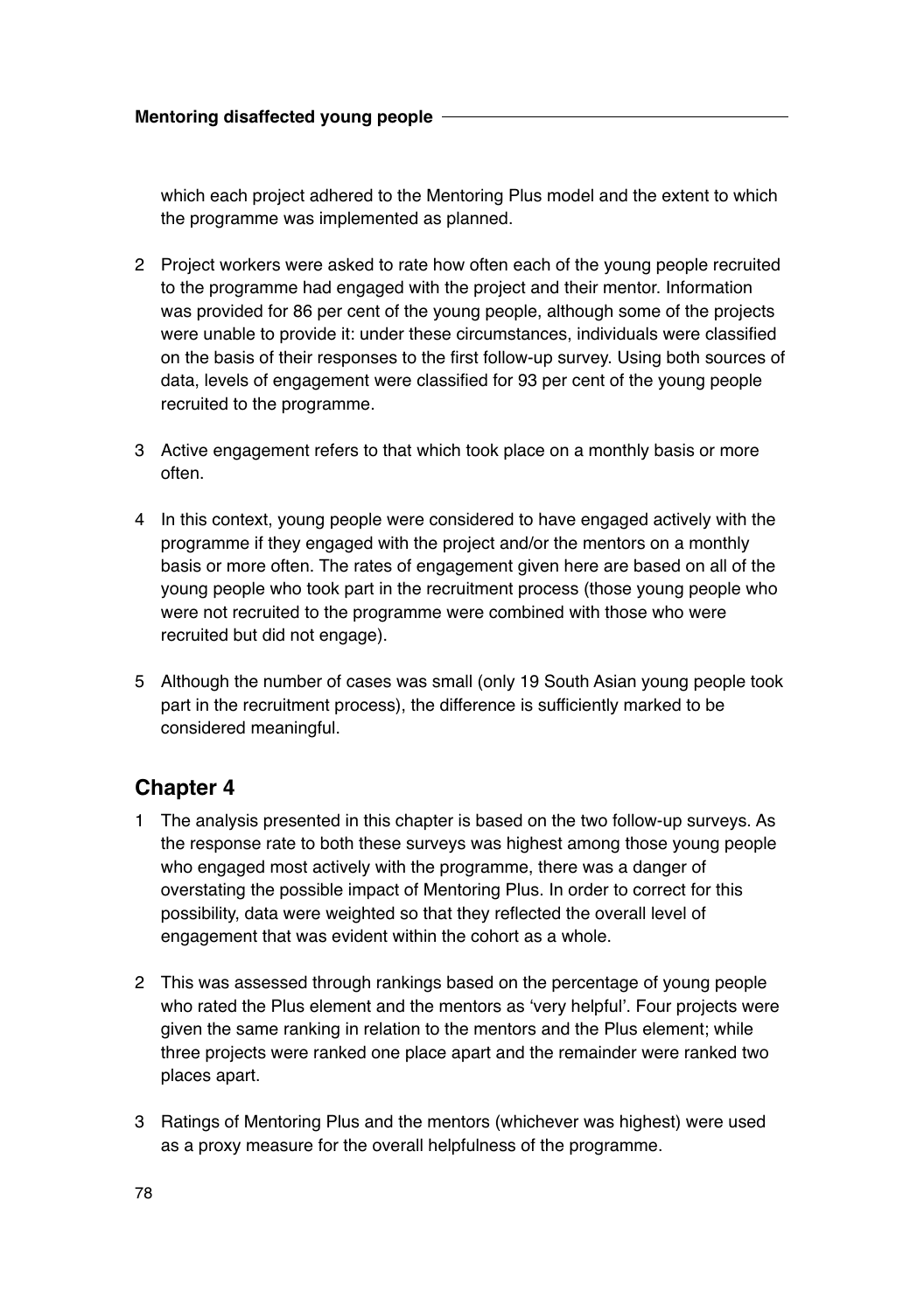- 4 Cramer's  $V = 0.29$  (helpfulness of the programme by project); Kendall's tau-c = 0.13 (helpfulness of the programme by integrity of the programme).
- 5 Throughout this chapter, figures for the 12 months before the programme are based on individuals who responded to both the initial survey and the first followup, as this provides the basis for the most accurate assessment of change over time. It does mean, however, that there may be some discrepancies when compared with figures quoted in previous chapters, as they were based on the entire cohort regardless of whether individuals responded to the follow up survey.
- 6 By this time, none of the young people in the cohort was permanently excluded from school. Note also that the figure given here for school attendance included those who were truanting regularly. As most of the young people in the cohort had passed the age at which they could legally leave school, questions about truancy were omitted from the second follow-up survey.
- 7 The young people who were recruited onto the programme but did not engage at all were included in the comparison group.
- 8 At the start of the programme, 49 per cent of participants were in positions of inclusion and this increased to 63 per cent by the end of the programme: an increase of 14 percentage points, which represented a proportionate increase of 29 per cent (i.e.  $14/49 \times 100$ ). At the start of the programme, Cramer's V = 0.20 (inclusion/exclusion by participation/non-participation) but, by the end of the programme, Cramer's  $V = 0.04$  (i.e. the difference had all but disappeared).
- 9 In high-integrity programmes, the percentage of participants in positions of social inclusion increased by 19 points from 46 per cent to 65 per cent, which represented a proportionate increase of 41 per cent (i.e.  $19/46 \times 100$ ); while, in moderate-integrity programmes, it increased by 18 points, which represented a proportionate increase of 34 per cent (18/53  $\times$  100).
- 10 Attachment to family was rated as strong if the young person got on well with both parents and as weak if they got on poorly with and/or did not have any contact with both parents. All other situations were rated as moderate attachment.
- 11 In the 12 months before the programme, 20 per cent of the young people in the cohort carried a weapon to attack somebody and this fell to 8 per cent in the following 12 months: a decrease of 12 percentage points, which represents a proportionate decrease of 60 per cent (i.e.  $12/20 \times 100$ ).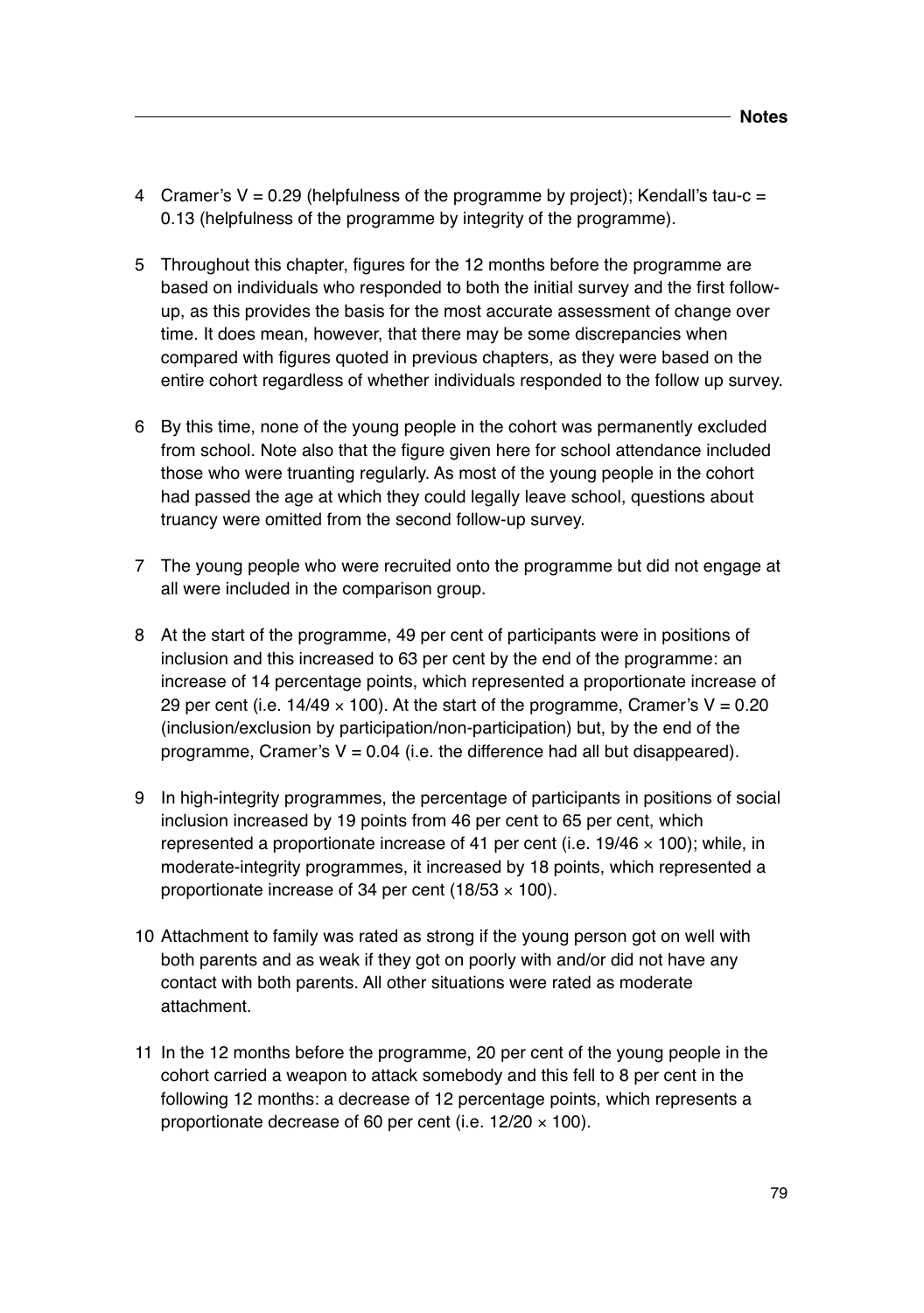- 12 Some care is required here, as the figures relate to different time frames. In the initial survey and the first follow-up, questions were asked about a 12-month period, while, in the second survey, questions were asked about a six-month period.
- 13 Among participants in projects with a high degree of integrity, the proportion of persistent offenders fell from 66 per cent in the 12 months prior to the programme to 42 per cent during the 12 months covered by the programme and to 22 per cent during the six months after the end of the programme. A very similar profile was evident among participants in projects with a low degree of integrity: within this group, the rate of persistent offending fell from 62 to 41 per cent and to 22 per cent. A less marked fall was evident among participants in projects with a moderate degree of integrity (40 per cent to 33 per cent to 20 per cent).
- 14 Among those who moved from a position of exclusion to inclusion between the start and end of the programme, the proportion of persistent offenders fell from 65 per cent in the 12 months prior to the programme to 51 per cent during the 12 months covered by the programme and to 28 per cent during the six months after the end of the programme. Among those who were in a position of social exclusion at the beginning and end of the programme, the rate of persistent offending fell from 77 to 27 per cent and to 22 per cent.
- 15 Among those who indicated that the programme had helped to tackle their offending behaviour, the proportion of persistent offenders fell by 72 per cent (68– 19/68  $\times$  100). Among those who did not indicate that the programme had helped them in this way, the proportion of persistent offenders fell by 64 per cent  $(53-19/53 \times 100)$ .
- 16 Participants were more likely to smoke than non-participants and this difference became slightly more marked during the period covered by the programme. The proportion of participants who were daily smokers increased (from 45 to 56 per cent) while the proportion of non-participants who were daily smokers fell (from 39 to 35 per cent). The proportion of non-smokers in each group remained fairly consistent (40 per cent and 36 per cent for participants and 54 per cent and 56 per cent for non-participants). At the start and end of the programme, Cramer's  $V = 0.16$  and 0.21 respectively (smoking by participation in the programme).
- 17 At the start and end of the programme, Cramer's  $V = 0.14$  and 0.08 respectively (drinking by participation) and 0.14 and 0.12 respectively (drunkenness by participation).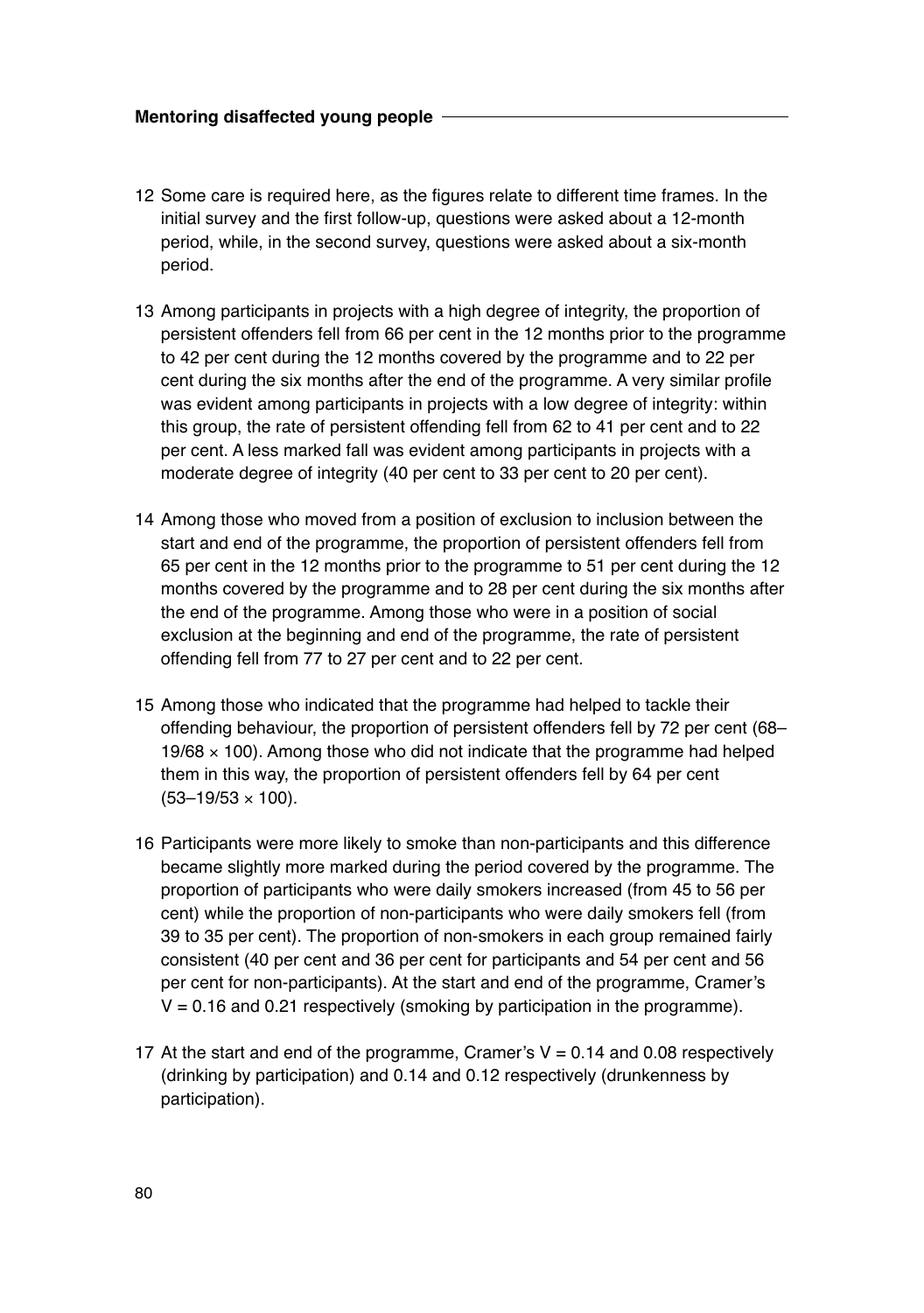- 18 This overall pattern of consistency carried over into the six months after the programme. Of those who used drugs during the 12 months prior to the programme, 83 per cent continued to do so in the six months after the programme and 76 per cent of those who had not done so continued not to. Cramer's  $V = 0.48$  (used drugs in 12 months prior to the programme by used drugs in the 12 months covered by the programme) and 0.59 (used drugs in 12 months prior to the programme by used drugs in the six months after the programme).
- 19 The proportion of participants who used each of the substances (or group of substances) shown in Figure 14 during the year of the programme was within one or two percentage points of the proportion who had done so during the 12 months prior to the programme. Similarly, the proportion of non-participants who used each of these substances during the year of the programme was within three percentage points of the proportion who had done so during the 12 months previously. Finally, the differences between the proportion of participants and non-participants who used these substances during these two periods changed by no more than three percentage points. Thus, for example, while 60 per cent of participants and 46 per cent of non-participants used cannabis in the year before the programme (a difference of 14 per cent), 62 per cent and 47 per cent did so respectively in the following year (a difference of 15 per cent).
- 20 Self-esteem at the start of the programme was classified according to the percentile values so that four groups of approximately equal size were produced. The categories do not have any external validity outside of the cohort and simply indicate how individuals' scores compared with those of other members of the cohort.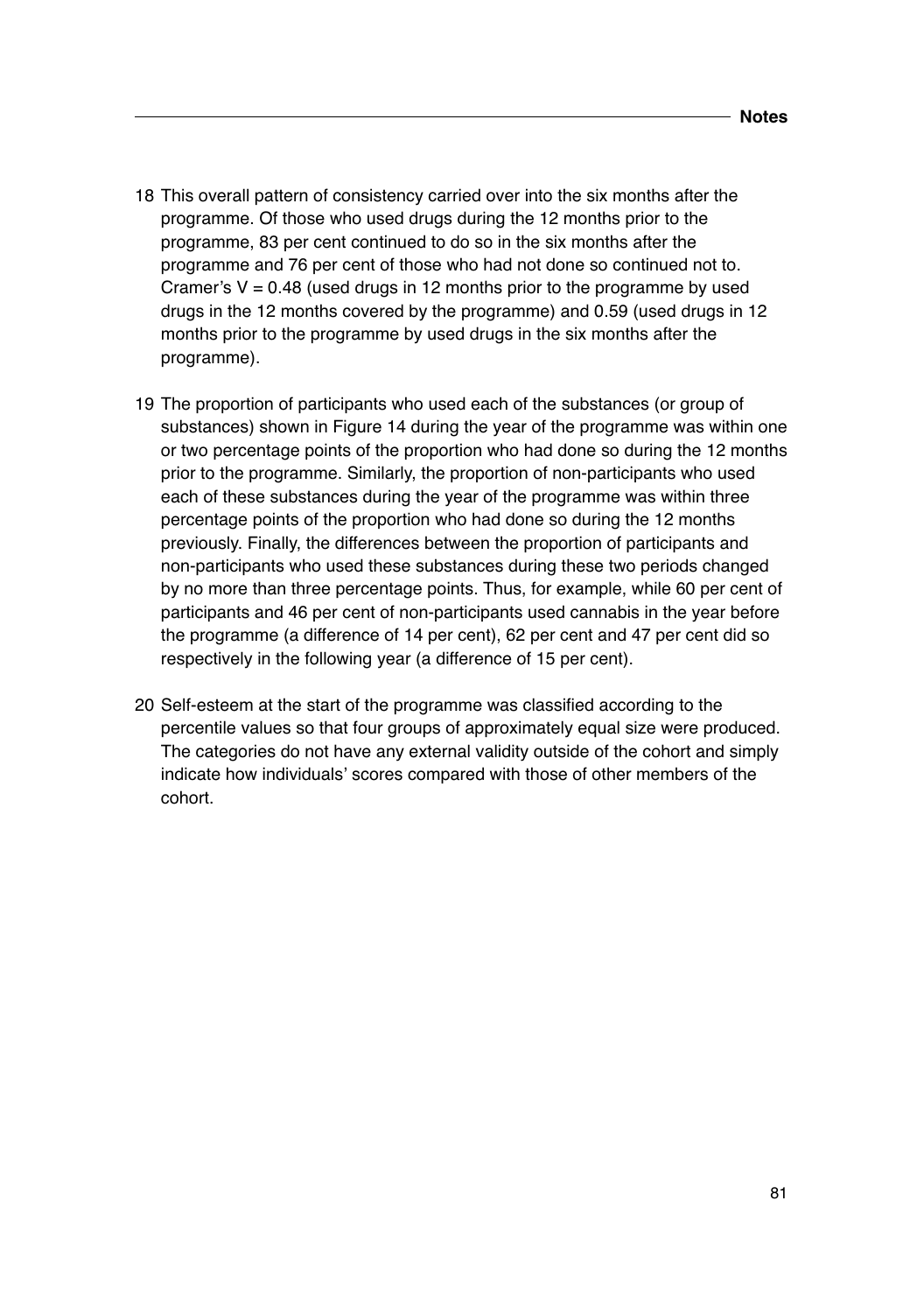## **References**

Audit Commission (1996) Misspent Youth: Young People and Crime. London: Audit **Commission** 

Aust, R., Sharp, C. and Goulden, C. (2002) Prevalence of Drug Use: Key Findings from the 2001/2002 British Crime Survey. London: Home Office

Bandura, A. (1977) Social Learning Theory. Englewood Cliffs, NJ: Prentice-Hall

Benioff, S. (1997) A Second Chance: Developing Mentoring and Education Projects for Young People. London: Dalston Youth Project/Crime Concern

Bowling, B. and Phillips, C. (2002) Racism, Crime and Justice. Harlow: Longman

Cabinet Office (2000) Minority Ethnic Issues and Social Exclusion and Neighbourhood Renewal: A Guide to the Work of the Social Exclusion Unit and the Policy Action Teams so Far. London: Cabinet Office

Crime Concern (undated<sup>a</sup>) Mentoring Plus. London: Crime Concern

Crime Concern (undated<sup>b</sup>) Mentoring Work with Minority Ethnic Young People. London: Crime Concern

Department for Education and Skills (2002) National Statistics: First Release -GCSE/GNVQ Results for Young People in England, 2001/02 (Early Statistics). London: Department for Education and Skills

Flood-Page, C., Campbell, S., Harrington, V. and Miller, J. (2000) Youth Crime: Findings from the 1998/99 Youth Lifestyles Survey. London: Home Office

Hollin, C.R. (1995) 'The meaning and implications of programme integrity', in J. McGuire (ed.) What Works: Reducing Reoffending. Chichester: Wiley

McGuire, J. (1995) What Works: Reducing Reoffending. Chichester: Wiley

Mair, G., Lloyd, C., Nee, C. and Sibbitt, R. (1994) Intensive Probation in England and Wales: An Evaluation. London: Home Office

Modood, T., Berthoud, R., Lakey, J., Nazroo, J., Smith, P., Virdee, S. and Beishon, A. (1997) Diversity and Disadvantage: Ethnic Minorities in Britain. London: Policy Studies Institute

Newburn, T. (1993) Disaster and After: Social Work in the Aftermath of Disaster. London: Jessica Kingsley

Newburn, T. and Shiner, M. (2001) Teenage Kicks? Young People and Alcohol: A Review of the Literature. York: Joseph Rowntree Foundation

Parker, H., and Bottomley, T. (1996) Crack Cocaine and Drugs – Crime Careers. London: Home Office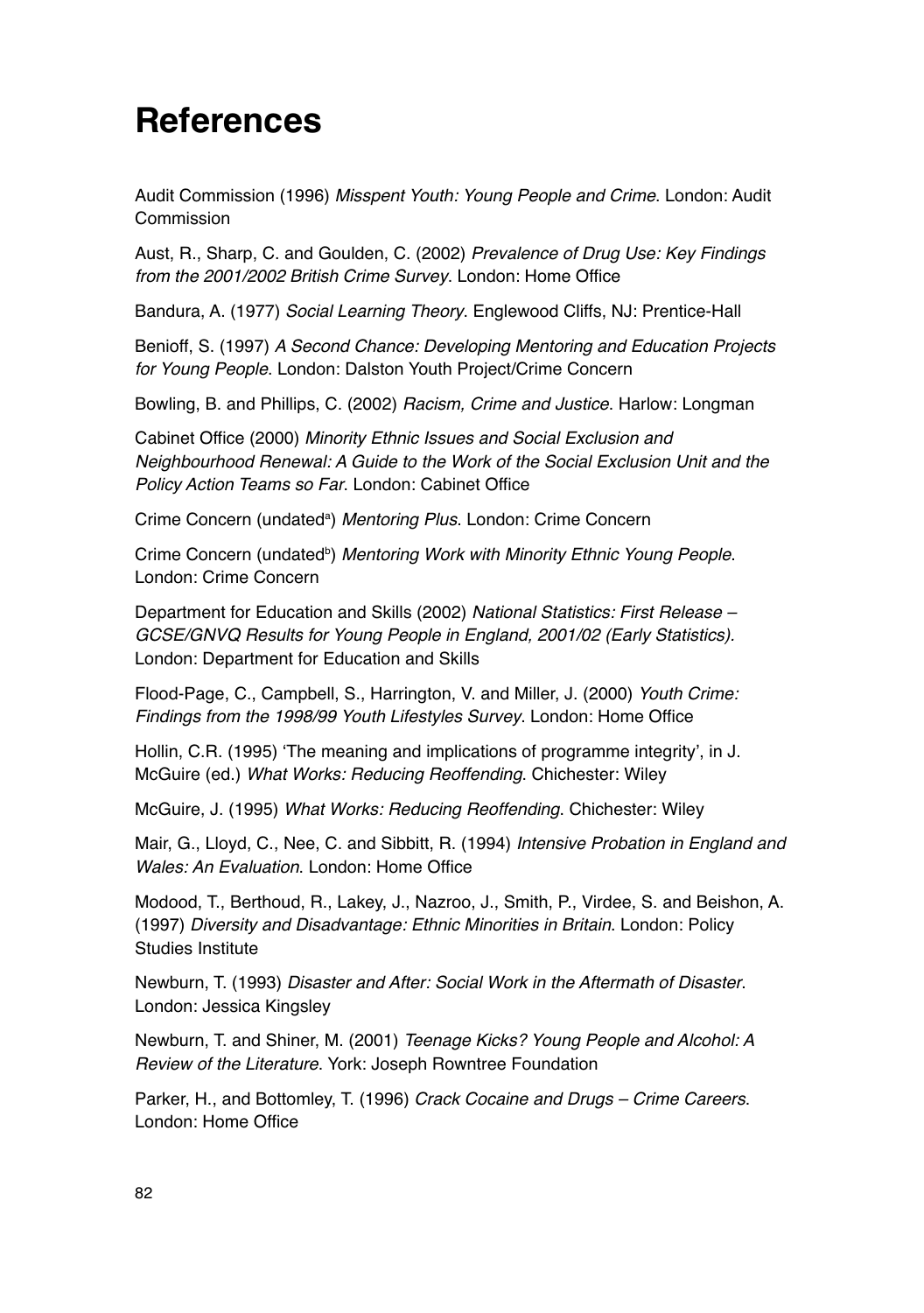Ramsay, M., and Percy, A. (1996) Drug Misuse Declared: Results of the 1994 British Crime Survey. London: Home Office

Robinson, J.P., Shaver, P.R. and Wrightsman, L.S. (1991) Measures of Personality and Social Psychological Attitudes. London: Academic Press

Rosenberg, M. (1965) Society and the Adolescent Self-image. Princeton, NJ: University Press.

Sangster, D., Shiner, M., Patel, K. and Sheikh, N. (2002) Delivery of Drug Services to Black and Minority Ethnic Communities. London: Home Office

Sherman, L.W., Gottfredson, D., MacKenzie, D., Eck, J., Reuter, P. and Bushway, S. (1997) Preventing Crime: What Works, What Doesn't, What's Promising. Maryland: Department of Criminology and Criminal Justice, University of Maryland. http:// www.ncjrs.org/works

Sheroff, M.R. (1983) 'Fifty volunteers', in S. Hatch (ed.) Volunteers: Patterns, Meanings and Motives. Berkhamsted: The Volunteer Centre

Shiner, M. (unpublished) 'Merton and Sutton YAP/YOT prevention, early intervention, treatment and support project', available from author, m.shiner@lse.ac.uk

Shiner, M. (2003) 'Out of harm's way? Illicit drug use, medicalization and the law', British Journal of Criminology, Vol. 43, No. 4, pp. 772–96

Smith, D. and McVie, S. (2003) 'Theory and method in the Edinburgh study of youth transitions and crime', British Journal of Criminology, Vol. 43, No. 1, pp. 169–95

Stratford, N., and Roth, W. (1999) The 1998 Youth Lifestyles Survey: Technical Report. London: National Centre for Social Research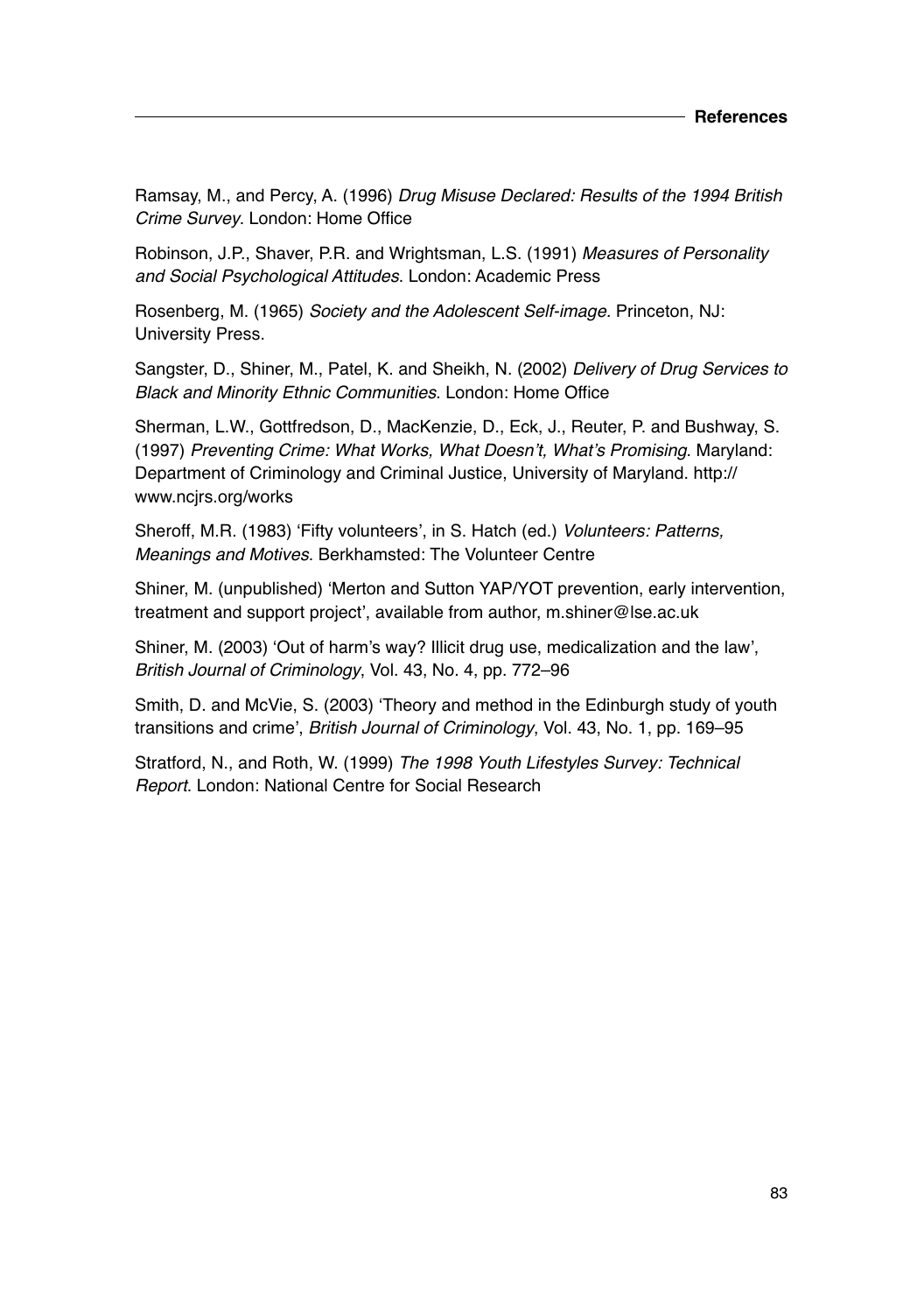## **Appendix 1 Tables**

|                                       | <b>Mentoring</b>   | <b>General youthful population</b> |           |  |
|---------------------------------------|--------------------|------------------------------------|-----------|--|
|                                       | <b>Plus cohort</b> | <b>Estimate</b>                    | Range     |  |
| <b>Current status</b>                 |                    |                                    |           |  |
| Attending school                      | 46                 | 74                                 | $71 - 77$ |  |
| Studying at college/university        | 8                  | 13                                 | $11 - 15$ |  |
| On a training scheme                  | 5                  | $\mathbf{2}$                       | $1 - 3$   |  |
| Working                               |                    | $\overline{7}$                     | $6 - 9$   |  |
| Disengaged                            | 40                 | $\overline{4}$                     | $3 - 5$   |  |
| Truanting from school                 |                    |                                    |           |  |
| Every week                            | 34                 | 5                                  | $4 - 7$   |  |
| Two or three days a month             | 18                 | 1                                  | $1 - 2$   |  |
| Less often                            | 17                 | 14                                 | $12 - 16$ |  |
| Not at all                            | 31                 | 79                                 | $77 - 82$ |  |
| Attitudes to school                   |                    |                                    |           |  |
| Like it a lot                         | 16                 | 35                                 | $32 - 38$ |  |
| Like it a little                      | 22                 | 35                                 | $32 - 37$ |  |
| Neither/nor                           | 21                 | 14                                 | $11 - 16$ |  |
| Dislike it a little                   | 11                 | 7                                  | $6 - 9$   |  |
| Dislike it a lot                      | 30                 | 9                                  | $7 - 11$  |  |
| Qualifications (17-19 year olds only) |                    |                                    |           |  |
| <b>GCSE</b>                           | 47                 | 82                                 | $77 - 86$ |  |
| NVQ Foundation/Intermediate           | 17                 | 3                                  | $1 - 4$   |  |
| <b>BTEC Certificate</b>               | $\overline{2}$     | 4                                  | $1 - 6$   |  |
| City and Guilds                       | 13                 | 6                                  | $3 - 8$   |  |

#### **Table A1.1 Current status, orientation to school and qualifications (per cent)**

Source: Mentoring Plus cohort (first survey) and YLS (1998/99).

Note: the 1998/99 YLS was adjusted to reflect the age and sex structure of the Mentoring Plus cohort.

|  | Table A1.2 Comparative rates of offending (per cent) |  |  |  |  |
|--|------------------------------------------------------|--|--|--|--|
|--|------------------------------------------------------|--|--|--|--|

|                                 | <b>Mentoring</b>   | <b>General youthful population</b> |           |
|---------------------------------|--------------------|------------------------------------|-----------|
|                                 | <b>Plus cohort</b> | <b>Estimate</b>                    | Range     |
| Committed an offence            |                    |                                    |           |
| No. never                       | 7                  | 42                                 | $39 - 45$ |
| Yes – but not in last 12 months | 8                  | 20                                 | $17 - 23$ |
| Yes $-$ in last 12 months       | 85                 | 38                                 | $35 - 41$ |
| Criminal damage                 |                    |                                    |           |
| No. never                       | 31                 | 67                                 | 64-70     |
| Yes – but not in last 12 months | 16                 | 18                                 | $15 - 21$ |
| Yes $-$ in last 12 months       | 54                 | 15                                 | $13 - 18$ |
| <b>Property offences</b>        |                    |                                    |           |
| No, never                       | 27                 | 71                                 | 68-74     |
| Yes – but not in last 12 months | 14                 | 13                                 | $11 - 15$ |
| $Yes - in last 12 months$       | 60                 | 16                                 | $14 - 19$ |

(Continued)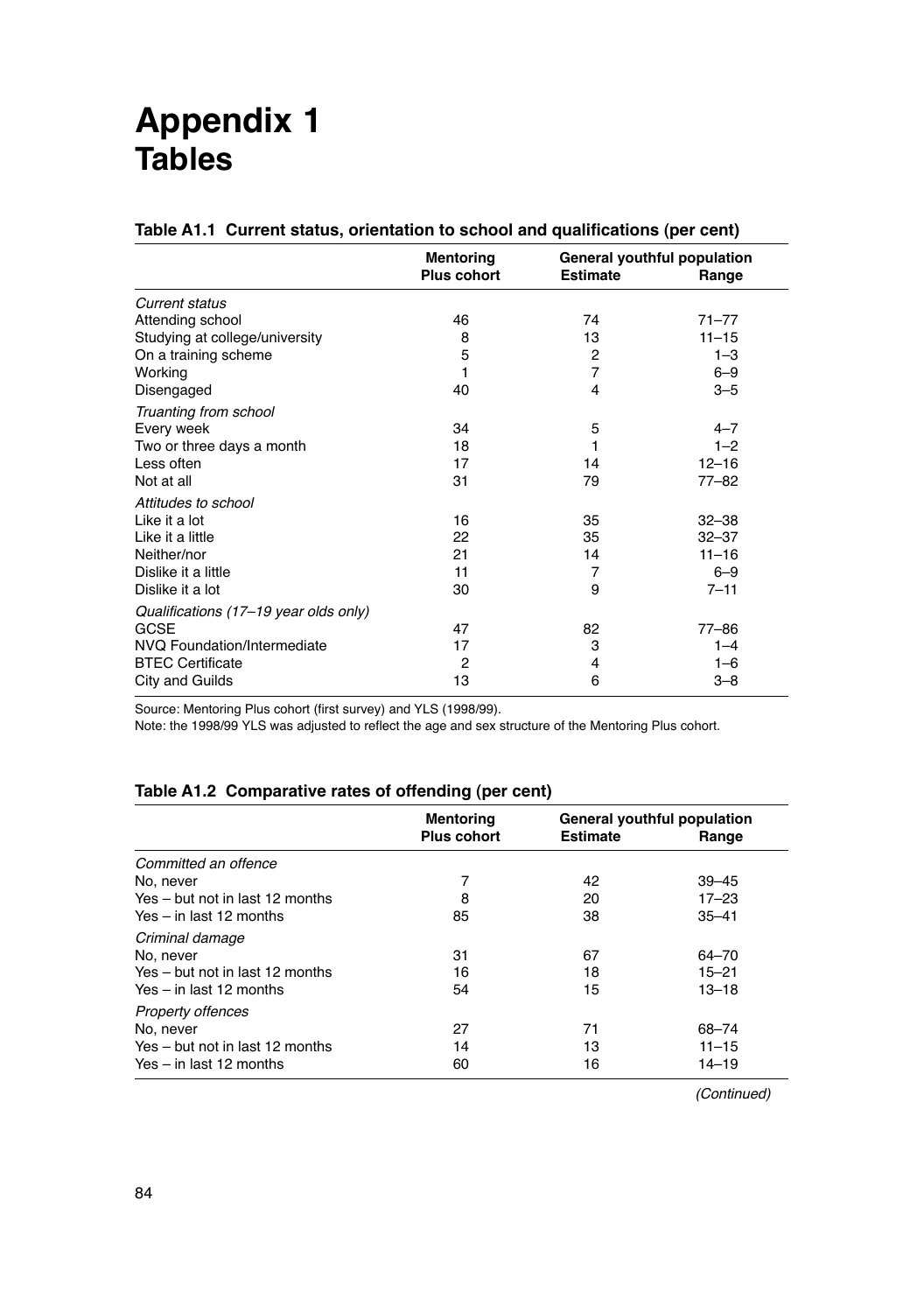|                                 | <b>Mentoring</b>   | <b>General youthful population</b> |           |
|---------------------------------|--------------------|------------------------------------|-----------|
|                                 | <b>Plus cohort</b> | <b>Estimate</b>                    | Range     |
| <i>Violent offences</i>         |                    |                                    |           |
| No, never                       | 22                 | 76                                 | $73 - 78$ |
| Yes – but not in last 12 months | 14                 | 10                                 | $8 - 12$  |
| Yes $-$ in last 12 months       | 64                 | 14                                 | $12 - 17$ |
| Traffic violations              |                    |                                    |           |
| No, never                       | 50                 | 78                                 | $75 - 81$ |
| Yes – but not in last 12 months | 8                  | 10                                 | $7 - 12$  |
| Yes – in last 12 months         | 42                 | 13                                 | $10 - 15$ |
| Persistent offender             |                    |                                    |           |
| No.                             | 38                 | 89                                 | $87 - 91$ |
| Yes                             | 62                 | 11                                 | $9 - 13$  |
| Serious offence                 |                    |                                    |           |
| No, never                       | 30                 | 85                                 | $82 - 87$ |
| Yes – but not in last 12 months | 13                 | 7                                  | $5 - 9$   |
| Yes $-$ in last 12 months       | 57                 | 8                                  | $6 - 10$  |

#### **Table A1.2 Comparative rates of offending (per cent)** *(continued)*

Source: Mentoring Plus cohort (first survey) and YLS (1998/99).

Note: the 1998/99 YLS was adjusted to reflect the age and sex structure of the Mentoring Plus cohort.

|                                | <b>Mentoring</b><br><b>Plus cohort</b> | <b>General youthful population</b><br><b>Estimate</b><br>Range |            |  |
|--------------------------------|----------------------------------------|----------------------------------------------------------------|------------|--|
| Cannabis                       |                                        |                                                                |            |  |
| Used in the last 12 months     | 60                                     | 24                                                             | $21 - 27$  |  |
| Used but not in last 12 months | 10                                     | 6                                                              | $4 - 7$    |  |
| Never used                     | 30                                     | 70                                                             | $67 - 73$  |  |
| Hallucinants                   |                                        |                                                                |            |  |
| Used in the last 12 months     | 10                                     | 9                                                              | $7 - 10$   |  |
| Used but not in last 12 months | 5                                      | 5                                                              | $4 - 7$    |  |
| Never used                     | 85                                     | 86                                                             | 84-89      |  |
| Solvents                       |                                        |                                                                |            |  |
| Used in the last 12 months     | 4                                      | 4                                                              | $3 - 5$    |  |
| Used but not in last 12 months | 3                                      | 4                                                              | $3 - 6$    |  |
| Never used                     | 93                                     | 92                                                             | $90 - 94$  |  |
| Cocaine                        |                                        |                                                                |            |  |
| Used in the last 12 months     | 7                                      | 1                                                              | $0 - 2$    |  |
| Used but not in last 12 months | 3                                      |                                                                | $0 - 2$    |  |
| Never used                     | 90                                     | 98                                                             | $97 - 99$  |  |
| Crack and/or heroin            |                                        |                                                                |            |  |
| Used in the last 12 months     | 4                                      | 0.3                                                            | $0 - 1$    |  |
| Used but not in last 12 months | 3                                      | 0.5                                                            | $0 - 1$    |  |
| Never used                     | 94                                     | 99                                                             | $98 - 100$ |  |

#### **Table A1.3 Comparative rates of illicit drug use (per cent)**

Source: Mentoring Plus cohort (first survey) and YLS (1998/99).

Note: the 1998/99 YLS was adjusted to reflect the age and sex structure of the Mentoring Plus cohort.